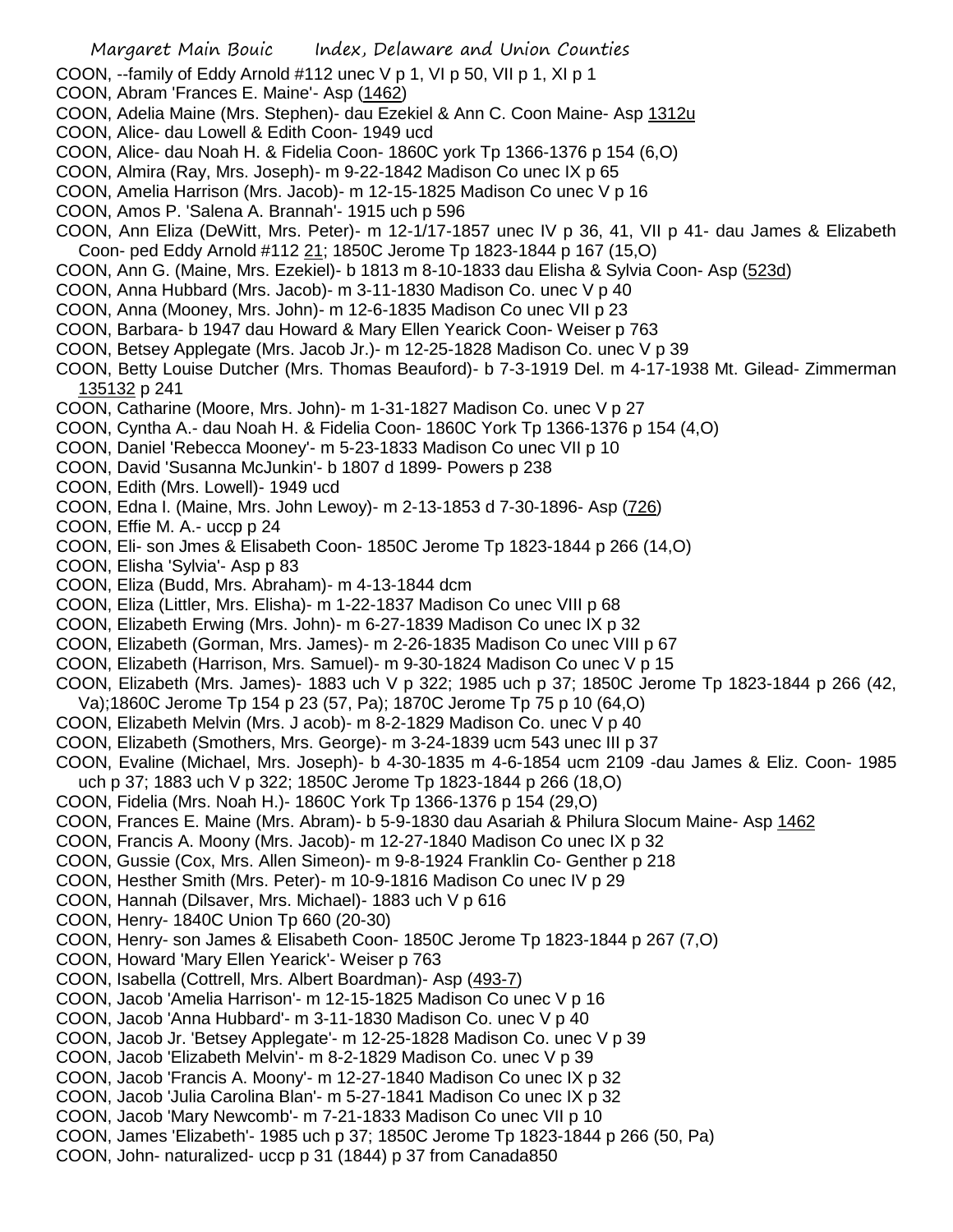- COON, John 'Elizabeth Erwing'- m 6-27-1839 Madison Co unec IX p 32
- COON, John H. 'Ruth Clemens'- m 9-3-1826 Madison Co unec V p 27
- COON, Joyce Ellen- b 1952 dau Howard & Mary Ellen Yearick Coon- Weiser p 763
- COON, Joyce- dau Lowell & Edith Coon- 1949 ucd
- COON, Julia Carolina Blan (Mrs. Jacob)- m 5-27-1841 Madison Co unec IX p 32
- COON, Laura- b 1964 dau William C. & Penny Coon- 1979, 1973 ucd
- COON, Leonida- dau James & Elizabeth Coon- 1860C Jerome 154 p 23 (29,O)
- COON, Lois Rosina (Mrs. )- b 7-13-1830 d 1902 dau Prentice C. & Hannah H. Burdick Maine- Asp 1120
- COON, Lowell 'Edith'- 1949 ucd
- COON, Lowell Jr.- son Lowell & Edith Coon- 1949 ucd
- COON, Lucinda (Latimer, Mrs. Henry S.)- m 10-22-1860 ucm 308- dau James & Elizabeth Coon- 1850c Jerome Tp 1823-1844 p 267 (10,O)
- COON, Mahala (Titsworth, Mrs. Isaac)- m 3-26-1843 Madison Co unec IX p 66
- COON, Margaret (Funderburgh, Mrs. Isaac)- m 9-1-1841 Madison Co unec IX p 55
- COON, Marsha Ann- dau Lowell & Edith Coon- 1949 ucd
- COON, Mary Ellen Yearick (Mrs. Howard)- m 12-24-1924 dau Homer & Anna Louise Winkleman Yearick-Weiser p 763
- COON, Mary J.- dau James & Elisabeth Coon- 1850C Jerome Tp 1823-1844 p 266 (19,O)
- COON, Mary Newcomb (Mrs. Jacob)- m 7-21-1833 Madison Co unec VII p 10
- COON, Michael 'Sarah Coon'- m 7-29-1832 Madison Co. unec V p 48
- COON, Michael- b 1966 son William C. & Penny Coon- 1979, 1973 ucd
- COON, Mildred Irene- d 8-18-1980 (88) bur Lockbourne- Coon
- COON, Nancy (Moore, Mrs. Elisha)- m 5-13-1825 Madison Co unec V p 15
- COON, Noah H. 'Fidelia'- 1860C York Tp 1366p1376 p 154 (35,O)
- COON, Penny (Mrs. William C.)- 1979, 1973, 1975 ucd
- COON, Peter 'Hesther Smith'- m 10-9-1816 Madison Co unec IV p 29
- COON, Polly Ann Maine (Mrs. William S.)- b 9-2-1820 d 4-17-1899- dau Sheffield Barber & Emily Hart Stillman- Asp 1083
- COON, Rebecca (Maine, Mrs. Delos S.)- b 6-10-1861 Asp (1425)
- COON, Rebecca Mooney (Mrs. David)- m 5-23-1833 Madison Co unec VII p 10
- COON, Rhoda- dau Noah H. & Fidelia Coon- 1860C York Tp 1366-1376 p 154 (2,O)
- COON, Rosanna Atchison (Mrs. William)- m 9-28-1826 Madison Co. unec V p 27
- COON, Ruth Clemens (Mrs. John H.)- m 9-3-1826 Madison Co unec V p 17
- COON, Ruth (Clements, Mrs. David)- m 8-15-1834 Madison Co unec VII p 10
- COON, Salina A. Brannan (Mrs. Amos P.)- dau George & Mary Jordan Brannan- 1915 uch p 596
- COON, Sarah Coon (Mrs. Michael)- m 7-29-1832 Madison Co. unec V p 48
- COON, Sarah (Ellis, Mrs. George W.)- m 11-20-1836 Madison Co unec VIII p 67
- COON, Sarah- dau James & Elisabeth Coon- 1850C Jerome Tp 1823-1844 p 266 (13,O)
- COON, Sarah (Lamb, mrs. Edmund)- m 1-3-1850 ucm 1490- unec VII p 59, XIII p 20
- COON, Sarah (Potter, Mrs. Stephen)- Asp p 39
- COON, Sondra Dee (Shingler, mrs. Larry Howard)- b Marion 8-25-1939 m 5-6-1961 Marion dau Thomas Beauford & Betty Louise Dutcher Coon- Zimmerman 135132 p 241
- COON, Stephen'Adelia Maine'- Asp (1312u)
- COON, Sylvia (Mrs. Elisha)- Asp p 39
- COON, Susanna McJunkin (Mrs. David)- b 7-6-1814 d 6-23-1850 dau William & Susan Mary Meanor McJunkin- Powers p 238
- COON, Thomas Beauford 'Betty Louise Dutcher'- b 1-28-1915 m 4-17-1938- Zimmerman (135132) p 241
- COON, Timothy- son Lowell & Edith Coon- 1949 ucd
- COON, Tracy Donaldson (Mrs. Raymond Samuel Braumiller)- b 5-23-1898 m 1-9-1923- Weiser p 270
- COON, William C. 'Penny'- 1979, 1973, 1975 ucd
- COON, William 'Rosanna Atchison'- m 9-28-1826 Madison Co. unec V p 27
- COON, William S. 'Polly Ann Maine'- m 1-1-1837 Asp (1083)
- COONCE, Harriett Longbrake (Grant, Mrs. )(Mrs. William K.)- b 1827 dau Daniel & Mary Lape Longbrake-Longbrake p 29
- COONCE, William K. 'Harriett Longbrake'- Longbrake p 29
- COONER, Kitty- b 8-6-1872 Oxford Tp dau J. E. & Isabella Clifton Cooner- dcb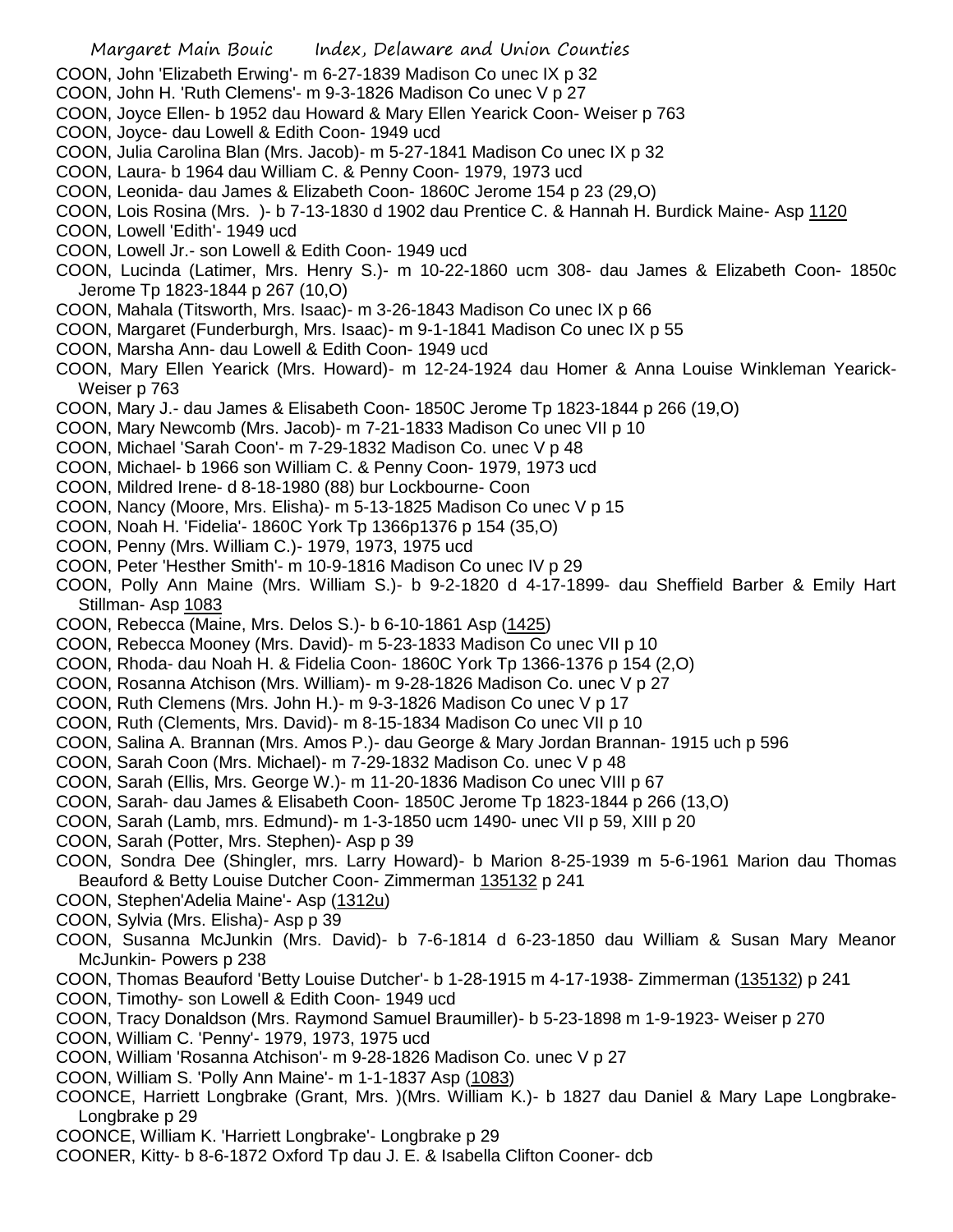- Margaret Main Bouic Index, Delaware and Union Counties
- COONY, Abby- dau Thomas & Ann E. Coony- 1870C Darby Tp 136-124 p 18 (2,O)
- COONEY, Ann E. Robinson (Mrs. William)- m 3-21-1865 ucm 3702
- COONY, Ann E. (Mrs. Thomas)- 1870C Darby Tp 136-124 p 18 (40,Pa)
- COONEY, Barbara Skelly (Mrs. Theodore L.)- d 5-21-1964 (37) bur St. Joseph's Cols.
- COONEY, Betty Crack (Mrs. John V.)- d 3-1-1963 (45) dau Dora Faye Freeman Crack- Cooney
- COONEY, Bridget (Cushing, Mrs. Michael)- Deres; Cushing
- COONEY, Catherine C. Foeller (Mrs. James Michael)- d 2-18-1981 (82) bur Ariz. Cooney
- COONEY, Cathy (Palmatier, Mrs. )- dau Patrick F. Cooney- Cooney
- COONEY, Charles J.'Diana Joyce Kozub''Patricia'- son James Michael & Catherine Foeller Cooney- Cooney
- COONEY, Charles Lawrence- stillborn 4-6-1969 bur St. Mary's cem- son Charles J. Cooney- Cooney
- COONEY, Christina- dau Charles J. & Diana Joyce Kozub Cooney- Cooney
- COONEY, Christopher- b 1963 son William M. & Sylvia J. Cooney- Cooney; 1969, 1971, 1980 dcd
- COONEY, David- son Patrick F. Cooney- Cooney
- COONEY, Deborah- dau Theodore & Barbara Skelly Cooney- Cooney
- COONEY, Diana (Jeffres, Mrs. )- dau Patrick F. Cooney- Cooney
- COONEY, Diana Joyce Kozub (Mrs. Charles J.)- b 10-19-1934 d 10-12-1971 (36)- Cooney
- COONEY, Dolores (Mrs. Patrick F.)- Cooney
- COONEY, Edward T. Sr.'Mary Catherine McNamara'- Cooney
- COONEY, Edward T. Jr.- son Edward T. Sr. & Mary Catherine McNamara Cooney -
- Cooney
- COONY, Ella- dau Thomas & Ann E. Coony- 1870C Darby Tp 136-124 p 18 (12,O)
- COONEY, Emeline Cramer (Mrs. Thomas)- m 8-20-1857 ucm 2590; unec XII p 11; 1860C Darby Tp 410-411 p 58 (19,O)
- COONEY, Fred L.- son John V. & Betty Crack Cooney- Cooney
- COONEY, James Michael Sr.'Catherine Foeller'- d 2-17-1971 (65) bur Phoenix, Ar- Cooney
- COONEY, James Michael, Jr.- son James Michael & Catherine Foeller Cooney- Cooney
- COONEY, John V. 'Betty Crack'- Cooney
- COONEY, John V. II'Mabel E. Teat'- d 1-6-1992- Cooney
- COONEY, John V. III- son John V. & Betty Crack Cooney- Cooney
- COONEY, Joseph F. son James Michael & Catherine Foeller Cooney- Cooney
- COONEY, Josie (Gray, Mrs. George E.)- dumch p 403
- COONEY, Kevin- son Theodore & Barbara Skelly Cooney- Cooney
- COONEY, Laurence- son James Michael & Catherine Cooney- Cooney
- COONEY, Lisa- b 1973 dau William M. & Sylvia J. Cooney- 1980 dcd
- COONEY, Mabel E. Teat (Hindman, Mrs. Roy)(Mrs. John V. II) b 10-1-7-1912 d 1-28-1993 dau Harry & Amy Shoemaker Teat- Cooney
- COONEY, Margaret /Maggie J.- 1860CDarby Tp 410-411 p 58 (2, Va); 1870C Darby Tp 187-175 p 24 (12,O)
- COONEY, Mary Catherine McNamara (Mrs. Edward T. Sr.)- d 12-6-1981 (80) bur NM- sister Thomas G. McNamara- Cooney; McNamara
- COONEY, Mary Ellen (Gillespie, Mrs. )- d 1965- dau James Michael & Catherine Foeller Cooney- Cooney
- COONEY, Mary- dau Theodore & Barbara Skelly Cooney- Cooney
- COONEY, Michael Stanley- b 3-4- son Charles J. & Diana Joyce Kozub Cooney- Cooney
- COONEY, Michael- son Theodore & Barbara Skelly Cooney- Cooney
- COONEY, Patrick F.- son James Michael & Catherine Foeller Cooney- Cooney
- COONEY, Patrick F.,Jr.- son Patrick F. Cooney- Cooney
- COONEY, Patrick F. 'Dolores'- b 3-10-1932 d 11-12-1993 (61) bur Phoenix- son Theodore & Barbara Skelly Cooney- Cooney
- COONEY, Rhea- b 1958 ch William M. & Sylvia J. Cooney- 1969, 1971 dcd
- COONEY, Rory- son Patrick F. Cooney- Cooney
- COONEY, Sarah- dau Theodore L. & Barbara Skelly Cooney- Cooney
- COONEY, Suzanne Mary A.(Meifert, Mrs. Robert Todd)- m 8-20-1988 dau Charles J. Cooney- Cooney
- COONEY, Sylvia J. (Mrs. William M.)- 1969, 1971, 1879 dcd
- COONEY, Terry- son Patrick F. Cooney- Cooney
- COONEY, Theodore- son James Michael & Catherine Cooney- Cooney
- COONEY, Theodore Jr.- son Theodore L. & Barbara Skelly Cooney- Cooney
- COONEY, Thomas 'Emelina Cramer'- m 8-20-1857 ucm 2590 mt 8-26-1857 (Coovey); unec XII p 11; 1860C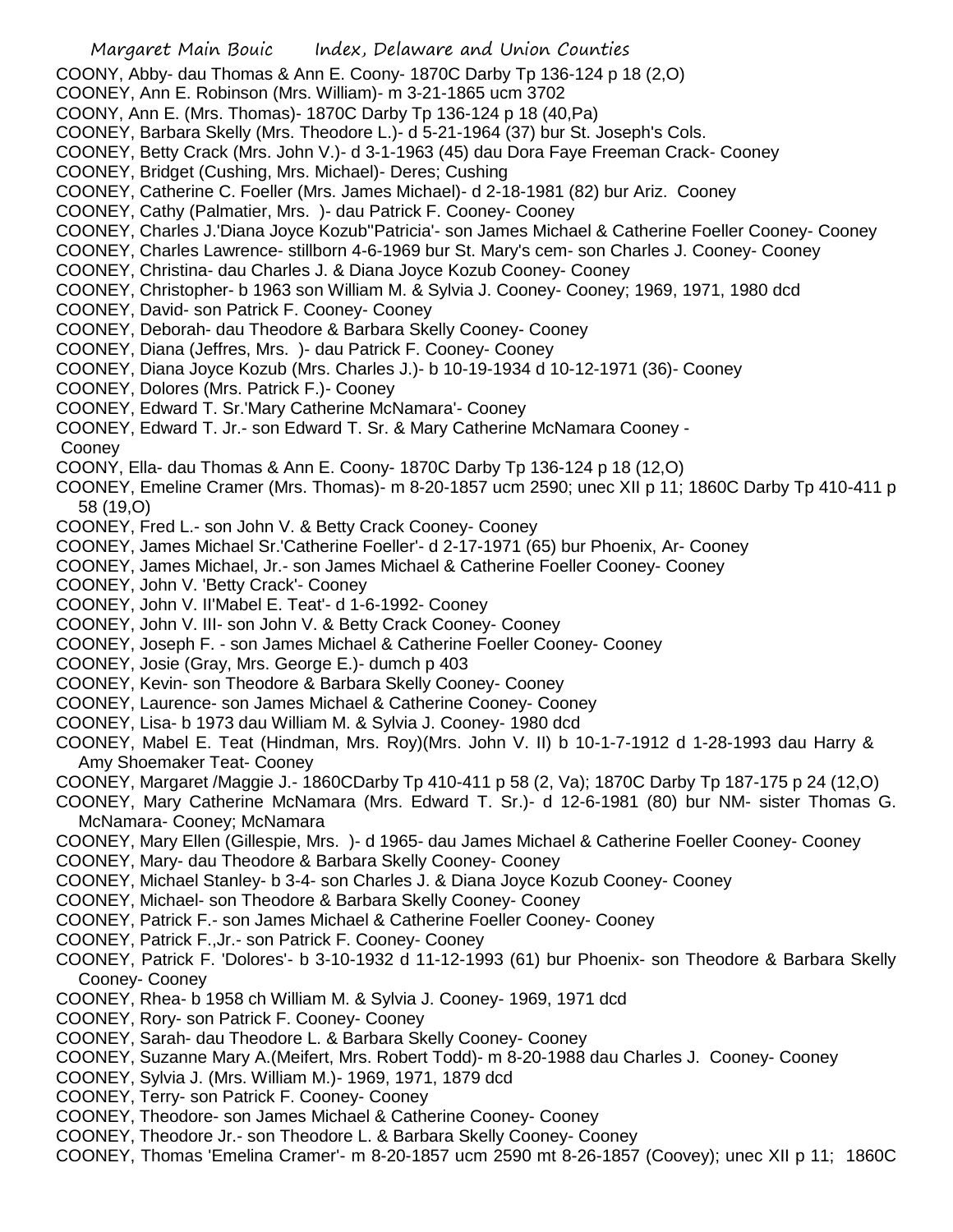Margaret Main Bouic Index, Delaware and Union Counties Darby Tp 410-411 p 58 (26, Pa) COONY, Thomas 'Ann E.'- 1870C Darby Tp 136-124 p 18 (38, Md) COONY, Thomas- b Jan. 1870 son Thomas & Anne E. Coony- 1870C Darby Tp 136-124 p 18 (4/12,O) COONEY, Timothy- b 1966 son William M. & Sylvia J. Cooney- 1961, 1980 dcd COONEY, Tina- b 1961- ch William M. & Sylvia J. Cooney- 1969, 1971, 1980 dcd COONEY, Tom- son Patrick F. Cooney- Cooney COONEY, William M.'Sylvia J.'- son James Michael & Catherine Cooney- Cooney; 1969, 1971, 1980 dcd COONEY, William T.- 1883 uch IV p 456, 475 COONFAIR, Lydia (Fish, Mrs. Orlando)- m 10-2-1879 ucm 6549 COONFAR, Rosanna- 1850C Troy Tp 2546 p 135 (45, Pa) COONFARE, Barbara (Gray, mrs. )- dau Ted & Clara W. Stammer Coonfare- Coonfare COONFARE, Belle Muriel Foust (Mrs. Burr)- b 7-25-1887 m 5-5-1905 d 4-9-1958 dau William Cline & Martha Ellen Willey Foust- Weiser p 27 COONFARE, Ben- b 2-14-1880 Radnor Tp son E. & ELizabeth Robison Coonfare- dcb COONFARE, Betsey (Morris, Mrs. William) or (Williams, Mrs. Morris)- m 12-23-1841 dcm COONFARE, Burr 'Belle Muriel Foust'- b 1-24-1880 m 5-5-1905 d age 90 Oak Grove Cem ; Weiser p 27 COONFARE, Carrie- dau John & Sarah Darst Coonfare- 1880 dch p 770 COONFARE, Catharine (Downing, Mrs. William)- m 3-12-1840 dau Peter & Eve Fester Coonfare- 1880 dch p 770, 771 COONFARE, Cedric- son D. F. & Hazel Barr Coonfare- Coonfare COONFARE, Celia (Prosser, Mrs. )- sister Rutherford H. Coonfare-Coonfare COONFARE, Chauncey A.- d 4-21-1965 (91) Oak Grove Cem -brother Rutherford H. Coonfare- Coonfare; delge X p 29 COONFARE, Cherie (Inskeep-Hopkins, Mrs. )- dau Ralph W. & Helen Coonfare- Coonfare COONFARE, Clara W. Stammer (Mrs. Ted)- d 3-16-1988 (87) - Coonfare; 1961, 1969, 1971, 1980 dcd COONFARE, Clyde C. 'Edna'- d 7-14-1965 bur Radnor Cem- 1908 dch p 434; Coonfare; 1961 dcd COONFARE, Dana T. Gibson (Mrs. Scott R.)- dau Alva & Catherine Gibson- Coonfare COONFARE, D. F. 'Hazel Barr'- Coonfare COONFARE, Don 'Mary'- son D. F. & Hazel Barr Coonfare- Coonfare COONFARE, Donia- ch John & Sarah Darst Coonfare- 1880 dch p 770 COONFARE, Donna- Downing Reunion- delge X p 29 COONFARE, Doris Elizabeth (Hall, Mrs. Howard E.)- b 9-1-1916 m 1-18-1941 dau Burr & Belle Muriel Foust Coonfare- Weiser p 28 COONFARE, Dot- Downing Reunion- delge X p 29 COONFARE, Edna (Mrs. Claude C.)- Coonfare; 1961, 1969, 1971 dcd COONFARE, Edna (Swickard, Mrs. )- sister Rutherford H. Coonfare- Coonfare COONFARE, Eliza H.- dau John & Sarah Darst Coonfare- 1880 dch p 770 COONFARE, Elizabeth/Eliza- dau Peter & Eve Fester Coonfare- 1880 dch p 770; 1850C Troy Tp 2527 (13,O) COONFARE, Elizabeth E./Betty I. (Mrs.Richard C.)- m 3-28-1948- Coonfare; 1961, 1969, 1971, 1980 dcd COONFARE, Ephraim-'Lizzie Robertson'- son John & Sarah Darst Coonfare- 1880 dch p 770; 1880C Radnor Tp p 476A (Ephiam) COONFARE, Eve Fester/Feszler (Mrs. Peter)- b 4-7-1792 d 11-1-1877- 1880 dch p 770, 771; dcc Mary Myers Baker 55 COONFARE, Frank- son John & Sarah Darst Coonfare- 1880 dch p 770 COONFARE, Grace Agnes (Thome, Mrs. Paul)- b 12-21-1910 m 4-5-1942 dau Burr & Belle Muriel Foust Coonfare- Coonfare; Weiser p 27 COONFARE, Harry 'Sarah'- 1850C Troy Tp 2507 (21,O); Downing Reunion, delge X p 29 COONFARE, Mrs. Harry- 1976 dch p 29 COONFARE, Hazel Barr (Mrs. D. F.)- Coonfare COONFARE, Helen (Mrs. Ralph W.)- Coonfare COONFARE, Hettie Worline (Mrs. Stephen)- 1883 uch V p 770 COONFARE, Idalene- b 7-11-1890 Marlborough Tp dau Stephen & Hettie Worline Coonfare- dcb COONFARE, Jacqueline (Thyberg, Mrs. )- dau Ralph W. & Helen Coonfare- Coonfare COONFARE, James Richard- b d 5-26-1963 Radnor Cem- son Richard & Osborn Coonfare- Coonfare COONFARE, Jean (Garey, Mrs. )- sister Ralph W. Coonfare- Coonfare COONFARE, John 'Leslie'- son C. Richard & Betty I. Coonfare- 1961(8), 1969, 1971, 1980 dcd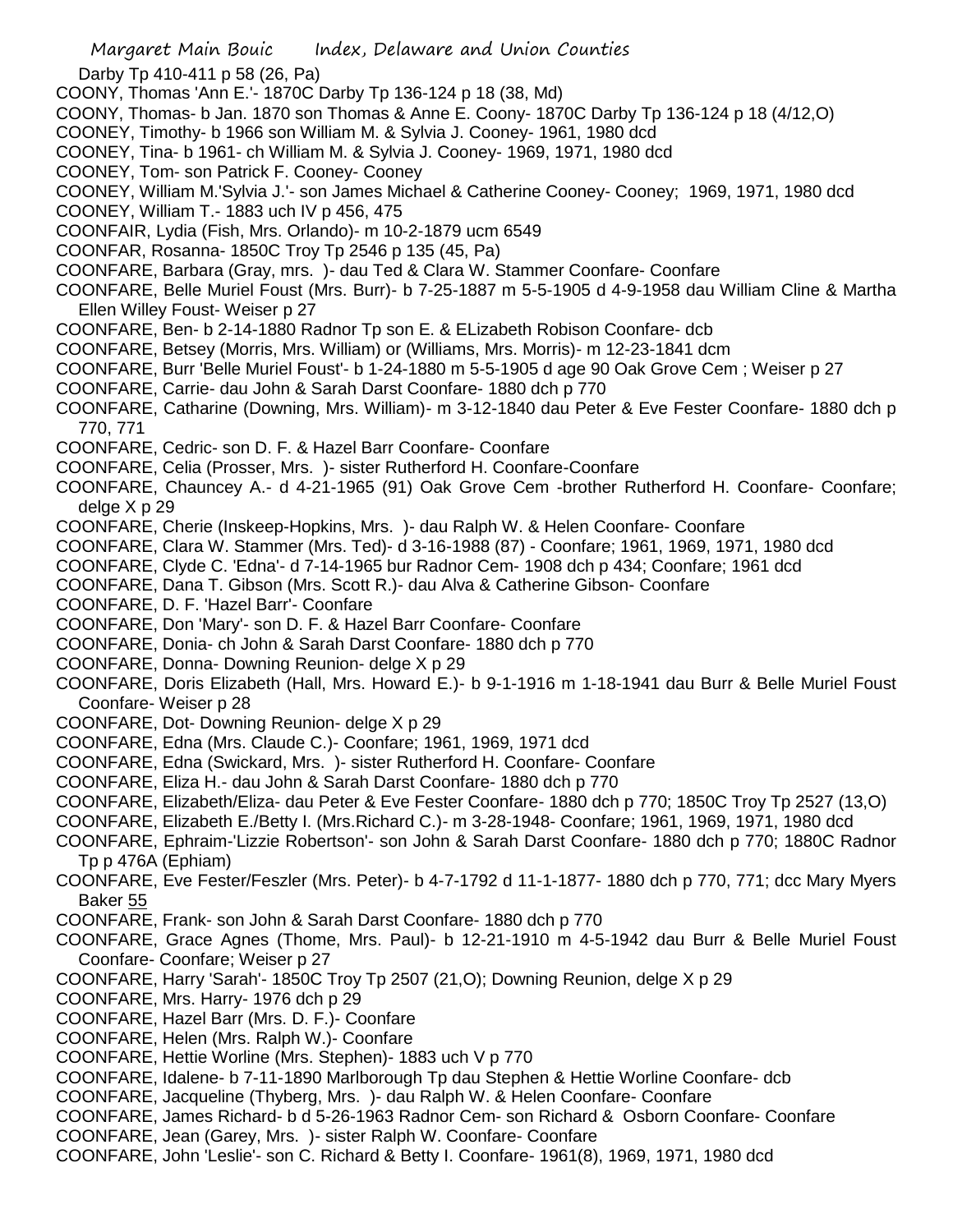COONFARE, John 'Sarah Darst'- m 4-4-1849 dcm- son Peter & Eve Fester Coonfare- 1880 dch p 770; hadc p 56; 1850C Troy Tp 2528 (24,O); 1880C Troy Tp p 336C

delge  $X$  p 29

- COONFARE, John William- b 10-20-1960 son Richard & Osborn Coonfare- Coonfare
- COONFARE, Joyce Ann (Hamilton, Mrs. Charles R.)- b 1-1-4-1941 dau Robert Harold & Mildred Marten Coonfare- Weiser p 27; Coonfare
- COONFARE, Kathleen I. (Mrs. Russell E.)- 1973, 1975, 1979, 1991 ucd
- COONFARE, Leslie (Mrs. John)- Coonfare
- COONFARE, Linda Blair Powell (Mrs. Robert Harold)- b 1939 m 10-18-1958- Weiser p 27
- COONFARE, Lizzie Robertson (Mrs. Ephraim)- 1880 dch p 770; Downing Reunion, delge X p 29
- COONFARE, Lydia Ann (Williams, Mrs. William J.)- b 6-2-1819 m 2-6-1844 d 1-12-1902 dau Peter & Eve Fesler/Fester Coonfare- 1880 dch p 770; dcc Mary Myers Baker 27
- COONFARE, Lydia Ann (Williams, Mrs. William J.)- b 1819 d 1902 ped Mary Jo Myers Baker #77 27; 1883 uch V p 441
- COONFARE, Magdalene- dau Peter & Eve Fester Coonfare- 1880 dch p 770
- COONFARE, Margaret (Sipes, Mrs. )- sister Ralph W. Coonfare- Coonfare
- COONFARE, Mary 'Downing Reunion- delge VII p 23, X p 29
- COONFARE, Mary (Mrs. Don)- Coonfare
- COONFARE, Mary Hinton (Mrs. Peter)- m 4-6-1839 dcm
- COONFARE, Mary- dau Peter & Eve Fester Coonfare- 1880 dch p 770
- COONFARE, Mildred Marie (Monesmith, mrs. William Edward)- b 2-21-1906 m 8-4-1927 dau Burr & Belle Muriel Foust Coonfare- Weiser p 27; Coonfare
- COONFARE, Mildred L. Marten (Mrs. Robert Harold)- b 1-7-1908 m 6-18-1931- Weiser p 27; Coonfare
- COONFARE, Morris- son Henry & Sarah Coonfare- 1850c Troy Tp 2507 (1,O)
- COONFARE, Nettie- dau John & Sarah Darst Coonfare- 1880 dch p 770
- COONFARE, Nora- dau John & Sarah Darst Coonfare- 1880 dch p 770
- COONFARE, Patricia Jean Salyer (Mrs. Paul)- m 6-11-1960 dau Jesse Salyer- Coonfare; 1961, 1969, 1971, 1980 dcd
- COONFARE, Paul 'Patricia Jean Salyer'- m 6-11-1960 son Ted & Clara W. Stammer Coonfare- Coonfare; 1961, 1969, 1971, 1980 dcd
- COONFARE, Peter 'Eve Fester/Fesler' b 4-22-1792 d 3-14-1876- 1880 dch p 770, 771; 1908 dch p 381; Pabst 0; hadc p 56; 1835 men 62 #105 p 116 Troy Tp (Coonphare); 1850C Troy Tp 2527 (60, Pa); dcc Mary Myers Baker 54
- COONFARE, Peter 'Mary Hinton'- m 4-6-1839 dcm; 1840C Marlborough Tp 248 (20-30)
- COONFARE, Peter- son Peter & Eve Fester Coonfare- 1880 dch p 770
- COONFARE, Ralph W. 'Helen'- d 9-30-1980 (75) bur Fla.
- COONFARE, Ray- Downing Reunion- delge X p 29
- COONFARE, Rebecca- dau Peter & Eve Fester Coonfare- 1880 dch p 770
- COONFARE, Richard- son Clyde C. & Edna Coonfare- Coonfare
- COONFARE, Richard C. 'Elizabeth E./Betty- 1961, 1969, 1971, 1980 dcd
- COONFARE, Robert Harold, Sr.'Mildred L. Marten'- b 3-27-1908 m 6-18-1931 d 9-28-1992 (84) Oak Grove Cem- son Burr & Belle Muriel Foust Coonfare- Coonfare; Weiser p 27
- COONFARE, Robert Harold, Jr. 'Linda Blair Powell'- b 8-26-1935 m 10-18-1958 son Robert Harold & Mildred Marten Coonfare- Weiser p 27; Coonfare
- COONFARE, Russell E. "Coony"'Kathleen I. Litzenberg'- b 9-13-1932 m 2-14-1972 son D. F. & Hazel Barr Coonfare- Coonfare; 1973, 1975, 1979, 1981, 1983, 1991 ucd
- COONFARE, Ruth- Downing Reunion- delge X p 29
- COONFARE, Ruth (Dunham, Mrs. )- sister Burr Coonfare- Coonfare
- COONFARE, Ruth- b 11-10-1892 Radnor Tp dau E. & Elizabeth Robinson Coonfare- dcb
- COONFARE, Ruth Edna (Wheeland, Mrs. )- dau Clyde C. & Edna Coonfare- Coonfare
- COONFARE, Rutherford H.- d 12-17-1962 Oak Grove Cem Coonfare
- COONFARE, Sarah Darst (Mrs. John)- m 4-4-1849 dcm- 1880 dch p 770; delge X p 29; 1850C Troy Tp 2528 (18,O)
- COONFARE, Sarah (Mrs. Henry)- 1850C Troy Tp 2507 (21,O)
- COONFARE, Sarah N,/A.- dau Peter & Eve Fester Coonfare- 1880 dch p 779; 1850C Troy Tp 2527 (18,O)
- COONFARE, Scott R. 'Dana T. Gibson'- b 1964 m 9-30-1989 son Paul N. & Patricia J. Coonfare- Coonfare;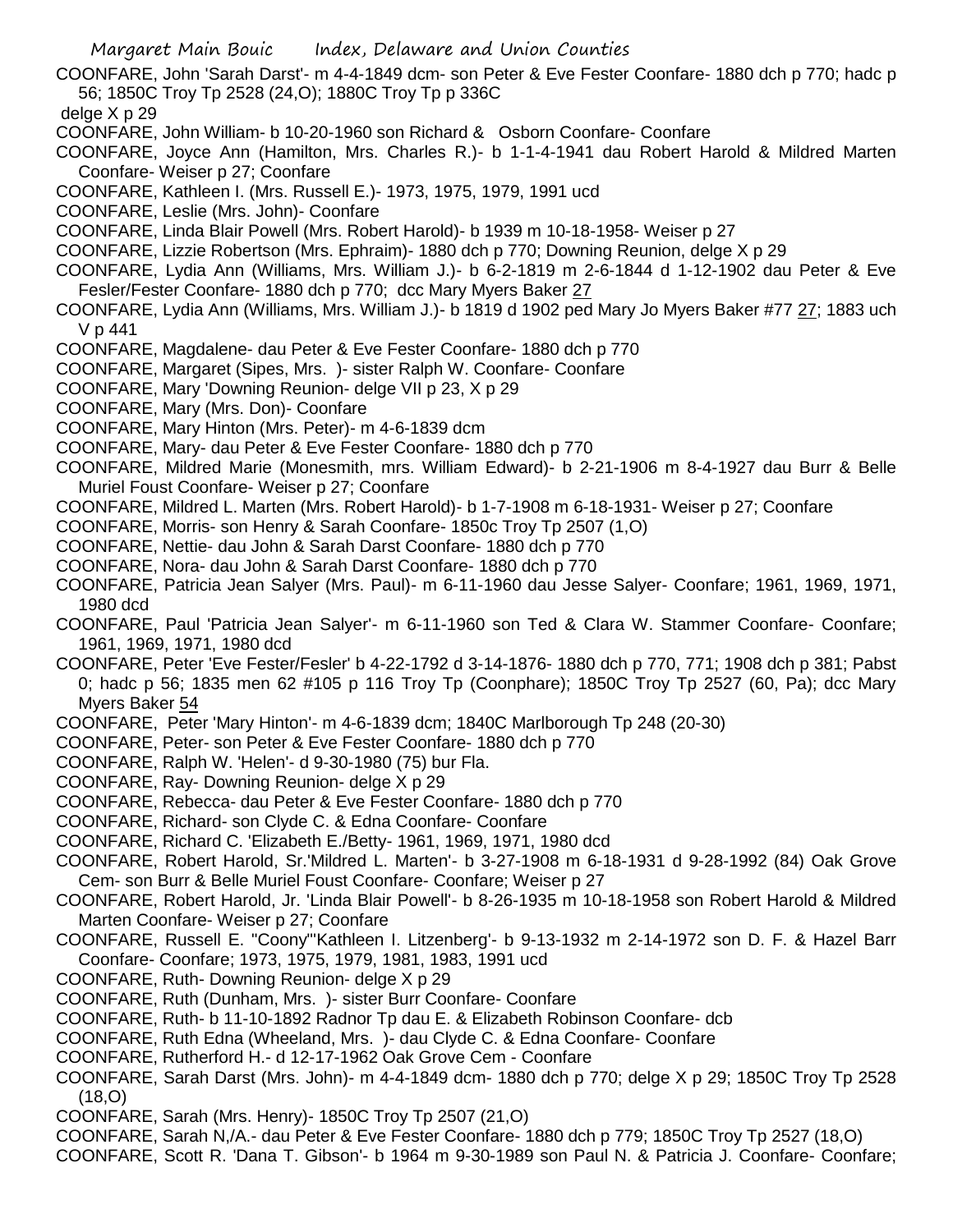1969, 1971, 1980 dcd

COONFARE, Stephen 'Hettie Worline'- son John & Sarah Darst Coonfare- 1880 dch p 770; 1880C Troy Tp p 336C

- COONFARE, Ted- son Red R. & Clara W. Stammer Coonfare- Coonfare; 1961 dcd
- COONFARE, Ted R. 'Clair/Clara- b 10-21-1901 d 5-9-1991 son Ephraim & Elizabeth Robinson Coonfare-Coonfare; 1961, 1969, 1971, 1980 dcd
- COONFARE, Todd M.- b 1974 son Paul N. & Patricia Jean Salyer Coonfare- 1980 dcd
- COONFARE, William- son Peter & Eve Fester Coonfare- 1880C Troy Tp 2527 (17,O)
- COONRAD, Wicheze- Pabst 7 p 2
- COONROD, Emmanuel- 1880 dch p 356
- COONROD, Eugene' Helen Bowsher'- m 12-24-1933- Cowgill p 7
- COONROD, Helen Bowsher (Mrs. Eugene)- b 11-8-1915 m 12-24-1933 dau Frederick & Ada Wilson Bowsher-Cowgill p 7
- COONROD, Loralou Priscilla Holbrook (Mrs. William Henry)- b 9-5-1950 dau Paul Raymond & Mary Louanna Clark Holbrook- 1985 uch p 73
- COONROD, William Henry 'Loralou Priscilla Holbrook'- 1985 uch p 73
- COONROD, William Raymond- b 3-24-1970 son William Henry & Loralou Priscilla Holbrook Coonrod- 1985 uch p 73
- COONS, baby- York Cem p 46; infant b d 6-17-1947 York Cem p 100
- COONS, Abraham- 1883 uch IV p 463; uca p 98
- COONS, Ada (Campbell, Mrs. )- dau Jason C. & Ora Bell Coons- Coons
- COONS, Alice- dau Noah H. & Fidelia Phelps Coons- 1880C York Tp 5 p 1 (22,O,O,O)
- COONS, Alla May- b 8-11-1890 Orange Tp dau Henry & Shaw Coons- dcb
- COONS, Allen E. 'Norma Titus'- b 1884 m 11-8-1913 d 10-16-1960 (76 ) bur York Center L107 p 27- son Jason & Ora Ridgeway Coons; 1949, 1959 ucd
- COONS, child of Allen d 6-26-1911 Sexton record York Cem p 48
- COONS, Allie- d 12-20-1880 (27y14 d) dau N. H. & F. -York Cem R14L144 p 33; 1870C York Tp 3 p 1 (16,O)
- COONS/KOONS, Ally/Allie (Stamets, Mrs. John)- dau George & Keziah Coons- 1883 uch V p 522; 1915 uch p 940, 1098; 1985 uch p 133
- COONS, Almina/Elmira- dau Brice & Almina Smith Coons- 1860C York Tp 1362-1372 p 184 (5,O); 1870C York Tp 11 (15,O); 1880C York Tp 9 p 1 (25,O,O,O)
- COONS, Almina Smith (Mrs. Brice)- 1915 uch p 1107; 1880C York Tp 9 p 1 (47,O,O,O)
- COONS, Alvira- d 5-21-1847 (10-0-29) Hanover Cem 5-17-10- Powell p 133 dau George & Rebecca Coons
- COONS, Archibald B.'Clara M.'- b 1869 d 4-25-1938 York Cem B28 p 63 son Brice & Elmira/Almina Smith Coons- 1870C York Tp 11 p 2 (1,O); 1880C York Tp 9 p 1 (11,O,O,O)
- COONS, Arland T. 'Ethel L. Horton'- b 12-24-1874 d 1962 Byhalia Cem lptw p 130- son George W. & Mary Elliott Coons- 1915 uch p 133, 947, 948; 1949, 1959 ucd; 1880C York Tp 41 p 4 (5,O,O,O); see Orland
- COONS, Barbara (Mrs. Gary)- Coons
- COONS, Barbara (Mrs. R. L.)- Coons
- COONS, Bernice A. (Mrs. William C.)- 1971 ucd
- COONS, Beverly (Blinn, Mrs. Gary)- dau Clayton L. & Clara Stratton Coons- Coons
- COONS, Birdella Z. (Boggs, Mrs. Walter C.)- dau George W. & Mary A. Elliott Coons- 1915 uch p 947
- COONS, Bishop- Pabst 8 p 51
- COONS, B. J.- 1883 uch IV p 463
- COONS, Brayton L. 'Mary'- son Allen E. & Norma Titus Coons- Coons; 1959 ucd
- COONS, J. Brice 'Elmira/Almina Smith'- b 4-18-1825 d 5-20-1900 (75-1-2) York Cem A38 p 50- son George & Keziah Coons- 1883 uch V p 522; 1915 uch p 1107; 1870C York Tp 11 p 2 (45,O); 1880C York Tp 9 p 1 (55, O,Md,Pa) p 0018
- COONS, Carol (Cook, Mrs. Nelson)- dau Clayton L. Coons- Coons
- COONS, Carol (Mrs. R. L.)- Coons
- COONS, Caroline Gorsuch (Mrs. James R.)- m 1-19-1854 dcm
- COONS, Carrie- dau Brice & Almina Smith Coons- 1880C York Tp 9 p 1 (7,O,O,O)
- COONS, Catherine (Oder, Mrs. Kenneth)- m 6-9-1934 dau Noah & Ethel Cole Coons- Coons
- COONS, Charles E. 'M. Louise Brooks' m 10-17-1936 son Allen E. & Norma Titus Coons- Coons; 1949, 1959 ucd
- COONS, Charles 'Mary'"Susie"- son Kenneth & Charlotte R. Winters Coons- Coons; 1959 ucd (10)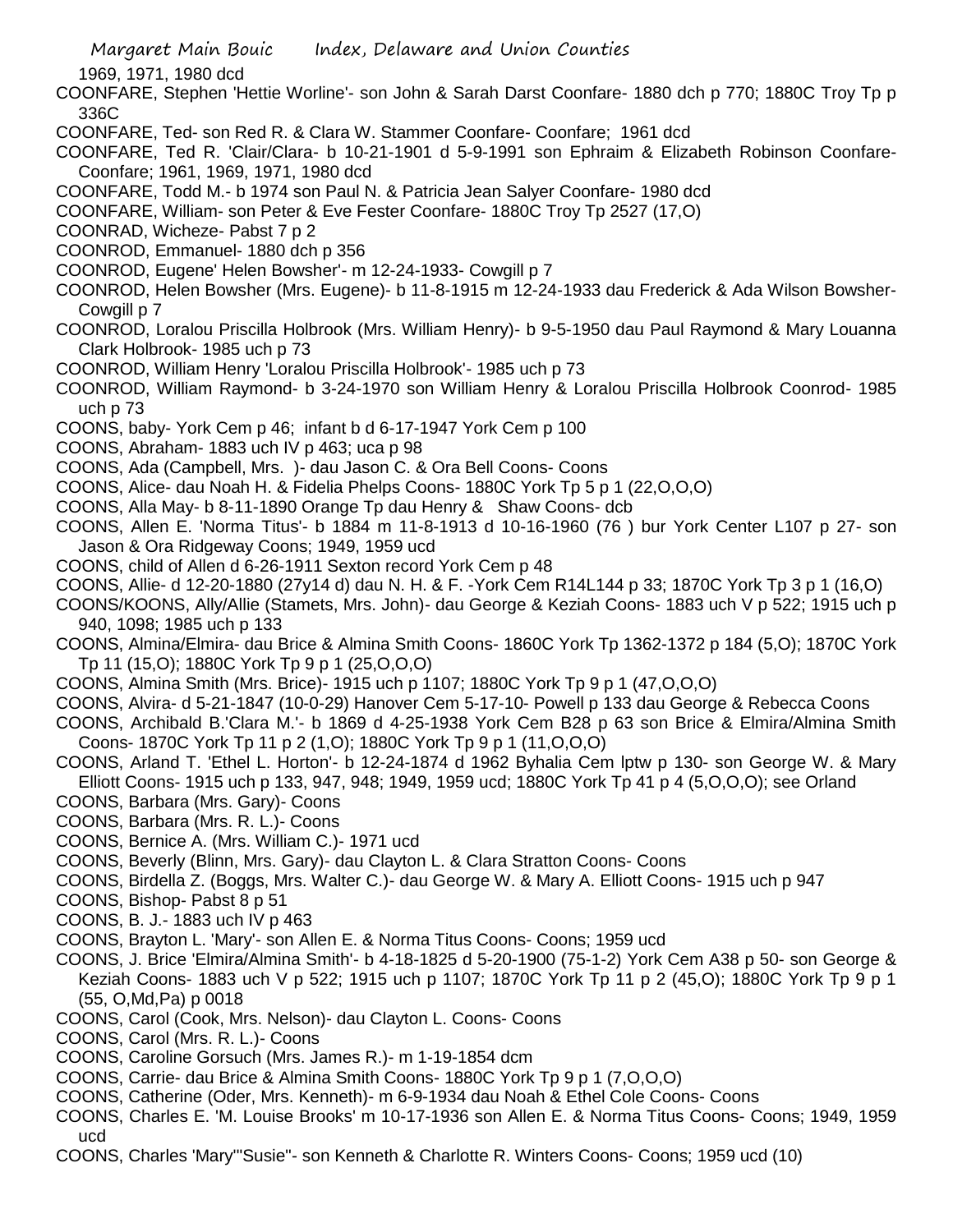- COONS, Charlotte R. Winters (Mrs. Kenneth)- m 4-12-1941 Coons; 1949, 1959 ucd
- COONS, Clara M. (Mrs. Archibold B.)- b 1872 d 1-4-1948 York Cem B28 p 63
- COONS, Clara L. Stratton (Mrs. Clayton L.)- b 6-14-1922 m 6-23-1943 d 12-5-1994 (72) Raymond Cem- dau Harry & Florence Miller Stratton- Coons
- COONS, Clarence Edwin- b 8-15-1893 Orange Tp son Henry & Rosie Eltha Sheon Coons- dcb
- COONS, Clayton L.'Clara Stratton'- b 6-17-1910 m 6-23-1943 d 1-26-1984 bur Raymond Cem- son Noah R. & Ethel Cole Coons- Coons
- COONS, Curtis- b 1965- son Thomas B. & Gloria Coons- 1967 ucd
- COONS, Cynthia A. (Middlesworth, Mrs. Joseph F.)- m 6-24-1876 dau Noah H. & Fidelia Phelps Coon- 1883 uch V p 537; mt 3 p 27
- COONS, Cyrus S. 'S. Olive'- b 1861 d 5-8-1935 York Cem A38 p 50- son Brice & Almina Smith Coons- 1870C York Tp 11 p 2 (9,O); 1880C York Tp 9 p 1 (19,O,O,O)
- COONS, David 'Mabel Sampson Hager'- m 5-28-1928- Genther p 213
- COONS, Diana- dau Tom B. & Helen Coons- 1959 (3), 1975 ucd
- COONS, Donna (Miller, Mrs. Edwin)- m 12-12-1938- Coons
- COONS, Duncan M.- unec VI p 24, VIII p 36
- COONS, Effie M. A.- uccp p 24, 46, PB2 p 4, 5; partition
- COONS, Eliza- d 8-14-1861 Sexton record York Cem p 26
- COONS, Elizabeth Stanley (Mrs. John)- m 11-15-1860 ucm 3101 m consent unec V p 9
- COONS, Elmira/Elmina Smith(Mrs. J. Brice)- b 5-21-1833 d 8-10-1915 (83-2-19) York Cem A38 p 50; 1860C York Tp 1362-1372 p 18 (27,O); 1870C York Tp 11 p 2 (37,O)
- COONS, Ernest L. 'Evelyn B. Sampson'- b 1-11-1916 d 6-28-1997 (81) Braodway Cem, lptw p 81; Coons; 1967, 1971, 1973, 1975, 1979, 1981, 1983 ucd
- COONS, Ethel Cole (Mrs. Noah R.)- b 1891 d 2-6-1872 York Cem R3L167 p 44- Coons
- COONS, Ethel L. Horton (Mrs. Arland/Orlando T.)- b 8-4-1882 m 1-9-1902 d 5-6-1961 Byhalia Cem lptw p 136; 1949 ucd
- COONS, Evelyn B. Sampson (Mrs. Ernest L.)- b 11-7-1914 d 4-22-1987 bur Broadway Cem lptw p 81- dau Roy & Nellie Teets Sampson- Coons;
- COONS, Felida (Smith, Mrs. Amon D.)- m 12-10-1874 ucm 5597; mt 3 p 6
- COONS, Fi(e)delia Phelps (Mrs. Noah H.)- b 1831 m 5-18-1852 ucm 1807 d 10-10-1897 (66) York Cem R14L144 p 33- 1883 uch V p 537; 1870C York Tp 3 p 1 (37,O); 1880C York Tp 5 p 1 (48, O,NY,NY); unec VII p 57 m slip
- COONS, Flossie- d 2-6-1895 Sexton record York Cem p 46
- COONS, Frederick A.- b 11-8-1884 Genoa Tp son Henry & Roseltha Coons- dcb
- COONS, Frederick G.- b 9-13-1880 Berkshire Tp son Noah & Phoeba Longshore Coons- dcb
- COONS, --- b 3-27-1879 Berkshire Tp dau Noah & Phoeba Longshore Coons- dcb
- COONS, Garry 'Barbara'- son Charles E. & M. Louise Brooks Coons- 1949, 1959 (16) ucd
- COONS, George- 1880C Berkshire Tp p 417A; Pabst 0
- COONS, George- uca p 19, 20
- COONS, George (14-1882) unec III p 3
- COONS, George D.- d 11-24-1868 (23-6-10) Hanover Cem 5-17-2- Powell p 133
- COONS, George 'Keziah'- d 10-19-1856 (78y)- 1883 uch V p 514, 522, 532, 557; 1840C York Tp 278 (50-60); unec III p 36, VIII p 22
- COONS, George 'Keziah'- d 10-13-1856 (28-1-8) York L101Rs p 26
- COONS, George N.- son John Coons- 1850C Scioto Tp 2310 (15,O)
- COONS, George 'Rebecca'- d 8-23-1882 (70-10-11) Hanover Cem 5-17- 1915 uch p 231; trustee Bapt. Ch. Powell p 133; dcw Bk 4 p 368(38)
- COONS, George W. 'Mary A. Elliott'- b 7-29-1840 m 1-25-1872 d 10-22-1920 York Cem A25 p 48; son Thomas F/S. Coons- 1915 uch p 947; 1883 uch V p 537; 1860C York Tp 1319-1328 p 176 (20,O); 1870C York Tp 6 p 1 (29,O);1880C York Tp 41 p 4 (39, O,Pa,O) p 019A; uca p 25, 97, 100; unec X p 15
- COONS, Gloria (Mrs. Thomas B.)- 1967 ucd
- COONS, G. W.- 1883 uch IV p 490
- COONS, Harris- son George & Keziah Coons- 1883 uch V p 522
- COONS, Harvey- Pabst 0
- COONS, Helen E.(Williams, Mrs. Walter)- dau Arland T. & Ethel L. Horton Coons- 1915 uch p 948; Coons
- COONS, Helen (Mrs. Tom B.)- 1959 ucd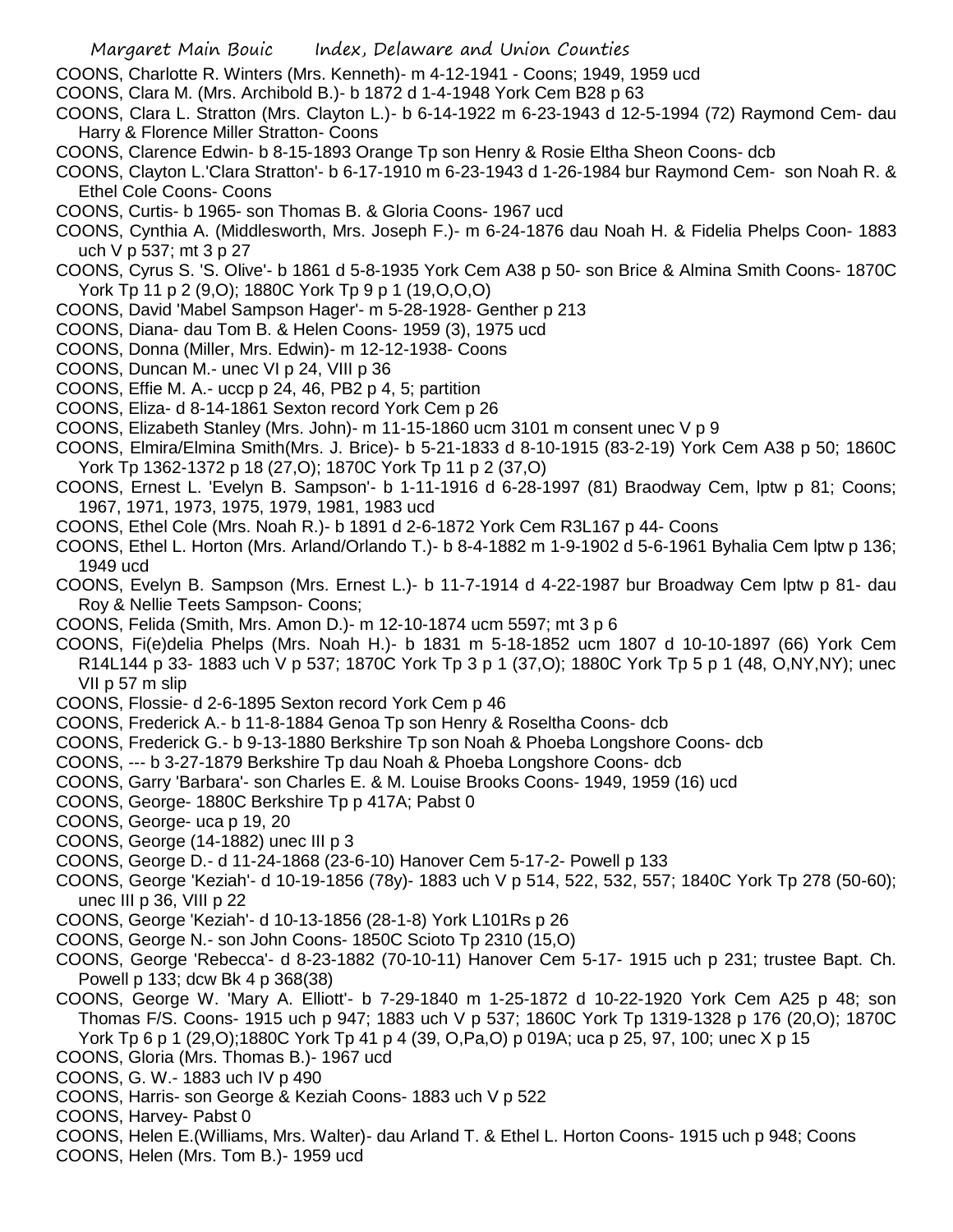- COONS, Herbert H. 'Ona Fay Breese'- b 9-21-1903 m 12-13-1927 d 7-14-1983 Byhalia Cem lptw p 122- son Arland T. & Ethel L. Horton/Houston Coons- 1915 uch p 948; Coons; 1949, 1959, 1967, 1971, 1973, 1975, 1979, 1981, 1983, 1991 ucd
- COONS, Oscar Higgins- son Brice & Almina Smith Coons- 1860C York Tp 1362-1372 p 184 (7,O); 1870C York Tp 11 p 2 (17,O); 1880C York Tp 9 p 1 (27,O,O,O)
- COONS, Hope Haines (Mrs. Sterling F.)- b 6-9-1852 m 7-25-1870 ucm 4751 d 1947 York Cem R1L90 p 25 dau Jonathan & Mary Haines- 1883 uch V p 537; 1880C York Tp 40 p 4 (27,O,O,O)
- COONS, Jackson M.- d 9-20-1863 (5y) Hanover Cem 5-17-7 Powell p 133- son george E. & Rebecca Coons
- COONS, James- 1840C Union Tp 565 (30-40)
- COONS, James E.- b 1865 d 10-9-1932 York Cem R14 L144 p 33
- COONS, James E.- from Canada 9-15-1897 Naturalized 10-3-1905, delge VIII p 59
- COONS, James H. 'Jennifer A.'- 1967, 1971, 1973, 1975, 1979, 1981, 1983, 1991 ucd
- COONS, James- son Herbert H. & Ona Fay Breese Coons- 1949, 1959 (16) ucd
- COONS, James- son Noah H. & Fidelia Phelps Coons- 1870C York Tp 3 p 1 (5,O); 1880C York Tp 5 p 1 (16,O,O,O)
- COONS, James 'Polly Junk'- 1883 uch V p 445
- COONS, James R. 'Caroline Gorsuch'- m 1-19-1854 dcm
- COONS, Jane- dau Herbert H. & Ona Coons- 1949 ucd
- COONS, Jane- lived with Thos. & Rebecca Coons- 1880C Claibourne Tp 27-28 p 3 (5,O,O,O)
- COONS, Janis/Janice- dau Tom B. & Helen Coons- 1959(6), 1973, 1975 ucd
- COONS, Jason C. 'Ora Bell- b 1860 d 1-1951 York Cem A8 p 46; unec VI p 52- son Noah H. & Fidelia Phelps Coons- 1883 uch V p 537; 1880C York Tp 5 p 1 (12,O,O,O)
- COONS, Jayne- b 1960 dau Thomas B. & Gloria Coons- 1967 ucd
- COONS, J. B.- uca p 98
- COONS, Jennie (Mrs. Willard)- b 1868 d 1958 Byhalia Cem lptw p 127
- COONS, Jennifer A. (Mrs. James H.)- 1967, 1971, 1973, 1975, 1979, 1981, 1983, 1991 ucd
- COONS, Jerry- son brayton & Mary Coons- 1959 ucd(10)
- COONS, Jessica- b 1976 dau James H. & Jennifer A. Coons- 1979 ucd
- COONS, Jodie Lynn (Foertmeyer, Mrs. Ronald Mark)- m 2-1989- dau R. I. & Cheryl Coons- granddau Ernest & Evelyn B. Coons- Coons
- COONS, John- uca p 20
- COONS, John- 1820C Big Rock Tp ; 1908 dch p 534, 566, 787; 1915 uch p 473
- COONS, John 'Elizabeth Stanley'- m 11-15-1860 ucm 3101 son George & Keziah Coons- 1883 uch V p 514, 522; m consent by Lewis F. Bolenbaugh unec V p 9
- COONS, John G. 'Kate Eva Gilbert'- m 7-24-1908- Genther p 201
- COONS, John- b 8-25-1902 Delaware Town son Jones & Mabel McIndorch Coons- dcb
- COONS, John 'Sophia'- 1850C Scioto Tp 2310 (46, Pa); Powers p 298
- COONS, John- son Thomas S. & Rebecca Coons- 1860C york Tp 1319-1328 p 176 (21,O)
- COONS, Josephine- dau Brice & Almina Smith Coons- 1870C York Tp 11 p 2 (4,O); 1880C York Tp 9 p 1  $(15,0,0,0)$
- COONS, Judy Liggettt (Mrs. Larry E.)- m 5-24-1960 Dayton- Coons
- COONS, Kate Eva Gilbert (Mrs. John g.)- b 4-13-1886 m 7-24-1908 dau Edgar Stanley & Charlotte Mills Gilbert- Genther p 206
- COONS, Katherine- unec VIII p 23
- COONS, Katherine (Oder, Mrs. )- dau Noah R. & Ethel Cole Coons- Coons
- COONS, Kathy- b 1951 dau Thomas B. & Gloria Coons- 1967 ucd
- COONS, Kelly- b 1956 ch Thomas B. & Gloria Coons- 1967 ucd
- COONS, Kenneth 'Charlotte'- b 1-18-1920 m 4-12-1941 d 5-5-1998 (&\*0 York Cem-son Allen E. & Norma Titus Coons- Coons; 1949, 1959 ucd
- COONS, Kesiah- 1860 York Tp 1362-1372 p 184 (77, Pa); 1870C York Tp 11 p 2 (86, Penn)
- COONS, Kesiah- dau J. Brice & Elmira Smith Coons- 1860C York Tp 1362-1372 p 184 (3,O)
- COONS, Keziah (Mrs. George)- d 12-22-1822 (98-5-20) York Cem L101Rs p 26 unec III p 36 -1915 uch p 231; 1883 uch V p 522, 532, 557
- COONS, Keziah M. (Kezertee, Mrs. Marquis L.)- m 5-15-1869 ucm 4586 dau Thomas S. & Rebecca Coons-1860C York Tp 1319-1328 p 176 (16,O)
- COONS, Kiza- d 1-11-1861 (33y19d) dau J. H. & O.- York Cem R5L101 p 26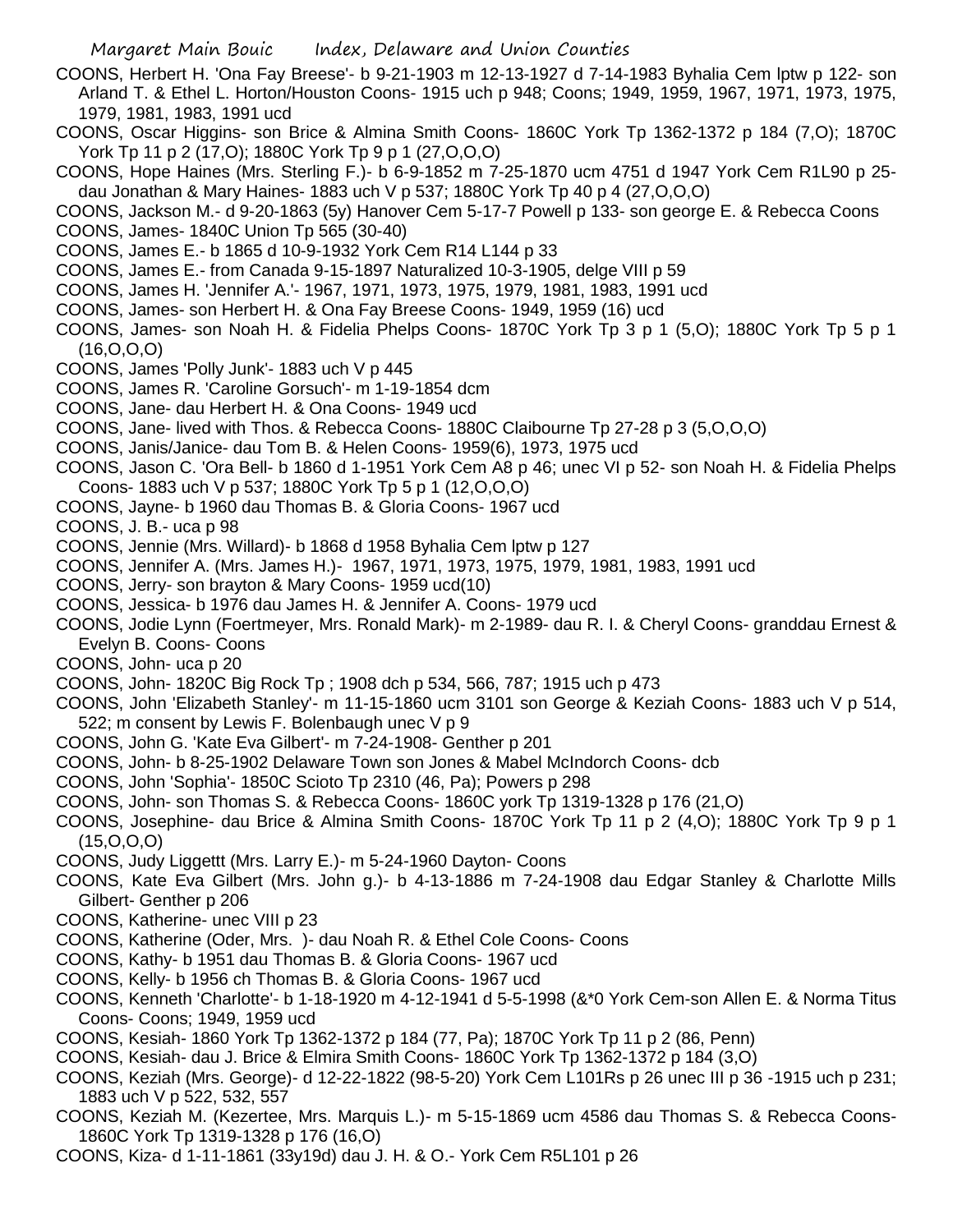- COONS, Larry E.'Judy Liggett'- b 12-21-1938 m 5-24-1960 d 3-11-1990 York Cem- son Charles E. & Louise Brooks Coons- Coons; 1949, 1959 ucd
- COONS, Laura (Marcum, Mrs. Herbert)- dau Clayton L. & Clara Stratton Coons- Coons
- COONS, Laura- b 1964 dau William C. & Bernice A. Coons- 1971 ucd
- COONS, Lester A.- b 12-1-1887 Orange Tp son Henry & Rosa W. Shaw Coons- dcb
- COONS, Leticia (Wright, Mrs. Leven)- m 7-12-1837 ucm 433 d 3-1844 dau George & Keziah Coons- 1883 uch V p 522, 557; unec III p 29
- COONS, Lewis R.- d 12-13-1861 (25-4-14) Hanover Cem 5-17-1- Powell p 133
- COONS, Libbie E. (Davis, Mrs. Lewis C.)- m 10-2-1879 ucm 6550
- COONS, Linda- b 1954 dau Thomas B. & Gloria Coons- 1967 ucd
- COONS, Louisa (Tracy, Mrs. John W.)- unec VIII p 66
- COONS, Louise Brooks (Mrs. Charles)- b 5-13-1917 m 10-17-1936 d 5-9-1997 (79) York Cem -dau Ward & Arizona Hines Brooks- Coons
- COONS, Lizzie (Mrs. Allen)- d 8-12-1911 York Cem A23 p 48
- COONS, Lucinda- dau Noah H. & Fidelia Phelps Coons- 1870C York Tp 3 p 1 (14,O)
- COONS, Mabel Sampson Hager (Hardison, Mrs. Ulysses)(Mrs. David)- b 6-3-1892 m(1) 5-22-1909 (2) 5-28-1928 dau Glenn Galutia & Bertha McWilliams Hager- Genther p 213
- COONS, Mae Humphries (Fish, Mrs. Ernest)- 1985 uch p 51
- COONS, Martha- d 11-23-1884 (51-2-0) Hanover Cem 5-17-3- Powell p 133
- COONS, Marvin- b 1957 son Thomas B. & Gloria Coons- 1967 ucd
- COONS, M. Louise (Mrs. Charles E.)- 1949, 1959 ucd
- COONS, Mary Ann- d 8-28-1851 (8y5m) dau George & Rebecca Coons- Hanover Cem 5-17-8- Powell p 133
- COONS, Mary (Mrs. Brayton L.)- Coons; 1959 ucd
- COONS, Mary M. (Carey, Mrs. Skip)- dau Herbert & Ona Fay Breese Coons- Coons; 1949 ucd
- COONS, Mary A. Elliott (Mrs. George W.)- b 1-26-1849 m 1-25-1872 d 9-23-1930 York Cem A25 p 48; dau
- Wilkinson & Sarah Elliott- 1883 uch V p 537; 1880C York Tp 41 p 4 (30,O,Pa,Pa); unec X p 15
- COONS, Mary "Susie" (Mrs. Charles)- Coons
- COONS, Mary E.- dau Thomas S. & Rebecca Coons- 1860C York Tp 1319-1328 p 176 (2,O)
- COONS, Mary I.- dau Noah H. & Fidelia Phelps- 1883 uch V p 537; 1880C york Tp 5 p 1 (6,O,O,O)
- COONS, Mary J.- dau J. Brice & Elmira Smith Coons- 1860C York Tp 1362-1372 p 184 (1,O); 1870C york Tp 11 p 2 (10,O)
- COONS, Mary- dau John Coons- 1850C Scioto Tp 2310 (10,O)
- COONS, Mary J. (Skidmore, Mrs. Sylvanus H.)- m 10-10-1880 ucm 6814- dau Brice & Almina Smith Coons-1915 uch p 1107;1880C York Tp 9 p 1 (20,O,O,O)
- COONS, Michael- b 1966 son William C. & Bernice A. Coons- 1971 ucd
- COONS, Minnie L.- d 6-27-1911 York Cem Sexton record p 103
- COONS, Nancy (Newhouse, Mrs. Anthony)- b 4-1783 m 3-28-1799 d 4-21-1863 Newhouse Cem p 5; dau John & Sophia Coons- 1908 dch p 528, 534, 566, 787; Monnett p 8; dcq Eugene David 99, Pauline Newhouse 17, Ella Richey Wells 19; Newhouse (13); dcc Vera Griffiths Hedges 47; 1883 uch V p 445; Powers p 295,

299; dcw Bk 3 p 159; 1850C Scioto Tp 2447 p 148 (68, Va); dcc Grace Newhouse Jones 17

- COONS, Nid- 1949 ucd
- COONS, Nikki- dau James H. & Jennifer Coons- 1983 ucd
- COONS, Noah- 1880C Berkshire Tp p 418C
- COONS, Noah H.'Fidelia Phelps'- b 4-18-1825 m 5-18-1852 d 7-8-1907 (82) York Cem R14L144 p 33- son George & Keziah Coons- 1883 uch V p 537; unec VII p 57; uca p 98; 1870C York Tp 3 p 1 (45,O); 1880C York Tp 5 p 1 (55, O,MD,Pa) p 0018
- COONS, Noah R. 'Ethel Cole'- b 10-4-1885 m 1-15-1908 d 1-17-1965 York Cem R3L167 p 44 son Jason C. & Ora Bell Coons- Coons; dg 1-10-1908, delge VIII p 12
- COONS, Nora (Weiser, Mrs. joseph)- b 9-21-1877- Weiser p 519
- COONS, Norma C. Titus (Mrs. Allen E.)- b 1896 m 11-8-1913 d 1965 York Cem R5L107 p 27; 1949, 1959 ucd
- COONS, Ona Fay Breese (Mrs. Herbert H.)- b 1906 m 12-1927 lptw p 122- 1985 uch p 183; 1949, 1959, 1967, 1971, 1973, 1975, 1979, 1981, 1983, 1991 ucd; unec X p 15
- COONS, Ora Bell (Mrs. Jason c.)- b 1865 d 4-14-1941 York Cem A8 p 46- Coons
- COONS, Orad S.- 1880C York Tp 41 p 4 (7,O,O,O)
- COONS, Orland T. 'Ethel Horton' b 12-24-1874 m 1902 d 7-14-1962 bur Byhalia Cem- son George W. & Mary A. Elliott Coons- 1883 uch V p 537 see Arland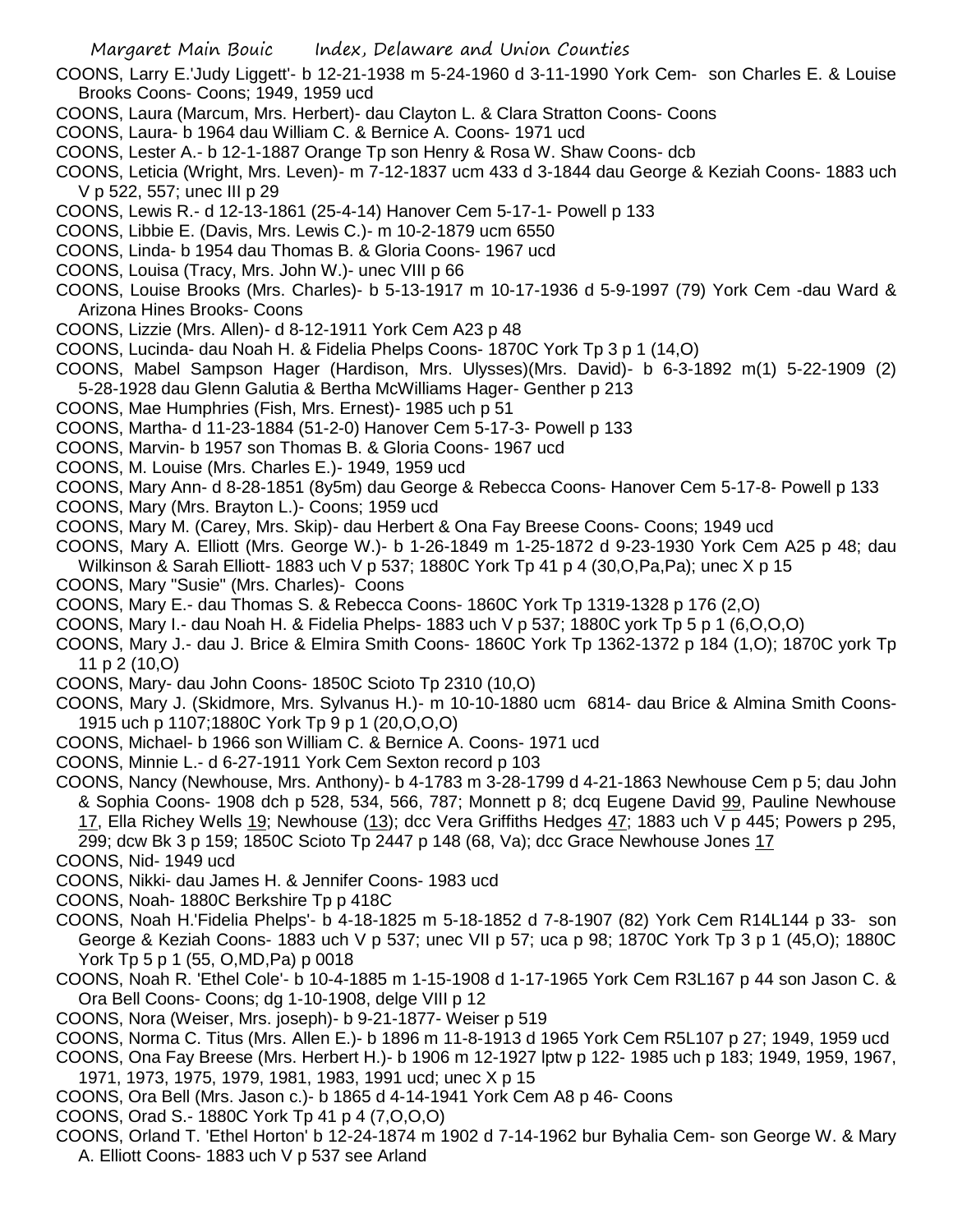COONS, Orville F.- b 1-8-1873 d 6-26-1898 York Cem A23 p 48- son George W. & Mary A. Elliott Coons-- 1915 uch p 947; 1883 uch V p 537

- COONS, Dau George W. & Mary A. Elliott Coons- d 6-1-1882 York Cem p 48
- COONS, Oscar H.- d 9-30-1890 (37-4-5) york Cem R5L107 p 27
- COONS, Patty- b 1968 dau James H. & Jennifer Coons- 1983 ucd
- COONS, Obey Lee- b 1891 d 3-4-1920 York Cem Old Sect. p 43 R2L164
- COONS, S. Olive (Mrs. Cyrus S.)- b 1864 d 2-12-1950 York Cem A38 p 50
- COONS, Pamela- dau Tom B. & Helen Coons- 1959 ucd (7m)
- COONS, Paul W.- b 1919 d 1941 Broadway Cem lptw p 80
- COONS, Penelopy "Penny"- b 1964 dau James H. & Jennifer A. Coons- 1967, 1971, 1973, 1975, 1979, 1981, 1983, 1991 ucd
- COONS, Pollyanne- b 1968 dau James H. & Jennifer A. Coons- 1971, 1973, 1975, 1979, 1981 ucd
- COONS, Polly Junk (Mrs. James)- 1883 uch V p 445
- COONS, Rebecca (Mrs. George) -d 1-9-1864 (48-3-26) Hanover Cem 5-17, 5,6; 1915 uch p 231; Powell p 133
- COONS, Rebecca Hyde (Mrs. Sedgwick)- dau Samuel & Elizabeth Hyde- 1883 uch V p 518, 532; 1880C Berkshire Tp p 415A
- COONS, Rebecca (Mrs. Thomas S.)- b 7-18-1817 d 6-18-1882 York Cem R5L106 p 27- 1883 uch V p 537; 1860C York Tp 1319-1328 p 176 (43,O); 1870C York Tp 6 p 1 (52,O); 1880C Claibourne Tp 27-28 p 3 (64,O,Pa,Pa,; unec III p 36
- COONS, Rhoda (Brooks, Mrs. Archibald)- m 2-8-1844 ucm 948 dau George & Keziah Coons- 1883 uch V p 522; unec VI p 15
- COONS, Richard- son Clayton L. Coons- Coons
- COONS, R. L. 'Carol'- son Ernest L. & Evelyn Sampson Coons- Coons
- COONS, Robert Allen- son Larry E. & Judy Liggett Coons- Coons
- COONS, Rody- d 8-8-1862(6y16d) York Cem R5L101 p 26 dau Noah H. & Fidelia Coons
- COONS, Sally (Bollenbaugh, Mrs. Jacob)- dau George & Keziah Coons- 1883 uch V p 522
- COONS, Sarah A. (Southard, Mrs. John E.)- m 7-11-1869 ucm 4573 dau Thomas S. & Rebecca Coons-1860C yOrk Tp 1319-1328 p 176 (10,O)
- COONS, Sedgwick 'Rebecca Hyde'- 1883 uch V p 518
- COONS, Sophia (Mrs. John)- 2850C Scioto Tp 2310 (41, Md)
- COONS, Sterling F. 'Hope Haines'- b 9-6-1847 m 7-25-1870 ucm 4751 d 12-15-1919 York Cem R1L50 p 25-son Thomas S. & Rebecca Coons- 1883 uch V p 537; 1860C York Tp 1319-1328 p 176 (14,O); 1870C York Tp 6 p 1 (22,O); 1880C York Tp 40 p 4 (32, O,Pa,O) p 019A; uca p 101
- COONS, Talida- dau Thomas S. & Rebecca Coons- 1860C York Tp 1319-1328 p 176 (5,O); 1870C York Tp 6 p 1 (15,O); unec III p 36
- COONS, Tammy Lynn (Yelton, Mrs. William)- dau Larry E. & Judy Liggett Coons- Coons
- COONS, Thomas- 1880C Claibourne Tp p 0211; unec X p 15
- COONS, Thomas B. 'Helen'- son Herbert H. & Ona Fay Breese Coons- Coons; 1949, 1959, 1971 ucd
- COONS, Thomas B. 'Gloria'- 1967 ucd
- COONS, Thomas F.- 1915 uch p 947
- COONS, Thomas L.- son Kenneth & Charlotte R. Winters Coons- Coons;1959 ucd(9)
- COONS, Thomas S.- d 8-5-1851 (2-0-8) Hanover Cem 5-17-9 Powell p 133
- COONS, Thomas S. 'Rebecca' b 4-22-1813 d 8-29-1900 York Cem R5L106 p 27- son George & Keziah Coons- 1915 uch p 231; 1883 uch V p 522. 632, 537; 1985 uch p 183; 1860C York Tp 1319-1328 p 176 (45, Pa); 1870C York Tp 6 p 1 (57, Penn); 1880C Claibourne Tp 27-28 p 3 (68,Pa,Pa,Pa); uca p 19, 25, 98; unec III p 36
- COONS, Thomas S.- d 11-2-1843 (1-9-22) York Cem R4L98 p 26 son Thomas S. & Rebecca Coons
- COONS, Verna (Wade, Mrs. )- dau Jason c. & Ora Bell Coons- Coons
- COONS, Vicki- b 1953 dau Thomas B. & Gloria Coons- 1967 ucd
- COONS, Wilda (Dill, Mrs. )- dau Jason C. & Ora Bell Coons-Coons
- COONS, Willard- 'Jennie'- b 1867 d 1949 Byhalia Cem lptw p 127; 1870C York Tp 11 p 2 (3,O); 1880C York Tp 9 p 1 (13,O,O,O) son Brice & Almina Smith Coons-
- COONS, William- d 11-4-1859 (3y9m) Oakdale Cem 349 I p 88
- COONS, William C. 'Bernice A.'- 1971 ucd
- COONS, William R.- d 8-14-1863 (2-1-8) York Cem R5L109 p 26 son J. B. & A.
- COONTS, --- b 3-19-1868 Berkshire Tp son George & Mahala Coonts- dcb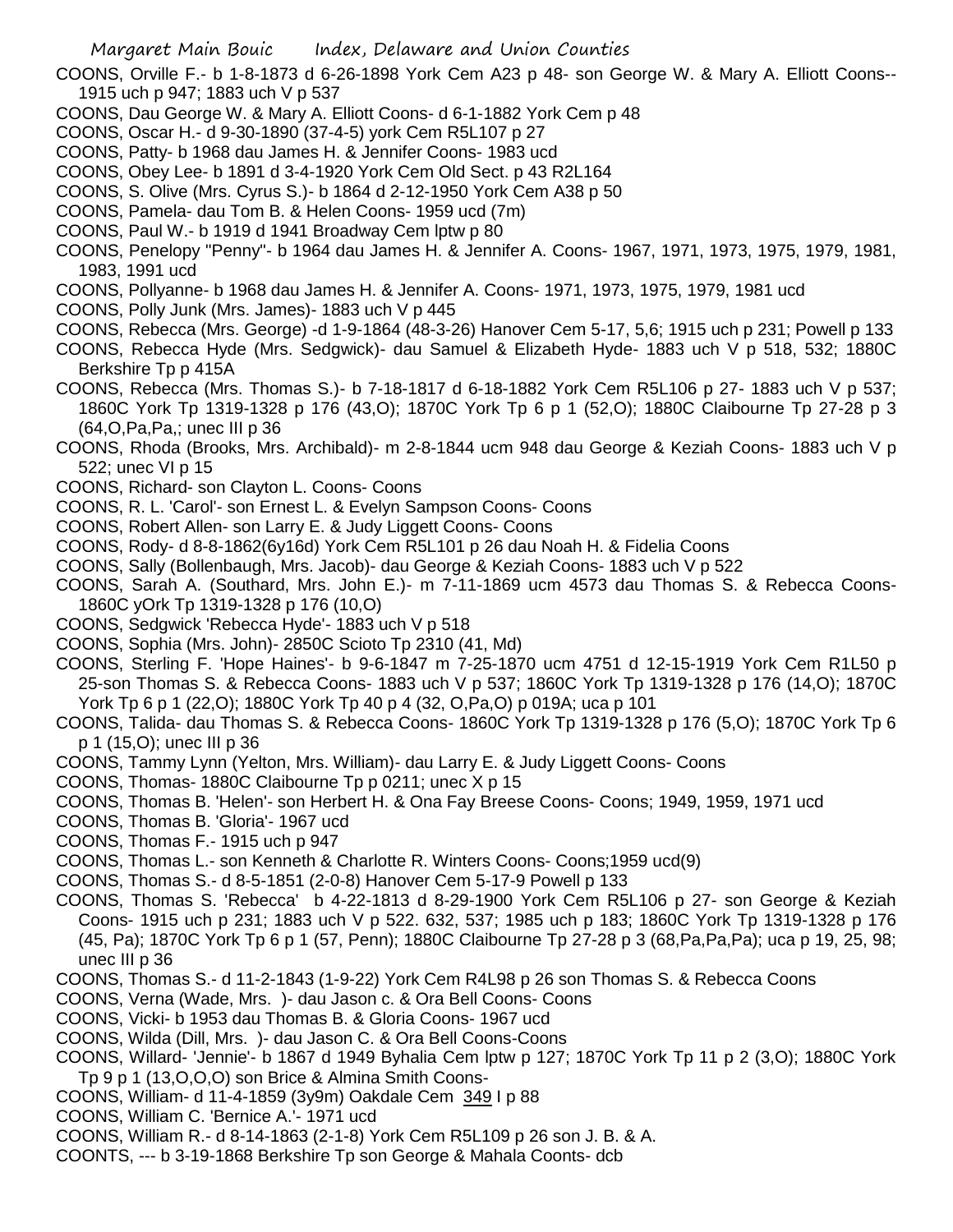- COONTZ, Margaret M. Fraker (Mrs. William E.)- d 5-26-1980 (65) bur Fairview Mem.- Coontz
- COONTZ, Sandra (Shough, Mrs. )- dau William A. & Margaret M. Fraker Coontz- Coontz
- COONTZ, William A.- son William E. & Margaret M. Fraker Coontz- Coontz
- COONTZ, William E. 'Margaret M. Fraker'- Coontz
- COONY- see Cooney
- COOPER---family of Ila LaRue #50- unec X p 3, Susanne Lin, Allen #630, delge X p 79; Judie P. Clark #636, delge X p 79
- COOPER, --- Married Woolum- unec IX p 50
- COOPER, ---(King, Mrs. Cyrus)- m 3-1-1832 Madison Co unec V p 48
- COOPER, Abigail (Rankins, Mrs. Albert G.)- m 2-15-1848 Madison Co unec X p 64
- COOPER, Abigail Welman (Mrs. Thomas)- b ca 4-26-1719 m 7-16-1743 dau Stpehen & Abigail Boston Welman- dcc Helen Wornstaff Kern 85
- COOPER, Abraham F.- son I. & Sarah Ann Cooper- 1850C Berkshire Tp 196 (10,O))
- COOPER, Abraham- son Lycurgus & Martha Cooper- 1850C Brown Tp 2993 (8)
- COOPER, Adam- 1840C Radnor Tp p 102 (30-40); hadc p 48; 1835 men 53 #98 p 97 Radnor Tp; delge IV p 4; 1850C Radnor Tp 141 (51, Pa); 1860C Scioto Tp 1070-1067 (61,Pa)
- COOPER, Addison B.- b 7-3-1842 d 2-9-1843 son Russell & Lulia A. Maine Cooper- Asp 1136
- COOPER, Adelaide Bee (Evans, Mrs. Rev. Irwin H.)- b 8-6-1870 m 4-13-1904 dau Sobeski Arnestus & Harriet S. Gilbert Cooper- Asp 1137-1
- COOPER, Adie Cadwallader (Mrs. Charles F.)- Pabst Pion I p 36
- COOPER, A. E. 'Laura A.'- Powell p 120
- COOPER, Agnes L.- b 1921 dau Charles H. & Lorraine Wetzel Cooper- Weiser p 563
- COOPER, Albert B.- son I. & Sarah Ann Cooper- 1850C Berkshire Tp 196 (5,O)
- COOPER, Albert Clayton 'Anna V. Shingora'- b 8-12-1884 m 6-1912- son Carlvin Crake & Mary Arnold Cooper- Weiser p 561
- COOPER, Albert Clayton, jr. 'Betty Clark'- b 2-7-1913 son Albert Clayton & Anna V. Shingora Cooper- Weiser p 561
- COOPER, Alberta V.- b 1848 d 1913 Milford Cem R19 Un Al p 66
- COOPER, Alexander 'Elizabeth Stoup'- b 1828 d 1874 ped Dallas Morse #25 30 unec III p 36
- COOPER, Alexander- son Lycurgus & Martha Cooper- 1850C Brown Tp 2993 (8,O)
- COOPER, Alexander- 'Sarah Clark'- Cooper
- COOPER, Alfred- 1983 ucd
- COOPER, Alice Lorraine (Bogar, Mrs. Luke Emanuel, Jr.)- b 1-29-1929 m 5-9-1949 dau Charles Clayton & Laura Enterline Cooper- Weiser p 424
- COOPER, Allie May Redding (Whipps, Mrs. Harley)(Mrs. Charles Edward)- b 4-27-1875 d 10-24-1961 bur Agosta Cem- Cooper- dau Jimmy & Maria Jane Patton Redding- 1949, 1959 uca; 1985 uch p 33
- COOPER, Alta Peterson (Mrs. Charles Muhlenberg)- Weiser p 225
- COOPER, Amanda- dau Steve & Nana L. Cooper- 1981 ucd
- COOPER, Amy (Mrs. John)- Cooper
- COOPER, Amy- b 1977 dau John A. & Virginia A. Cooper- 1980 dcd
- COOPER, Andrea Lenore- dau Kenneth & Cynthia Terry Cooper- Cooper
- COOPER, Andrew Wilson 'Mary Margaret Reid'- Graham (161421), Taylor (11721) Richey 8,9; Genther p 103
- COOPER, Andrew Wilson III- b 6-5-1959 son Andrew Wilson & Mary Margaret Reid Cooper- Graham 1614211; Taylor 117211; Genther p 103
- COOPER, Angeline- dau John & Caroline Cooper- 1880C Allen Tp 184-207 p 20 (7,O,O,O)
- COOPER, Angeline Stokes (Mrs. John)- m 11-30-1865 ucm 3862
- COOPER, Ann- delge I p 13
- COOPER, Ann M.- dau I. & Sarah Ann Cooper- 1850C Berkshire Tp 196 (16,O)
- COOPER, Ann Marie Hudyk (Mrs. Frank E.)- d Aug. 1944- 1985 uch p 33
- COOPER, Ann (Purget, Mrs. George)- m 10-26-1826 unec V p 27
- COOPER, Ann- dau Samuel & Esther Cooper- 1860C Scioto Tp 1122 (2,O)
- COOPER, Anna E.- 1880C Delaware Town p 481A
- COOPER, Anna E.- 1880C Richwood 330-350 p 30 (22,O,O,O)
- COOPER, Anna (Foster, Mrs. John)- dau Tego Cooper- 1880 dch p 682;
- COOPER, Anna Laura (App, Mrs. Grant)- dau Jermiah Cooper- Weiser p 561
- COOPER, Anna Louise Eger (Mrs. )- d 4-11-1971 (85) bur Forest Grove- Cooper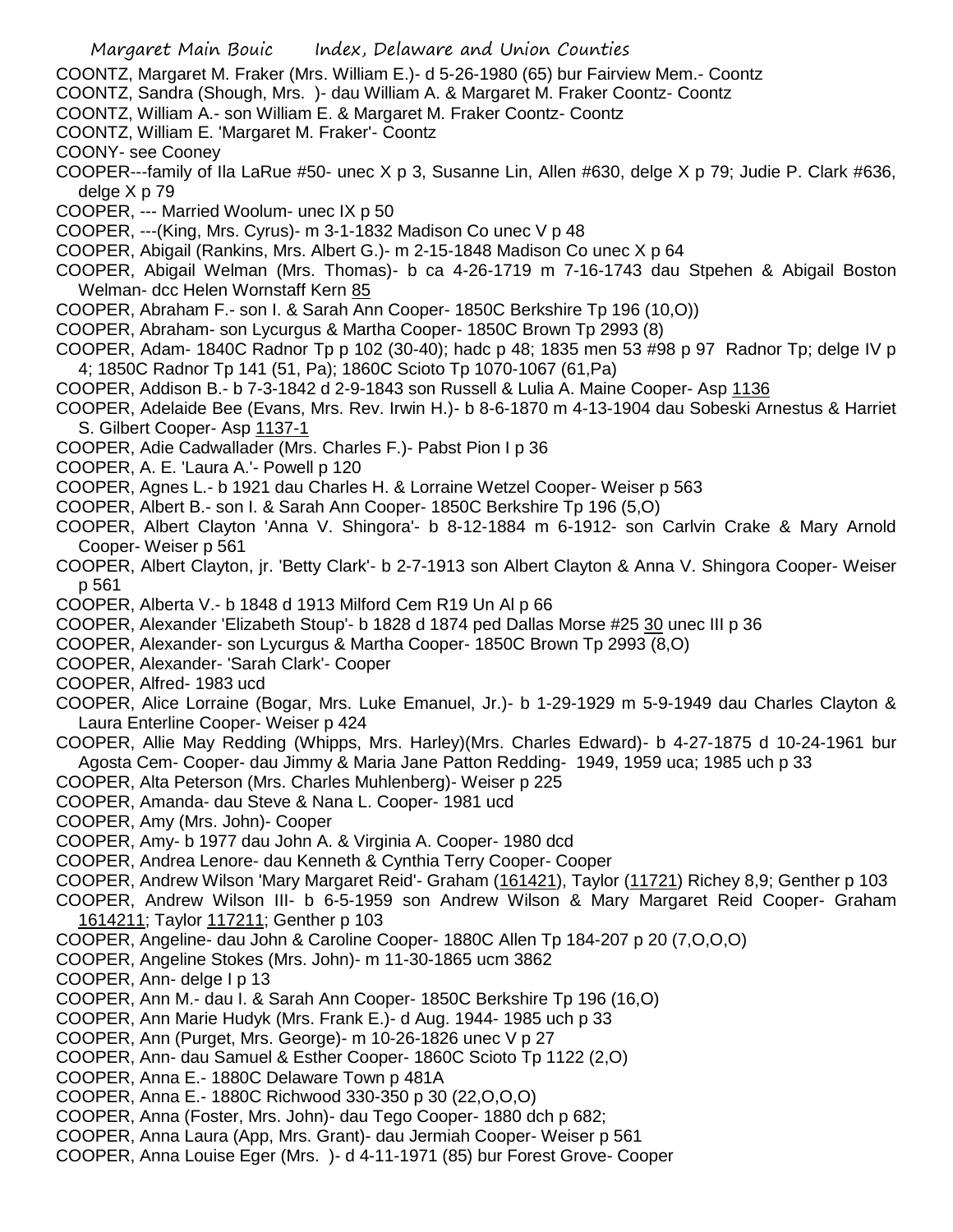- Margaret Main Bouic Index, Delaware and Union Counties COOPER, Anna V. Shingora (Mrs. Albert Clayton)- m 6-1912- Weiser p 561 COOPER, Anne (Bell, Mrs. Vance)- m 11-1936- Bell; Cooper COOPER, Anne (Mrs. Gregory)- Cooper COOPER, Annie Brand (Mrs. Edward Bertram)- bn 1874 d 3-6-1939- Weiser p 561 COOPER, Annis (Shaw, Mrs. )- sister Bess Cooper- Cooper COOPER, Armous S. (witness)- Freshwater p 41 COOPER, Arnold E. 'Hester'- 1980 dcd COOPER, Arthur Alden 'Edna May Ditzler'- b 5-7-1914 son Arthur Allen & Mary Ella McKitrick Cooper-McKitrick p 71 COOPER, Arthur Allen 'Mary Ella McKitrick- b 1885- McKitrick p 71 COOPER, Arthur Eugene 'Carrie Elizabeth Ulsh'- b 6-23-1872 m 11-1-5-1894 son John Landis & Emma Amelia Hummel Cooper- Weiser p 563 COOPER, Arthur- b 1961 son James L. & Sharon Cooper- 1969 dcd COOPER, Arthur- son John & Caroline Cooper- 1880C Allen Tp 184-207 p 20 (3,O,O,O) COOPER, Artie- 1969 dcd COOPER, Austin- son James & Lucinda Cooper- 1850C Harlem Tp 2993 (1,O) COOPER, Autto- son J. H. & Mary V. Cooper- 1900C Jackson Tp 10 p 228D (6,O,O,O) COOPER, Barb (Mrs. Bruce)- Cooper COOPER, Barbara (Fraker, Mrs. Harold)- m 4-1-1948 dau Floyd F. & Nora Young Cooper- Cooper COOPER, Barbara- dau Michael & Magdalena Cooper- 1880C Darby Tp 20 p 237B (13,O,Ger,Ger) COOPER, Beatrice Hunter (Mrs. Donald McKitrick)- McKitrick p 71 COOPER, Bertha- dau Lloyd Elmer & Elizabeth May Dailey Cooper- Weiser p 563 COOPER, Bertram- b 12-2-1901 son Horatio Semour & Florentine Getz Cooper- Weiser p 560 COOPER, Bess- d 12-17-1962 (82) sister Annis Cooper Shaw- Cooper COOPER, Beth E.- 1991 ucd COOPER, Bethany- b 1974 dau Beth E. Cooper- Cooper COOPER, Betsey (Lee, Mrs. Cyprian)- m 10-10-1822 dcga p 8 Del Pat & Fr Chron COOPER, Betty Clark (Mrs. Albert Clayton, Jr.)- Weiser p 561 COOPER, Beverly (Mrs. Walter)- 1973, 1975, 1979, 1981, 1983, 1991 ucd COOPER, Bonnie- b 1963 dau Arnold E. & Hester Cooper- 1980 dcd COOPER, Bonnie (Mrs. Rick)- Cooper COOPER, Brenda (Mrs. Bryan)- Cooper COOPER, Bridget Marie- b 1-16-1996 dau Bryan & Brenda Cooper- Cooper COOPER, Bridget- b 1958 dau Walter & Beverly Cooper- 1973, 1975, 1979 ucd- engaged to Lary Kuhns COOPER, Bruce- son Jacob Harvey Cooper- Weiser p 564 COOPER, Bruce D.'Barb'- b 1951 son Richard D. Jr. & Mary Ellen Boyles Cooper- 1967, 1971 ucd COOPER, Bryan/Brian 'Brenda'- b 1962 son Leon & Lynda Cooper- Cooper; 1973, 1975, 1979 ucd COOPER, Bushrod B. 'Eliza J. Johnston'- m 12-31-1877 ucm 6182 COOPER, C. unclaimed letter- unec VI p 26 COOPER, C. & E.- delge IV p 28; VI p 22, 58, 59 COOPER, Caleb- son Kenneth & Cynthia Terry Cooper- Cooper COOPER, Calvin Crake 'Mary Arnold'- b 11-12-1860 d 1-11-1916 son Isaac Newton & Mary Snyder Cooper-Weiser p 561 COOPER, Candes Myers (Mrs. Thadeus S.)- Weiser p 560 COOPER, Carl F. 'Lynda L. McGirr'- son Clinton F. Cooper- Cooper COOPER, Carol Jean- b 1-1-1947 dau LaVern Wilson & Margaret Ruth Loeschke Cooper- McKitrick p 71 COOPER, Caroline (Brown, Mrs. William Henry)- unec XIV p 51 COOPER, Caroline (Mrs. John)- 1880C Allen Tp 194-207 p 20 (33,O,O,O) COOPER, Carolyn Lucille- b 12-7-1961 dau Andrew Wilson & Mary Margaret Reid Cooper- Graham 1614212; Taylor 117212; Genther p 103 COOPER, Carrie Elizabeth Ulsh (Mrs. Arthur Eugene)- b 9-16-1869 m 11-15-1894- Weiser p 568 COOPER, Carrie Hickok (Klaiss, Mrs. Abner Weiser)- b 9-15-1876 d 6-24-1950- Weiser p 497 COOPER, Carrie M. (McLean, Mrs. Rev. James T.)- b 10-31-1864 m 12-3-1890 d 3-15-1948 dau Hiram Peter & Margaret Simpson Cooper- Weiser p 560
- COOPER, Cary- ch James & Lucinda Cooper- 1850C Harlem Tp 633 (3)
- COOPER, Catharine (Brobeck, Mrs. Jacob)- 1883 uch V p 292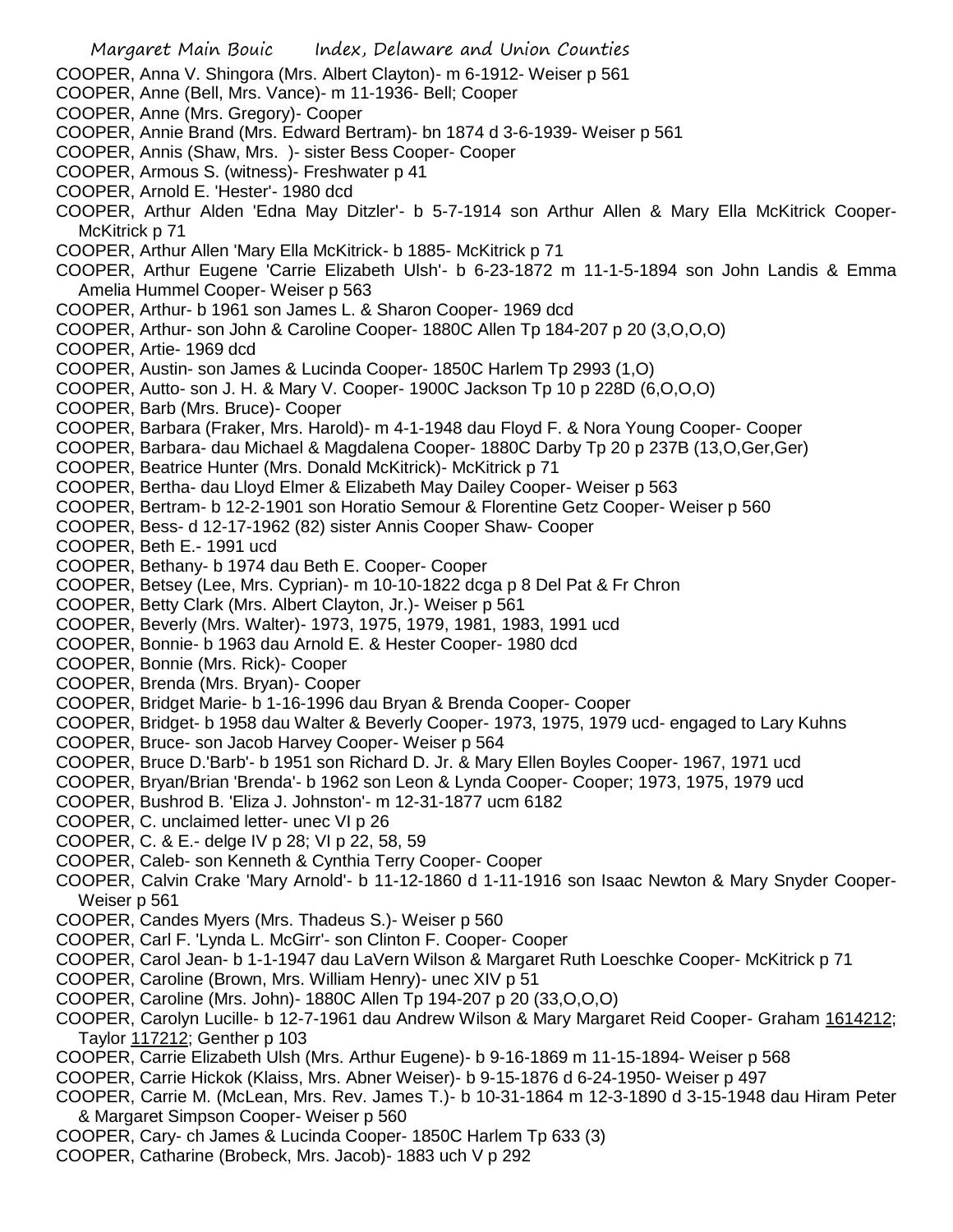COOPER, Catherine - b 4-4-1939 dau Charles Muhlenberg & Alta Peterson Cooper- Weiser p 225 COOPER, Catherine (Mrs. John)- 1915 uch p 942

- COOPER, Catherine Pearl- b 1889 d 1904 dau David William & Emma Lesher Cooper- Weiser p 568
- COOPER, Catherine Snyder (Mrs. John)- b 4-13-1809 m 12-20-1829 d 9-19-1893 dau Thomas & Catharine Kehl Snyder- Weiser p 559
- COOPER, Cathy Louise- b 12-27-1957 dau Raymond Henry & Naomi Miller Cooper- Weiser p 562
- COOPER, C. & E.- delge VII p 45
- COOPER, C. S. Co- delge VII p 22
- COOPER, Chad- b 1970 son Daniel E. & Charlotte A. Cooper- Cooper; 1979, 1981, 1983 ucd
- COOPER, Charles- delge VI p 59, VII p 22, 44
- COOPER, Charles Clayton 'Laura Enterline'- b 11-8-1886 m 11-5-1919 d 10-12-1957 son Luther S. & Lucy Alice Keefer Cooper- Weiser p 424
- COOPER, Charles Clayton, Jr.- son Charles Clayton & Laura Enterline Weiser p Weiser p 424
- COOPER, Charles David 'Cottie Gutilla Albright'- b 1882 m 1906 d 1954 son Joseph Melanchthon & Isabel Bardner Cooper- Weiser p 569
- COOPER, Charles Edward 'Allie May'- d 9-9-1950- 1985 uch p 33; 1949 ucd
- COOPER, Charles Edward 'Miriam Linder'- b 12-17-1859 d 11-4-1926 son Thomas Gabriel & Mary Elizabeth Rohrbach Cooper- Weiser p 565
- COOPER, Charles F. 'Estella M. Roby'- b 4-10-1922 d 12-30-1995 (73) bur Mechanicsburg- Cooper; 1949 ucd
- COOPER, Charles F. 'Adie Cadwallader'- Pabst Pion I p 36
- COOPER, Charles Frank 'Louise Eger'- Cooper
- COOPER, Charles F.- d 1995 son Charles Frank & Louise Eger Cooper- Cooper
- COOPER, Charles- son Frank Edward Jr. & Janet Eileen Collins Cooper- 1985 uch p 33
- COOPER, Charles H. 'Lorraine Wetzel'- b 1896 son Lloyd Elmer & Elizabeth May Dailey Cooper Weiser p 563
- COOPER, Charles 'Jennie'- father of Maude Wellman- Cooper
- COOPER, Charles- son J. H. & Mary V. Cooper- 1880C Jackson Tp 10 p 228D (11,O,O,O)
- COOPER, Charles- son Joseph Cooper- 1870C Liberty Tp Un Co 40 p 5 (7,O)
- COOPER, Charles Muhlenberg 'Alta Peterson'- b 1-7-1909 son Rev. Fred E. & Rosa Muhlenberg Cooper-Weiser p 225
- COOPER, Charles P.- son I. & Sarah Ann Cooper- 1850C Berkshire Tp 196 (8,O)
- COOPER, Charles R. 'Frances Patricia Derr'- m 3-21-1950- Weiser p 139
- COOPER, Charlotte A. Baker (Mrs. Daniel E.)- m 9-14-1963 -1979, 1981, 1983, 1991 ucd
- COOPER, Charlotte E. Ott (Mrs. Guy R.)- m 8-11-1947- Cooper; 1967, 1971, 1973, 1975 ucd
- COOPER, Charyl Elaine (Brake, Mrs. Rick)- b 1957 dau Guy R. & Charlotte E. Cooper- 1979, 1981, 1983 ucd; Cooper
- COOPER, Cheryl- b 1965 dau Frank Edward Jr. & Janet Eileen Collum Cooper- 1985 uch p 33; 1967 ucd
- COOPER, Christie- b 1970 ch Don & Sharon L. Cooper- 1980 dcd
- COOPER, Christopher- b 1971 son David & Molly Cooper- 1971, 1980 dcd
- COOPER, Christopher- son Dennis Ray Cooper- 1985 uch p 33
- COOPER, Christopher- b 1963 son Walter & Beverly Cooper- 1973, 1975, 1979, 1981, 1983 ucd
- COOPER, Christy A.- 1980 dcd
- COOPER, Churchill- b 1-30-1907 son Horatio Semour & Florentine Getz Cooper- Weiser p 559
- COOPER, Mrs. C. I.- dg 1-7-1908; delge VIII p 12
- COOPER, Claire 'Sadie Moyer'- b 1884 son Joseph Melanchthon & Isabel Bardner Cooper Weiser p 569
- COOPER, Clara L. (Mrs. Kenneth E.)- b 1879 d 1971 Milford Cem Un Al p 92
- COOPER, Clarissa (Mrs. William)- dau Maria Gage, dau of Zebulon Pike- delge VII p 47
- COOPER, Comfort (Hickman, mrs. John)- m 12-6-1810 unwq I
- COOPER, Connie Kay (Kayser, Mrs. Phillip)- dau Charles & Estella M. Roby Cooper- Cooper; 1949 ucd
- COOPER, Connie Lou- b 10-17-1953 dau Raymond Henry & Naomi Miller Cooper- Weiser p 562
- COOPER, Cora Adams (Mrs. Daniel Caris)- Weiser p 565
- COOPER, Cottie Gutilla Albright (Mrs. Charles David)- m 1906- Weiser p 569
- COOPER, Craig- b 1955 son Walter S. & Beverly B. Cooper- 1973 ucd
- COOPER, Curtis D.- b 1967 son Daniel E. & Charlotte A. Baker Cooper- 1979, 1981, 1983 ucd; engaged to Cheryl Lynn Eisert
- COOPER, Curtis- son Dennis Ray Cooper- 1985 uch p 33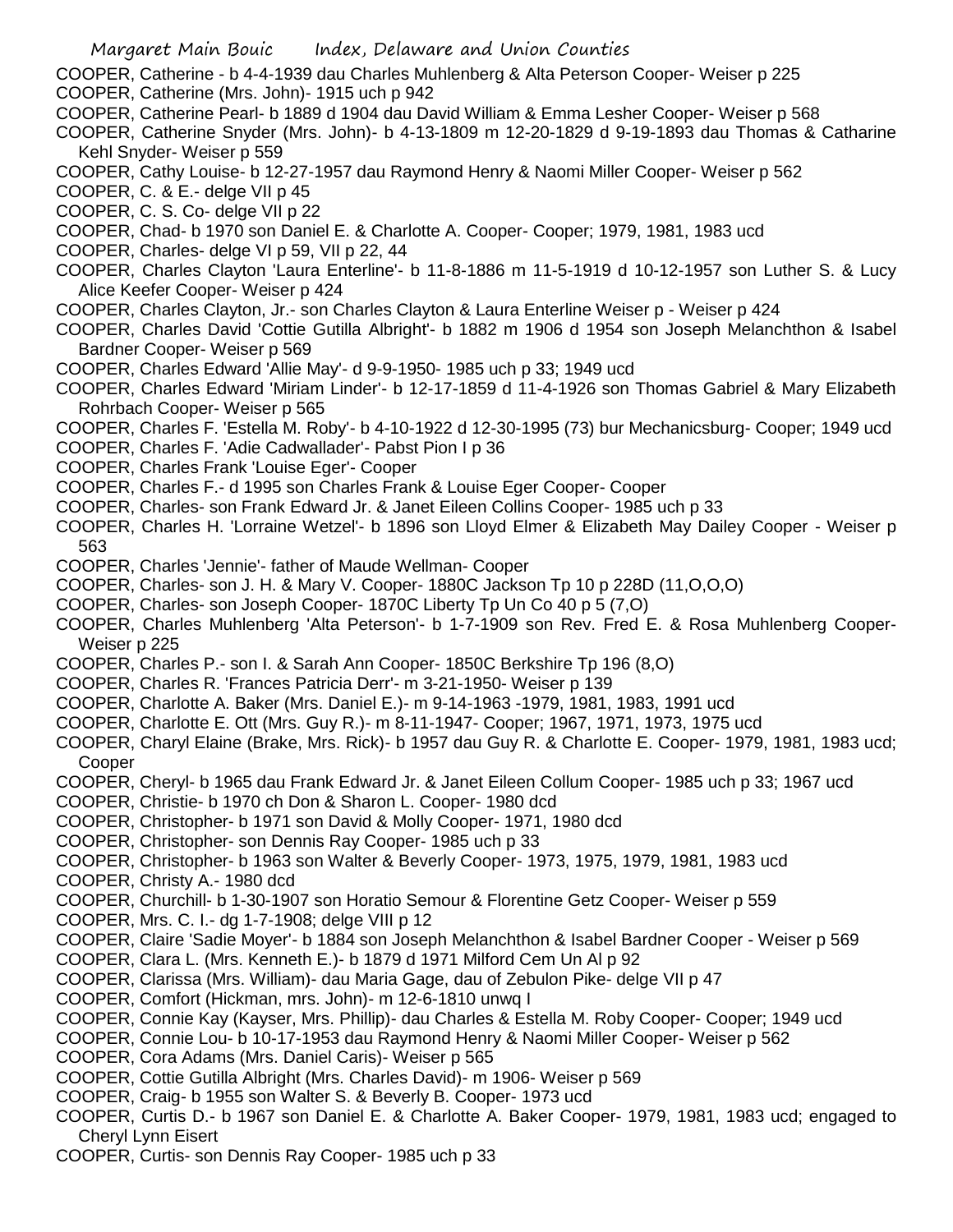- Margaret Main Bouic Index, Delaware and Union Counties
- COOPER, Cyndie Lee- b 12-25-1956 dau Raymond Henry & Naomie Miller Cooper- Weiser p 562
- COOPER, Cynthia Terry (Mrs. Kenneth)- dau Andrew & Hazel Terry- Cooper
- COOPER, Cyril E.'Relva Delores Blair'- b 8-21-1927 m 6-21-1953, div d 9-26-1993 Oak Grove Cem- son Cyril A. & Gladys harwell Cooper- Cooper; Maugans Anc p 127, 1969, 1971, 1980 dcd
- COOPER, Daisy- b 1959 dau Frank B. & May Cooper- 1969, 1971 dcd
- COOPER, Daisy (Hinkley, Mrs. )- dau John & Jane Wilson Cooper- Wilson 113
- COOPER, Dal R. b 1-20-1944 d 1-16-1977 (52) Oakdale Cem sib Nuktib /r, ^& Narceleite Reed Cooper-Cooper Cooper's Dairy Queen
- COOPER, Daniel- son Rev. Albert Clayton, Jr. & Betty Clark Cooper- Weiser p 562
- COOPER, Daniel Caris 'Cora Adams'' '' ' -b 3-4-1876 son Isaac Newton & Mary Snyder Cooper- Weiser p 565
- COOPER, Daniel E. 'Charlotte A.Baker'- m 9-14-1963 d 9-16-1990 (47) bur Forest Grove- son Margaret Cooper- Cooper; 1979, 1981, 1983, 1991 ucd
- COOPER, Danielle- b 1973 dau Daniel E. & Charlotte A. Baker Cooper- Cooper; 1979, 1981, 1983, 1991 ucd COOPER, David- son Rev. Albert Clayton, Jr. & Betty Clark Cooper-Weiser 562
- COOPER, David- b 1965 son David R. & Molly Cooper- 1969, 1971, 1980 dcd
- COOPER, David- b 1957 son Frank B. & May Cooper- 1969, 1971 dcd
- COOPER, David 'Kathryn Duerk'- b 1952 son Guy R. & Charlotte E. Cooper- Cooper 1967, 1971 ucd
- COOPER, David- son James & Lucinda Cooper- 1850C Harlem Tp 633 (8,O)
- COOPER, David ' Kitchen'- son Thadeus S. Cooper- Weiser p 561
- COOPER, David Melanchthon- b 9-16-1865 d 1-11-1868 son Isaac Newton & Mary Snyder Cooper- Weiser p 563
- COOPER, David Raymond- b 6-6-1965
- COOPER, David R. 'Molly'- 1969, 1971, 1980 dcd
- COOPER, David William 'Hannah Fasold''Emma Lesher'- b 8-3-1844 m 2-15-1872 (2) 3-28-1888 son John & Catharine Snyder Cooper- Weiser p 568
- COOPER, Dawn Michelle (Clark, Mrs. Daniel Richard)- m 9-6-1987- dau Jim & Nina Perdue- Cooper
- COOPER, Dea- b 1965 ch Lloyd E. & Joy L. Cooper- 1973, 1975 ucd
- COOPER, Deedie Rice (Mrs. George)- b 1870 dau Darius & Nancy Jane Herron Rice- McKitrick p 227
- COOPER, Della (Mrs. Rev. howard B.)- b 6-3-1877 d 10-24-1897 Price Cem djlm p 30
- COOPER, Denise- dau Mr. & Mrs. Lee Montgomery- engaged to Richard Balch- Cooper
- COOPER, Dennis Ray- ch Frank E. & Eileen Isabele Oldham Cooper- 1985 uch p 33; 1949 ucd
- COOPER, Diana (Salyers, Mrs. Paris A. D.)- b -13-1953 dau Frank Edward & Katherine Fay Woyan Cooper-1985 uch p 33
- COOPER, Diane/Dianna (Salyers, Mrs. Paris A. D.)- b 1953 dau Frank E. Sr. & Katharine Woyan Cooper-1959, 1967, 1971 ucd
- COOPER, Diane (Kater, Mrs. John Dean)- Taylor 111126; Mitchell 11218126; Genther p a3
- COOPER, Don 'Rebecca'- son Cecil & Emma Opal Cooper- Cooper
- COOPER, Don 'Sharon L.'- Sunbury p 8; 1971, 1980 dcd
- COOPER, Donald McKitrick 'Beatrice Hunter'- b 11-4-1912- son Arthur Allen & Mary Ella McKkitrick Cooper-McKitrick p 71
- COOPER, Donna- b 1955 dau James L. & Sharon Cooper- 1969 dcd
- COOPER, Donna L. #639- query- Bunn, Burg, Crowley, Crumrine- delge X p 79, 80
- COOPER, Donna Lynn- b 6-4-1948 dau LaVern Wilson & Margaret Ruth Loeschke Cooper- McKitrick p 71
- COOPER, Dora (Moxley, Mrs. Meshack)- m 9-29-1872 ucm 5140- 1870C Taylor Tp 203-194 p 25 (15,O)
- COOPER, Doris (Brungart, Mrs. John Walter)- b 7-2-1916 m 6-27-1937- Weiser p 593
- COOPER, Dorothea Isabel (Seabring, mrs. C. S.)- b 7-10-1911 m 12-20-1930- dau Harry Elmer & Geneva Cooper- Weiser p 424
- COOPER, Dorothy Elizabeth Pounds (Mrs. Howard)- b 2-3-1893 m 2-10-1920 dau George E. & Flora Turney Pounds- Huthcisson p 51; Turney 6
- COOPER, E.- delge VI p 22, 58, 59
- COOPER, Ed 'Allie May Redding'- d 1952- Cooper
- COOPER, Edith May- b 3-4-1872 dau Sobrski Arnestus & Harriet S. Gilbert Cooper- Asp 1137-2
- COOPER, Edna E. (Hauk, Mrs. J. B.)- d 1919 dau Joseph Melanchthon & Isabel Bardner Cooper- Weiser p 569
- COOPER, Edna May Ditzler (Mrs. Arthur Alden)- McKitrick p 71
- COOPER, Edward Bertram 'Annie Brand'- b 1870 d 3-13-1932 son Jermiah & Memima Seaholz Cooper-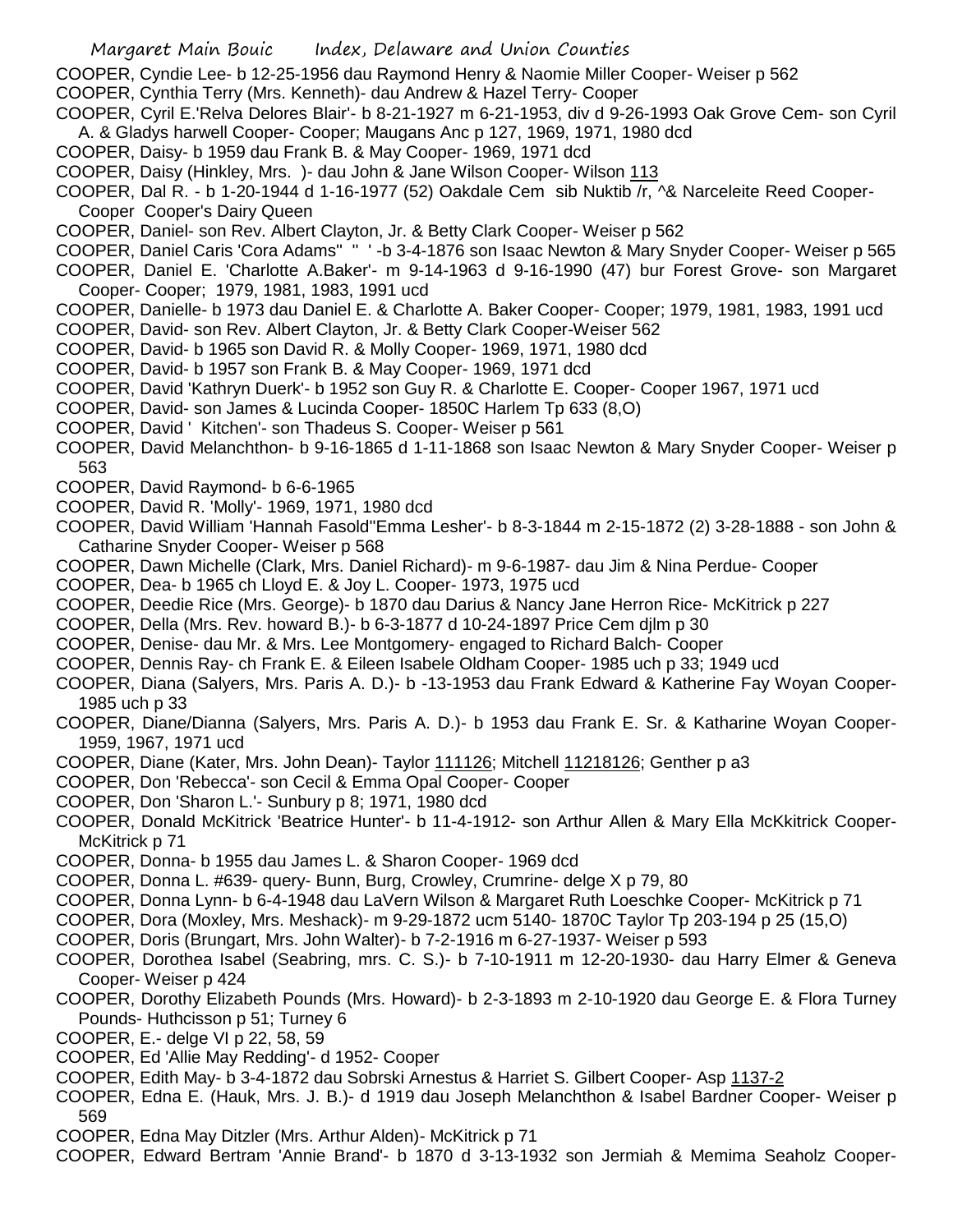Weiser p 561

- COOPER, Edward Brand Jr.- son Edward Bertram & Annie Brand Cooper- Weiser p 561
- COOPER, Edward- son Thadeus S. Cooper- Weiser p 561
- COOPER, Effie- b 8-31-1870 d 3-18-1935 dau Hiram Peter & Margaret Simpson Cooper- Weiser p 559
- COOPER, Effie (McGinnis, Mrs. )- dau Simeon & Katie Miller Cooper- Cooper
- COOPER, Eileen Isabele Oldham (Mrs. Frank E.)- 1985 uch p 33; 1949 ucd
- COOPER, Elda- dau Daniel Caris Cooper- Weiser p 565
- COOPER, Eleanor Grace (Hard, Mrs. Elonzo Herman)- b 1880 m 10-28-1904 d 11-3-1943 dau William A. & Sara Francis Lawson Cooper- ped Karen Benton 11 delge III p 49
- COOPER, Eli 'Mary A.- 1860C Allen Tp 825-835 p 113 (46, Va)
- COOPER, Eli E. 'Minnie'- b 12-1867- 1900C Pais Tp 102-105 p 7A (32,Ind,NY,O) m 8 y
- COOPER, Elias 'Maria Talmage'- dumch p 107
- COOPER, Eliza J. Johnston (Mrs. Bushrod B.)- m 12-31-1877 ucm 6182
- COOPER, Eliz. E. (Mrs. Richard D.)- 1991 ucd
- COOPER, Elizabeth- dau James & Lucinda Cooper- 1850C Harlem Tp 633 (13,O)
- COOPER, Elizabeth- dau Lycurgus & Martha Brown Cooper- 1850C Brown Tp 2993 (13)
- COOPER, Elizabeth (Lee, Mrs. Cyprian)- 1883 uch V p 564
- COOPER, Elizabeth May Dailey (Mrs. Lloyd Elmer)- Weiser p 563
- COOPER, Elizabeth dau Michael & Magdalena Cooper 1880C Darby Tp 20 p 237B (4,O,Ger,Ger)
- COOPER, Elizabeth (Overfield, Mrs. Martin)- m 12-11-1859 ucm 2963
- COOPER, Elizabeth Pearl- b 1943 dau James David & Elizabeth Renninger Cooper- Weiser p 562
- COOPER, Elizabeth Renninger (Mrs. James David0- Weiser p 562
- COOPER, Elizabeth (Slaughter, Mrs. Peter)- m 8-21-1817 Madison Co unec IV p 30
- COOPER, Elizabeth Stoup (Mrs. Alexander)- b 1832 d 1874 ped Dallas Morse#25 31; unec III p 36
- COOPER, Ella M.- b 4-9-1883 d 3-25-1903 dau Calvin Crake & Mary Arnold Cooper- Weiser p 561
- COOPER, Ellen F.- dau Joseph & Elvira Cooper- 1860C Liberty Tp Un Cp 1009-1019 p 139 (9,Va)
- COOPER, Ellen Freed (Mrs. Jacob Harvey)- Weiser p 564
- COOPER, Elmer- son John & Martha Myers Cooper- Cooper
- COOPER, Elmira (Bloom, Mrs. Donald)- dau Thadeus S. Cooper- Weiser p 561
- COOPER, Elmira Sanderson (Mrs. George)(Strain, Mrs. Luther)- dau William & Minerva Adams Sanderson-1915 uch p 713, 721
- COOPER, Elnora C. (Early, Mrs. Cameron)- b 8-5-1906 d 5-13-1991 (84) Union Cem- dau Alexander & Sarah Cook Cooper- Cooper
- COOPER, Elsa Peterson (Mrs. William Henry)- Weiser p 225
- COOPER, Elsie (Ross, Mrs. William)- 1883 uch V p 654
- COOPER, Elsie (Mrs. William Bewvin)- Weiser p 561
- COOPER, Elsie (Wilson, Mrs. John)- dau Thadeus S. Cooper- Weiser p 560
- COOPER, Elvira (Mrs. Joseph)- blackj- 1860c Liberty Tp Un Co 1009-1019 p 138 (35, Va)
- COOPER, Emily Layne- b 3-8-1979 dau David & Kathryn Duerk Cooper- Cooper
- COOPER, Emma Amelia Hummel (Mrs. John Landis)- b 7-28-1845 d 5-17-1926- Weiser p 568
- COOPER, Emma Bartholomew (Mrs. William)- Weiser p 563
- COOPER, Emma (Johnson, Mrs. Thomas)- dau John Howard & Gertrude Weitzel Cooper- Weiser p 563
- COOPER, Emma Leshner (Mrs. David William)- m 3-28-1888- Weiser p 568
- COOPER, Emma Opal (Mrs. Cecil)- d 8-29-1997 (92) bur near Urbana- Cooper
- COOPER, Eric- b 1962 son Lloyd E. & Joy L. Cooper- 1973, 1975 ucd
- COOPER, Ernest R. 'Katherine R.'- 1991 ucd
- COOPER, Estella (Mrs. Charles)- 1949 ucd
- COOPER, Esther M. (Mrs. Samuel)- d 1-28-1884 (46-8-23) Newhouse Cem p 6; 1860C Scioto Tp 1122 (22,O); 1880C Richwood 333-350 (42,O,O,O)
- COOPER, Esther Van de Veuten (Mrs. John)- ped Ila Brown LaRue 19- delge IV p 15
- COOPER, Fannie B. (Jones, Mrs. Edward W.)- m 6-30-1891 Howison (467)
- COOPER, Fanny Belle- b 3-5-1888 Berlin Tp dau Wm. A. & Fanny S. Lawson Cooper- dcb
- COOPER, Faye Georgianna Cook (Mrs. Harry Daniel)- b 2-22-1920 m 10-19-1940 dau George & Sallie Verdilla Snodgrass Cook- Weiser p 302
- COOPER, Flora Bell (Martin, Mrs. William Bert)- d 1972- McKitrick p 217
- COOPER, Florence Anita (Tobias, Mrs. William Boyd)- b 12-14-1895 dau Arthur Eugene & Carrie Elizabeth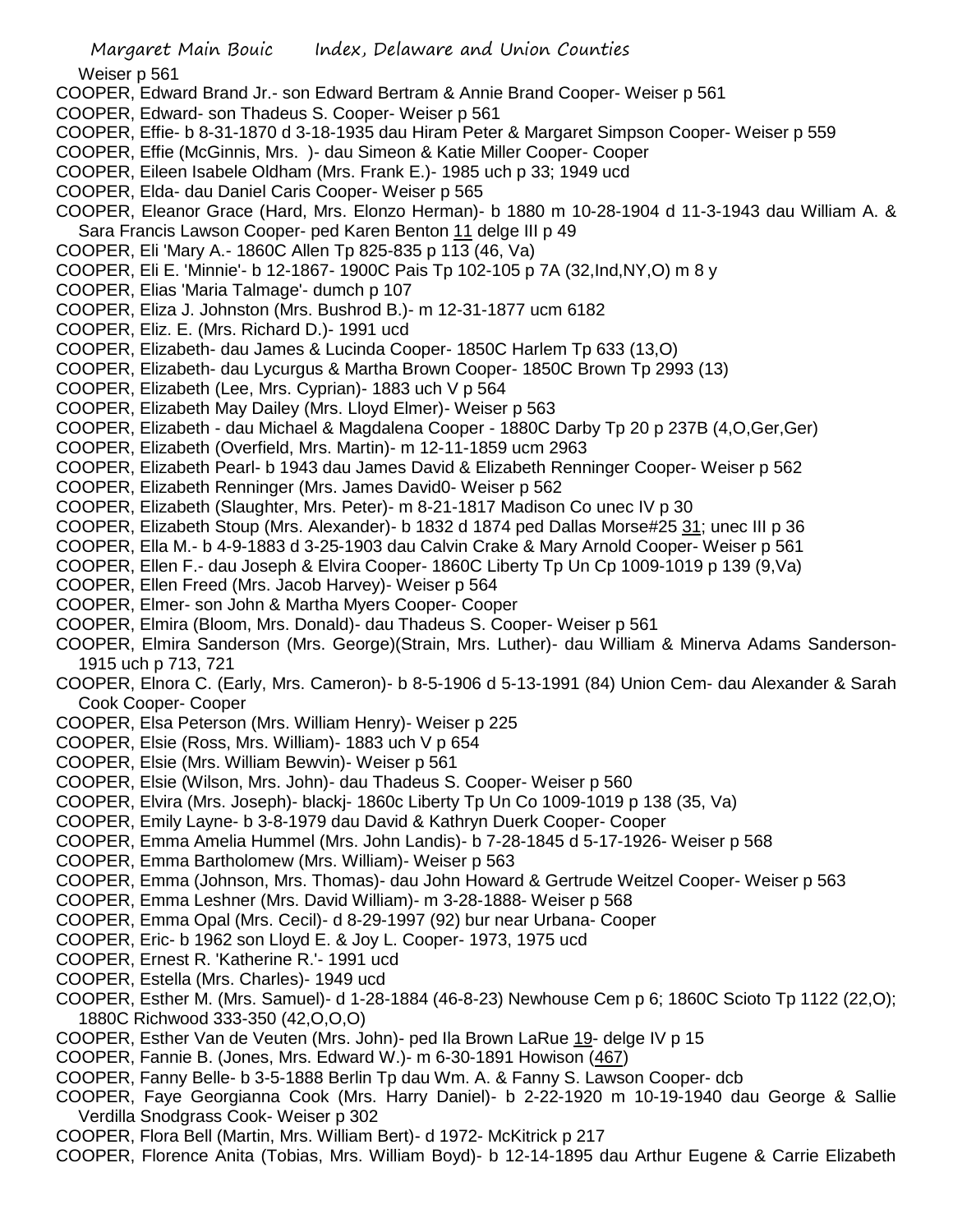Ulsh Cooper- Weiser p 568

- COOPER, Florence (Neufer, Mrs. Samuel S.)- b 12-28-1866 d 5-5-1926 dau Hiram Peter & Margaret Simpson Cooper- Weiser p 560
- COOPER, Florentine Getz (Mrs. Horatio Semour)- m 4-5-1898- Weiser p 559
- COOPER, Floyd F. 'Nora Young'- b 2-19-1900 d 1-12-1974 Oakdale Cem II p 127 (M-RB-1)-son John & Martha Myers Cooper- Cooper
- COOPER, Floyd "Joyce'- b 1954 son Guy R. & Charlotte E. Cooper- Cooper; 1967, 1971 ucd
- COOPER, Frances A.- 1979, 1981, 1983 ucd
- COOPER, Frances Patricia Derr (Mrs. Charles R.)- b 9-2-1924 m 3-21-1950 dau Franklin Geary & Frances Riehl Weaver Derr- Weiser p 139
- COOPER, Frank- Marysville p 12
- COOPER, Frank B. 'Mae'- 1969, 1971, 1980 dcd
- COOPER, Frank Edward Jr. 'Janet Eileen Collins'-b 6-17-1943 son Frank E. & Ann Marie Hudyk Cooper-Cooper; 1985 uch p 33; 1959 ucd(16),1967 ucd
- COOPER, Frank E. Sr. 'Ann Marie Hudyk''Eileen Isabelle Oldham''Katherine E. Woyan'- m (3) 5-4-1952- son Charles Edward & Allie May Cooper; 1949, 1959, 1967, 1971, 1973, 1975, 1979, 1981, 1983, 1991 ucd
- COOPER, Frank E. 'Patricia Finley'- m 10-23-1993- St. Paul p 112
- COOPER, Frank- son John & Jane Wilson Cooper- Wilson 1215
- COOPER, Frank 'Louise Eger'- Cooper; 1949 ucd
- COOPER, Frank 'Stella Chambers'- Maugans Anc p 123
- COOPER, Fred Guy 'Selina Lily Howarth'- Cooper
- COOPER, Fred- son John & Mary Myers Cooper- Cooper
- COOPER, Freda Kline (Mrs. Jesse)- Weiser p 562
- COOPER, Frederick- son Rev. Fred E. & Rosa Muhlenberg Richards Cooper- Weiser p 225
- COOPER, Frederick Stephen 'Helen S. Kindlov'- b 12-26-1927 m 6-29-1952 son William Henry & Elsa Peterson Cooper- Weiser p 225
- COOPER, Frieda (Mrs. William R.)- 1969, 1971 dcd
- COOPER, Gary Michael 'Lisa Ann Sox'- b 1962 m 10-3-1987 son Don & Sharon L. Cooper- 1971, 1980 dcd
- COOPER, Garry- ch Albert Clayton, Jr. & Betty Clark Cooper- Weiser p 561
- COOPER, Gary L.- son Milton R. & Marceleite Reed Cooper- Cooper
- COOPER, Gene- son Ivan & Ruby Elizabeth Chard Cooper- Cooper
- COOPER, Geneva B.- d 2-10-1985 (75) bur Forest Grove- dau Frank & Anna Louise Eger Cooper, sister Charles Cooper- Cooper
- COOPER, Geneva (Mrs. Harry Elmer)- b 1-14-1910- Weiser p 424
- COOPER, George- Pabst 1 p 11
- COOPER, George- b 1873 d 1890 son David William & Hannah Fasold Cooper- Weiser p 568
- COOPER, George 'Deedie Rice'- b 1861 d 1933 McKitrick p 227
- COOPER, George 'Elmira Sanderson'- 1915 uch p 713, 721
- COOPER, George- son I. & Sarah Ann Cooper- 1850C Berkshire Tp 196 (12,O)
- COOPER, George 'Mary'- 1850C Porter Tp 3172 (58,Pa)
- COOPER, George Palmer- b 2-6-1862 d 3-3-1871 son Thomas Gabriel & Mary Elizabeth Rohrbach Cooper-Weiser p 565
- COOPER, George Peter- b 2-1-1878 son Isaac Newton & Mary Snyder Cooper- Weiser p 565
- COOPER, George Pounds- b 5-26-1924 dau Howard & Dorothy Elizabeth Pounds Cooper- Hutchisson p 51
- COOPER, George William 'Winola Jennette Vosburg'- b 9-1-1873 m 6-25-1902 son Sobeski Arnestus & Harrie S. Gilbert Cooper- Asp 1137-1
- COOPER, George W.- son Joseph Melanchthon & Isabel Bardner Cooper- Weiser p 569
- COOPER, Gerald- son Floyd F. & Nora Young Cooper- Cooper
- COOPER, Geraldine Delores (Haynes, Mrs. Webster)- dau Frank & Stella Chambers Cooper- Maugans Anc p 123
- COOPER, Gerard- 1973 ucd
- COOPER, Gertrude Weitzel (Mrs. John Howard)- b 11-20-1870 d 6-28-1957 Weiser p 563
- COOPER, Gladys Miller (Mrs. Harry)- Cooper; b 1913 Hopewell Cem djlm p 80; 1949, 1959, 1967, 1971, 1973, 1975 ucd
- COOPER, Glen J.- son Lois McIlroy Cooper- Cooper
- COOPER, Grace- b 1888 d 1902 dau John Howard & Gertrude Weitzel Cooper- Weiser p 563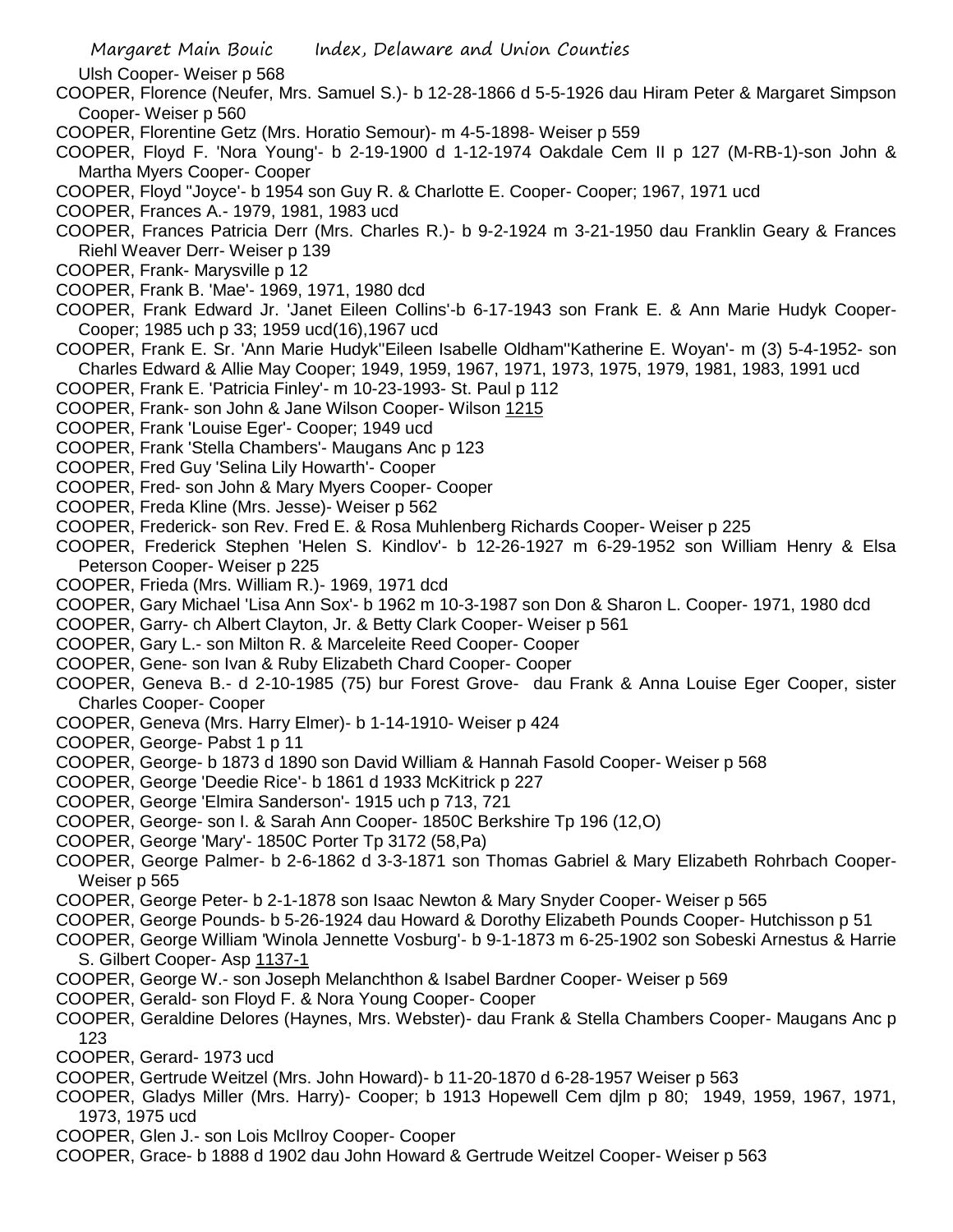- Margaret Main Bouic Index, Delaware and Union Counties COOPER, Grace (Moninger, Mrs. )(Bell, Mrs. )- dau John & Jane Wilson Cooper- Wilson 1212 COOPER, Grace Renae- b 1988 dau David & Kathy Duerk Cooper- Cooper COOPER, Gregory- 1980 dcd COOPER, Gregory James 'Anne'- b 7-27-1956 son Cyril & Relva Blair Cooper- Cooper; Maugans Anc p 127; 1969, 1971 dcd COOPER, Greta (Sinclair, Mrs. Richard A.)- Cooper COOPER, Guy- son Floyd F. & Nora Young Cooper- Cooper COOPER, Guy R. 'Charlotte E.Ott'- m 8-11-1947- Cooper; 1967, 1971, 1973, 1975 ucd COOPER, Hannah Fasold (Mrs. David William)- b 1845 d 2-23-1884- Weiser p 568 COOPER, Hannah L.- dau Joseph Cooper- 1870C Liberty Tp Un Co 50 p 5 (8,O) COOPER, Hannah (Potter, Mrs. John Jr.)- dau John Cooper- Potter p 1 COOPER, Hannah (Williamson, Mrs. James J.)- m 2-26-1829 unec V p 39 COOPER, Hardy M.- 1980 dcd COOPER, Harold David- son Edward Bertram & Annie Brand Cooper- Weiser p 561 COOPER, Harriet Ann- b 3-3-1947 dau Robert James & Margaret Hoover Cooper- Weiser p 562 COOPER, Harriet B. Lyons (Mrs. Henry Isaac)- b 1897- Weiser p 562 COOPER, Harriet E.- dau Russell & Julia A. Maine Cooper- b 3-1-1839 d 8-10-1840- Asp 1135 COOPER, Harriett- dau Lycurgus & Martha Cooper- 1850C Brown Tp 2993 (11) COOPER, Harriet (Patchin, Mrs. Frank)- dau Joseph Melanchthon & Isabel Bardner Cooper- Weiser p 569 COOPER, Harriet Sevilla (Muench, Mrs. J. Edward)- b 10-8-1838 d 12-24-1926- dau John & Catharine Snyder Cooper- Weiser p 568
	- COOPER, Harriet S. Gilbert (Mrs. Sobeski Arnestus)- Asp (1137)
	- COOPER, Harriett- lived with William & Polly Cooper- 1850C Kingston Tp 3267 (9)
	- COOPER, Harris- b 5-4-1865 d 7-20-1866 son Jermiah & Jemima Seaholz Cooper- Weiser p 561
	- COOPER, Harry Daniel 'Faye Georgianna Cook'- b 4-20-1916 m 10-19-1940- Weiser p 302
	- COOPER, Harry Elmer 'Geneva'- b 7-18-1880 m 1-14-1910 son Luther S. & Lucy Alice Keefer Cooper- Weiser p 424
	- COOPER, Harry Simeon- b 3-12-1897 d 1-18-1974 bur Hopewell Cem djlm p 80- son Simeon & Katie Miller Cooper- 1949, 1959, 1967, 1971, 1973 ucd
	- COOPER, Hattie (Lauer, Mrs. Benjamin)- b 10-11-1898 d 7-28-1958 dau John Howard & Gertrude Weitzel Cooper- Weiser p 563
	- COOPER, Hazel Eileen Hyland (Mrs. William)- b 5-29-1921 m 1962 d 4-18-199- Forest Grove Cem- dau George & Ida Marie Weaver Hyland- Hyland
	- COOPER, Helen- sister Annis Cooper Shaw- Cooper
	- COOPER, Helen (Bloom, Mrs. Ralph)(Tepper, Mrs. Walter)- b 1904 dau John Howard & Gertrude Weitzel Cooper- Weiser p 563
	- COOPER, Helen C. (Haas, Mrs. Wilbert Edward,Sr.)- Haas, Cooper
	- COOPER, Helen S. Kindlov (Mrs. Frederick Stephen)- m 6-29-1952- Weiser p 225
	- COOPER, Henrietta (Krigbaum, Mrs. William Lutz)- Weiser p 83
	- COOPER, Henry D.- unvmec p 41
	- COOPER, Henry Isaac 'Harriet B. Lyons'- b 12-24-1892 son Calvin Crake & Mary Arnold Cooper- Weiser p 562
	- COOPER, Herbert H.- b 10-5-1893 d 5-23-1948 son Lloyd Elmer & Elizabeth May Dailey Cooper- Weiser p 563
	- COOPER, Hester (Mrs. Arnold E.)- 1980 dcd
	- COOPER, Hilda (Maugans, Mrs. Harry Gideon)- Maugans Anc p 72
	- COOPER, Hiram Peter 'Margaret Simpson'- b 9-25-1830 m 4-6-1855 d 6-18-1899 son John & Catharine Snyder Cooper- Weiser p 559
	- COOPER, Homer H. 'Mary Baily'- b 12-22-1868 m 5-31-1900 son Hiram Peter & Margaret Simpson Cooper-Weiser p 560
	- COOPER, Horatio Semour 'Florentine Getz'- b 5-11-1862 m 4-5-1898 d 4-8-1946 son Hiram Peter & Margaret Simpson Cooper- Weiser p 559
	- COOPER, Rev. Howard B. 'Della'- djlm p 30
	- COOPER, Howard 'Dorothy Elizabeth Pounds'- m 2-10-1920- Hutchisson p 51
	- COOPER, Howard Paul- son Max Cooper- Cooper- engaged to Patricia Ann Hummel
	- COOPER, Humility (Greene, Mrs. Benjamin)- b 1671 dau Joshua & Joan West Cooper- Asp p 127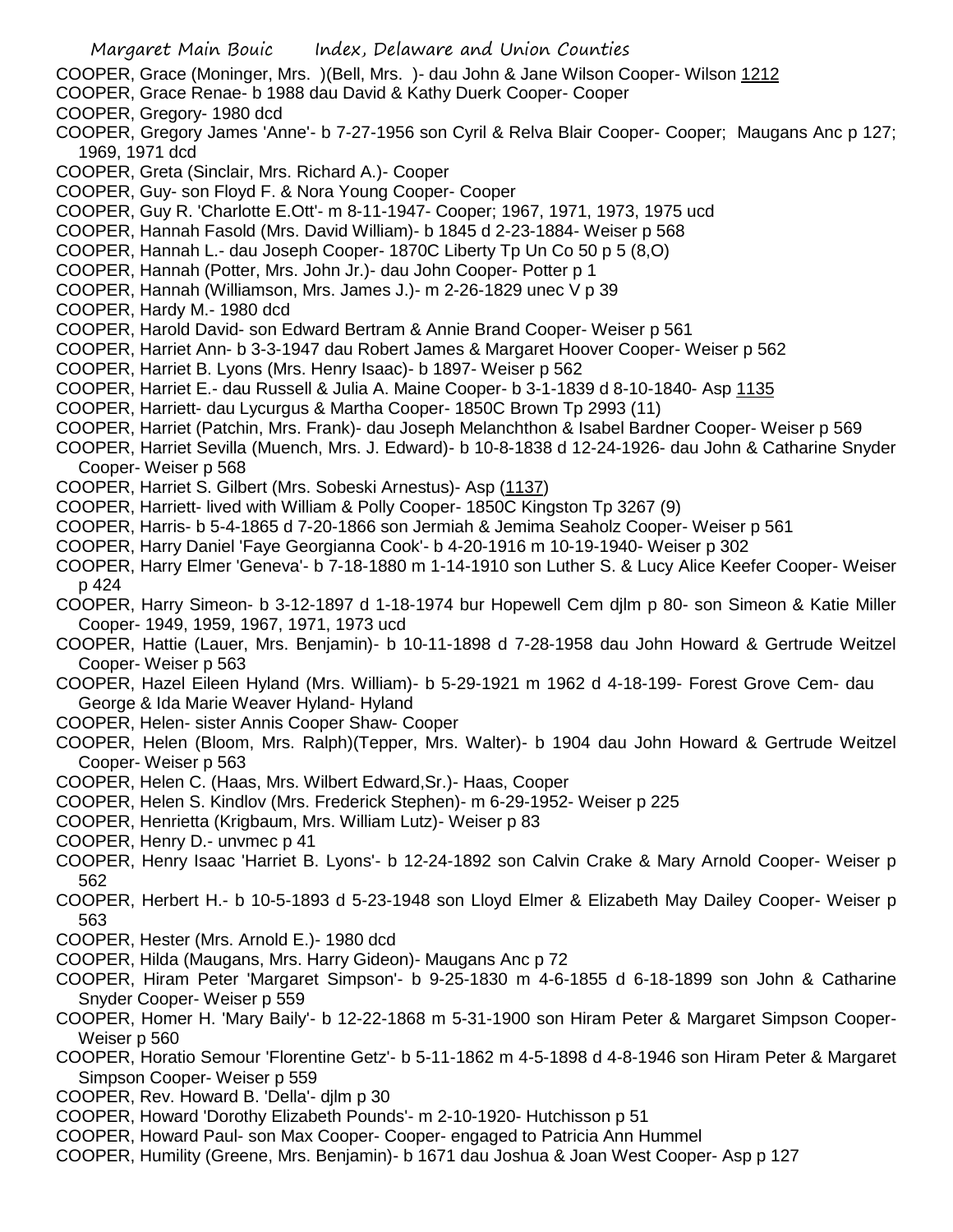- Margaret Main Bouic Index, Delaware and Union Counties
- COOPER, I./J.- 1850C Berkshire Tp 196 (45, Pa)
- COOPER, Ian (4-1980) son Bruce D. Cooper- Cooper
- COOPER, Isaac N.- son Lycurgus & Martha Brown Cooper- 1850C Brown Tp 2993 (6)
- COOPER, Isaac Newton 'Mary Snyder'- b 7-29-1834 d 3-4-1914 son John & Catharine Snyder Cooper- Weiser p 560
- COOPER, Isabel Bardner (Mrs. Joseph Melanchthon)- Weiser p 569
- COOPER, Isabella (Tarborn, Mrs. )(Mrs. Joseph S.)- m 4-8-1875 ucm 5676- mt 3 p 12; 1880C Marysville 282-308 p 19 (66, Va,Va,Va)
- COOPER, Ivan Eugene 'Ruby Elizabeth Chard'- b 5-7-1914 m 10-20-1934 d 7-30-1992 (78) bur LaRue- son Fred Guy & Selina Lily Howarth Cooper- Cooper
- COOPER, Jacob C.- son Eli Cooper- 1860C Allen Tp 825-835 p 113 (12,O)
- COOPER, Jacob Harvey 'Ellen Freed'' '- b 4-25-1870 son Isaac Newton & Mary Snyder Cooper- Weiser p 564
- COOPER, Jacob 'Jane E. Lewis'- m 1-16-1854 dcm
- COOPER, James- hadc p 28 Harlem Tp
- COOPER, James- hmp p 110
- COOPER, James- estate CP 233 unec III p 48 (1848)
- COOPER, James Albert- b 3-20-1966 son Andrew Wilson & Mary Margaret Reid Cooper- Graham 1614213; Taylor 117213; Genther p 103
- COOPER, James David 'Elizabeth Renninger'- b 1-10-1923 son Albert Clayton & Anna V. Shingora Cooper-Weiser p 562
- COOPER, James F.- son Joseph & Elvia Cooper- 1860C Liberty Tp Un Co 1009-1019 p 138 (12, Va) black
- COOPER, James- b 1964 son Frank B. & Mae Cooper- 1969, 1971, 1980 dcd
- COOPER, James H.- son James & Lucinda Cooper- 1850C Harlem Tp 633 (4)
- COOPER, James- b 5-1-1949 son Jesse & Freda Kline Cooper- Weiser p 562
- COOPER, James L. 'Sharon'- 1969 dcd
- COOPER, James'Lucinda'- 1850c Harlem Tp 633 (38); 1835 men 30 #35 p 51 Harlem Tp
- COOPER, James- son Lycurgus & Martha Brown Cooper- 1850C Brown Tp 2993 (15)
- COOPER, James M.- d 5-15-1964 (47)- brother Mrs. Ralph Bolenbaugh- Cooper
- COOPER, James 'Mary Cline'- m 1-14-1844 ucm 941; uccp p 36; unec VI p 15
- COOPER, James 'Velma'- son Cecil & Emma Opal Cooper- Cooper
- COOPER, Jane- hmp p 109
- COOPER, Jane E. Lewis (Mrs. Jacob)- m 1-16-1854 dcm
- COOPER, Jane (Fry, Mrs. Jacob)- 1880 dch p 8099
- COOPER, Jane V. Wilson (Mrs. John)- dau John & Nancy Frye Wilson- Wilson 121
- COOPER, Janet Claire Johnson (Mrs. Robert P.)- b 1-15-1937 dau Robert & Naomi Evelyn Yates Johnson-Maugans Anc p 153
- COOPER, Janet Eileen (Mrs. Frank E. Jr.)- 1985 uch p 33; 1959, 1967 ucd
- COOPER, Janet K.- son Donald McKitrick & Beatrice Hunter Cooper- McKitrick p 71
- COOPER, Janet Louise (Harlow, Mrs. Roger H. Jr.)- m 7-17-1960 dau Harry Simeon & Gladys Miller Cooper-Cooper; 1949 ucd
- COOPER, Jared- son Kenneth & Cynthia Cooper- Cooper
- COOPER, Jason Dale- b 8-4-1985 son John & Vicki Lynn Stuart Cooper- 1985 uch p 97; 1991 ucd
- COOPER, Jason b1969 son John M. & Linda D. Cooper- 1980 dcd
- COOPER, Jean (Lantz, Mrs. George)- Cooper
- COOPER, Jeffrey- son Richard D. & Louise Cooper- Cooper
- COOPER, Jenine- sister Mrs. Milo G. Doty- delge VII p 30
- COOPER, Jenny (Mrs. Charles)- Cooper
- COOPER, Jeremy- b 5-15-1937 son Charles Muhlenberg & Alta Peterson Cooper- Weiser p 225
- COOPER, Jermiah 'Jemima Seaholz''Martha Riland'- b 5-18-1832 d 1-15-1888 son John & Catharine Snyder Cooper- Weiser p 560
- COOPER, Jerry- b 1966 son Truman D. & Joyce A. Cooper- 1969, 1971, 1980 dcd
- COOPER, Jesse 'Freda Kline'- b 3-2-1918 son Henry Isaac & Harriet B. Lyons Cooper- Weiser p 562
- COOPER, Jesse, Jr.- b 4-22-1948 son Jesse & Freda Kline Cooper- Weiser p 562
- COOPER, Jessie J. 'Sheila R.'- 1961 dcd
- COOPER, Jessie May- b 11-15-1884 Berlin Tp dau Wm. A. & Fanny Larson Cooper- dcb
- COOPER, J. H.- 1880C Jackson Tp p 229A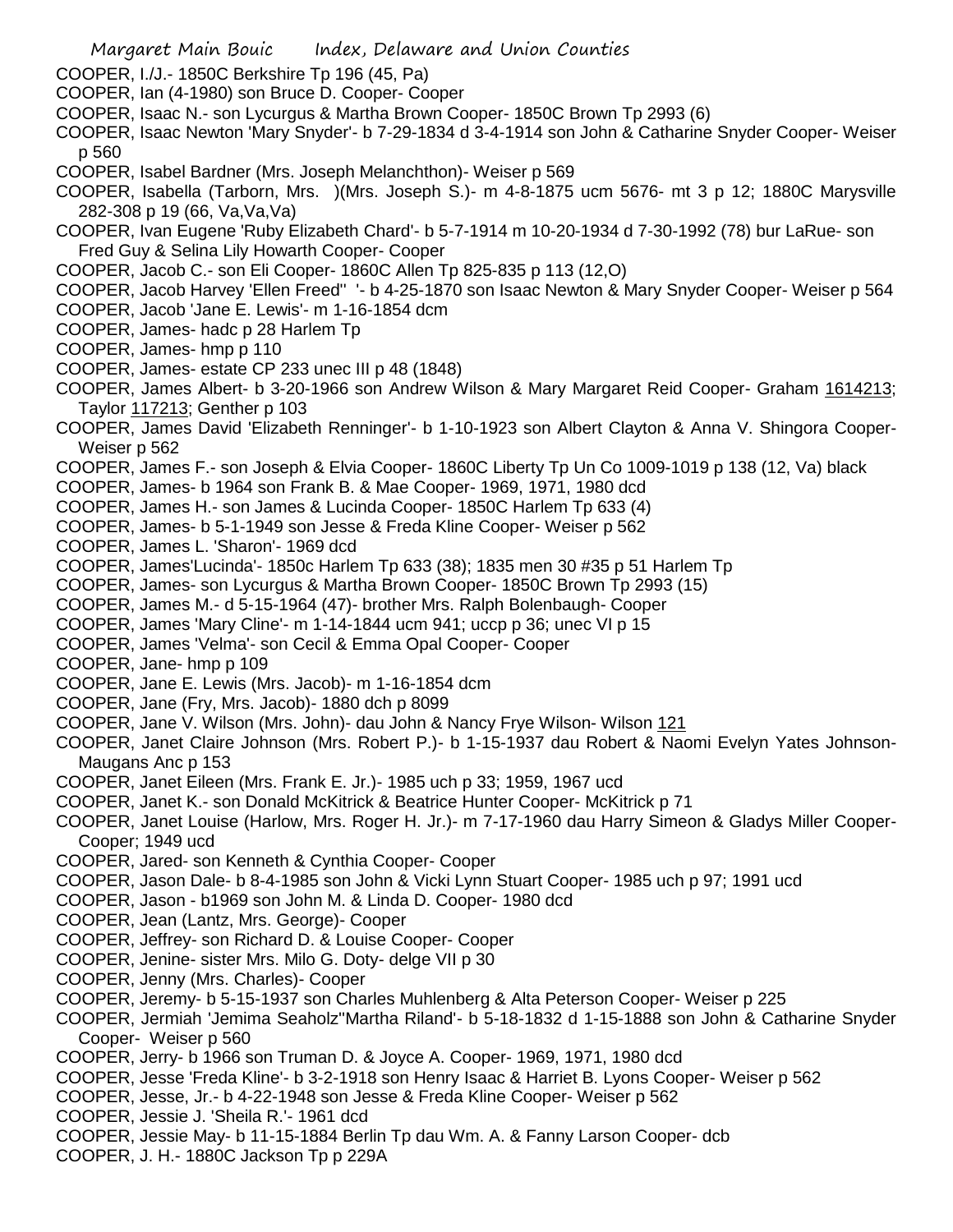- COOPER, Jill- b 1977 dau Beth E. Cooper- 1991 ucd
- COOPER, Joan West (Mrs. Joshua)- Asp p 127
- COOPER, Joana-- dau James & Lucinda Cooper- 1850C Harlem Tp 633 (6)
- COOPER, Joe- 1915 uch p 536
- COOPER, Joe- d 3-23-1975 (87)- son Simeon & Katie Miller Cooper- Cooper
- COOPER, Joel- son James & Lucinda Cooper- 1850C Harlem Tp 633 (10)
- COOPER, John- Potter p 1; Nash p 80
- COOPER, John- 1880C Thompson Tp p 300C
- COOPER, John- delge VIII p 56, 1810, Radnor Tp
- COOPER, John- 1850C Allen Tp 1493-1512 p 222 (6,O); 1860C Allen Tp 753-760 p 104 (15,O); lived with Jacob & Nancy Cline
- COOPER, John- 1975, 1979 ucd
- COOPER, John- 1880 dch p 258; 1908 dch p 391
- COOPER, John- dcq Roy Scott 424
- COOPER, John Adison 'Marjorie Sampson'- b 2-17-1933 m 8-3-1957 son William Henry & Elsa Peterson Cooper- Weiser p 225
- COOPER, John 'Amy'- Cooper
- COOPER, John Andrew- b 11-20-1904 son Arthur Eugene & Carrie Elizabeth Ulsh Cooper- Weiser p 568 (PhD)
- COOPER, John 'Angeline Stokes'- m 11-30-1865 ucm 3862
- COOPER, John A. 'Virginia'- 1980 dcd
- COOPER, John 'Caroline'- 1880C Allen Tp 194-207 p 20 (35, O,Va,O) p 059A
- COOPER, John 'Catharine Snyder'- b 8-19-1807 d 9-3-1879 bur Sunbury Pa.- Weiser p 559
- COOPER, John 'Esther Van de Veuten'- ped Ila Brown LaRue 8; delge IV p 15
- COOPER, John- son Frederick Stephen & Helen S. Kindlov Cooper- Weiser p 225
- COOPER, J. H.- 1883 uch IV p 466, 535
- COOPER, John Howard 'Gertrude Weitzel'- b 12-30-1866 d 3-4-1937- son Isaac Newton & Mary Snyder Cooper- Weiser p 563
- COOPER, John- son James & Lucinda Cooper- 1850C Harlem Tp 633 (12)
- COOPER, John Laird 'Vicki Lynn Stuart'- m 9-30-1978- son Richard D. Cooper- 1985 uch p 97; 1973, 1979, 1981, 1983, 1991 ucd
- COOPER, John Landis 'Emma Amelia Hummel'- b 12-19-1840 m 9-20-1866 d 6-14-1915 son John & Catharine Snyder Cooper- Weiser p 568
- COOPER, John L. 'Mary Neufer'- b 9-9-1856 m 6-4-1883 d 3-25-1910 son H iram Peter & Margaret Simpson Cooper- Weiser p 559
- COOPER, John- son Lycurgus & Martha Brown Cooper- 1850C Brown Tp 2993 (13)
- COOPER, John Roy'Marnie'- son John & Naomi Cooper- Cooper- engaged to Amy Jodene Carpenter
- COOPER, John 'Martha Myers'- Cooper
- COOPER, John M. 'Linda D.'- 1980 dcd
- COOPER, John 'Naomi'- Cooper
- COOPER, John- son Paul Edward & Patricia Stanley Cooper- Weiser p 562
- COOPER, John- b 1953 son Richard D. & Mary E. Cooper- Cooper; 1959, 1967, 1971 ucd- engaged to Vicki **Stuart**
- COOPER, John Roy 'Marnie'- son John & Naomi Cooper- Cooper= engaged to Amy Jodene Carpenter
- COOPER, John 'Sarah Osborn'- m 10-25-1832 Madison Co unec VII p 9
- COOPER, John 'Vicki' son Richard,Jr. & Mary Ellen Boyles Cooper- Cooper
- COOPER, Jon- son Ivan & Ruby Elizabeth Chard Cooper- Cooper
- COOPER, Jonathan 'Miriam French'- French Bible, unec VIII p 11
- COOPER, Joseph- Pabst 0
- COOPER, Joseph- 1880C Paris Tp p 0095
- COOPER, Joseph- d 7-1-1911 (95y4m) b Virginia Oakdale Cem 2399 (298E)
- COOPER, Joseph 'Elvira'- b 3-1816 1860C Liberty Tp Un Co 1009-1019 p 138 (43, Va); 1870C Liberty Tp 40 p 5 (54, Va); 1900C Marysville 1st ward 177 p 8A (84, Va,Va,Va) (black)
- COOPER, Joseph 'Margaret Irving'- dcc Pamela Wickham Docherty 26
- COOPER, Dr. Joseph Melanchthon 'Isabel Bardner'- b 2-1-1849 d 1913 son John & Catharine Snyder Cooper-Weiser p 569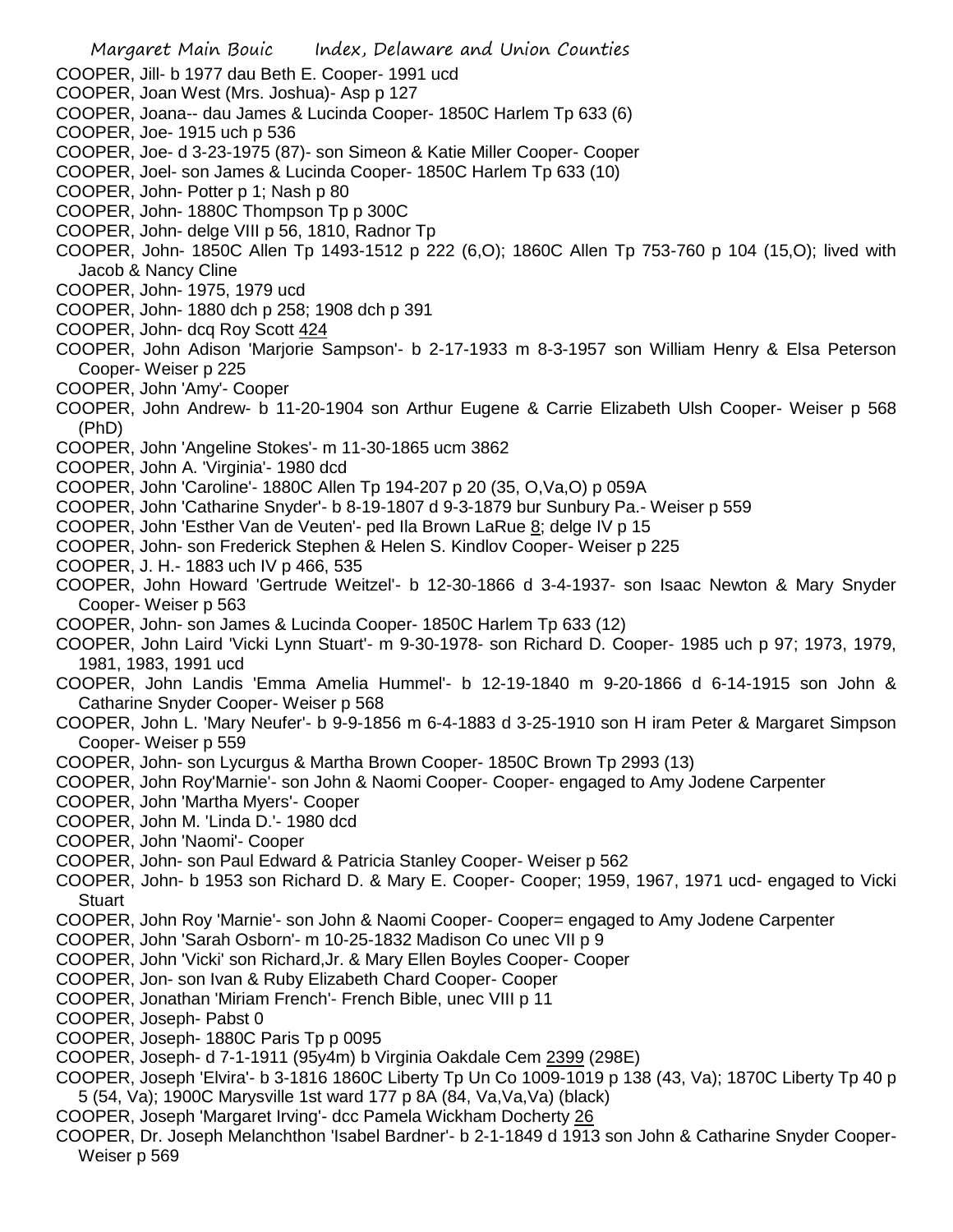COOPER, Joseph S. 'Isabella Tarborn'- m 4-8-1875 ucm 5676; mt 3 p 12; uca p 24; 1880C Marysville 282-308 p 19 (66, Va,Va,Va)

- COOPER, Josephine- dau Joseph & Elvira Cooper- 1860C Liberty Tp Un Co 1009-1019 p 139 (2,O); 1870C Lib Tp 40 p 5 (9,O); mulatto
- COOPER, Josephine (Moodie, Mrs. Benjamin)- m 6-7-1874 ucm 5495
- COOPER, Joshua 'Joan West'- Asp p 127
- COOPER, Joshua- son Kenneth & Cynthia Terry Cooper- Cooper
- COOPER, Josiah 'Lucy'- b 6-25-1826 d 5-5-1895 Center Village Cem Powell p 120
- COOPER, Joy (Besst, Mrs. Carl)- m 6-12-1955- Cooper
- COOPER, Joy L. (Mrs. Lloyd E.)- 1973, 1975 ucd
- COOPER, Joyce A. (Mrs. Truman D.)- 1969, 1971, 1980 dcd
- COOPER, Joyce (Mrs. Floyd)- Cooper
- COOPER, J. T.- 1883 uch IV p 463
- COOPER, Juanita (Mrs. Robert)- Cooper
- COOPER, Juli Ann- b 4-12-1970 dau Robert P. & Janet Claire Johnson Cooper- Maugans Anc p 153
- COOPER, Julia A. Maine (Mrs. Russell)- b 11-27-1811 m 8-8-1833 d 8-9-1869- dau Dewey & Lucinda Colegrove Maine- Asp 411
- COOPER, June C. (Shepler, Mrs. Harold Eugene)- m 3-9-1946 div- Weiser p 503
- COOPER, Karen- b 4-21-1947 dau Jesse & Freda Kline Cooper- Weiser p 562
- COOPER, Kate Ogden (Mrs. Otway)- m 10-14-1875 mt 3 p 16
- COOPER, Katherine Fay Woyan (Mrs. Frank Edward)- b 4-25-1931 m 5-4-1952 d 3-17-1991 (59) Oakdale Cem - dau Virgil Charles & Eunice Fay Long Woyan- 1908 dch p 33; Cooper; 1959, 1967, 1971, 1973, 1975, 1979, 1983, 1991 ucd
- COOPER, Katherine R. (Mrs. Ernest R.)- 1991 ucd
- COOPER, Kathleen A. (Mrs. Philip W.)- 1991 ucd
- COOPER, Kathleen Michelle (Bravard, Mrs. Bret)- b 2-28-1959 dau Cyril E. & Relva Blair Cooper- Cooper; 1969, 1971 dcd- engaged to Michael Gruber
- COOPER, Kathryn Alvin (Mrs. Robert Ulsh)- Weiser p 568
- COOPER, Kathryn Lois- b 8-5-1907 dau Arthur Eugene & Carrie Elizabeth Ulsh Cooper- Weiser p 568
- COOPER, Katie Cole (Mrs. William)- dau Elias & Catharine Black Cole- 1908 dch p 843
- COOPER, Katie May (Fenton, Mrs. Samuel Monroe)- b 3-29-1871 d 11-10-1919 dau Isaac Newton & Mary Snyder Cooper- Weiser p 564
- COOPER, Katie Miller (Mrs. Simeon)- Cooper
- COOPER, Keith E.- nephew of Dal R. Cooper- Cooper
- COOPER, Keith- son Ivan & Ruby Elizabeth Chard Cooper- Cooper
- COOPER, Kelly- b 1963 son Leon & Lynda Cooper- 1973, 1979 ucd
- COOPER, Kelly- ch Walter & Beverly Cooper- 1973, 1975, 1979, 1981, 1983, 1991 ucd
- COOPER, Kenneth 'Cynthia Terry'- son Roy & Pam Cooper- Cooper
- COOPER, Kenneth E. 'Clara L.'- b 1871 d 1930 Milford Cem Un Al p 92
- COOPER, Kenneth 'Connie'- b 1961 son Guy R. & Charlotte E. Cooper- Cooper; 1967, 1971, 1973, 1975 ucd
- COOPER, Kristy- b 1970 ch Don A. & Sharon L. Cooper- 1971 dcd
- COOPER, L.- 1883 uch IV p 525
- COOPER, Langdon M.- son Lois McIlroy Cooper- Cooper
- COOPER, Larry- DJ p 120
- COOPER, Larry/Lory- b 12-1879 dau J. H. & Mary V. Cooper- 1880C Jackson Tp 10 p 228D (7/12,O,O,O)
- COOPER, Lary 'Phyllis Ann Nicol'- m 12-5-1970 son Milton R. & Mardeleite Reed Cooper- Cooper
- COOPER, Laura (Mrs. A. E.)- b 8-30-1862 d 6-8-1884 Center Village Cem Powell p 126
- COOPER, Inf son of A. E. & L. A. Cooper- b 10-1-1883 d 10-17--1883 Center Village Cem Powell p 120
- COOPER, Laura Enterline (Mrs. Charles Clayton)- b 12-11-1895 m 11-5-1919- Weiser p 424
- COOPER, Laurel Ann- stillborn 1-20-1993 Oak Grove Cem- dau Kenneth & Cynthia Terry Cooper- Cooper
- COOPER, Lauren Elizabeth- b 6-15-1995 dau Gary Michael & Lisa Ann Sox Cooper- Cooper
- COOPER, Lavender- 1908 dch p 391
- COOPER, LaVern Wilson 'Margaret Ruth Loeschke'- b 3-23-1916 son Arthur Allen & Mary Ella McKitrick Cooper- McKitrick p 71
- COOPER, Lavina- Pabst 5 p 1; 1820C Delaware Town
- COOPER, Lavinia (Meeker, Mrs. Forrest)- m lic 1-10-1844 ucm 942; unec VI p 15, XI p 70 (72-1844); 1850C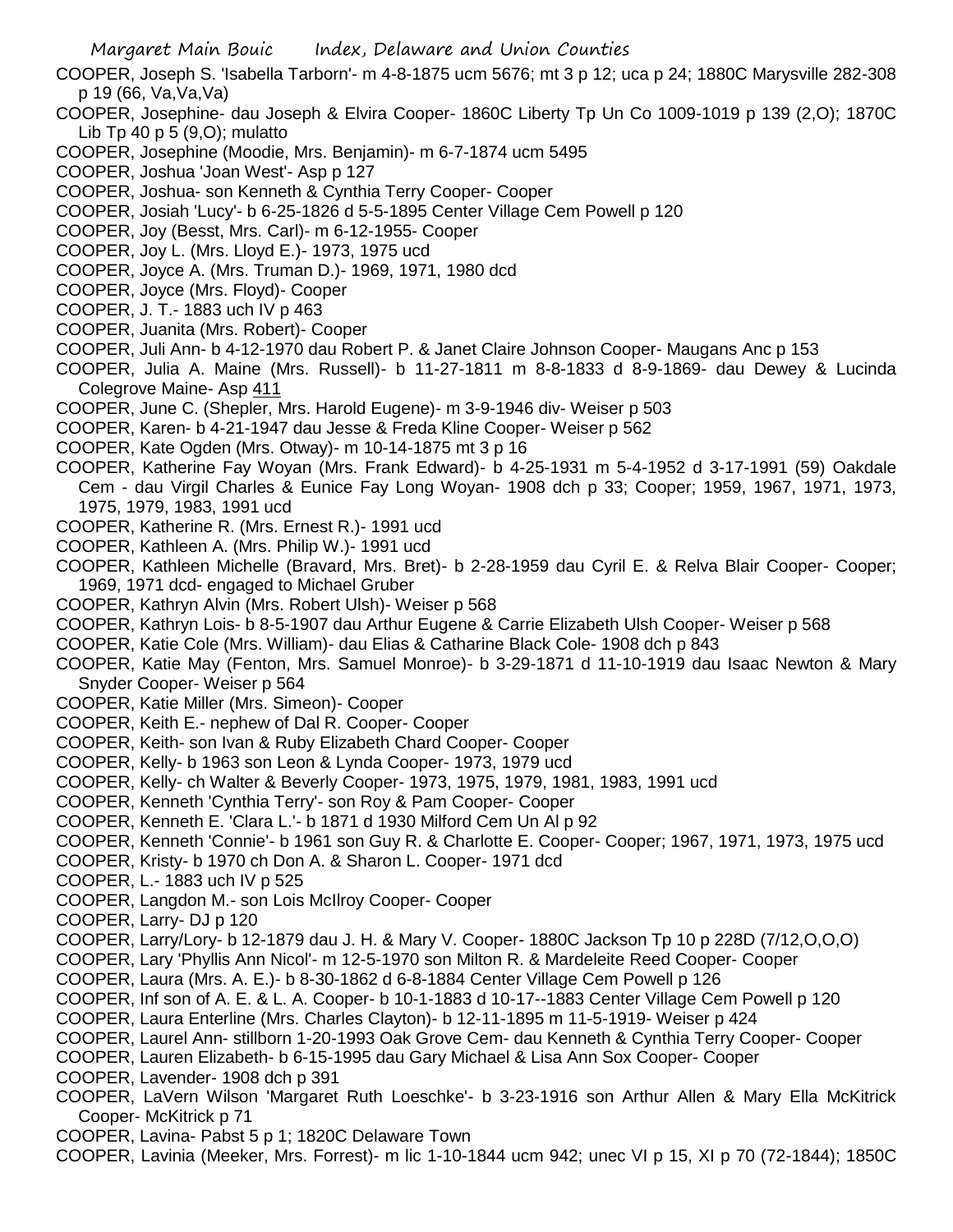Marysville 513-522 p 70 (78, Mass)

- COOPER, Lemuel L.- son James & Lucinda Cooper- 1850C Harlem Tp 633 (16)
- COOPER, Lena- dau Michael & Magdalena Cooper- 1880C Darby Tp 20 p 237B (2,O,Ger,Ger)
- COOPER, Leon 'Lynda'- son Harry & Gladys Cooper- 1949, 1973, 1975, 1979 ucd
- COOPER, Leota- dau Joseph Cooper- 1900C Marysville 1st ward 177 p 8A (32,O,Va,Va)
- COOPER, Lester- son Simeon & Katie Miller Cooper- Cooper
- COOPER, Levantia P. (Macher, Mrs. Horatio Nelson)- dau Russell & Julia A. Maine Cooper- Asp 1134
- COOPER, Lewis- son Rev. Albert Clayton Jr. & Betty Clark Cooper- Weiser p 562
- COOPER, Libbie E. Long (Mrs. William H. Jr.)- m 11-13-1876 ucm 5975
- COOPER, Lillie M.- dau John & Caroline Cooper- 1880C Allen Tp 184-207 p 20 (11,O,O,O)
- COOPER, Linda D. (Mrs. John M.)- 1980 dcd
- COOPER, Linda b 1959 dau Don A. & Sharon L. Cooper- 1971 dcd
- COOPER, Linda L. #618, researching surname Priest- delge X p 38
- COOPER, Lisa Ann Sox (Mrs. Gary Michael)- m 10-3-1987 dau William & Jean Sox- Cooper
- COOPER, Lloyd E. 'Joy L.'- 1973, 1975 ucd
- COOPER, Llewellyn- b 1832 Un Co d 9-4-1887 (55y8m) Oakdale Cem I p 72 (D-R1-22)
- COOPER, Lloyd Elmer 'Elizabeth May Dailey'- b 7-6-1862 d 3-6-1924 son Isaac Newton & Mary Snyder Cooper- Weiser p 563
- COOPER, Lois McIlroy (Mrs. )- d 11-30-1989 (81) bur Maine- dau Glen G. & Hortense McIlroy- Cooper; **McIlrov**
- COOPER, Lori Howiler (Mrs. Steve)- Cooper
- COOPER, Lorraine Wetzel (Mrs. Charles H.)- Weiser p 563
- COOPER, Louise Eger (Mrs. Charles Frank)- Cooper; 1949 ucd
- COOPER, Louise (Mrs. Richard D.)- Cooper
- COOPER, Lowell B. 'Thelma McConnaughey'- b 3-19-1904 m 5-2-1948 son Homer H. & Mary Baily Cooper-Weiser p 560
- COOPER, Lowell David- b 3-1-1954 son Lowell B. & Thelma McConnaughey Cooper- Weiser p 560
- COOPER, Lucille (Bryan, Mrs. )- dau Floyd F. & Nora Young Cooper- Cooper
- COOPER, Lucinda (Mrs. James)- 1850C Harlem Tp 633 (33,O)
- COOPER, Lucy A. Carr (Mrs. Robert M.)- b 3-4-1844 d 12-25/23-1874 New Millcreek Cem Powell p 253- dau Evans & Phebe Randall Carr- Bean 11148; Maugans Anc p 86, 89, 92, 114; 1850C Scioto Tp 2399 (6,O); 1860C Sc Tp 996-993 (16,O)
- COOPER, Lucy Alice Keefer (Mrs. Luther S.)- b 4-20-1852 d 7-31-1929 dau George & Elizabeth Weiser Keefer- Weiser p 423, 569
- COOPER, Ludy (Mrs. Josiah)- b 11-18-1829 d 6-29-1918 Center Village Cem Powell p 120
- COOPER, Luther J. 'Maude B. Vallance'- b 7-31-1858 m 1-3-1892 d 8-20-1940 son Hiram Peter & Margaret Simpson Cooper- Weiser p 559
- COOPER, Luther S. 'Lucy Alice Keefer'- b 5-3-1851 d 1-24-1937-Weiser p 423
- COOPER, Luther Snyder 'Lucy Alice Keefer'' ' son John & Catharine Snyder Cooper- Weiser p 569
- COOPER, Lycurgus 'Martha'- 1850c Brown Tp 2993 (41)
- COOPER, Lydia Woolum (Mrs. William F.)-b 1844 dau Jacob & Fannie Nicol Wollum- unec X p 29
- COOPER, Lynda/Linda (Mrs. Leon)- 1973, 1975, 1979 ucd
- COOPER, Lynda McGirr (Mrs. Carl F.)- m 7-9-1966- Cooper
- COOPER, Lynn 'Mabel Boyer'- son John & Jane Wilson Cooper- Wilson 1211
- COOPER, Lynette (Bender, Mrs. Oscar)- b 4-19-1917 dau Howard & Dorothy Elizabeth Pounds Cooper-Hutchisson p 51
- COOPER, Mabel Boyer (Mrs. Lynn)- Wilson (1211)
- COOPER, Mabel (Dodge, Mrs. James)- dau Thadeus S. Cooper- Weiser p 560
- COOPER, Madge Guthery (Marshall, Mrs. )- dau Fred Guy & Selina Lily Howarth Cooper- Cooper
- COOPER, Mae (Mrs. Frank b.)- 1969, 1971, 1980 dcd
- COOPER, Magdalena (Mrs. Michael)- 1880C Darby Tp 20 p 237B (35,Ger,Ger,Ger)
- COOPER, Maranda Rowe (Mrs. Thomas)- m 9-10-1847 Madison Co unec X p 63
- COOPER, Marceleite Reed (Mrs. Milton R.)- Cooper
- COOPER, Marcia- b 1965 dau Guy R. & Charlotte E. Ott Cooper- 1967, 1971, 1973, 1975 ucd
- COOPER, Margaret- b 1840 d 1873 Oak Grove Cem Powell p 430
- COOPER, Margaret- 1850C Allen Tp 1493-1512 p 222 (4,O)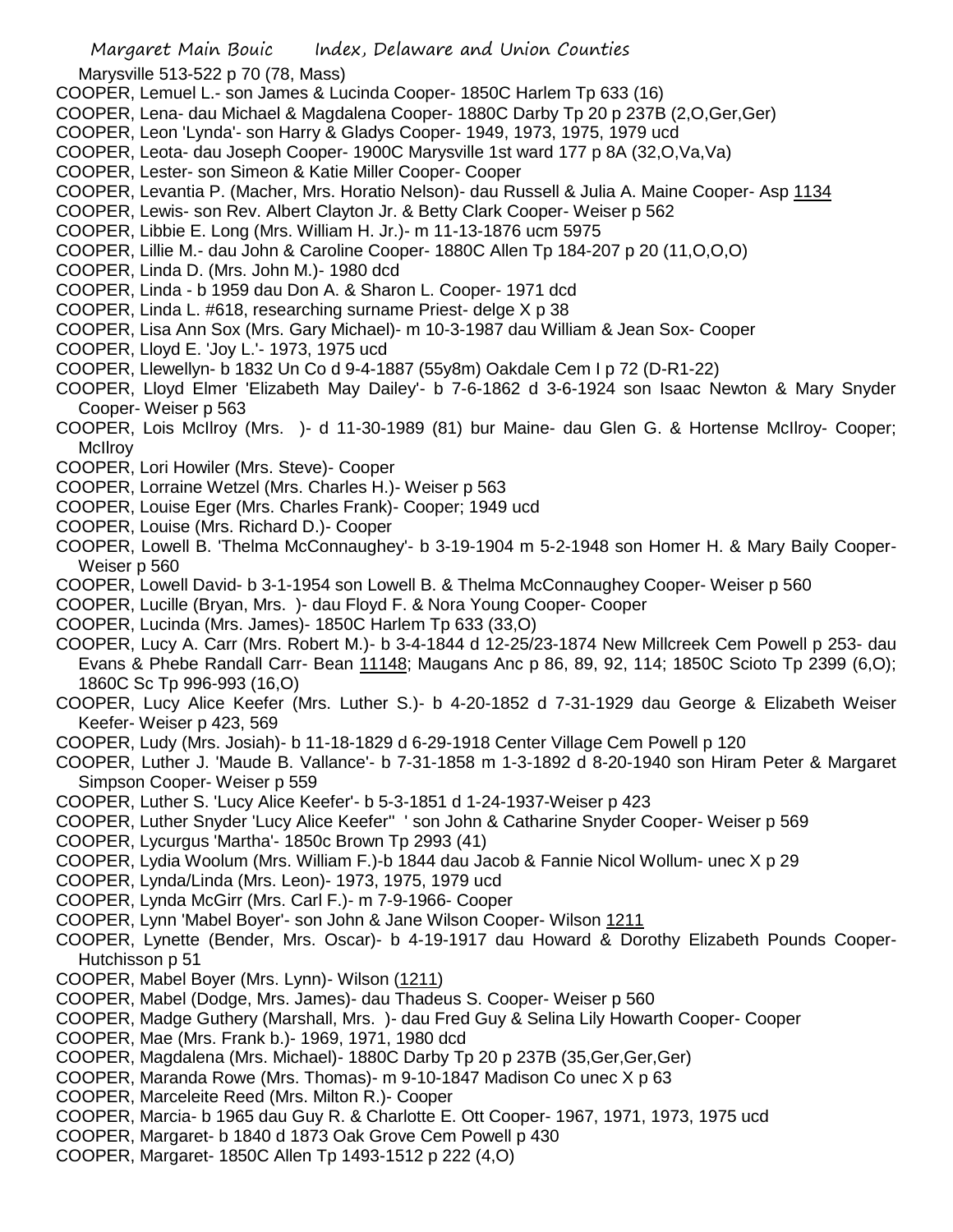- COOPER, Margaret- Pabst 8 p 6
- COOPER, Margaret (Mrs. )- mother of Daniel E. Cooper- Cooper
- COOPER, Margaret (Altman, Mrs. )- dau Harry Simeon & Gladys Miller Cooper- Cooper
- COOPER, Margaret A. (Young, Mrs. George R.)- b 1894 d 1947 dau Calvin Crake & Mary Arnold Cooper-Weiser p 562
- COOPER, Margaret Hoover (Mrs. Robert James)- Weiser p 562
- COOPER, Margaret Irving (Mrs. Joseph)- dcc Pamela Wickham Docherty 27
- COOPER, Margaret- dau J. H. & Mary N. Cooper- 1880C Jackson Tp 10 p 228D (4,O,O,O)
- COOPER, Margaret Ruth Loeschke (Mrs. LaVern Wilson)- McKitrick p 71
- COOPER, Margaret Simpson (Mrs. Hiram Peter)- b 5-24-1838 m 4-6-1855 d 1-20-1931- Weiser p 559
- COOPER, Margaret Utter (Mrs. William)- m 11-1-1860 ucm 3096 unec V p
- COOPER, Maria- b 1963 dau Richard D. & Mary E. Cooper- 1975, 1979 ucd
- COOPER, Maria Talmage (Mrs. Elias)- dau David & Ruth Whitehead Talmage- dumch p 107
- COOPER, Marian (Gould, Mrs. Dr.Lyman)- dau Jjohn L.& Mary Neufer Cooper- Weiser p 559
- COOPER, Marianne- dau Walter & Beverly Cooper- 1975, 1979 ucd
- COOPER, Marie- dau Albert Clayton, Jr. & Betty Clark Cooper- Weiser p 561
- COOPER, Marie Catharine (Fisher, Mrs. James E.)- b 2-6-1930 m 1942 dau Albert Clayton & Anna V. Shingora Cooper- Weiser p 562
- COOPER, Marie (Shavor, Mrs. )- dau Simeon & Katie Miller Cooper- Cooper
- COOPER, Marion- ch James & Lucinda Cooper- 1850c Harlem Tp 633 (7)
- COOPER, Marilyn Ruth- b 11-1941 dau LaVern Wilson & Margaret Ruth Loeschke Cooper- McKitrick p 71
- COOPER, Marjorie Sampson (Mrs. John Adison)- m 8-3-1957- Weiser p 225
- COOPER, Mark- b 1957 son James L. & Sharon Cooper- 1969 dcd
- COOPER, Mark- b 1958 son Richard D. Jr. & Mary Ellen Boyles Cooper- Cooper; 1959, 1967, 1971, 1973, 1975, 1979, 1981, 1983 ucd
- COOPER, Marla Ann (Hamm, Mrs. John Michael)- b 1963 m 9-20-1986 dau Richard D. Jr. & Mary Ellen Boyles Cooper- Cooper; Hamm; 1959, 1967, 1971, 1973, 1981, 1983 ucd
- COOPER, Marlene Ann- b 11-5-1938 dau Arthur Alden & Edna May Ditzler Cooper- McKitrick p 71
- COOPER, Marnie (Mrs. John)- Cooper
- COOPER, Martha A. (Bryan, mrs. John W.)- m 9-9-1866 ucm 4025-1860C Allen Tp 753-760 p 104 (13,O)
- COOPER, Martha J.- dau Joseph & Elvira Cooper- 1860C Liberty Tp Un Co 1009-1019 p 138 (10, Va); 1870C Liberty Tp 40 p 5 (18,Va); mulatto
- COOPER, Martha (Mrs. Lycurgus)- 1850C Brown Tp 2993 (36)
- COOPER, Martha Myers (Mrs. John)- Cooper
- COOPER, Martin- son Richard D. & Louise Cooper- Cooper
- COOPER, Mary- Pabst 8 p 6; delge I p 13
- COOPER, Mary- hadc p 32; 1849 Kingston Tp
- COOPER, Mary- 1850C Allen Tp 1494-1513 p 222 (1,O)
- COOPER, Mary (Mrs. )- 1883 uch IV p 551; uca p 83
- COOPER, Mary A. (Eppes, Mrs. Richard)- m 1-5-1862 ucm 3274
- COOPER, Mary A. (Mrs. )- b 1851 ped Ronald Wetzel #61 31; unec V p 45
- COOPER, Mary A. Curry (Mrs. William)- b 9-21-1829 Un Com 6-24-1846 ucm 1141 d 3-18-1872 Oakdale Cem 183 I p 72 (D-R1-22) dau Otway & Mary Noteman Curry- 1883 uch V p 93; mt 8-21-1850; Marysville p 26; 1870C Marysville 53 p 61 (38,O)
- COOPER, Mary A. (Mrs. Eli)- 1860C Allen Tp 825-835 p 113 (21,Va) or dau of Eli?
- COOPER, Mary Alice- b 8-4-1861 d 1-10-1869 dau Jermiah & Memima Seaholz Cooper- Weiser p 561
- COOPER, Mary A.- d 7-12-1865 (11m)- dau Josiah & Lucy Cooper-Center Village Cem Powell p 120
- COOPER, Mary Ann (Shough, Mrs. Joseph)- m 9-6-1845 Madison Co- unec X p 18
- COOPER, Mary Arnold (Mrs. Calvin Crake)- b 12-4-1860 d 6-29-1924- Weiser p 561
- COOPER,
- COOPER, Mary Baily (Mrs. Homer H.)- b 4-3-1881 m 5-31-1900- Weiser p 560
- COOPER, Mary (Brock, Mrs. Richard)- m1 1-12-1846 Madison Co unec X p 28
- COOPER, Mary Butler (Mrs. William)- b 1825 m 1847 d 1948 dau Eli & Lydia Philbrook Butler- Shipps p 30
- COOPER, Mary Catherine (Zimmerman, Mrs. Rev. Amos K.)- b 10-4-1846 d 10-31-1927 dau John & Catharine Snyder Cooper- Weiser p 568
- COOPER, Mary Cline (Mrs. James)- m 1-14-1844 ucm 941, uccp p 36; unec VI p 15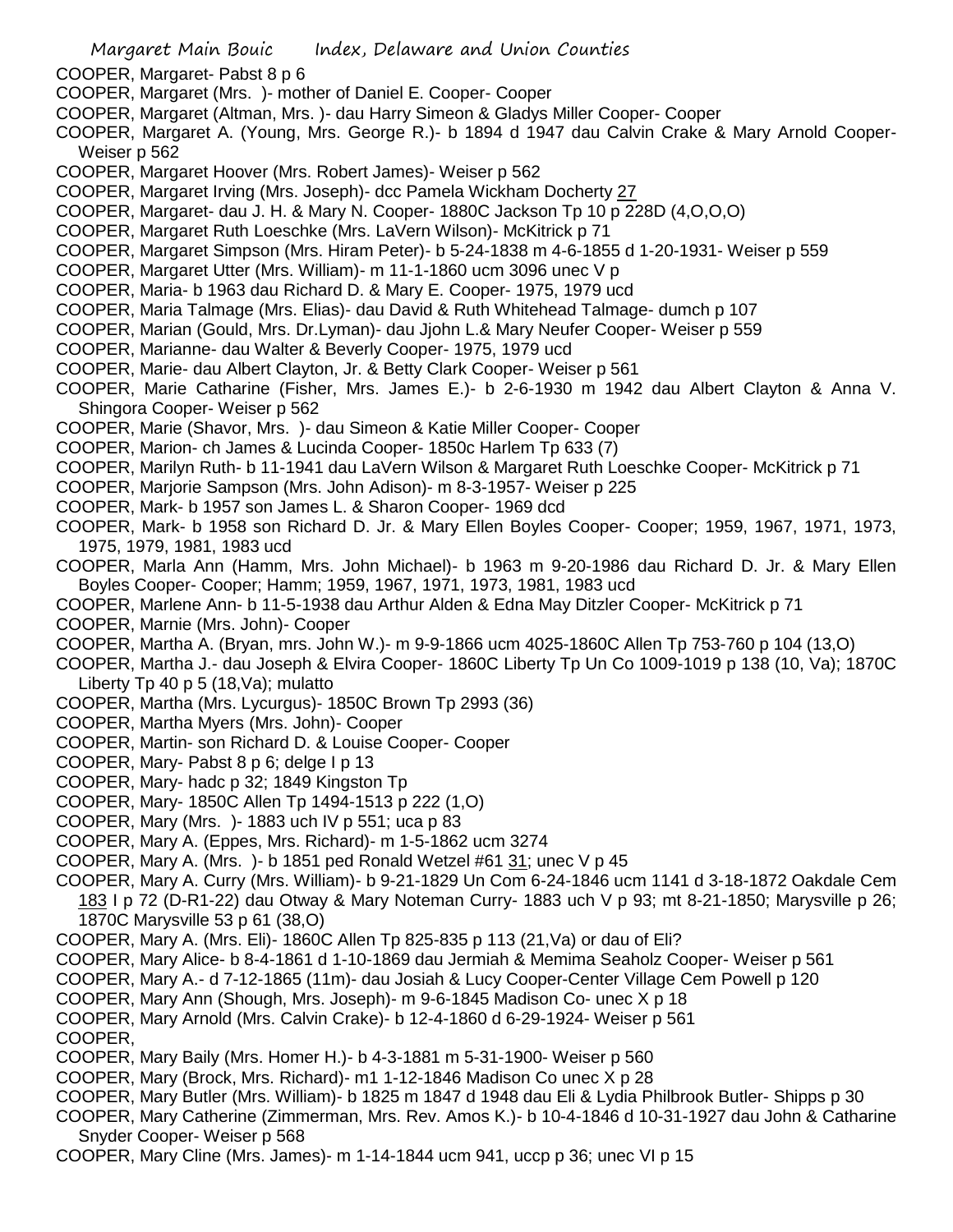COOPER, Mary (Dickerman, Mrs. Abraham)- dau John Cooper- dcq Roy Scott 217

- COOPER, Mary- b 1972 dau Don & Sharon L. Cooper- 1980 dcd
- COOPER, Mary Elda (Wolverton, Mrs. C. P.)- b 2-21-1881 d 1923- dau Isaac Newton & Mary Snyder Cooper-Weiser p 565
- COOPER, Mary Elizabeth- b 5-2-1953 dau Charles R. & Frances Patricia Derr Cooper- Weiser p 139
- COOPER, Mary Elizabeth Rohrbach (Mrs. Thomas Gabriel)- b 3-4-1837 d 2-7-1923 bur Sunbury Pa.- Weiser p 565
- COOPER, Mary Ella Krouse (Mrs. Thomas Newton)- b 1-22-1859 d 7-6-1888- Weiser p 560
- COOPER, Mary Ella McKitrick (Mrs. Arthur Allen)- b 8-14-1888 d 9-11-1923 dau Johm Boyd & Cordelia Todd McKitrick- McKitrick p 71
- COOPER, Mary Ellen Boyles (Mrs. Richard D. Jr.)- b 3-19-1930 m 7-30-1950 d 6-24-1995- dau Homer & Della Joy Boyles- Cooper; 1959, 1967, 1971, 1973, 1975, 1979, 1981, 1983, 1991 ucd
- COOPER, Mary Frances- b 10-23-1941 dau Arthur Alden & Edna May Ditzler Cooper- McKitrick p 71
- COOPER, Mary (Mrs. George)- 1850C Porter Tp 3172 (50)
- COOPER, Mary (Goodrich, Mrs. Louis B.)- b 3-16-1903 m 8-18-1928 dau Rev. Fred E. & Rosa Muhlenberg Richards Cooper- Weiser p 225
- COOPER, Mary (Huffman, Mrs. Charles)- m 4-20/30-1850 ucm 1529; unec VII p 60, XIV p 17
- COOPER, Mary Jane (Blanton, Mrs. Farish)- Blanton; Cooper
- COOPER, Mary Jane- dau Lycurgus & Martha Brown Cooper- 1850C Brown Tp 2993 (16)
- COOPER, Mary Jule- b 6-29-1950 dau Lovell B. & Thelma McConnaughey Cooper- Weiser p 560
- COOPER, Mary Kingsbury (Mrs. Thomas)- dcc Helen Wornstaff Kern 337
- COOPER, Mary Margaret Reid (Mrs. Andrew Wilson)- b 1-16-1930 dau Harvey & Anna Graham Reid- Graham 161421; Taylor 11721; Genther p 130
- COOPER, Mary- dau Michael & Magdalena Cooper- 1880C Darby Tp 20 p 237B (6,O,Ger,Ger)
- COOPER, Mary Neufer (Mrs. John L.)- b 9-23-1856 m 6-4-1883 d 3-14-1924- Weiser p 559
- COOPER, Mary R.- b 12-20-1889 Berlin Tp dau W. A. & Fannie Lawson Cooper- dcb
- COOPER, Mary Snyder (Mrs. Isaac Newton)- b 1-3-1842 d 12-9-1899- Weiser p 561
- COOPER, Mary (Stratten, Mrs. Achilles)- m 12-10-1867 ucm 4300
- COOPER, Mary T. (Conrad, Mrs. Franklin Pierce)- b 2-8-1860 m 5-12-1882 d 1925 dau Hiram Peter & Margaret Simpson Cooper- Weiser p 559
- COOPER, Mary T. (Longstreet, Mrs. Andrew)- m 8-7-1854 ucm 2158; unec VIII p 19
- COOPER, Mary V. (Mrs. J. H.)- 1880C Jackson Tp 10 p 228D (38,O,Va,O)
- COOPER, Mary- b 1957 dau Walter S. & Beverly B. Cooper- 1973 ucd
- COOPER, Mary (Mrs. William)- d 1863 (86y) Old Blue Cem Powell p 145
- COOPER, Mathew- b 1966 son Walter S. & Beverly Cooper- 1973, 1975 ucd
- COOPER, Mathias Richards- b 7-26-1906 d 9-23-1956 son Rev. Fred E. & Rosa Muhlenberg Richards Cooper- Weiser p 225
- COOPER, Matilda- dau Joseph & Elvia Cooper- 1860C Liberty Tp Un Co 1009-1019 p 139 (4,O); 1870C Liberty Tp 40 p 5 (13,O)
- COOPER, Matilda (Tabern, Mrs. John H.)- m 9-7-1876 ucm 5906 mt 3 p 30
- COOPER, Matt- ch Walter & Beverly Cooper- 1979, 1981, 1983, 1991 ucd
- COOPER, Maude B. Vallance (Mrs. Luther J.)- b 6-19-1871- Weiser p 559
- COOPER, Maude Howison (Mrs. William)- dau James Allen Howison- Howison 547
- COOPER, Maude J.- b 8-20-1896 d 4-23-1897 dau Calvin Crake & Mary Arnold Cooper- Weiser p 563
- COOPER, Maude (Wellman, Mrs. Alonzo F.)- b 11-1-1902 d 11-19-19-- (90) Forest Grove Cem- dau Charles & Jenny Cooper- Cooper; Wellman
- COOPER, Melissa (Seely, Mrs. Michael)- b 1957 dau Richard D. Jr. & Mary E. Cooper- Cooper; 1959, 1967, 1971, 1973, 1975 ucd
- COOPER, Melvin A.- 1983 ucd
- COOPER, Meredith Leigh- dau Floyd E. Cooper- Cooper
- COOPER, Merideth- b 11-18-1956 son Frederick Stpehen & Helen S. Kindlov Cooper- Weiser p 225
- COOPER, Michael- 1980 dcd
- COOPER, Michael Charles- b 2-19-1956 son Charles R. & Frances Patricia Derr Cooper- Weiser p 139
- COOPER, Michael- son Ivan & Ruby Elizabeth Chard Cooper- Cooper
- COOPER, Michael 'Magdalena'- 1880C Darby Tp 20 p 237B (38,Ger,Ger,Ger)
- COOPER, Michael/Mike- b 1968 son Don & Sharon L. Cooper- 1971, 1980 dcd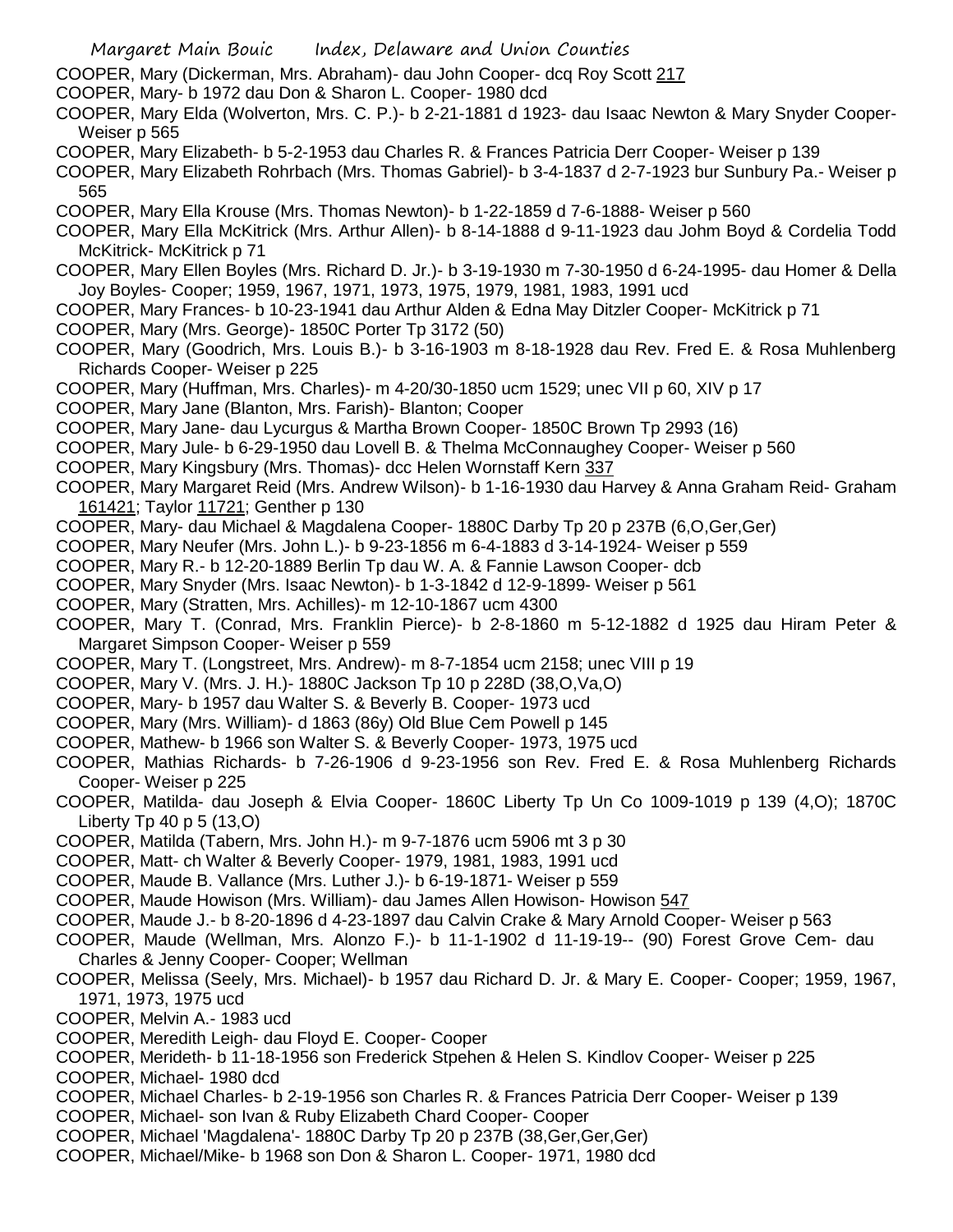- COOPER, Michael- b 1964 son Frank Edward Jr. & Janet Eileen Collins Cooper- 1967 ucd; 1985 uch p 33
- COOPER, Mikayla Jodene- b 12-11-1995 dau John & Amy Cooper- Cooper
- COOPER, Mike 'Rhonda'- Cooper
- COOPER, Mildred (Dillon, Mrs. Arthur Judson)- b 11-30-1897 m 6-2-1918 dau Luther J. & Maude B. Vallance Cooper- Weiser p 559
- COOPER, Mildred (Huffer, Mrs. )- dau Floyd F. & Nora Young Cooper- Cooper
- COOPER, Governor Miles- delge V p 41
- COOPER, Milton- half-brother Charles L. Roosa- Cooper
- COOPER, Milton R. 'Marceleite Reed'- Cooper
- COOPER, Mindy Susan- b 10-18-1954 dau Arthur Alden & Edna May Ditzler Cooper- McKitrick p 71
- COOPER, Minnie (Mrs. Eli E.)- b 1-1868- 1900C Paris Tp 102-105 p 7A (32,O,NY,NY) m 8y, 1 ch
- COOPER, Minnie H. (Maugans, Mrs. Leroy)- b 6-6-1867 m 3-18-1903 d 11-1845 Green Mound Cem, Kilbourne-dau William H. Cooper- Maugans Anc p 29
- COOPER, Miriam French (Mrs. Jonathan)- unec VIII p 11; French Bible
- COOPER, Miriam Linder (Mrs. Charles Edward)- Weiser p 565
- COOPER, Miriam Winifred- dau homer H. & Mary Baily Cooper- Weiser p 560
- COOPER, Molly/Marilyn (Mrs. David R.)- 1969, 1971, 1980 dcd
- COOPER, Monica Lynn- b 12-14-1984 dau Floyd E. Cooper- Cooper
- COOPER, Musedore- dau Joseph Cooper- 1860C Liberty Tp 1009-1019 p 139 (5,Va); 1870C Liberty Tp Un Co 40 p 5 (15,O), mulatto
- COOPER, Nan- dau John & Jane Wilson Cooper- Wilson 1214
- COOPER, Nancy E.- dau Joseph & Elvia Cooper- 1860C Liberty Tp Un Co 1009-1019 p 139 (7, Va); 1870C Liberty Tp 40 p  $5(16, Va)$
- COOPER, Nancy J. Litel (Mrs. Reuben)- m 11-4-1847 dcm
- COOPER, Nancy Jane (Wade, Mrs. Thomas)- m 4-7-1850 ucm 1522 unec XIV p 17
- COOPER, Nancy L.- d 12-12-1848 (1-7-5) Fargo Cem Powell p 312- dau L. & M.
- COOPER, Naomi (Mrs. John)- Cooper
- COOPER, Naomie Miller (Mrs. Raymond Henry)- Weiser p 562
- COOPER, Natalie Gayle- b 12-14-1984 dau Floyd E. Cooper- Cooper
- COOPER, Nettie J.- dau Josiah & Lucy Cooper- Center Village Cem Powell p 120
- COOPER, Nicholas William- b 2-13-1998- Cooper
- COOPER, Noah C.- b 11-15-1882 Berlin Tp ------ dcb
- COOPER, Noah 'Sarah Parmenter'- b 6-1-1746 m 10-28-1771 d 1-1815 son Thomas & Abigail Welman Cooper- dcc Helen Wornstaff Kern 42
- COOPER, Nona L. (Mrs. Steve)- Cooper; 1979, 1981 ucd
- COOPER, Nora Elsie (Bannen, Mrs. Robert S.)- b 10-9-1867 m 10-9-1891 dau John Landis & Emma Amelia Hummel Cooper- Weiser p 568
- COOPER, Nora Young (Mrs. Floyd F.)- b 5-8-1897 d 7-7-1974 Oakdale Cem II p 127 (M-RB-1)- dau George & Emma Byrd George- Cooper
- COOPER, Olive- dau John & Caroline Cooper- 1880C Allen Tp 184-207 p 20 (1,O,O,O)
- COOPER, Olivia- b 1973 dau John J. & Linda Cooper- 1980 dcd
- COOPER, Ollie (Perry, Mrs. Walter Scott)- Genther p 207
- COOPER, Orlen- 1969, 1971 dcd
- COOPER, Orville B. Jr. d 2-9-1936 Milford Cem Un Al p 57
- COOPER, Otway 'Kate Ogden'- b 3-25-1849 m 10-14-1875 I p 72; mt 3 p 16; unec III p 15
- COOPER, Pam (Mrs. Roy)- Cooper
- COOPER, Pamela Jay- b 10-23-1956 dau Arthur Alden & Edna May Ditzler Cooper- McKitrick p 71
- COOPER, Pat- b 1953 ch Walter & Beverly Cooper- 1979, 1981, 1983 ucd
- COOPER, Patience (Munson, Mrs. Wilmot)- m 1778- dcc Cuba Faust Vance 35
- COOPER, Patricia Ann- b 1-24-1951 dau Charles Clayton Cooper, Jr.- Weiser p 424
- COOPER, Patricia Finley (Angelbeck, Mrs. Clarence)(Mrs. Frank E.)- b 3-17-1928 m(1) 3-17-1950 (2) 10- 23-1993- St. Paul p 112
- COOPER, Patricia Stanley (Mrs. Paul Edward)- Weiser p 562
- COOPER, Patrick- b 1965 son Walter S. & Beverly B. Cooper- 1973, 1975 ucd
- COOPER, Patti Lynn (Ray, Mrs. Larry)- b 1953 dau Guy R. & Charlotte E. Cooper- 1967, 1971, 1973 ucd
- COOPER, Paul- b 1966 son 0Don & Sharon L. Cooper- 1971, 1980 dcd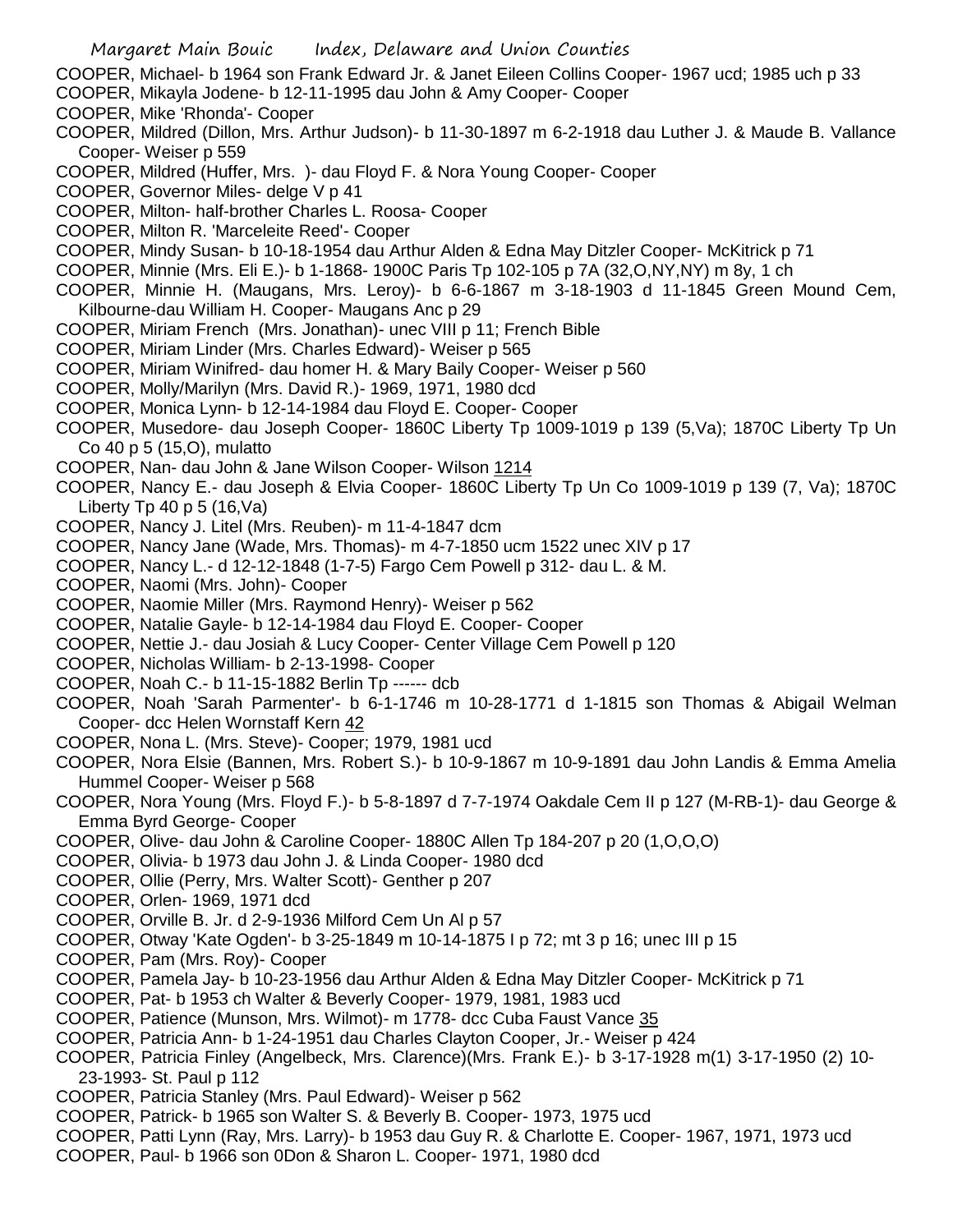- COOPER, Paul Edward 'Pat0ricia Stanley'- b 7-17-1914 son Albert Clayton & Anna V. Shingora Cooper-Weis0er p 561
- COOPER, Paul Edward,Jr.- son Paul Edward & Patricia Stanley Cooper- Weiser p 562
- COOPER, Paul- b 2-16-1899 son Horatio Semour & Florentine Getz Cooper- Weiser p 560
- COOPER, Pauline (Novak, Mrs. Dr. Theodore)- b 12-4-1906 d 8-18-1995 (88) Froest Grove Cem- dau Frank & Anna Louise Eger Cooper- Cooper
- COOPER, Persis (Chapin, Mrs. Addison Merle)- hmp p 292
- COOPER, Peter Franklin- b 2-9-1951 son Charles R. & Frances Patricia Derr Cooper- Weiser p 139
- COOPER, Phaedra Marie- b 9-18-1980 d 9-18-1980 dau Bruce D. Cooper- Cooper
- COOPER, Philip- son Michael & Magdalena Cooper- 1880C Darby Tp 20 p 237B (10,O,Ger,Ger)
- COOPER, Philip W. 'Kathleen A.'- 1991 ucd
- COOPER, Phyllis Ann Nicol (Mrs. Lary)- Cooper
- COOPER, Phyllis (Kerber, Mrs. Steven)- dau Charles F. & Estella M. Roby Cooper- Cooper
- COOPER, Polly (Mrs. William)- 1850c Radnor Tp 141 (70)
- COOPER, Preston- son Paul Edward & Patricia Stanley Cooper- Weiser p 562
- COOPER, Rachel- Weiser p 560 (error in numbering)
- COOPER, Rachel Slough (Mrs. Thadeus S.)- Weiser p 560
- COOPER, Rachel (Thompson, Mrs. Gerald Woodrow)- Graham (1447412), Weaver, Thompson, Tossey
- COOPER, Raymond Henry 'Naomi Miller'- b 8-31-1925 son Calvin Crake & Mary Arnold Cooper- Weiser p 562
- COOPER, Rebecca (Brown, Mrs. John J.)- m 9-28-1845 dau John & Esther VandeVenten -ped Ila Brown
- LaRue 9; unec IV p 31, 62, XIV p 51; delge IV p 15
- COOPER, Rebecca (Mrs. Don)- Cooper
- COOPER, Relva Delores Blair (Mrs. Cyril)- b 6-9-1934 dau Norris James & Wilma Ernestine Reynolds Blair-Cooper; 1908 dch p 127; 1969, 1971, 1980 dcd; div
- COOPER, Reuben 'Nancy J. Litel'- m 11-4-1847 dcm
- COOPER, Rhonda Kay Marie- dau Martin M. Cooper,Sr.- Cooper- engaged to Brian Richard Lane
- COOPER, Rhonda (Mrs. Mike)- Cooper
- COOPER, Richard- son Albert Clayton,Jr. & Betty Clark Cooper- Weiser p 562
- COOPER, Richard'Bonnie'- b 1950 son Guy R. & Charlotte E. Cooper- Cooper; 1967, 1971 ucd
- COOPER, Richard Arthur- b 8-18-1951 son LaVern Wilson & Margaret Ruth Loeschke Cooper-McKitrick p 71
- COOPER, Richard D. 'Eliz. E.'- 1991 ucd
- COOPER, Richard D. 'Louise'- d 2-5-1975 (47) bur Fairview Mem. Park- Cooper
- COOPER, Richard D. Jr. 'Mary Ellen Boyles'- m 7-30-1950 son Richard D. Cooper,Sr- 1959, 1967, 1971, 1973, 1975, 1979, 1981, 1983, 1991 ucd
- COOPER, Richard D. Sr.- d 11-13-1971 (67\_ bur Cedarville Cem- Cooper
- COOPER, Richard- b 1952 son James L. & Sharon Cooper- 1969 dcd
- COOPER, Richard- son Jesse J. & Sheila Cooper- 1961 dcd (6)
- COOPER, Robbin Rene- ch Robert P. & Janet Claire Johnson Cooper- Maugans Anc p 153
- COOPER, Robert- Concord Tp- delge V p 54
- COOPER, Robert- son Daniel Caris Cooper- Weiser p 565
- COOPER, Robert James 'Margaret Hoover'- b 10-1-1915 son Henry Isaac & Harriet B. Lyons Cooper- Weiser p 562
- COOPER, Robert James- b 9-9-1952 son Robert James & Margaret Hoover Cooper- Weiser p 562
- COOPER, Robert 'Juanita'- son Cecil & Emma Opal Cooper= Cooper
- COOPER, Robert M.- 1883 uch IV p 507; 1880C Claibourne Tp p 0206 Richwood 333-350 p 30 (45,O,Pa,O), brother Samuel Cooper
- COOPER, Robert P. 'Janet Claire Johnson'- Maugans Anc p 153
- COOPER, Robert Q.- son Joseph Melanchthon & Isabel Bardner Cooper- Weiser p 569
- COOPER, Robert son Robert P. & Janet Claire Johnson Cooper- Maugans Anc p 153
- COOPER, Robert Ulsh 'Kathryn Alvin'- b 6-4-1898 son Arthur Eugene & Carrie Elizabeth Ulsh Cooper- Weiser p 568
- COOPER, Robert- son Thadeus S. Cooper- Weiser p 561
- COOPER, Robert M.- son Adam Cooper- 1850C Radnor Tp 141 (16); 1860C Scioto Tp 1070-1067 (26,O)
- COOPER, Robert M/W. 'Lucy A. Carr'- b 12-20-1841 d 12-20-1871 bur New Millcreek Cem- Bean ; Maugans Anc p 92
- COOPER, Robin- b 1960 ch Leon & Linda Cooper- 1973, 1975, 1979 ucd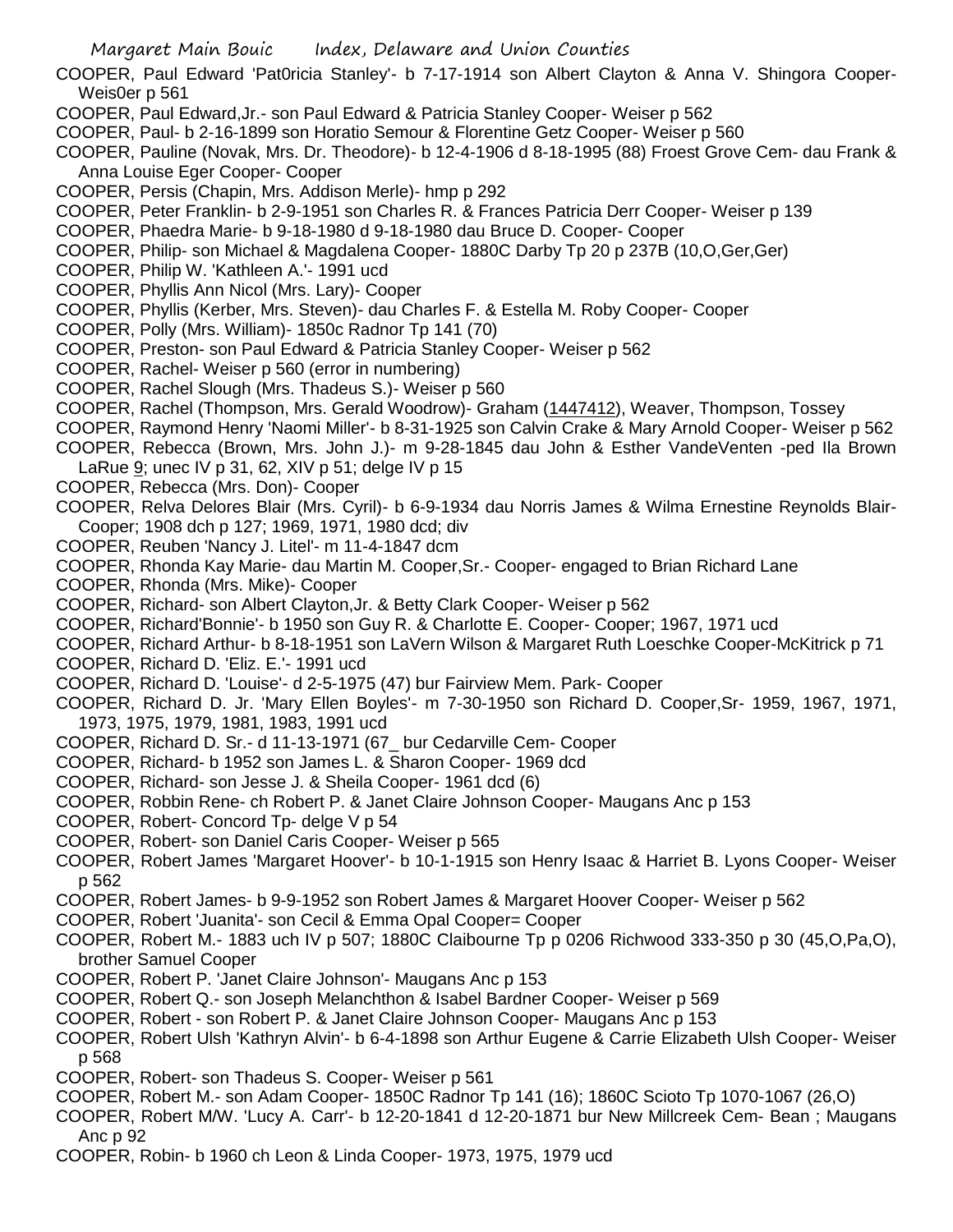- COOPER, Roger- son Cyril A. Cooper, half-bro Cyril E. Cooper- Cooper
- COOPER, Ronald Eugene- b 7-7-1944 son Harry Daniel & Faye Georgianna Cook Cooper- Weiser p 302 COOPER, Ronald L.- 1980 dcd
- COOPER, Rosa Irene (Kuhnt, Mrs. Gerhard Paul)- b 1-30-1912 d 4-28-1997 (85) Forest Grove Cem- dau Frank & Louise Eger Cooper- sister Geneva B., Charles Cooper- Cooper
- COOPER, Rosa Muhlenberg Richards (Mrs. Rev. Fred E.)- b 1-29-1878 d 2-21-1956 dau Matthias Henry & Sarah Maginley McClean Richards- Weiser p 224
- COOPER, Rosana- b 6-17-1870 Thompson Tp dau John & Eliza Sloop Cooper- dcb
- COOPER, Rosella (Bird, Mrs. John)- b 6-4-1876 m 4-12-1873 d 1-26-1953 dau Luther S. & Lucy Alice Keefer Cooper- Weiser p 424
- COOPER, Roy 'Pam'- son Edna Cooper- Cooper
- COOPER, Rubena M.- dau Rev. Howard B. & Della Cooper- Price Cem djlm p 30
- COOPER, Ruby Elizabeth Chard (Mrs. Ivan)- b 4-13-1916 m 10-20-1934 d 6-27-1992 dau James & Lizzie Carr chard- Cooper; Chard
- COOPER, Ruth- Weiser p 560 (error in numbering)
- COOPER, Ruth (Brotemarkel, Mrs. Earl)- b 1901 dau John Howard & Gertrude Weitzel Cooper- Weiser p 563
- COOPER, Ruth- dau Daniel Caris Cooper- Weiser p 565
- COOPER, Russell 'Julia A. Maine'- m 8-8-1833 Asp (411)
- COOPER, Russell S.- b 2-8-1880 son S. A. & Harriet Gilbert Cooper-Asp 1137-4
- COOPER, Ruth Elmer (Obermiller, Mrs. Raymond N.)- b 5-11-1914 m 1-18-1936 dau Harry Elmer & Geneva Cooper- Weiser p 560
- COOPER, Ruth (Sabine, Mrs. Nehemiah)- m 12-5-1735- 1883 uch V p 136
- COOPER, S.- uca p 92
- COOPER, Sadie Moyer (Mrs. Claire)- Weiser p 569
- COOPER, Sally (Whipple, Mrs. Reuben)- b 8-12-1777 R. I. d 12-15-1862 Powell p 103- dau Noah & Sarah Parmenter Cooper- 1908 dch p 664, 860; Whipple p 122; dcq Pearle Whipple Dennis 9; Nellie McCreary Dick 21; Ray Whipple 9; dcc Helen Wornstaff Kern 21
- COOPER, Samuel- Nash p 296
- COOPER, Samuel- Powers p 164 (Mecklenburg)
- COOPER, Samuel- Powers p 45 (Wit Franklin Co Pa)
- COOPER, Samuel- 1820C Radnor Tp; 1830C Radnor Tp delge III p 71, IV p 4; 1835 men 53 #97 p 97 Radnor Tp; 1840C Radnor Tp (60-70); 1908 dch p 431, 483; 1880 dch p 503; Powers p 103; rec p 8; delge VII p 19, X p 61
- COOPER, Samuel- 1880C Claibourne Tp p 0206
- COOPER, Samuel- son Adam Cooper- 1850C Radnor Tp 141 (18); 1860C Scioto Tp 1122 (28,O)
- COOPER, Samuel- son George & Mary Cooper- 1850C Porter Tp 3172 (13)
- COOPER, Rev. Samuel H.- 1980 dcd
- COOPER, Samuel V.- son Eli Cooper- 1860c Allen Tp 825-835 p 113 (9,O)
- COOPER, Sandra Elaine (Mace, Mrs. Eugene Harry)- b 4-26-1941 m 6-23-1958 dau Harry Daniel & Faye Georgianna Cook Cooper- Weiser p 302
- COOPER, Sandra (Larocca, Mrs. Gregg)- b 1958/11-5-1955- dau Frank Edward Sr. & Katherine Fay Woyan Long Cooper- 1985 uch p 33; 1959, 1967, 1971 ucd
- COOPER, Sara Elaine- d 1-12-1983 (10wks) Oak Grove Cem dau Kenneth Cooper- Cooper
- COOPER, Sara Francis Lawson (Mrs. William A.)- d 10-13-1889 ped Karen Benton 23; delge III p 49
- COOPER, Sarah- b 4-1841- 1900C Marysville 86 p 4A (59,O,Va,Pa)
- COOPER, Sarah A.- dau Adam Cooper- 1850c Radnor Tp 141 (17)
- COOPER, Sarah Ann (Mrs. I.)- 1850C Berkshire 196 (41, Pa)
- COOPER, Sarah Clark (Mrs. Alexander)- Cooper
- COOPER, Sarah (Harper, Mrs. Thomas)- b 4-29-1858 d 12-12-1893 dau Joseph Cooper- dcc Pamela Wickham Docherty 13
- COOPER, Sarah- d 1982 dau Kenneth & Cynthia Terry Cooper- Cooper
- COOPER, Sarah Osborn (Mrs. John)- m 10-25-1832 unec VII p 9
- COOPER, Sarah Parmenter (Mrs. Noah)- b 1-2-1745/6 m 10-28-1771 d 7-23-1827 dau Caleb & Sarah Richardson Parmenter- dcc Helen Wornstaff Kern 43
- COOPER, Sarah (Phelps, Mrs. Levi)- m 10-3-1825/6 ucm 116 unec II p 15; 1883 uch III p 287 (Phillips); 1850C Marysville 513-522 7 78 (45, Vt)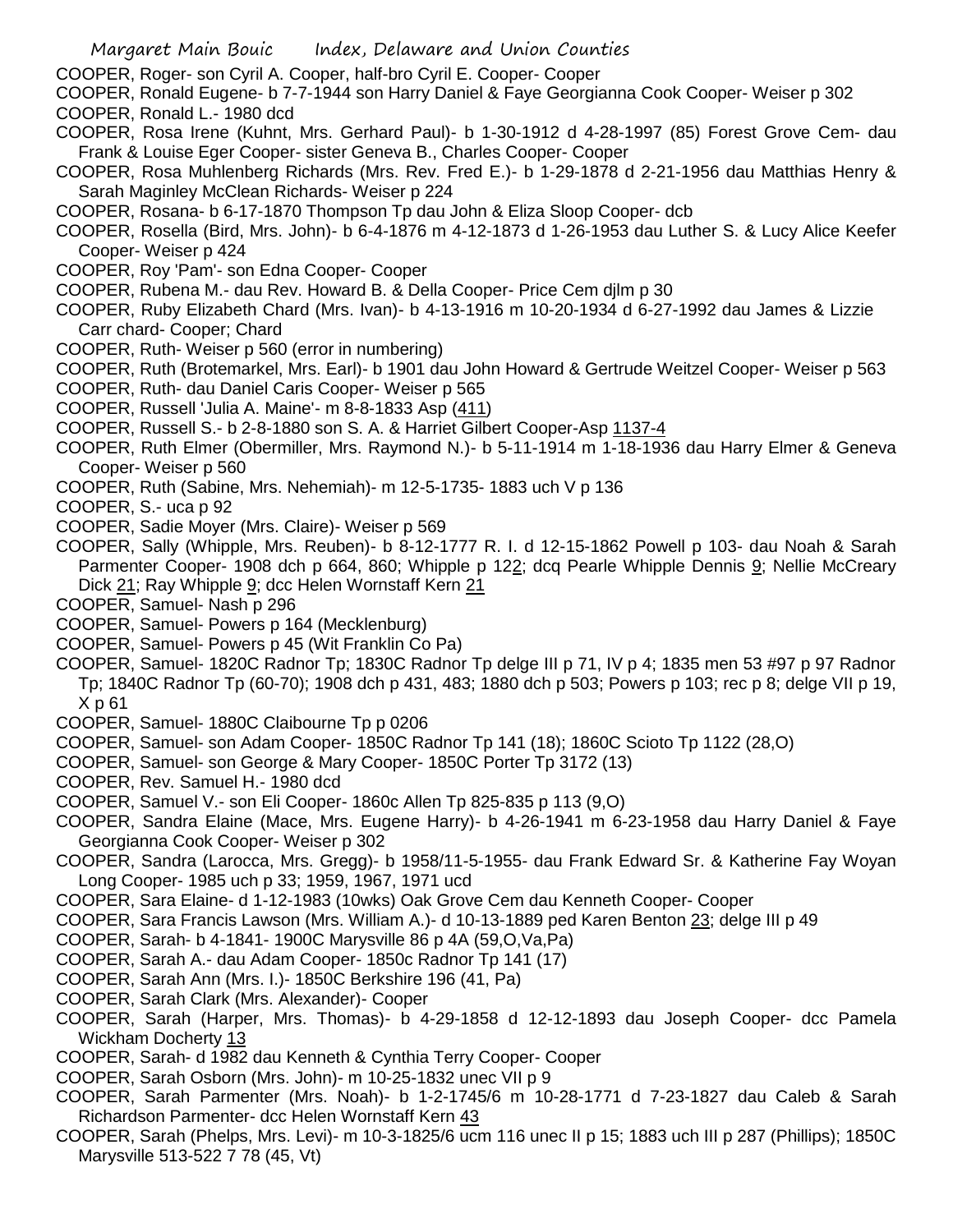- COOPER, Satchie Sholars (Naiden, Mrs. Earl La;rue)- b 6-24-1906 m 7-4-1943- Weiser p 842
- COOPER, Scott- b 4-10-1955 son frederick Stephen & Helen S. Kindlov Cooper- Weiser p 225
- COOPER, Selina Lily Howarth (Mrs. Fred Guy)- Cooper
- COOPER, Serida- ch Jesse J. & Sheila R. Cooper- 1961 dcd (8mos)
- COOPER, Seth- son Kenneth & Cynthia Terry Cooper- Cooper
- COOPER, Sharon (Delaney, Mrs. Edgar)- dau Vola Cooper- s
- COOPER, Sharon (Mrs. James L.)- 1969 dcd
- COOPER, Sharon L. (Mrs. Don)- 1971, 1980 dcd
- COOPER, Sheila Kay (Green, Mrs. William)- m 6-16-1984 dau James & Margena Harriman- Cooper
- COOPER, Sheila R. (Mrs. Jesse J.)- 1961 dcd
- COOPER, Simeon 'Katie Miller'- Cooper
- COOPER, Simon- b 7-1-1842 d 6-2-1850 son John & Catharine Snyder Cooper- Weiser p 568
- COOPER, Sobeski Arnestus' Harriet S. Gilbert'- b 12-7-1845 m 7-20-1869 d 3-13-1880- son Russell & Julia A. Maine Cooper- Asp 1137
- COOPER, Stella Chambers (Mrs. Frank)- b 10-19-1892 dau Myron & Katie Sebolt Chambers- Maugans Anc p 123
- COOPER, Stephen/Steve 'Lori Howiler'- b 1967 son Guy R. & Charlotte E. Cooper- Cooper; 1967, 1971, 1973 ucd
- COOPER, Stephenie- b 1967- dau Frank E. Jr. & Janet Eileen Collins Cooper- 1985 uch p 33; 1967, 1975 ucd COOPER, Steve- son Cyril A. Cooper- half-brother of Cyril E. Cooper- Cooper
- COOPER, Steve 'Nona L.'- son Charles F. & Estella M. Roby Cooper- Cooper; 1979, 1981 ucd
- COOPER, Sturgess H.- son J. & Sarah Ann Cooper- 1850c Berkshire Tp 196 (18)
- COOPER, Susan C.- dau Eli Cooper- 1860c Allen Tp 825-835 p 113 (14,O)
- COOPER, Susan Eileen- b 12-30-1942 dau Jesse & Freda Kline Cooper- Weiser p 562
- COOPER, Susan (Hopper, Mrs. William)- m 2-6-1812 onwq I
- COOPER, Susannah Bullard (Mrs. Thomas)- m 8-20-1690- dcc Helen Wornstaff Kern 169
- COOPER, Suzanne-b 12-26-1962 dau Cyril & Relva Blair Cooper- Maugans Anc p 127; Cooper; 1969, 1971, 1980 dcd
- COOPER, Tacy (Hubbard, Mrs. Samuel)- b 1608 m 1-4-1636 d 1697- dcc Maxson Greene 1239
- COOPER, Tammy- ch Frank Edward Jr. & Janet Eileen Collins Cooper- 1985 uch p 33
- COOPER, Tammy- b 1967 ch Truman D. & Joyce A. Cooper- 1969, 1971, 1980 dcd
- COOPER, Tassy (Hubbard, Mrs. Samuel)- m 1-4-1636 unec IV p 56
- COOPER, Tego- 1880 dch p 682
- COOPER, Tessa Jordan- b 2-24-1992 dau John & Marnie Cooper- Cooper
- COOPER, Thelma E. (Bolenbaugh, Mrs. Ralph S.)- b 12-1-1914 d 1976 Oakdale Cem II p 160 (M-R26-4)
- COOPER, Thomas- runaway- dcga p 7 Del Pat & Fr Chron 10-9-1822 age 30
- COOPER, Thomas- d 3-17-1690- dcc Helen Wornstaff Kern 672
- COOPER, Thomas 'Abigail Welman'- b 8-18-1700 m 7-16-1743 d 4-10-1750 son Thomas & Susannah Bullard Cooper- dcc Helen Wornstaff Kern 84
- COOPER, Thomas Baker- son Joseph Melanchthon & Isabel Bardner Cooper- Weiser p 569
- COOPER, Thomas- son Floyd F. & Nora Young Cooper- Cooper
- COOPER, Thomas Gabriel 'Mary Elizabeth Rohrbach'- b 11-15-1836 d 2-22-1879 son John & Catharine Snyder Cooper- Weiser p 565
- COOPER, Thomas- son Jesse J. & Sheila R. Cooper- 1961 dcd (4)
- COOPER, Thomas 'Maranda Rowe'- m 9-10-1847 Madison Co unec X p 63
- COOPER, Thomas 'Mary Kingsbury'- b ca 1620 d 1698 son Thomas Cooper- dcc Helen Wornstaff Kern 336
- COOPER, Thomas Newton 'Mary Ella Krouse''Jenetta Christian Baker'- b 1-13-1858 d 1931 son Jermiah & Jemima Seaholz Cooper- Weiser p 560
- COOPER, Thomas'Susannah Bullard'- b 8-28-1660 m 8-20-1690 son Thomas & Mary Kingsbury Cooper- dcc Helen Wornstaff Kern 168
- COOPER, Tim- b 1961- son Frank B. & May Cooper- 1969, 1971 dcd
- COOPER, Todd- b 1966 son David R. & Molly Cooper- 1969, 1971, 1980 dcd
- COOPER, Truman D. 'Joyce A.'- 1969, 1971, 1980 dcd
- COOPER, T. S.- unec XII p 14
- COOPER, Velma (Mrs. James)- Cooper
- COOPER, Vera (Beyer, Mrs. August)- dau John L. & Mary Neufer Cooper- Weiser p 559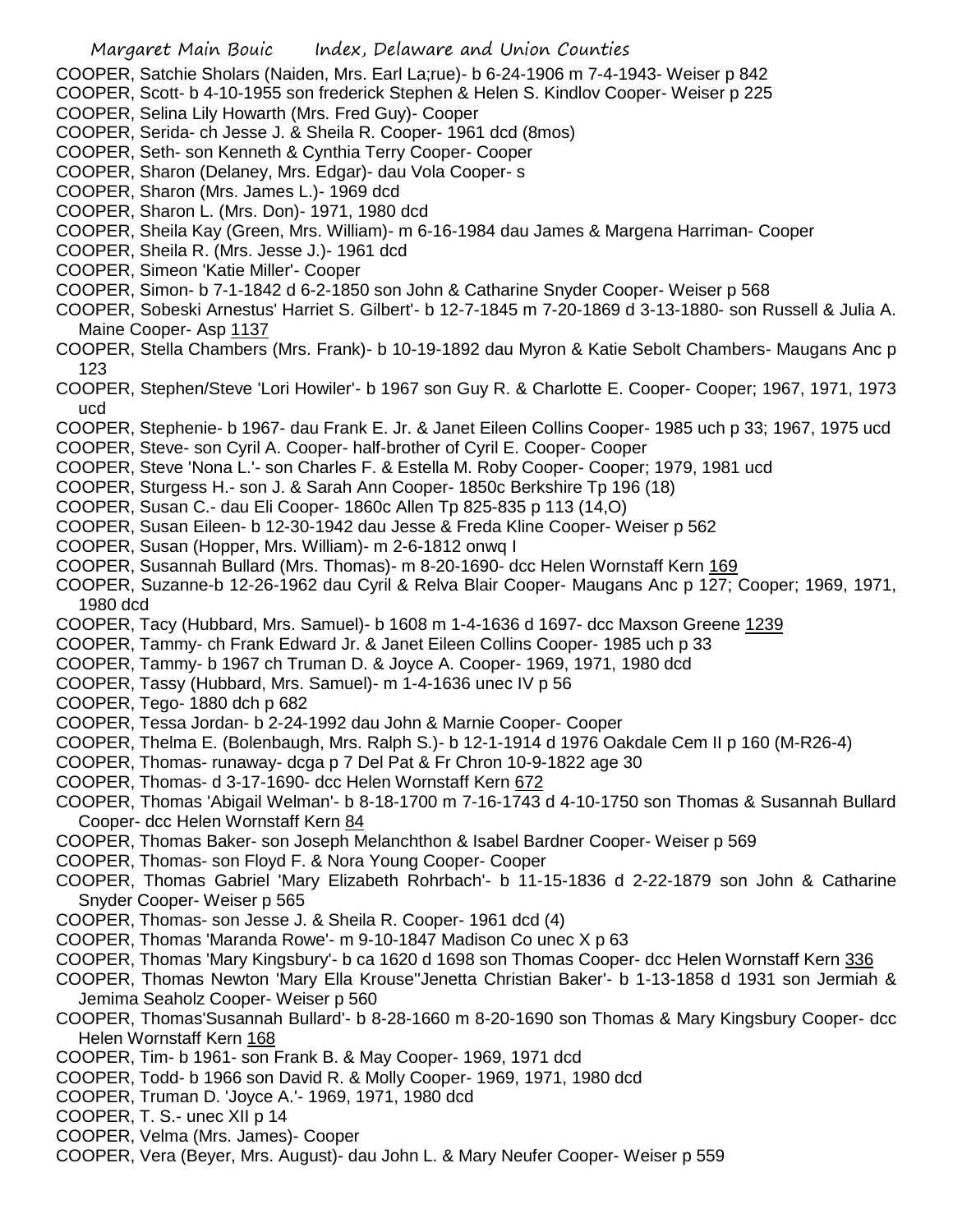Margaret Main Bouic Index, Delaware and Union Counties COOPER, Vicki Lynn Stuart (Mrs. John L.)- dau William Dallas & Willah Jean Osborne Stuart- 1985 uch p 97;Cooper; 1979, 1981, 1983, 1991 ucd COOPER, Viola Catherine (Berger, Mrs. John Henry)- b 1870 d 1955 ped Dallas Morse#25 15; unec III p 36 COOPER, Virginia (Jones, Mrs. Bernard)- Cooper; Herriott 5,6 COOPER, Virginia (Mrs. John A.)- 1980 dcd COOPER, Vola (Mrs. )- Cooper COOPER, Walter S. 'Beverly B.'- 1973, 1975, 1979, 1981, 1983, 1991 ucd COOPER, Wayne- 1991 ucd COOPER, W. E.- dg 1-7-1908, delge VIII p 12 COOPER, William- b 10-29-1822 d 8-7-1850 bur Xenia O. Oakdale Cem I p 72 (D-R1-22) COOPER, William- 1880C Berlin Tp p 385A COOPER, William- 1880C Claibourne Tp p 0206 Richwood 333-350 p 30 (42,O,Pa,O) brother Samuel Cooper COOPER, William A.- 1980 dcd COOPER, William- son Adam Cooper- 1850C Radnor Tp 141 (14) COOPER, William A. 'Sara Francis Lawson'- b 12-27-1858 m 9-1-1875 d 11-23-1923 ped Karen Benton 22; delge III p 49 COOPER, William Bewvin 'Elsie'- son Jermiah Cooper- Weiser p 561 COOPER, William 'Clarissa'- delge VII p 47 COOPER, William- b 1958 son Don A. & Sharon L. Cooper- 1971, 1980 dcd COOPER, William 'Emma Bartholomew'- b 1896 son John Howard & Gertrude Weitzel Cooper- Weiser p 563 COOPER, William F . 'Lydia Woolum'- unec X p 30 COOPER, William H.- Pabst 0 COOPER, William H.- Maugans Anc p 29 COOPER, William 'Hazel Eileen Hyland' m 1962- Cooper COOPER, William H. Jr. 'Libbie E. Long'- m 11-13-1876 ucm 5975 COOPER, William Henry 'Elsa Peterson'- b 1-7-1902 son Rev. Fred E. & Rosa Muhlenberg Richards Cooper-Weiser p 225 COOPER, William H.- son Lycurgus & Martha Brown Cooper- 1850C Brown Tp 2993 (10,O) COOPER, William 'Katie Cole'- 1985 uch p 391, 843; Pabst 0; hmp p 110 COOPER, William L.'Mary A. Cooper' b 7-8-1850 d 10-12-1870 Oakdale Cem I p 72 (D-R1-22) son William & Mary A. Cooper- 1870C Marysville 53 p 6 (19,O) COOPER, William M.- son I. & Sarah Ann Cooper- 1850C Berkshire Tp 196 (14) COOPER, William 'Margaret Utter'- m 11-1-1860 ucm 3096 unec V p 9 COOPER, William 'Mary A. Curry'- m 6-24-1846 ucm 1141 d 1849/8-7-1850 mt 8-21-1850- 1883 uch V p 93; Marysville p 26 COOPER, William 'Mary'- d 3-10-1858 810 Old Blue Cem Powell p 145 COOPER, William 'Maude Howison'- Howison (547) COOPER, William 'Polly'- 1850C Kingston Tp 3267 (76) COOPER, William R. 'Frieda'- 1969, 1971 dcd COOPER, William- son William Bewvin & Elsie Cooper- Weiser p 561 COOPER, Winola Jennette Vosburg (Mrs. George William)- m 6-25-1902- Asp (1137-3) COOPER, W. L.- b Xenia d 10-12-1870 (20y)- Oakdale Cem 184 COOPERIDER, Cooperider Bible- dlege VII p 11 COOPERIDER, ---family of Jean Brown Nepsund #98- unec V p 2, VII p 8, IX p 2, XI p 12; fam of Delores Black #72 unec IX p 1;Stan Fout, unec XIV p 3 COOPERIDER, Addison 1875 Mitchell Cem DJ p 14 COOPERIDER, Inf dau 1887 Mitchell cem DJ p 14 COOPERIDER, Agnes B.- b 6-1886 dau Jesse & Mary J. Clark(e)- 1990C Darby Tp 6-7 p 1A (13,O,O,O) COOPERIDER, Albert- Mitchell Cem DJ p 6, 22 interred 9-28-1955 COOPERIDER, Albert A. interred 11-19-1915 Unionville Cem DJ p 46 COOPERIDER, Albert F.- son Daniel & Sarah Cooperider- 1880C Jerome Tp 118-121 p 13 (7,Ill,O,O,); 1900C Darby Tp 59-63 p 3A (27,ILL,O) COOPERIDER, Albert A. 'Tellie Lamme'-b 9-1867- son John & Caroline Carter Cooperider- 1870C Jerome Tp 2 p 1 (2,O);1900C Darby Tp 72-73 p 1A (32,O,O,O) m 7 y COOPERIDER, Alice E. Beard (Mrs. Charles D.)- b 1904 d 1967 Unionville Cem DJ p 40; 1985 uch p 64 COOPERIDER, Alice L. Goff (Mrs. Edgar)- b 7-5-1911 m 1930 d 1-13-1978 bur Milford Cem- dau Samuel J. &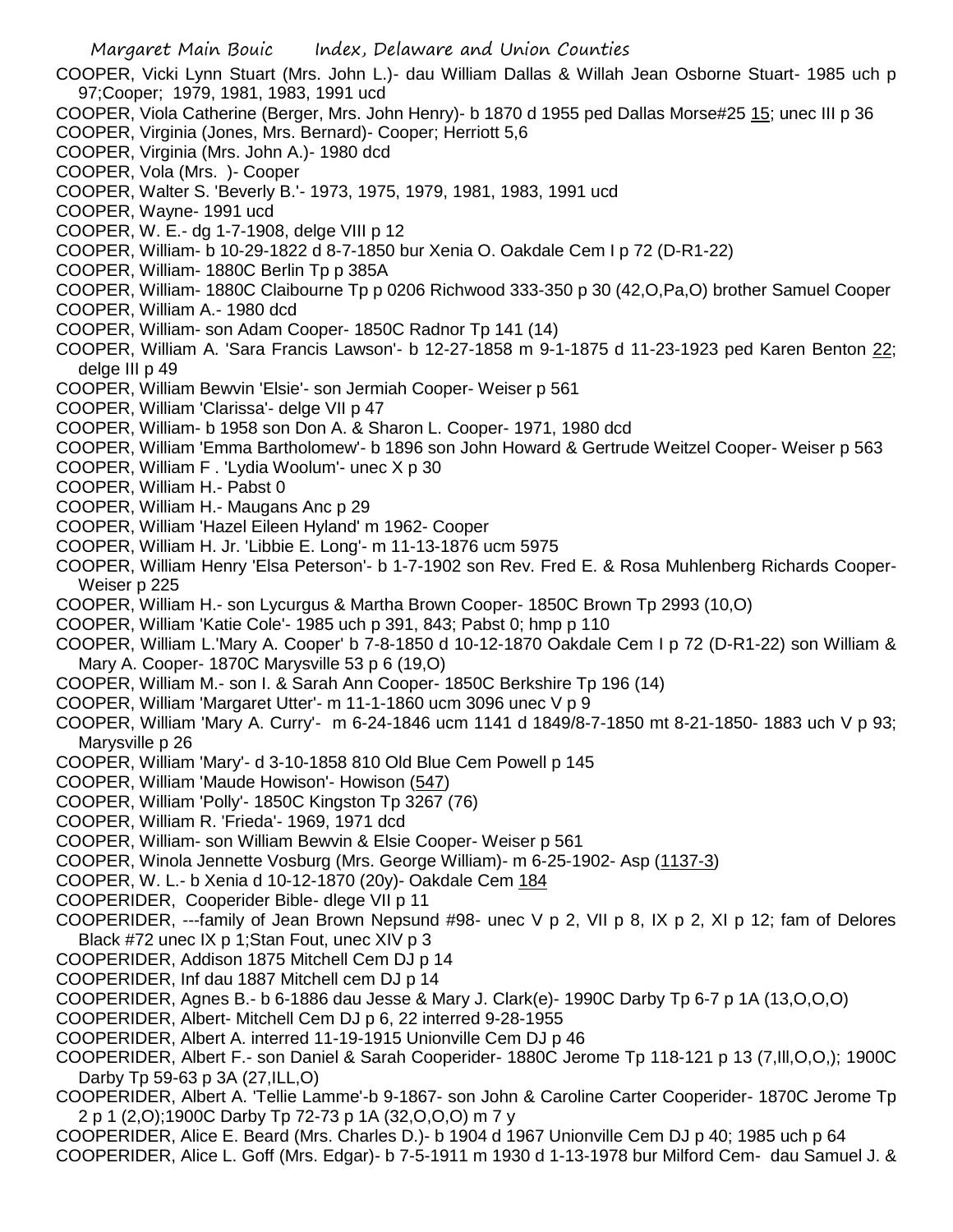Myrtle Robb Goff- Cooperider

COOPERIDER, Alice (Scoby, Mrs. )- unvmec p 28, 31

COOPERIDER, Almira- dau John & Caroline Carter Cooperider- 1870C Jerome Tp 2 p 1 (2,O

COOPERIDER, Annette Warner (Mrs. Garth)- m 8-7-1993 dau Lawrence & Barbara Dussalt- Cooperider

COOPERIDER, Asa 'Cathrine'- b 4-1863 son John & Caroline Carter Cooperider- 1870C Jerome Tp 2 p 1 (7,O); Mitchell Cem DJ p 6; 1900C Darby Tp 43-44 p 2B (37,O,O,O) m 13y

COOPERIDER, Ava M. (Caldwell, Mrs. Charles W.)- b 12-4-1894 d 8-29-1986 dau Albert & Tellie Lamme Cooperider- Cooperider; Caldwell; 1900C Darby Tp 12-13 p 1A (5,O,O,O)

COOPERIDER, Barbara (Mrs. Edgar)- 1981 ucd

COOPERIDER, Bernice (Turney, Mrs. Ben)- dau William A. & Lou Emily Bowers Cooperider- Cooperider

COOPERIDER, Carol (Mrs. James)- Cooperider

COOPERIDER, Caroline Carter (Mrs. John)- m 3-7-1844 ucm 952; unec VI p 12, 15; 1850C Darby Tp 1616-1636 p 240 (25,O); 1860C Darby Tp 346-348 p 49 (35,O); 1870C Jerome Tp 2 p 1 (45,O); 1880C Jerome Tp 118-120 p 13 (55,O,-,NY); 1900C Darby Tp 12-13 p 1A (74, O,Pa,Ct)

COOPERIDER, Catharine (Brown, Mrs. Michael)- m 6-4-1844 ucm 968; unec VI p 151985 uch p 18; W. Brown V3 p 645, 646

COOPERIDER, Catherine M.- 1967 ucd

COOPERIDER, Catherine R.- 1971 ucd

COOPERIDER, Cathrine A. (Mrs. Asa L.)- b 2-1865 1900C Darby Tp 43-44 p 2B (35,O,O,O) 7 ch, 5 living; m 13y

COOPERIDER, Charles D.'Alice E. Beard'- b 1898 interred 2-20-1951 (52) Unionville Cem DJ p 40, 47, 50; 1985 uch p 64; 1900C Darby Tp 12-13 p 1A (1,O,O,O) grandson John & Caroline Carter Cooperider

COOPERIDER, Charles- b 1962 son Paul W. & Marlene Y. Cooperider- Cooperider; 1969, 1971, 1980 dcd

COOPERIDER, Charles Phillip 'Cheryl Dianne Seese'- m 11-19-1983 son Bill Cooperider- Cooperider COOPERIDER, Charlie- 1980 dcd

COOPERIDER, Cheryl Diane Seese (Mrs. Charles Phillip)- m 11-19-1983 dau Joe R. & Mary Lou Mellen-Cooperider

COOPERIDER, Clara C.- b 8-1873 dau Asa L. & Cathrine Cooperider- 1900C Darby Tp 43-44 p 3B (6,O,O,O)

COOPERIDER, Cynthia A.- dau John & Caroline Carter Cooperider- 1860C Darby Tp 346-348 p 50 (5,O); 1870C Jerome Tp 2 p 1 (15,O)

COOPERIDER, Daniel Calvin- b 1844 d 1905 Mitchell Cem DJ p 6

COOPERIDER, Daniel- son John & Caroline Carter Cooperider- hjt p 136; 1883 uch IV p 505, 508; 1850C Darby Tp 1616-1636 p 240 (5,O); 1860C Darby Tp 346-348 p 49 (16,O); 1870C Jerome Tp 2 p 1 (25,O); 1880C Jerome Tp 118-121 (35,O,O,O) p 0145; 1900C Darby Tp 59-63 p 3A (55, O,O,O) m 32y; unec VI p 10; uca p 100; 121 Ohio Inf GAR Mitchell Cem DJ p 6

COOPERIDER, David- 1880C Jerome Tp 0145

COOPERIDER, Dexter M.-son Elias & Ellen Cooperider; unvmec p 28, 29; 1880C Darby Tp 8 p 237A  $(1/12, 0, 0, 0)$ 

COOPERIDER, Dick/Richard- son Harry E. & Fanny Cooperider- 1961 dcd (12). 1969 dcd

COOPERIDER, Donna C.- b 12-1882 d 9-1973 Mitchell Cem DJ p 15, 23 interred 10-2-1973; dau William E. & Louisa Cooperider; unvmec p 19; Cooperider; 1900c Darby Tp 25-26 p 1B (17,O,O,O)

COOPERIDER, Dorothy McCain (Corbin, Mrs. William)(Mrs. )- Corbin

COOPERIDER, E.- 1883 uch IV p 513

COOPERIDER, Eddie- b 1955 ch Harry E. & Nancy Cooperider- 1969 dcd

COOPERIDER, Edgar 'Alice L. Goff'- m 1930- Cooperider

COOPERIDER, Edgar, Jr.-b 5-7-1931 d 4-7-1995 (63) cremated, Milford Cem. -son Edgar M. & Alice L. Goff Cooperider- Cooperider

COOPERIDER, Edgar M.Barbara'- 1981, 1983 ucd- Cooper(r)ider

COOPERIDER, Elias'Ellen'- son John & Caroline Carter Cooperider- 1850C Darby Tp 1616-1630 (3,O); 1860C Darby Tp 346-348 p 49 (14,O); 1870C Jerome Tp 2 p 1 (23,O); 1880C Darby Tp 8 p 0237 (34,O,O,O); uca p 35 unec VI p 10

COOPERIDER, Ella Ferree (Mrs. William E.)- b 1851 m 1-8-1874 ucm 5426 d 1884 Mitchell Cem DJ p 15

COOPERIDER, Ellen (Mrs. Elias)- 1880C Darby Tp 8 p 237A (29,O,O,O)

COOPERIDER, Enas/Enos A. 'Margaret I.'- 1961, 1980 dcd

COOPERIDER, baby Ethel- b 1923 d 1924- Unionville Cem DJ p 40

COOPERIDER, Etta M.- b 6-1896 dau Asa L. & Cathrine Cooperider- 1900C Darby Tp 43-44 p 3B (3,O,O,O)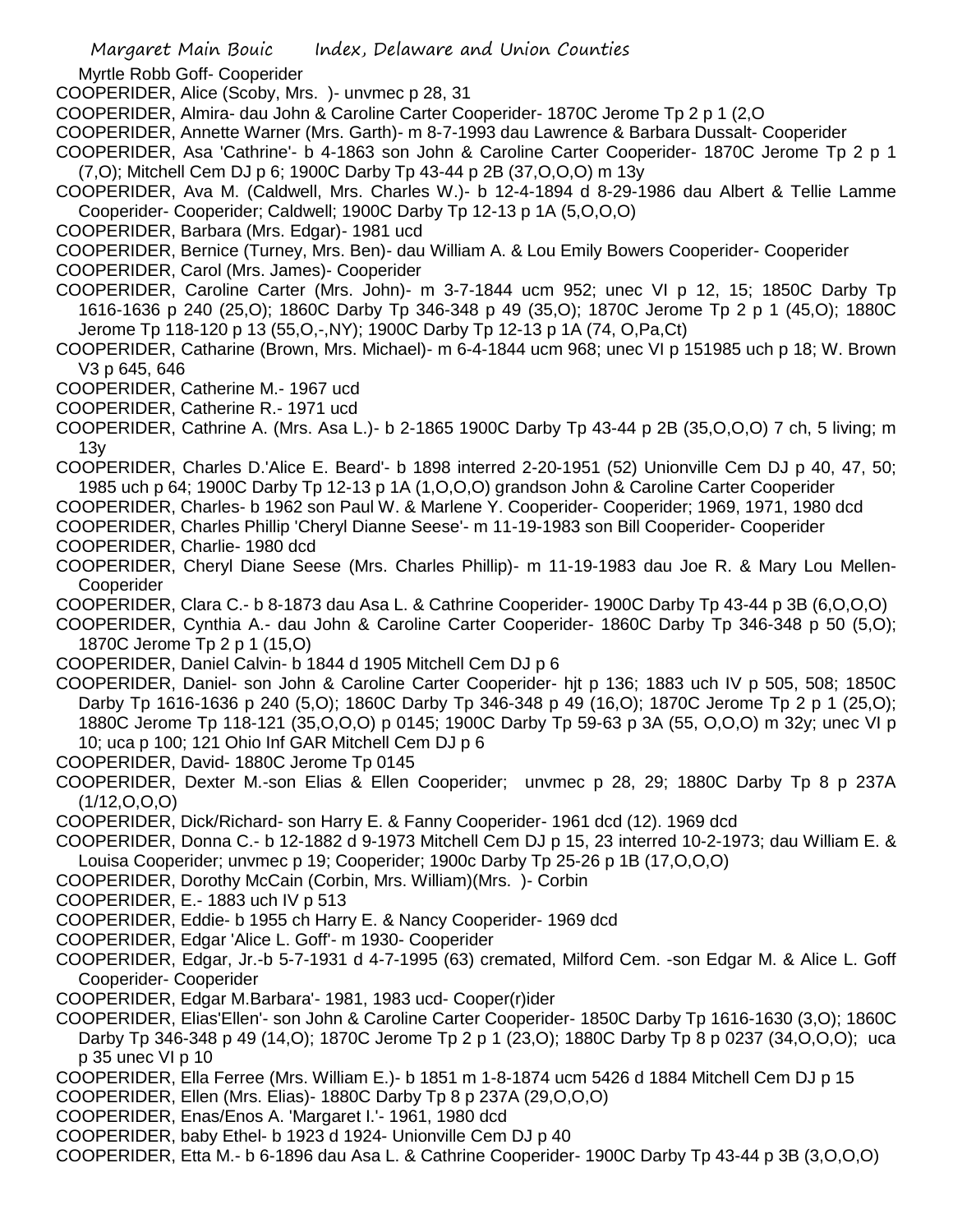- Margaret Main Bouic Index, Delaware and Union Counties
- COOPERIDER, Fannie- d 1-29-1915 (14y10m) Oakdale Cem 2716(charity)
- COOPERIDER, Fannie E. (Mrs. Harry E.)- 1961, 1969, 1971, 1980 dcd
- COOPERIDER, Fanny A.- b 3-1900 dau Asa L. & Cathrine Cooperider- 1900C Darby Tp 43-44 p 3B (2/12,O,O,O)
- COOPERIDER, Garth 'Vicki''Maryrose Kruse''Annette Warner'- b 1960 m(2) 12-29-1990 (3) 8-7-1993 son Paul William & Marlene Y. Cooperider- Cooperider; 1961, 1969, 1971, 1980 dcd
- COOPERIDER, Harry A.- b 9-1891 son Asa L. & Cathrine Cooperider- 1900C Darby Tp 43-44 p3B (8,O,O,O)
- COOPERIDER, Harry E. 'Fannie E.'- 1961, 1969, 1971 dcd
- COOPERIDER, Harry E. 'Nancy'- 1969, 1971, 1980 dcd
- COOPERIDER, infant Henry- Mitchell Cem DJ p 6
- COOPERIDER, Jack/John P. 'Martha Sue'- 1985 uch p 61; 1973, 1975 ucd
- COOPERIDER, James- 1883 uch V p 228
- COOPERIDER, James 'Carol'- Cooperider
- COOPERIDER, James- b 1954 son Catherine R. Cooperider- 1971, 1981 ucd
- COOPERIDER, Jim 'Marylin'- 1973, 1975 ucd
- COOPERIDER, John- 1880C Jerome Tp 118-120 p 13 (13,O,O,O)
- COOPERIDER, John 'Caroline Carter'- b 10-25-1822 m 3-7-1844 ucm 952 d 7-13-1900 (72); Mitchell Cem Co I 121 Ohio Inf- DJ p 6; son William & Susanna Cooperider; unec XIII p 32; uca p 100; 1883 uch IV p 463, 505, 508; 1850C Darby Tp 1616-1636 p 240 (27,O); 1860C Darby Tp 346-348 p 49 (37,O); 1870C Jerome Tp 2 p 1 (46,O); 1880C Jerome Tp p 0145; unec VI p 12, 15
- COOPERIDER, John- son Daniel & Sarah Cooperider- 1880C Jerome Tp 118-121 p 13 (11, Missouri,O,O)
- COOPERIDER, John- son Harry E. & Fanny Cooperider- 1961 dcd (17)
- COOPERIDER, John L.- b 8-1878 son Daniel & Sarah J. Cooperider- 1880C Jerome Tp 118-121 p 13 (7,Ill,O,O); 1900C Darby Tp 59-63 p 3A (21,Missouri, O,O)
- COOPERIDER, John P. 'Kellie L.- son William A. & Mary Pauline Cooperider- Cooperider; 1983 ucd
- COOPERIDER, Judy Ann (Gray, Mrs. James Allen)- b 1960 m 2-15-1981 dau Jack/John P. & Martha Sue Cooperider- 1985 uch p 61; 1973, 1975 ucd
- COOPERIDER, Karen Elaine (Cameron, Mrs. Robert Thomas)- b 1958 m 12-17-1977 dau Jack Cooperider-Cooperider; 1973, 1975 ucd; engaged to Benjamin Lee Channells
- COOPERIDER, Kelly/Kellie- b 1964 ch Jack/John P. & Martha Sue Cooperider- Cooperider- 1973, 1975 ucd COOPERIDER, Kelli L. (Mrs. John P.)- 1983 ucd
- COOPERIDER, Lee- son John & Caroline Carter Cooperider- 1880C Jerome Tp 118-120 p 13 (16,O,O,O)
- COOPERIDER, Lewis- d 4-14-1853 (19y) Mitchell cem DJ p 6- son William & Susannah Cooperider- 1850C Darby Tp 1572-1592 (16,O); unec VI p 10
- COOPERIDER, Lloyd- d Okinawa- brother Edgar M. Cooperider- Cooperider
- COOPERIDER, Lou- unvmec p 28, 29
- COOPERIDER, Lou Emily Bowers (Mrs. William)- Cooperider
- COOPERIDER, Louisa H. (Mrs. William E.) -b 11-1866 interred 8-15-1948 Mitchell Cem DJ p 15; 1900C Darby Tp 25-26 p 1B (33,O,O,O) m 14y 1 ch
- COOPERIDER, Lydia A. dau John & Caroline Carter Cooperider- 1850C Darby Tp 1616-1630 (1,O); 860C Darby Tp 346-348 p 50 (11,O) unec VI p 10
- COOPERIDER, Lydia E. (Brown, Mrs. Garrett Emanuel)- m 6-4-1868 ucm 4390- 1985 uch p 19; WBrown IV p 470, V p 150
- COOPERIDER, Lydia (Brown, Mrs. William)(Brown, Mrs. Silas W.) b 1830- m 1854-d 1897 Mitchell Cem DJ p 16; dau William & Susannah Cooperider- WBrown VI p 761, 762; 1850C Darby Tp 1572-1592 (20,O); 1880C Darby Tp 43 p 238 (49,O,O,O); unec VI p 10
- COOPERIDER, Margaret (Brown, Mrs. John E.)- m 1-11-1849 ucm 1374 unec VII p 40; 1985 uch p 19; W. Brown IV p 469, 471, 473
- COOPERIDER, Margaret I. (Mrs. Enas/Enos A.)- 1969, 1980 dcd
- COOPERIDER, Marilyn Busick (Mrs. Marvin)- Cooperider
- COOPERIDER, Marjorie (Hartley, Mrs. )- dau William A. & Mary Pauline Cooperider- Cooperider
- COOPERIDER, Marlene Call (Mrs. Paul William)- m 7-7-1958- 1961, 1969, 1980 dcd
- COOPERIDER, Martha S. (Mrs. John P.)- 1975 ucd
- COOPERIDER, Marvin ' Corbin'- m 11-6-1966 Cooperider
- COOPERIDER, Marvin 'Marilyn Busick'- son Edgar M. & Alice L. Goff Cooperider- Cooperider
- COOPERIDER, Mary- 1862 Mitchell Cem DJ p 6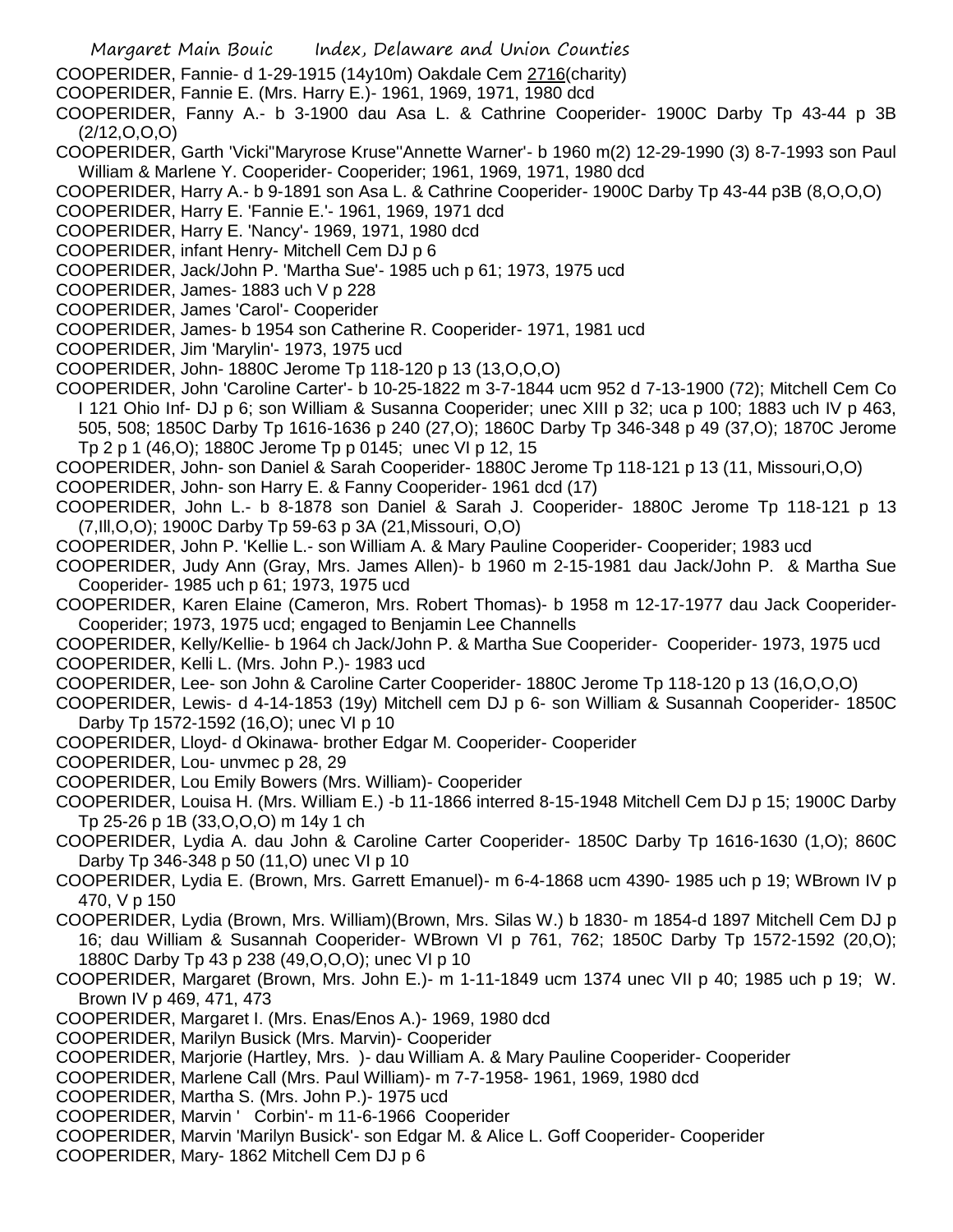- Margaret Main Bouic Index, Delaware and Union Counties COOPERIDER, Mary- dau Daniel & Sarah Cooperider- 1880C Jerome Tp 118-121 p 13 (4,Ill,O,O) COOPERIDER, Mary Lou (Cain, Mrs. )- dau William A. & Mary P. Cooperider- Cooperider COOPERIDER, Mary Pauline (Mrs. William A.)- d 6-28-1978 bur Mitchell Cem DJ p 6, 20- Cooperider COOPERIDER, Mary P. (Mrs. William)- 1961 dcd COOPERIDER, Mary (Reese, Mrs. David)- m 3-1-1849 ucm 1393; 1985 uch p 115; unec VII p 45, XII p 19 COOPERIDER, Marylin (Mrs. Jim)- 1973, 1975 ucd COOPERIDER, Maryrose Kruse (Mrs. Garth)- m 12-29-1990 dau Elbert & Barbara Kruse- Cooperider COOPERIDER, Michael- son Enas Cooperider- Cooperider COOPERIDER, Mildred (Grimes, Mrs. Howard)- m 3-21-1943 dau Charles & Alice Beard Cooperider- 1985 uch p 64, unvmec p 30, 33, 37 COOPERIDER, Nadia (Bright, Mrs. Don)- dau Edgar M. & Alice L. Goff Cooperider- Cooperider COOPERIDER, Mila (Garey, Mrs. Ray)- d 3-19-1982 (86) Oak Grove- Cooperider COOPERIDER, Mina- 1907 Mitchell Cem DJ p 14 COOPERIDER, N.--b 4-1885 niece of Garret e. & Lydia Brown- 1900C Jerome Tp 146-155 p 7A (15,O,O,O) COOPERIDER, Nancy (Mrs. Harry)- 1969, 1980 dcd COOPERIDER, Ottelia (Lowry, Mrs. Charles Kenneth)- m 2-22-1919 d 1953- Lowry; Cooperider COOPERIDER, Parker- brother Mila Cooperider Garey- Cooperider COOPERIDER, Patti- b 1964 dau Harry & Nancy Cooperider- 1969, 1980 dcd COOPERIDER, Paul William 'Marlene'- m 7-7-1958 son William A. & Mary Pauline Cooperider- Cooperider; 1961, 1969, 1980 dcd COOPERIDER, Phyllis- b 1959 dau Jack/John P. & Martha S. Cooperider- 1973, 1975 ucd COOPERIDER, Ray M.- b 3-1886 son Daniel & Sarah Jane cooperider- 1900C Darby Tp 59-63 p 3A (14,O,O,O) COOPERIDER, Rea- Mitchell Cem DJ p 6 COOPERIDER, Rhea (Newland, Mrs. Clifford R.)- Newland; Cooperider COOPERIDER, Samuel C. 'Sarah J. Stithem'- m 2-25-1868 ucm 4345 COOPERIDER, Sarah Jane (Mrs. Daniel)- b 1847 interred 1-22-1933 Mitchell Cem DJ p 6, 21; 1880C Jerome Tp 118-121 p 13 (32,O,O,O); 1900C Darby Tp 59-63 p 3A (52,O,NY,O) m 32y, 8 ch, 6 living COOPERIDER, Sarah Jane (Courter, Mrs. )- dau William A. & Mary Pauline Cooperider- Cooperider. COOPERIDER, Sarah J. Stithem (Mrs. Samuel C.)- m 2-25-1868 ucm 4345 COOPERIDER, Sheila (Crum, Mrs. )- dau Edgar A. Cooperider- Cooperider COOPERIDER, Sue (Mrs. Jack)- 1985 uch p 61 COOPERIDER, Susanna- d 2-13-1862 (1y26d) Mitchell Cem DJ p 6 COOPERIDER, Susannah (Mrs. William)- d 9-14-1882 (85-9-13) Mitchell Cem DJ p 6; 1850C Darby Tp 1572-1592 (55, Va); 1860C Darby Tp 327, 328 p 46 (64, Va); 1870C Darby Tp 77-66 p 11 (74,Va); 1880C Darby Tp 43 p 238A (84, Va,Va,Va)- unec VI p 10, XIII p 32 COOPERIDER, Susie (Smith, Mrs. )-b 3-1881 dau Daniel & Sarah J. Cooperider- Cooperider; 1900C Darby Tp 59-63 p 3A (19,O,O,O) COOPERIDER, Terri- ch Enos A. & Margaret I. Cooperider- 1961 dcd (2) COOPERIDER, Tilla V. (Mrs. Albert A.)- b 2-1875 1900C Darby Tp 12-13 p 1A (25,O,O,O) m 7 y 2 ch COOPERIDER, Timothy Paul- b 3-16-1985 son Garth & Vicki Cooperider- Cooperider COOPERIDER, Vicki (Mrs. Garth)- Cooperider COOPERIDER, Vicki- b 1956 dau Harry & Nancy Cooperider- 1969 dcd COOPERIDER, Wayde- b 1959 son Paul William & Marlene Y. Cooperider- 1961, 1969, 1971, 1980 dcd engaged to Eleanor Fjare COOPERIDER, Wayne- 1980 dcd COOPERIDER, Mrs. W. E.- unvmec p 29 COOPERIDER, William- 1915 uch p 408; 1883 uch V p 228; 1830C Darby Tp 56 (20-30)
- COOPERIDER, William- d 4-24-1864 (62-9-14) Mitchell Cem Dj p 6; unec XII p 65
- COOPERIDER, William- W.Brown IV p 448
- COOPERIDER, William A.'Mary Pauline Reid''Lou Emily Bowers'- d 3-26-1966 Mitchell Cem Dj p 22; son Daniel & Sarah J. Cooperider- Cooperider; 1900C Darby Tp 59-63 p 3A (7,O,O,O)

COOPERIDER, William B.- 1980 dcd

- COOPERIDER, William E. 'Ella Ferree'- b 1846 m 1-8-1874 ucm 5426- interred 8-22-1922 GAR Mitchell Cem DJ p 15, 21, 23; 1915 uch p 411
- COOPERIDER, William E. 'Louisa'- 1900C Darby Tp 25-26 p 1B (53,O,O,O) m 14y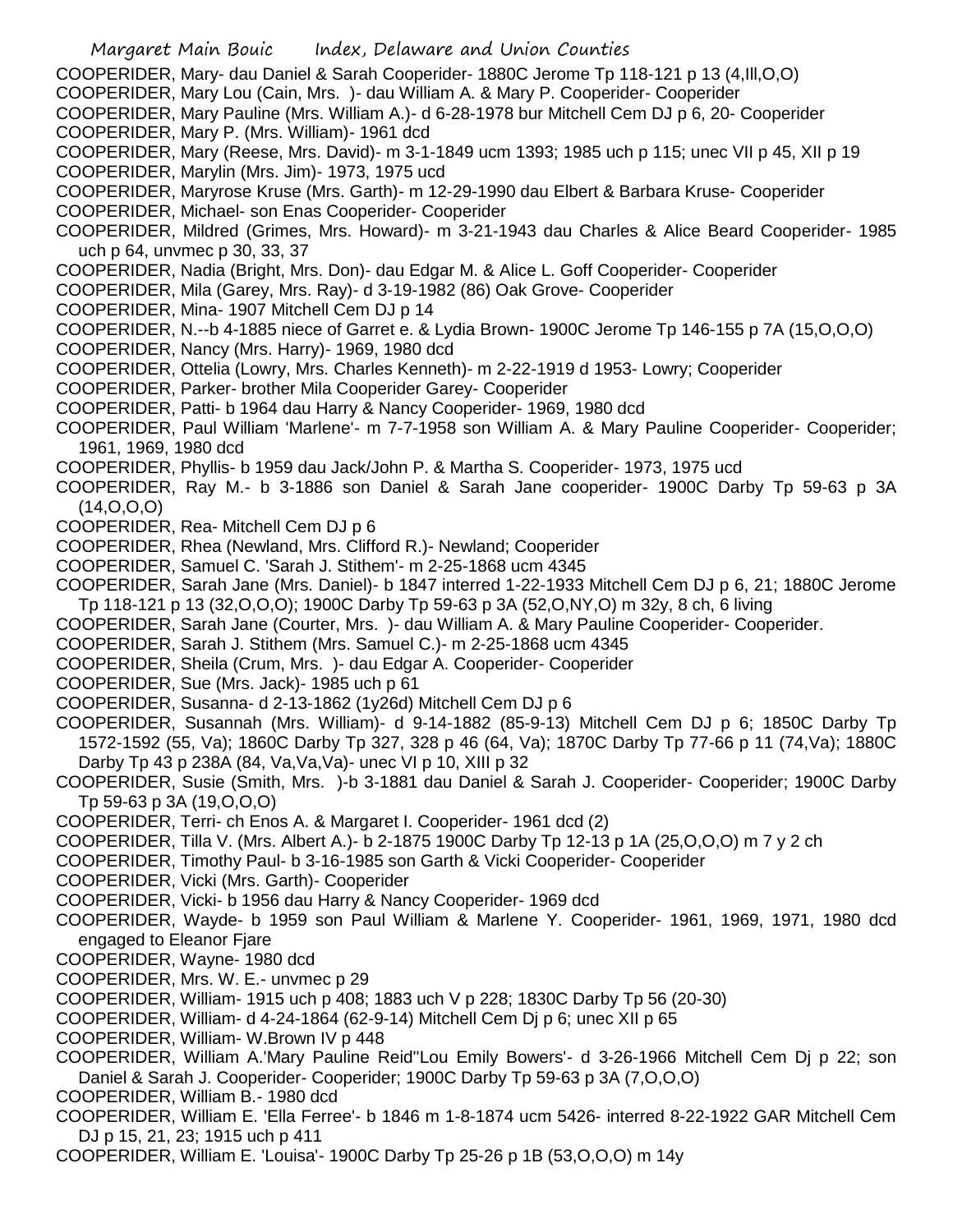Margaret Main Bouic Index, Delaware and Union Counties COOPERIDER, William Lloyd- b 3-3-1910 d 5-4-1945 USN WWII interred 5-4-1949 Unionville Cem DJ p 41, 46 COOPERIDER, Paul William 'Marlene'- 1971, 1980 dcd COOPERIDER, William 'Mary P.'-1961 dcd COOPERIDER, William 'Susannah '- 1830C Darby Tp (30-40) unec V p 49; 1840C Darby Tp (40-50); unec V p 62; 1850C Darby Tp 1572-1592 (-); 1860C Darby Tp 327-328 p 46 (61, Pa); unec VI p 10, XIII p 52 COOPERMAN, Marc- 1980 dcd COOPRIDER, Cathrine (42-1906) Darby Tp- uninf p 13 COOPRIDER, Clara (12-1905) to Children's Home- uninf p 13 COOPRIDER, Fanny (5-1905) to Children's Home- uninf p 13 COOPRIDER, Katharine (39-1903) Darby Tp uninf p 12 COOPRIDER, Mary (10-1905)\_ to Children's Home- uninf p 13 COOTS, Barbara (Mrs. Kenneth R.)- Coots COOTS, Billy E. 'Shirley L.'- 1969, 1971 dcd COOTS, Danetta- b 1966 dau Billy E. & Shirley L. Coots- 1969, 1971 dcd COOTS, Dolores (Mrs. Orville)- Coots COOTS, Donna- b 1961 dau Billy E. & Shirley L. Coots- 1969, 1971 dcd COOTS, Joseph E. - b 4-8-1987 d 10-18-1987 (6m) Ribercliff Cem- son Terry & Julie Keeton Coots- Coots COOTS, Julie Keeton (Mrs. Terry)- dau Richard & Julie Keeton- Coots COOTS, Kenneth R.'Barbara'- 1991 ucd COOTS, Orville 'Dolores'- Coots COOTS, Sheila- dau Terry & Julie Keeton Coots- Coots COOTS, Shirley L. (Mrs. Billy E.)- 1969, 1971 dcd COOTS, Terrance- son Terry & Julie Keeton Coots- Coots COOTS, Terry 'Julie Keeton'- son Orville & Dolores Coots- Coots COOVER, Cora (Mrs. Samuel)- d 12-18-1963 (88) bur Green Mound, Kilb.- Coover COOVER, Craeon 'Elizabeth Crauch'- m 2-28-1843 Madison Co unec IX p 65 COOVER, Elizabeth Crauch (Mrs. Craeon)- m 2-28-1834 Madison Co unec IX p 65 COOVER, Fanny (Cryder, Mrs. Benjamin)- m 11-29-1832- Ross Co Marriages COOVER, Hazel- d 2-25-1966 (76) bur Clarksburg- Coover; 8 p 26, 28, 30, 32, 34, 36, 38 COOVER, Karin Elisabeth Mueller (Mrs. Samuel L. Jr.)- m 2-15-1963 dau Leonard Mueller COOVER, Lewis- son McKenzie C. Coover- Coover COOVER, McKenzie C.- d 5-27-1962 (75) bur Bradenton, Fla.- brother Samuel A. Coover- Coover COOVER, Maria (Armstrong, Mrs. Robert)- m 4-8-1845 Madison Co unec X p 17 COOVER, Mary E. Killam (Mrs. Richard L.)- Coover COOVER, Max- son Samuel A. & Cora Coover- Coover COOVER, Richard L. 'Mary E. Killam'- son S. L. Coover- Coover COOVER, Robert M.- 1908 dch p 391 COOVER, Samuel L. Jr. 'Karin Elisabeth Mueller'- m 2-15-1963 son S. L. Coover, Sr.- Coover COOVER, Samuel L.,Sr.- Coover COOVERT, Ida (Rhoderick, Mrs. George)- dau Martz & Sarah Elizabeth Snyder Coovert- Weiser p 570 COOVERT, Martz 'Sarah Elizabeth Snyder'- m 11-6-1877- Weiser p 570 COOVERT, Mollie (March, Mrs. Harry)- dau Martz & Sarah Elizabeth Snyder Coovert- Weiser p 570 COOVERT, Sarah Elizabeth Snyder (Mrs. Martz)- b 1842 m 11-6-1877 d 192 1111 dau Simon & Mary Kreamer Snyder- Weiser p 570 COOVERT, William- d 12-16-1899 son Martz & Sarah Elizabeth Snyder Coovert- Weiser p 570 COPALL, Philip- from France, Naturalized 9-19-1844, delge VIII p 59 COPAS, Darlene (Trainer, Mrs. Clarence W.)- m 12-24-1958- Copas; Trainer COPAS, Susie (Eubanks, Mrs. Elsie)- Copas; Eubanks COPCUT, Charles- son John & Elizabeth Thompson Copcut- Thompson 1332 COPCUT, Eliza- dau John & Elizabeth Thompson Copcut- Thompson 1336 COPCUT, Elizabeth Thompson (Bancroft, Mrs. William)(Mrs. John)- dau John GT. & Mary/Polly Nelson Thompson- Thompson133 COPCUT, James- son John & Elizabeth Thompson Copcut- Thompson 1334 COPCUT, John 'Elizabeth Thompson'- Thompson (133) COPCUT, Moody- son John & Elizabeth Thompson Copcut- Thompson 1335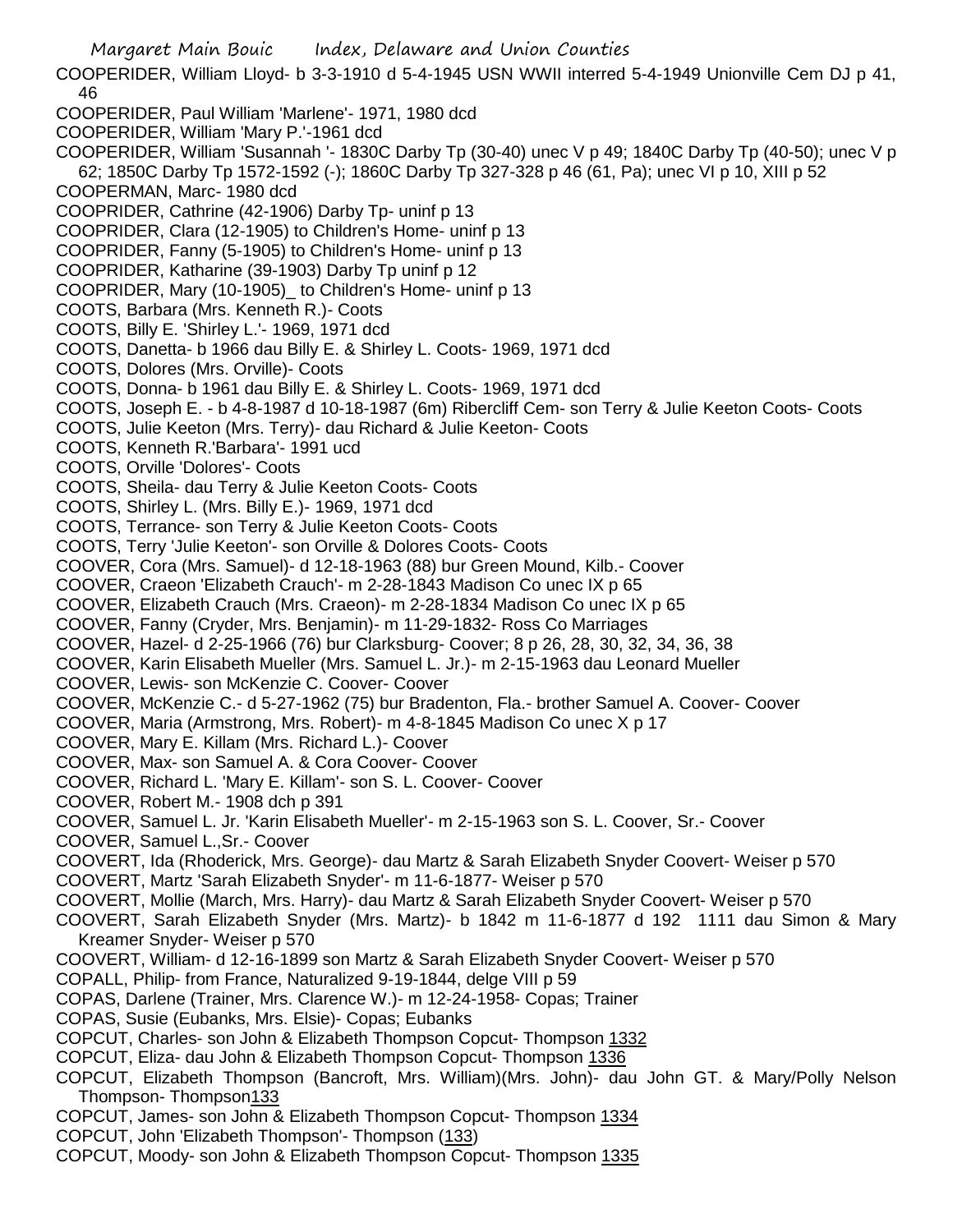COPCUT, Robert- son John & Elizabeth Thompson Copcut- Thompson 1333

- COPE, infant 1970 Claibourne Cem p 88
- COPE, Abigail (Hoopes Mrs. Joseph)- 1915 uch p 897
- COPE, Abraham 'Elizabeth'- Weiser p 252
- COPE, Amy- (17-1994)- dau Rodger Daryl & Kathy Ann Anco Cope- Cope
- COPE, Catharine Weiser (Mrs. Joseph)- b 9-25-1843 m 12-29-1866 d 1-25-1925 dau Peter & Elizabeth Kline Weiser- Weiser p 243, 252; dcq Dale Johnson 7
- COPE, Cherrie- b 1966 ch Richard L. & Pat Cope- 1971, 1973, 1975, 1979, 1981, 1983 ucd
- COPE, Clara Victoria- b 12-8-1869 d 10-31-1947 dau Joseph & Catharine Weiser Cope- Weiser p 252
- COPE, Craig- b 1964 son Richard L. & Pat Cope- 1971, 1973, 1975, 1979, 1981 ucd
- COPE, Edith (Mrs. James W.)- b 1920 Price Cem djlm p 35; 1967, 1971, 1973, 1975, 1979, 1981 ucd
- COPE, Elizabeth (Mrs. Abraham)- Weiser p 252
- COPE, Emma May (Johnson, Mrs. Albert)- b 1-22-1876 m 10-28-1897 d 3-10-1941 dau Joseph & Catharine Weiser Cope- Weiser p 252
- COPE, Garrett- brother James W. Cope- Cope
- COPE, Gene- son Stanley & Linna Martin Cope- Cope
- COPE, Helen Ganther (Mrs. Leon Ellsworth)- m 2-2-1921- Weiser p 253
- COPE, Herbert- son Stanley & Linna Martin Cope- Cope
- COPE, James W. 'Edith Jerew'- b 1-23-1916 m 5-28-1956 d 7-21-1985 WWII Price Cem djlm p 35- son Arlis & Maria Heise Simmons -Cope, 1967, 1971, 1973, 1975, 1979, 1981 ucd
- COPE, Jane Elizabeth- b 1-22-1922 dau Leon Ellsworth & Helen Ganther Cope- Weiser p 253
- COPE, Janel Lynn- b 8-6-1982 dau Rodger D. & Kathy Anco Cope- Cope
- COPE, Joseph 'Catharine Weiser'- b 3-15-1832 m 12-29-1866 d 2-3-1902 son Abraham & Elizabeth Cope-Weiser p 252; delge VI p 56; dcq Dale Johnson 6
- COPE, Joshua- 1820C Big Rock Tp
- COPE, Kathy Ann Anco (Mrs. Rodger Daryl)- m 8-19-1972 dau John Anco- Cope
- COPE, Lavonne Cunningham (Mrs. Robert)- m 8-17-1947- Weiser p 253
- COPE, Leonre (Mrs. Ralph)- Cope
- COPE, Leon Ellsworth 'Helen Ganther'- b 8-19-1880 m 2-2-1921 d 6-15-1950- son Joseph & Catharine Weiser- Weiser p 253
- COPE, Linna Martin (Mrs. Stanley)- d 10-27-1968- Cope
- COPE, Mabel (Thompson, Mrs. Bryant Johnson)- Pounds 4
- COPE, Minnie Elizabeth- b 9-16-1873 d 8-28-1874 dau Joseph & Catharine Weiser Cope- Weiser p 252
- COPE, Patricia L. (Mrs. Richard L.)- 1973, 1975, 1979, 1981, 1983, 1991 ucd
- COPE, Paul- son Stanley & Linna Martin Cope- Cope
- COPE, Polly Decker (Mrs. )- dau James Decker- dcw Bk 4 p 127 (15)
- COPE, Ralph 'Lenore'- Cope
- COPE, Richard L. 'Patricia'- 1971, 1973, 1975, 1979, 1981, 1983 ucd
- COPE, Robert 'Lavonne Cunningham'- b 2-11-1924 m 8-17-1947 son Leon Ellsworth & Helen Ganther Cope-Weiser p 253
- COPE, Robin- b 10-15-1949 ch Robert & Lavonne Cunningham Cope- Weiser p 253
- COPE, Rodger Daryl 'Kathy Ann Anco'- m 8-19-1972 son Ralph & Lenore Cope- Cope
- COPE, Rosella- dg 2-4-1908, delge VIII p 12
- COPE, Samuel- 1869 wsc p 4, 12; Pabst 8 p 15, 24; delge VI p 57
- COPE, Sarah (Parker, Mrs. Isaac)- dumch p 81
- COPE, Silas- d 3-13-1862- 1883 uch IV p 459
- COPE, Stanley 'Linna Martin'- Cope
- COPE, Susie (Crofut, Mrs. Gary- dau James W. & Edith Jerew Cope- Cope
- COPE, Wilton- brother James W. Cope- Cope
- COPELAND, -- unec II p 23
- COPELAND, Mrs.- b Pa 9-10-1800 d Genoa Tp 3-9-1895 delge V p 44
- COPELAND, --- (Baker, Mrs. Jacob)- Hutchisson p 27
- COPELAND, Aca- brother Joa A. Copeland Park- dg 2-20-1903 (5w)
- COPELAND, Alvan- son Samuel B. & Margaret McKitrick Copeland- McKitrick p 69
- COPELAND, Amy Louise- b 5-10-1979 Akron- dau Ronald Alan & Shirley Joyce Holt Copeland- Copeland
- COPELAND, Ann- sister Mrs. Elizabeth Edmundson- dcw Bk 3 p 187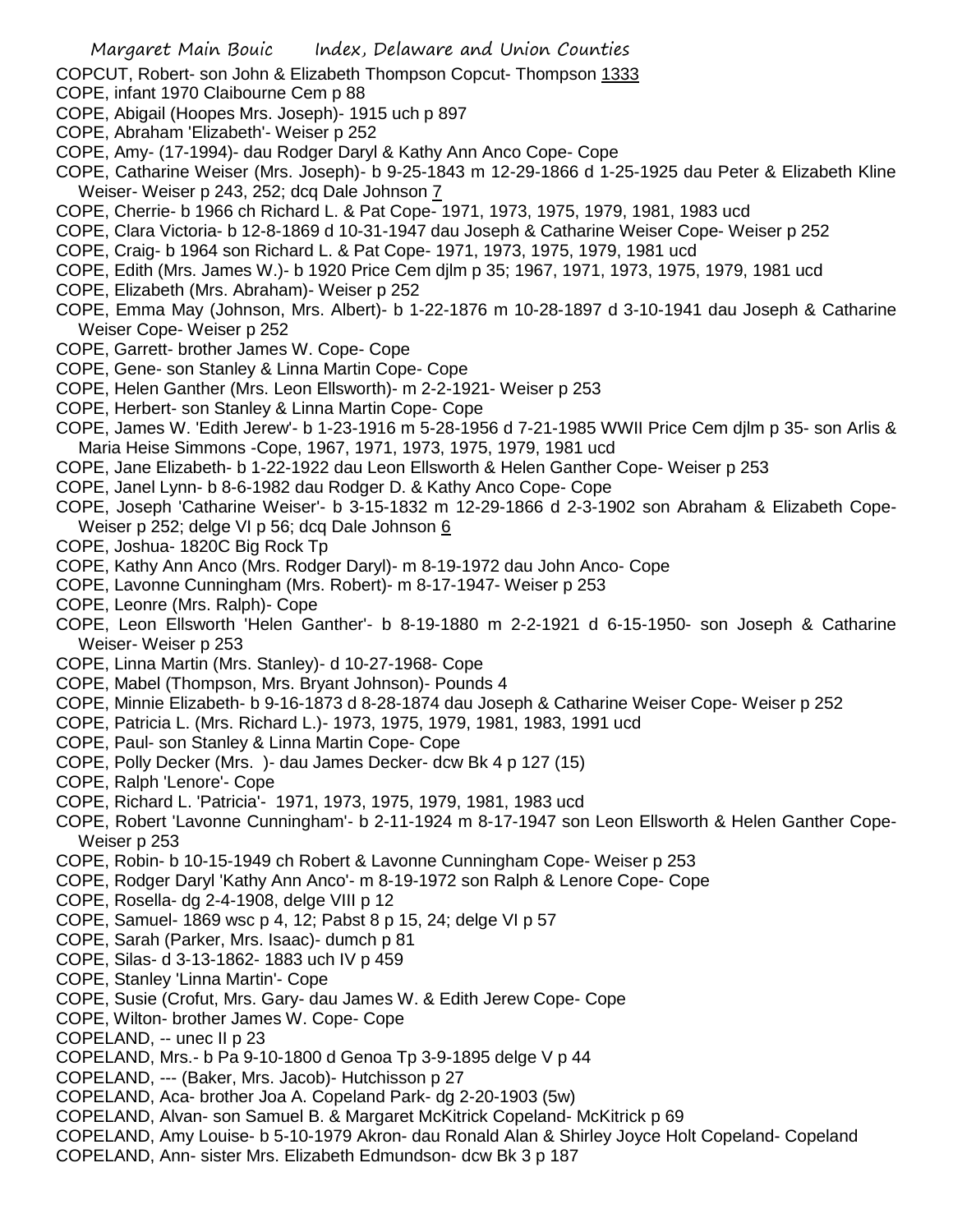COPELAND, Anna Hollis (Mrs. Richard Toss)- b 10-6-1964- Copeland

COPELAND, Anne (Skillman, Mrs. )- dau Russell & Sina Marie Williams Copeland- Copeland

- COPELAND, Ansil Bernard 'Wavelyn Virginia Scott'- b 11-4-1914 m 8-3-1940 son Asa Benton & Nellie Mae Farmer Copeland- ped Timothy Copeland 4
- COPELAND, Asa Benton 'Nellie Mae Farmer'- b 10-7-1882 Sunbury d 9-30-1959 Akron- son Charles Copeland- ped Timothy Copland 8; delge VII p 53
- COPELAND, Barbara- dau Leonard Copeland,Sr.- Copeland
- COPELAND, Barbara L. (Mrs. Samuel W.)- 1971 dcd
- COPELAND, Betty- dau Leonard Copeland.Sr.- Copeland
- COPELAND, Biance- Pabst 0
- COPELAND, Brandy Marie- b 4-1-1977 dau David J. Copeland- St. Paul p 107
- COPELAND, C.- 1880C Genoa Tp p 407C
- COPELAND, Carol- dau Leonard Copeland, Sr.- Copeland
- COPELAND, Charles 'Cora Belle Crickard'- 1908 dch p 605
- COPELAND, Charles H. Anderson'Olive H. White'- m 10-24-1872 ucm 5160- son Obediah & Letty Jane Conklin Copen/Copeland- delge VII p 53; 1883 uch V p 492 (Copelin)
- COPELAND, Charles 'Louise Bump''Mary Ellen Main'- son Obediah Copeland; ped Timothy Copeland 16; **Copeland**
- COPELAND, Charlie- b 11-28-1863 son John S. & Viancia A. Fairman Copeland- 1880 dch p 848
- COPELAND, Clarinda (Smith, Mrs. John)(Mrs. William S.)- b 9-10-1800 m 1823- 1880 dch p 848; 1850c Harlem Tp 307 (51,Pa)
- COPELAND, Clyde- ch Samuel B. & Margaret McKitrick Copeland- McKitrick p 69
- COPELAND, Cora Belle Crickard (Mrs. Charles)- dau James & Eliza Ann Southard Crickard- 1908 dch p 605
- COPELAND, Dana- b 1-4-1970 son Richard E. & Darlene Epling Copeland- Copeland
- COPELAND, Darla Kay (Lindsey, Mrs. Steve)- b 10-22-1954 dau Richard E. & Darlen Epling Copeland-**Copeland**
- COPELAND, Darlene Epling (Mrs. Richard E.)- b 1-2-1931 Copeland
- COPELAND, David J. 'Sharon Kay Boerger'- b 9-23-1947 m(2) 6-9-1991, St. Paul p 28, 107
- COPELAND, David W.- delge VI p 59
- COPELAND, Diane (Stevers, Mrs. )(Cravy, Mrs. Mike)- b 12-27-1944 m(2) 7-15-1978 d 4-13-1991 (46) bur GA- dau William R. & Rosa Copeland- Cravy
- COPELAND, Dorothy Pauline Virden (Mrs. Gene)- b 12-6-1914 m 12-22-1935 dau Clarence & Delpha Dell Baughman- Graham 1274112
- COPELAND, Earl- 1969 dcd
- COPELAND, Edgar- son Weeks & Sally Crane Copeland- 1850c Genoa Tp 377 p 40 (7,O)
- COPELAND, W. Edson 'Rebecca J.Launsberry''Margaret Pickering'- b 6-21-1820 d 11-2-1885 Curtis Cem Powell p 108; 1880 dch p 447, 847; 1880C Genoa Tp p 401D
- COPELAND, Edward- son George M. & Julia Copeland- 1850C Genoa Tp 491 p 48 (51, Vt)
- COPELAND, E. G.- b 6-20-1888 Brown Tp son D. & L. J. Bump Copeland- dcb
- COPELAND, Eleanor (Mrs. Raymond Jr.)- d 11-12-1984- Copeland
- COPELAND, Eleanor M. Broge (Mrs. )div(Congrove, Mrs. Otis) m(2) 4-5-1945 dau Cassius E. & Susie M. Kennedy Burch Broge- 1985 uch p 30
- COPELAND, Dr. Eleazar' 1880 dch p 232, 364, 608, 609, 611; 1908 dch p 132, 133, 201, 275, 276, 346, 455; Pabst 2 p 43, 6 p 34, 38, 40, 42, 43, 45, 58; Cherrington p 6; Fowler p 8, 16, 23, 38, 39, 68; hadc p 26; 1820C Genoa Tp; dcga p 36 adm Del Pat & Fr Chron 12-14-1826; delge III p 72, V p 67, VI p 8, IX p 34, VIII p 29; hmp p 119
- COPELAND, Elisabeth- dau Jeffrey L. & Lorie Copeland- 1980 dcd
- COPELAND, Eliza- dau William S. & Lydia Rice Copeland- 1880 dch p 848
- COPELAND, Elizabeth (Weiser, Mrs. Daniel)- d 1825- dau Isaac Copeland- Weiser p 833
- COPELAND, Elizabeth (Wickerham, mrs. Peter)- dcq Edna Wickerham Eckel 15
- COPELAND, Ella- dau Samuel B. & Margaret McKitrick Copeland- McKitrick p 69
- COPELAND, Little Emma- d 6-7-1850 (2y) Curtis Cem Powell p 108
- COPELAND, Emma- b 3-4-1869 dau John S. & Viancia A. Fairman Copeland- 1880 dch p 848
- COPELAND, Ernest- son Charles & Louise Bump Copeland dg 2-20-1903 (sw)
- COPELAND, Ernest J. 'Lois A.'- Copeland
- COPELAND, Ernest Jacob- b 6-24-1888 son Obedian & Letty Jane Conklin Coplin/Copeland- delge VII p 53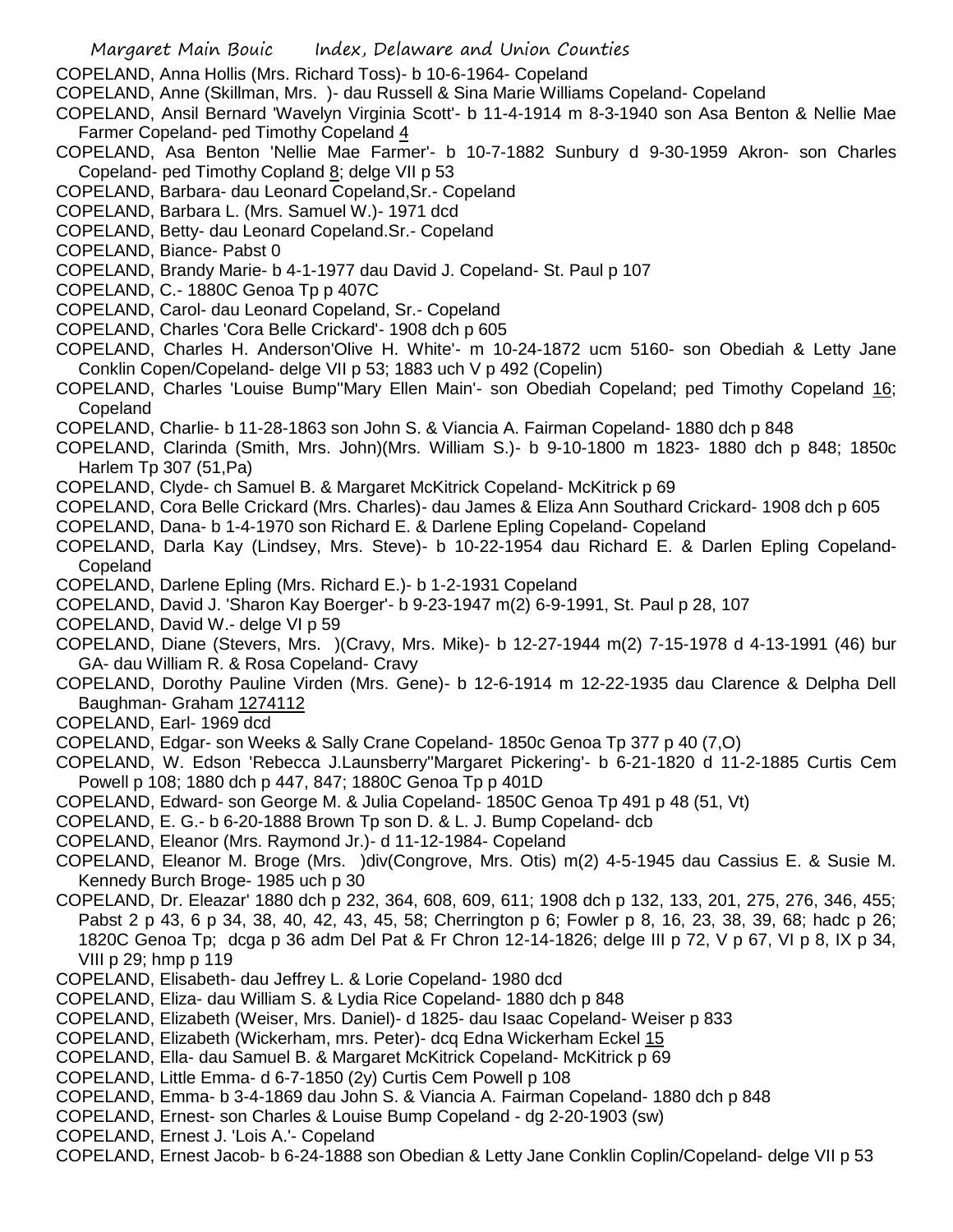- Margaret Main Bouic Index, Delaware and Union Counties COPELAND, Estella- b 2-19-1873 dau John S. & Viancia A. Fairman Copeland- 1880 dch p 848 COPELAND, Esther A.- d 3-21-1845 (9-7-21) Curtis Cem Powell p 111- dau George & Julianah COPELAND, E. W.- delge X p 33, War of 18112 COPELAND, Fernelia (Mrs. George)- 1961 dcd COPELAND, Frances- dau George M. & Julia Copeland- 1850C Genoa Tp 491 p 48 (12,O) COPELAND, Frank- b 3-4-1869 son John S. & Viancia A. Fairman Copeland- 1880 dch p 848 COPELAND, Garret Brandon- b 4-8-1898 Akron- son Robert Todd & Anna Hollis Copeland- Copeland COPELAND, Gene 'Dorothy Pauline Virden'- m 12-22-1935- Graham (1274112) COPELAND, Gene 'Lois Mae Nickels'- Weaver (129113) COPELAND, George- 1880 dch p 608; 1908 dch p 405; Pabst 6 p 41, 42 COPELAND, George 'Fernelia'- 1961 dcd; Copeland COPELAND, George J.- 1850c Genoa Tp 444 p 44 (22, Vt) COPELAND, George M. 'Julia/Julianna'- 1840C Genoa Tp delge p 67; 1850c Genoa Tp 491 p 48 (51, Vt); 1835 men 29 #131 p 49 Genoa Tp; Powell p 111 COPELAND, Georgiana (Mrs. J. W.)- 1850C Genoa Tp 513 p 50 (46, NY) COPELAND, Hannah- 1840C Genoa Tp delge IV p 31; 1850c Genoa Tp 490 (54, Vt) COPELAND, Harley Clifton- b 4-20-1906 d 8-14-1906 son Asa Benton & Nellie Mae Farmer Copeland-**Copeland** COPELAND, Harold- son Leonard Copeland,Sr.- Copeland COPELAND, Harriett- dau George M. & Julia Copeland- 1850C Genoa Tp 491 p 48 (14,O) COPELAND, Hazel Irene- b 8-17-1950 dau Gene & Lois Mae Nickels- Weaver 1291131 COPELAND, Helen Hughes (Mrs. Richard)- Copeland COPELAND, Henry- Pabst 6 p 41, 44, 47 COPELAND, Homer E. 'Isabelle Parry'- b 11-20-1906 d 3-4-1980 son Asa Benton & Nellie Mae Farmer Copeland- Copeland COPELAND, Hope Sherri (Haymond, Mrs. Mark)- b 11-1-1956 dau Richard E. & Darlene Epling Copeland-Copeland COPELAND, Isaac- Weiser p 833 COPELAND, Isabelle Parry (Mrs. Homer E.)- b 3-16-1907 d 4-13-1976- Copeland COPELAND, Jacqueline D. (Wiseman, Mrs. Jason Matthew)- b 5-26-1968 m 5-9-1992, St. Paul p 156- 1991 ucd COPELAND, James- son Leonard Copeland,Sr- Copeland COPELAND, James- son Samuel B. & Margaret McKitrick Copeland- McKitrick p 69 COPELAND, James W.- delge IV p 66, VI p 9, 10 COPELAND, Jane (Newhouse, Mrs. Jonathan)- Monnett 7 COPELAND, Janet Louise- d 3-4-1961 (17) bur Shoup Cem dau Leonard Copeland- Copeland COPELAND, Jared- Pabst 6 p 58 COPELAND, Jeanette (Eppele, Mrs. Daniel)- dau Eleanor Broge Copeland- 1985 uch p 30 COPELAND, Jeffrey L. 'Lorie'- 1980 dcd COPELAND, Jerry Eugene- b 2-9-1958 son Gene & Lois Mae Nickels- Weaver 1291133 COPELAND, Jessie Neel (Mrs. )- b 10-9-1891 d 9-23-1960 dau John & Molly Swartz Neel- Copeland COPELAND, Jewell Marie Carreon (Lowery, Mrs. Charles E. J.)- b 1-29-1970 m 10-18-1986 dau Efrem Carreon Jr. & Shirley Joyce Hold Carreon- adopted by Ron Copeland 1977- Copeland COPELAND, Joa A. (Brown, Mrs. Alpheus A.)(Park, Mrs. Reid)- b 3-16-1880 m(2) 12-3-1902 d 2-16-1903- dg 2-20-1903 COPELAND, John- hmp p 119 COPELAND, John S/V. 'Viancia A. Fairman'- b 10-13-1833 son William S. & Clarinda Copeland- 1880 dch p 848; 1850C Genoa Tp 307 p 32 (16,O); 1880C Genoa Tp p 407C
	- COPELAND, Dr. Joshua- hmp p 144
	- COPELAND, Josiah S.- 1915 uch p 132; 1883 uch III p 371
	- COPELAND, Julia (Mrs. George M.)- 1850C Genoa Tp 491 p 48 (Vt)
	- COPELAND, Juliana (Mrs. George)- Powell p 111; Pabst 0
	- COPELAND, J. W. 'Georgiana'- 1850c Genoa Tp 513 p 50 (58, NY)
	- COPELAND, Leonard,Sr.- Copeland
	- COPELAND, Leonard,Jr.- d 9-4-1965(18) bur Shoup Cem son Leonard Sr.- Copeland
	- COPELAND, Lester D.- 1991 ucd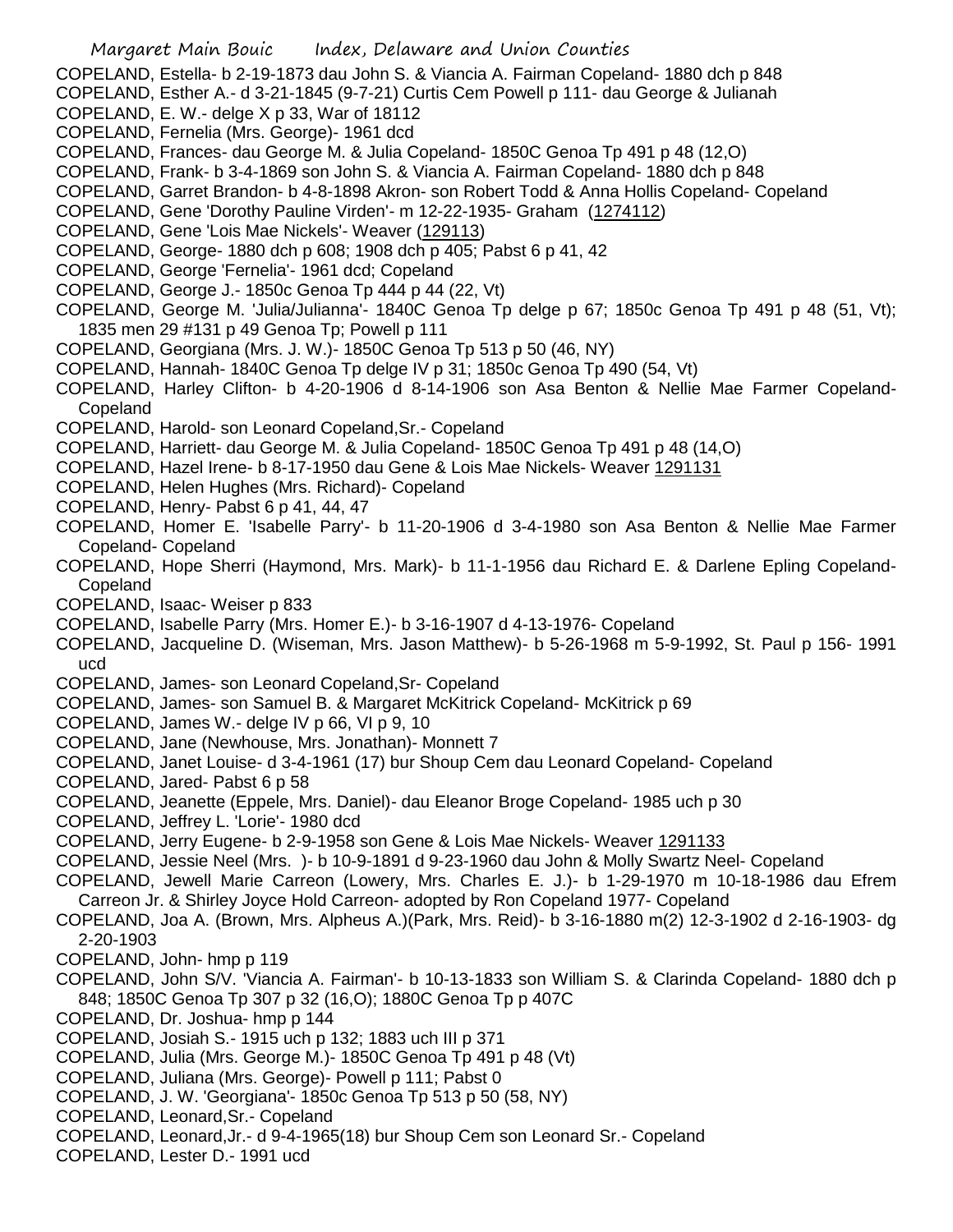- COPELAND, Lester Wm- b 10-27-1892 Genoa Tp- son Wm & Minnie Slyh Copeland- dcb
- COPELAND, Rev. Lewis M. 'Mary E.'- b 1865 d 1945 Hopewell cem djlm p 79; 1915 uch p 456, 457; Sbc p 33
- COPELAND, Lillian- dau Samuel B. & Margaret McKitrick Copeland- McKitrick p 69
- COPELAND, Linda- dau Leonard Copeland,Sr.- Copeland
- COPELAND, Lisa- b 1963 dau Samuel W. & Barbara L. Copeland- 1971 dcd
- COPELAND, Lois A. (Mrs. Ernest J.)- d 12-14-1964 (91) bur Green Mound, Kilbourne- Copeland
- COPELAND, Lois Mae Nickels (Mrs. Gene)- lb 9-18-1929 m 7-25-1947 dau Cloyd & Mary Catherine Weaver Nickels- Weaver 129113
- COPELAND, Lorena- dau Samuel B. & Margaret McKitrick Copeland- McKitrick p 69
- COPELAND, Lorie (Mrs. Jeffrey L.)- 1980 dcd
- COPELAND, Louise Bump (Mrs. Charles)- Copeland
- COPELAND, Lucille- b 1958 dau Samuel W. & Barbara L. Copeland- 1971 dcd
- COPELAND, Lydia R. (Bail, Mrs. John)- dau William S. & Clarinda Copeland- 1880 dch p 848; 1850c Genoa Tp 307 p 32 (13,O)
- COPELAND, Lydia Rice (Mrs. William S.)- m 2-19-1815 d 9-11-1831- 1880 dch p 848
- COPELAND, Margaret McKitrick (Mrs. Samuel B.)- dau James & Nancy Walker McKitrick- McKitrick p 68,69
- COPELAND, Mark Eugene- son Gene & Lois Mae Nickels Copeland- Weaver 1291132
- COPELAND, Mary E.- b 1869 Hopewell Cem djlm p 79
- COPELAND, Mary- dau Edson & Rebecca Launsberry Copeland- 1880 dch p 841
- COPELAND, Mary Ellen Main (Mrs. Charles)- Copeland
- COPELAND, Mary L.- 1991 ucd
- COPELAND, Mary- dau Samuel B. & Margaret McKitrick Copeland- McKitrick p 69
- COPELAND, Mary (Stillman, Mrs. Charles)- Asp (1939)
- COPELAND, Mina- dau Samuel B. & Margaret McKitrick Copeland- McKitrick p 69
- COPELAND, Nancy- d 1946 dau Russell & Sina Marie Williams Copeland- Copeland
- COPELAND, Nellie Mae Farmer (Mrs. Asa Benton)- b 11-1-1888 d 8-18-1958 Akron dau Emmit & Anna Farmer- ped Timothy Copeland 9; Copeland
- COPELAND, Obediah- ped Timothy Copeland 32; Copeland; see Coplin
- COPELAND, O. D.- 1908 dch p 391
- COPELAND, Olive White (Mrs. Charles)- m 10-24-1872 ucm 5160 dau Albert R. & Anna Allen White- 1883 uch V p 492
- COPELAND, Dr. Raymond Jr.'Eleanor'- b 11-22-1920 d 8-3-1985 (64)- son Raymond & Jessie Neel Copeland-Copeland
- COPELAND, Raymond 'Jessie Neel'- Copleland
- COPELAND, Rebecca Launsberry (Mrs. W. Edson)- b 8-22-1869 (480 Curtis Cem Powell p 108; 1880 dch p 847
- COPELAND, Richard- delge VII p 49
- COPELAND, Richard E. 'Darlene Epling'- b 6-19-1930 son Homer E. & Isabelle Parry Copeland- Copeland
- COPELAND, Richard 'Helen Hughes'- Copeland
- COPELAND, Richard Todd 'Anna Hollis'- b 5-30-1965 son Richard E. & Darlene Epling Copeland- Copeland
- COPELAND, Ricky- son George Copeland- Copeland
- COPELAND, Robert- son Leonard Copeland,Sr.- Copeland
- COPELAND, Ronald Alan 'Shirley Joyce Holt'- b 1-10-1944 m 1-19-1974 son Ansil Bernard & Wavelyn Virginia Scott- ped Timothy Copeland 2; Copeland
- COPELAND, Ronald Lee- b 11-2-1935 d 4-7-1991 (55) bur Green Mound Cem- son Richard & Helen Hughes Copeland- Copeland
- COPELAND, Rosa (Mrs. William R.)- Cravy
- COPELAND, Russell 'Sina Marie Williams'- d 5-1991- Copeland
- COPELAND, Sally- 1850C Genoa Tp 413 p 42 (50, Ct)
- COPELAND, Sally Crane (Mrs. Weeks)- m 9-10-1842 dcm
- COPELAND, Samuel B. 'Margaret McKitrick'- McKitrick p 68, 69
- COPELAND, Samuel W. 'Barbara L.'- 1971 dcd
- COPELAND, Sarah R. Crane- 1850C Genoa Tp 377 p 40 (28, NY); 1860C Genoa Tp 819-777 (38) delge II p 19, VII p 44
- COPELAND, Sharon Kay Boerger (Broner, Mrs. Dan)(Mrs. David J.)- b 3-13-1954 adopted 8-17-1954 m(1) 11-2-1975 (2) 9-23-1947- adopted dau Arthur Elmer & Dorothy Jean Boerger- St. Paul p 28, 107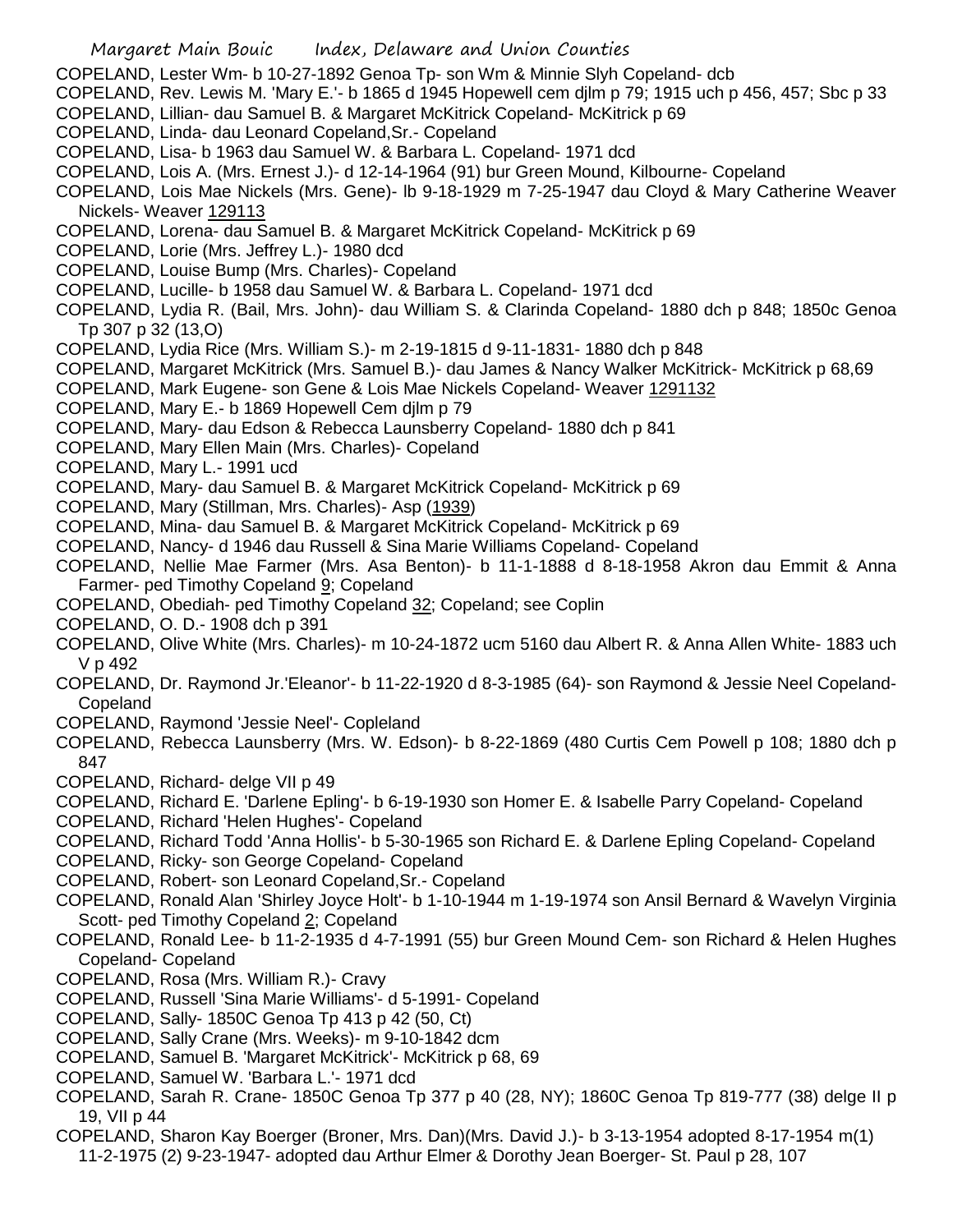- COPELAND, Shirley- delge VII p 49, 53
- COPELAND, Shirley Joyce Holt (Carreon, Mrs. Eferm,Jr.)(Mrs. Ronald Alan)- b 10-18-1950 m(1)5-29-1969 div 6-1970 m(2) 1-19-1974 dau Johnnie Earl & Blanch Lorene Wells Holt- ped Timothy Copeland 3; she provided Copeland inform.
- COPELAND, Shirley- dau Leonard Copeland,Sr.- Copeland
- COPELAND, Sina Marie Williams (Mrs. Russell)- b 9-23-1906 d 12-5-1991 (85) bur Ashland- dau Edgar & Marude Bailey Williams- Copeland
- COPELAND, Rev. S. M.- Sbc p 13
- COPELAND, Stephan- son George Copeland- Copeland
- COPELAND, Thelma Hazel (Turvey, Mrs. Patrick)(Sharrett, Mrs. Fred)(Landsdorf, Mrs. Frank)- b 10-13-1913 d 12-27-1965 Akron dau Asa Benton & Nellie Mae Farmer Copeland- Copeland
- COPELAND, Thomas- son Russell & Sina Marie Williams Copeland- Copeland
- COPELAND, Timothy Alan b 7-23-1974 Akron- son Ronald Alan & Shirley joyce Holt Copeland- ped 1; Copeland
- COPELAND, Viancia A. Fairman (Mrs. John S.)- b 9-17-1844 m 1-23-1862- 1880 dch p 848
- COPELAND, Virginia (Carter, Mrs. )- b 3-28-1915 d 4-28-1987 (72) Hopewell Cem- dau Raymond & Jessie Neel Copeland- Copeland
- COPELAND, Walter- son Samuel B. & Margaret McKitrick Copeland- McKitrick p 69
- COPELAND, Wavelyn Virginia Scott (Mrs. Ansil Bernard)- b 9-4-1914 WVa m 9-3-1940 dau Benjamin Wilson & Rose Emma Carroll Scott- ped Timothy Copeland
- COPELAND, W. E.- 1908 dch p 431; Pabst 0
- COPELAND, Weeks 'Sally Crane'- m 9-10-1842 dcm- 1908 dch p 381; 1840C Genoa Tp delge IV p 31, X p 33; 1850C Genoa Tp 377 p 40 (68,Ct)
- COPELAND, Welland- heir of Mrs. Elizabeth Edmundson- dcw Bk 3 p 187
- COPELAND, Wilbur F.- 1908 dch p 235; 1976 dch p 209
- COPELAND, William- 1850C Claibourne Tp 164 p 26 (34, Irel);1870C Claibourne Tp 178-176 p 23 (56, Ireland)
- COPELAND, William- b 3-24-1867 son John S. & Viancia A. Fairman Copeland- 1880 dch p 848; 1850C Genoa Tp 307; Pabst 6 p 41, 42, 46, 49, 60
- COPELAND, William R. 'Rosa'- Cravy
- COPELAND, William- son Samuel B. & Margaret McKitrick Copeland- McKitrick p 69
- COPELAND, William S.'Lydia Rice''Clarinda'- b 6-5-1787 m 2-19-1815 (2) 9-21-1832- 1880 dch p 848; hadc p 26; - 1835 men 28 #107 p 48 Genoa Tp; 1840C Genoa Tp delge IV p 67; 1850C Genoa Tp 307 p 32 (63,Ct)
- COPELIN, F. R.- d 1875 (50) Jackson Tp mt 3 p 29
- COPELIN, J. F.- 1915 uch p 482
- COPELIN, O. D.- 1883 uch IV p 511
- COPELIN, Olive H.- d 1875 (19) Jackson Tp mt 3 p 29
- COPELING, Zoa (Brown, Mrs. D. A.)- m 1-20-1897- Revecca Main McMaster Diary
- COPELY, Eleazar- 1880 dch p 193, 200
- COPENHAVER, Allen Edward 'Marcia Phillips'- b 7-7-1933 m 11-3-1955 son Frank Welsh & Verda Grace Steffen Copenhaver- Weiser p 348
- COPENHAVER, Anna Violet Whitesel (Mrs. Frank William)- m 12-6-1941- Weiser p 347
- COPENHAVER, Barbara Ann Yost (Mrs. James Eugene)- b 5-21-1940 m 7-12-1958- Weiser p 348
- COPENHAVER, Bernice Mae Houtz (Mrs. Donald Allen)- b 6-13-1920 m 6-28-1947- Weiser p 345
- COPENHAVER, Betty Louise- b 4-5-1947 dau Frank William & Anna Violet Whitesel Copenhaver- Weiser p 347
- COPENHAVER, Casett Reddy (Mrs. Daniel Allen,Jr.)- m 1949- Weiser p 343
- COPENHAVER, Connie Louise- b 2-17-1956 dau Glenn B. & Linnie L. Miller Copenhaver- Weiser p 348
- COPENHAVER, Dale Earl 'Lois Rae Toner'- b 3-15-1930 m 3-13-1948 son Frank Welsh & Verda Grace Steffen Copenhaver- Weiser p 347
- COPENHAVER, Dale Frank- b 8-21-1949 son Dale Earl & Lois Rae Toner Copenhaver- Weiser p 347
- COPENHAVER, Daniel Allen, Jr. 'Casett Reddy'- b 1-16-1928 m 1949 son Daniel Allen & Winifred Ermelin Copenhaver- Weiser p 343
- COPENHAVER, Daniel Allen 'Winifred Ermelin'- b 5-16-1903 m 1926 son George Elmer & Prudence Mary Daniel Copenhaver- Weiser p 343
- COPENHAVER, Donald Allen 'Bernice Mae Houtz'- b 10-15-1915 m 6-28-1947 son Ralph Allen & Edith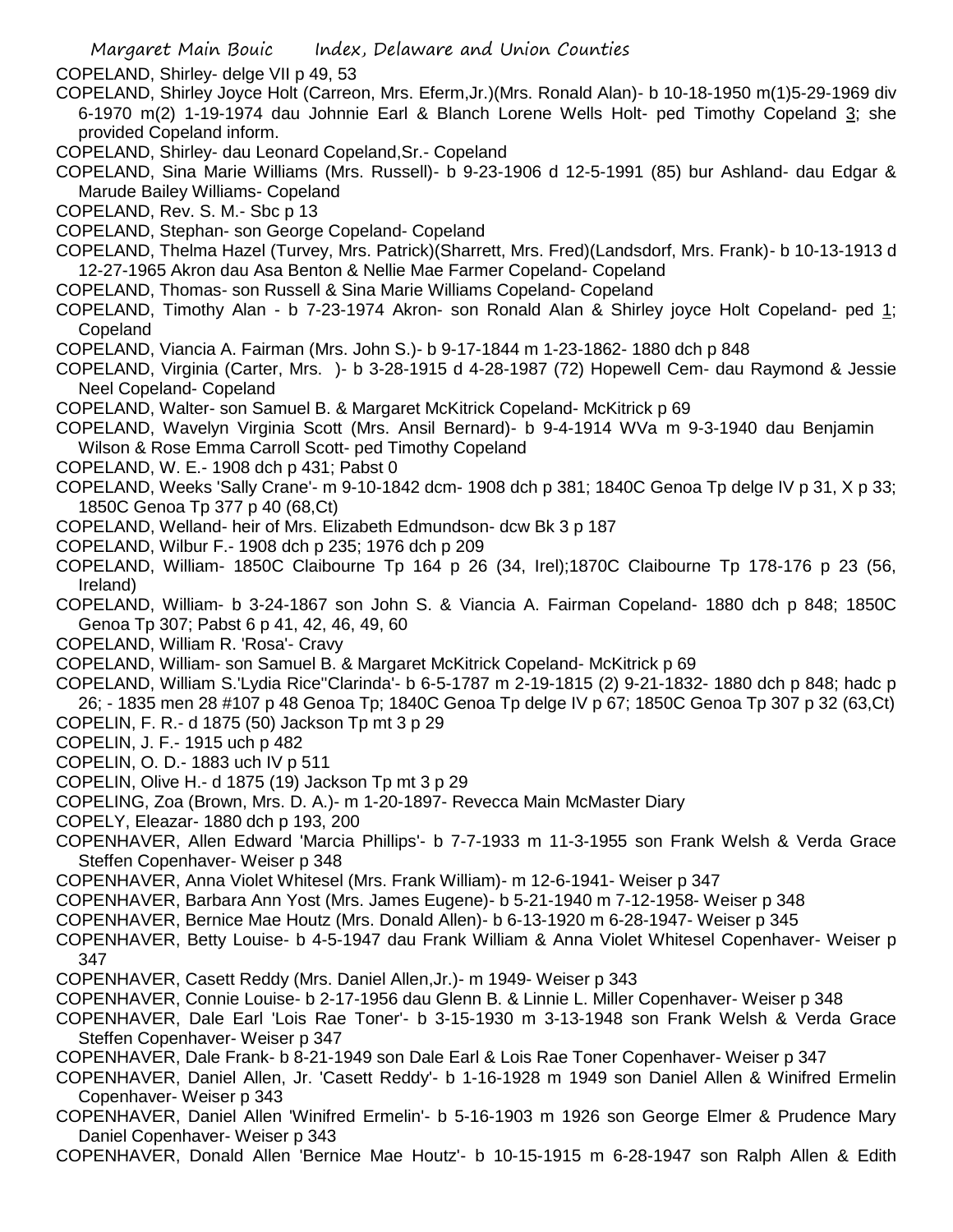Alcinda Warner Koppenhaver- Weiser p 345

COPENHAVER, Dorothy Horning (Mrs. Robert Elwood)- dic- Weiser p 347

COPENHAVER, Ethel May- b 9-10-1933 dau Daniel Allen & Winifred Ermelin Copenhaver- Weiser p 343

COPENHAVER, Fay Ilene- b 5-26-1958 dau Kenneth L. & Ruth E. Grenoble Copenhaver- Weiser p 347

COPENHAVER, Frank Welsh 'Verda Grace Steffen'- b 2-17-1900 m 5-11-1922 son George Elmer & Prudence Mary Daniel Copenhaver- Weiser p 347

COPENHAVER, Frank William 'Anna Violet Whitesel'- b 4-9-1924 m 12-6-1941 son Frank Welsh & Verda Grace Steffen Copenhaver- Weiser p 347

COPENHAVER, Gayle Elaine- b 10-21-1957 dau Frank William & Anna Violet Whitesel Copenhaver- Weiser p 347

COPENHAVER, George Elmer 'Prudence Mary Daniel'- b 4-1-5-1877 m 4-25-1901 d 2-11-1938- son Allen Lark Koppenhaver- Weiser p 343

COPENHAVER, Glenn Benjamin 'Linnie Louise Miller'- b 2-19-1932 m 3-29-1952 son Frank Welsh & Verda Grace Steffen Copenhaver- Weiser p 347

COPENHAVER, Glenn Frank- b 12-19-1952 son Glenn Benjamin & Linnie L. Miller Copenhaver- Weiser p 348 COPENHAVER, Jack Earl- b 9-30-1952 son Dale Earl & Lois Rae Toner Copenhaver- Weiser p 347

COPENHAVER, James Eugene 'Barbara Ann Yost'- b 4-6-1940 m 7-12-1958 son Frank Welsh & Verda Grace Steffen Copenhaver- Weiser p 348

COPENHAVER, Janet Ada- b 11-18-1947 dau Frank Welsh & Verda Grace Steffen Copenhaver- Weiser p 348 COPENHAVER, Jay Allen- b 6-16-1952 son Donald Allen & Bernice Mae Houtz Copenhaver- Weiser p 345

COPENHAVER, Jean Ann- b 11-18-1947 dau Frank Welsh & Verda Grace Steffen Copenhaver- Weiser p 348

COPENHAVER, John Edward- b 9-13-1950 son Kenneth L. & Ruth E. Grenoble Copenhaver- Weiser p 347

COPENHAVER, Joyce Elaine- b 7-24-1959- dau James E. & Barbara A. Yost Copenhaver- Weiser p 348

COPENHAVER, Kathy Laine- b 6-13-1958 dau Allen E. & Marcia Phillips - Weiser p 348

COPENHAVER, Kay Ella- b 8-23-1952 dau Kenneth L. & Ruth E. Grenoble Copenhaver- Weiser p 347

COPENHAVER, Kenneth Leroy 'Ruth Elizabeth Grenoble'- b 12-12-1927 m 1-26-1946 son Frank Welsh & Verda Grace Steffen Copenhaver- Weiser p 347

COPENHAVER, Lee Roy- b 9-=16-1952 son Robert Elwood & Ruth Marie Kaler Copenhaver- Weiser p 347

COPENHAVER, Linnie Louise Miller (Mrs. Glenn Benjamin)- b 5-28-1932 m 3-29-1952- Weiser p 347

COPENHAVER, Lois Rae Toner (Mrs. Dale Earl)- b 5-7-1928 m 3-13-1948- Weiser p 347

COPENHAVER, Marcia Phillips (Mrs. Allen Howard)- m 11-3-1955- Weiser p 348

COPENHAVER, Mark Lewis- b 11-24-1958 son Glenn B. & Linnie L. Miller - Weiser p 348

COPENHAVER, Mary Grace- b 1-24-1945 dau Frank William & Anna Violet Whitesel Copenhaver- Weiser p 347

COPENHAVER, Patty Jane (Lyons, mrs. Wayne Harry)- b 10-19-1934 m 9-19-1951 dau Frank Welsh & Verda Grace Steffen Copenhaver- Weiser p 348

COPENHAVER, Paul William- b 12-18-1955 son Frank William & Anna Violet Whitesel Copenhaver- Weiser p 347

COPENHAVER, Prudence Mary Daniel (Mrs. George Elmer)- m 4-25-1901- Weiser p 343

COPENHAVER, Robert Edward- b 4-2-1944 son Robert Elwood & Dorothy Horning Copenhaver- Weiser p 347

COPENHAVER, Robert Elwood 'Dorothy Horning''Ruth Marie Kaler'- b 11-20-1925 son Frank Welsh & Verda Grace Steffen Copenhaver- Weiser p 347

COPENHAVER, Roger George- b 12-29-1905 d 5-14-1906 son George Elmer & Prudence Mary Daniel Copenhaver- Weiser p 343

COPENHAVER, Ronald Leroy- b 1-9-1949- son Kenneth L. 7 Ruth E. Grenoble Copenhaver- Weiser p 347

COPENHAVER, Roy Addison- b 5-17-1898 d 1-6-1958 son George Elmer & Prudence Mary Daniel Copenhaver- Weiser p 347

COPENHAVER, Ruth Arlena- b 4-7-1942 dau Frank William & Anna Violet Whitesel Copenhaver- Weiser p 347

COPENHAVER, Ruth Elizabeth Grenoble (Mrs. Kenneth Leroy)- b 3-19-1927 m 1-26-1946- Weiser p 347 COPELAND, Ruth Marie Kaler (Mrs. Robert Elwood)- b 3-19-1927 m 6-9-1949- Weiser p 347

COPENHAVER, Sandra Kay- b 4-14-1951 dau Frank William & Anna Violet Whitesel Copenhaver- Weiser p 347

COPENHAVER, Steven Ralph- b 3-14-1956 son Donald Allen & Bernice Mae Houtz Copenhaver- Weiser p 345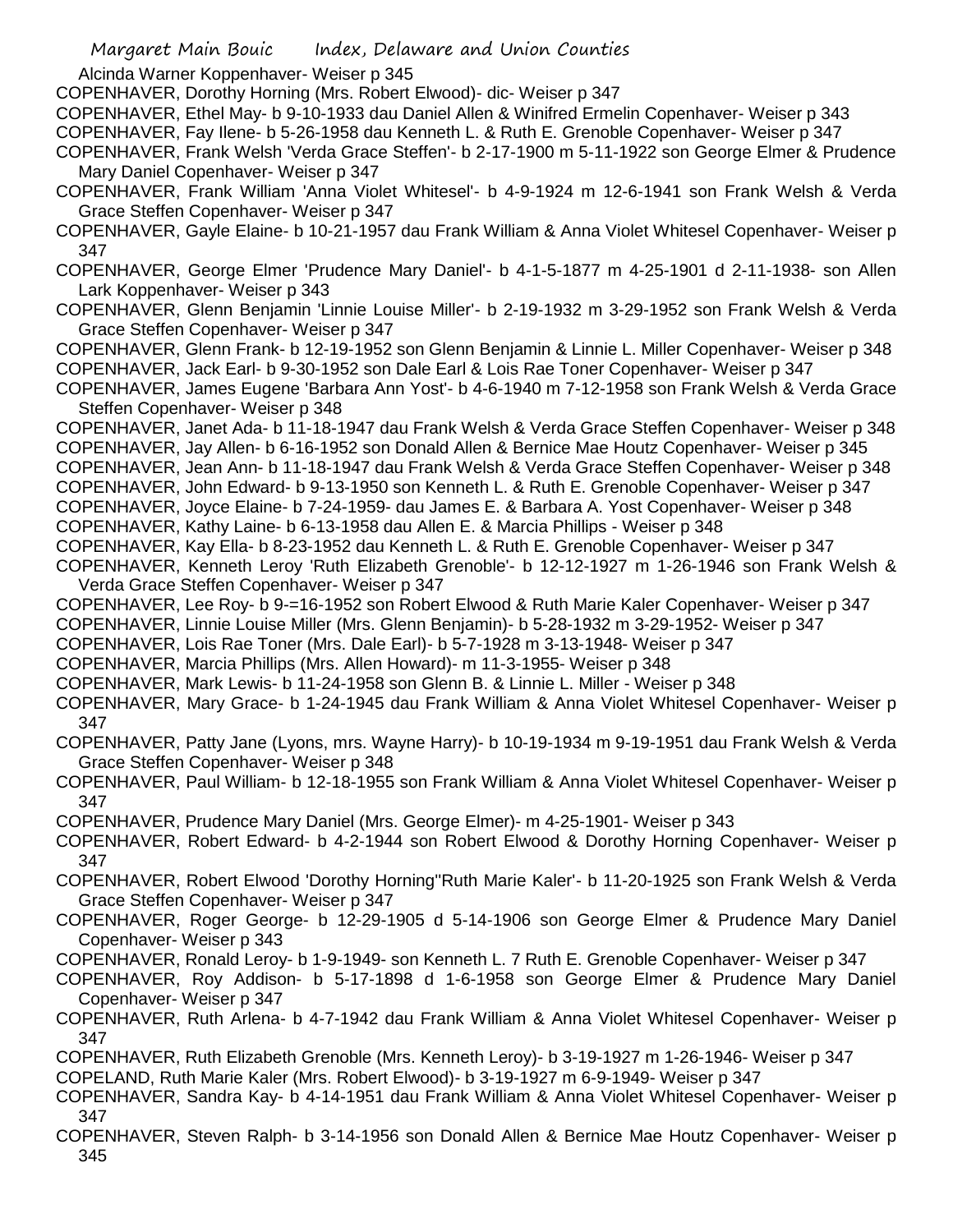- Margaret Main Bouic Index, Delaware and Union Counties COPENHAVER, Thomas Mark- b 12-29-1956 son Robert Elwood & Ruth Marie Kaler Copenhaver- Weiser p 347 COPENHAVER, Verda Grace Steffen (Mrs. Frank Welsh)- b 3-29-1905 m 5-11-1922- Weiser p 347 COPENHAVER, Winifred Ermelin (Mrs. Daniel Allen)- m 1926- Weiser p 343 COPER, Samuel- delge VIII p 56, 1810, Radnor Tp COPERAS, Richard- 1840C Jerome Tp 1178 p 52 (40-50) COPHEL, Catherine (Richardson, Mrs. Samuel)- m 10-22-1837 Madison Co- unec IX p 5 COPIN, Elizabeth (Caplinger, Mrs. Aaron)- b 1820 m 6-5-1836 dcc Linda Congrove Lasley 19 COPLAN, Elizabeth Ann- dau George R. Jr. & Theresia L. Bollack Coplan- Coplan COPLAN, George R. Jr. 'Theresia L. Bollack'- m 8-24-1977- Coplan COPLAN, Theresia L. Bollack (Mrs. George R. Jr.)- b 8-20-1958 m 8-24-1977 d 10-29-1981 COPLAND, Elizabeth- niece of Capt. Thomas Bowyer- uccp p 53 COPLAND, Jeanette- lived with O. R. & Jean Congrove- 1949 uced COPLAND, John H.- son Elizabeth Copland- uccp p 53 COPLAND, Laura- b 10-15-1889 Orange Tp dau William B. & Minnie Slych Copland- dcb COPLER, David- delge II p 21 COPLEY, ---Nash p 57 COPLEY, Bill 'Janette Robinson'- b 10-9-1934 m 4-8-1957 son Ted & Edna Elizabeth Bauder Copley- Weiser p 237 COPLEY, Dale 'Rachelle'- 1991 ucd COPLEY, Daniel- son Wayne & Mary E. Litteral Copley- Copley COPLEY, Donald E. 'Patricia A.'- 1973, 1975, 1979, 1981, 1983 ucd COPLEY, Dora (Mrs. )- mother of Wayne Copley- Copley COPLEY, Edna Elizabeth Bauder (Mrs. Ted)- b 6-30-1913 m 7-18-1931- dau William Henry & Jesse Phoebe Fraker Bauder- Weiser p 237 COPLEY, Eleazar- Powell p 119 Genoa Tp COPLEY, Floyd- 1975 ucd COPLEY, Gail (Mrs. Thomas)- 1971 ucd COPLEY, Gregory- b 1967 son Thomas & Gail Copley- 1971 ucd COPLEY, Jeffrey- son Wayne & Mary E. Litteral Copley- Copley COPLEY, James- son Wayne & Mary E. Litteral Copley- Copley COPLEY, Janette Robinson (Mrs. Bill)- m 4-8-1957- Weiser p 237 COPLEY, Jerry D. 'Wanda M.'- 1969, 1980 dcd COPLEY, Kimberly Ann- b 9-28-1975 dau Donald E. & Patricia A. Copley- Copley; 1979, 1981, 1983 ucd COPLEY, Larry- 1969 dcd COPLEY, Martha (Mrs. Raymond)- 1969, 1971, 1980 dcd COPLEY, Mary E. Litteral (Mrs. Wayne)- d 7-20-1984 (49) bur Marengo Cem- Copley COPLEY, Mary (Mrs. Robert)- Copley COPLEY, Merle- b 1964 ch Shirley A. Copley- 1975 ucd COPLEY, Patricia A. (Mrs. Donald E.0- 1975, 1979, 1981, 1983 ucd COPLEY, Phoebe (Cunningham, Mrs. Keith Allen'- b 7-2-1932 m 4-28-1948 dau Ted & Edna Elizabeth Bauder Copley- Weiser p 237 COPLEY, Rachelle (Mrs. Dale)- 1991 ucd COPLEY, Raymond 'Martha'- 1969, 1971, 1980 dcd COPLEY, Robert 'Mary'- Copley COPLEY, Robert- son Wayne & Mary E. Litteral Copley- Copley COPLEY, Roland- b 1969 son Jerry D. & Wanda M. Copley- 1980 dcd COPLEY, Shirley A.- 1973, 1975 ucd COPLEY, Tabitha- b 1973 ch Jerry D. & Wanda M. Copley- 1980 dcd COPLEY, Ted 'Edna Elizabeth Bauder'- b 4-24-1906 m 7-18-1931- Weiser p 237 COPLEY, Terri- b 1960 dau Shirley A. Copley- 1975 ucd COPLEY, Thomas 'Gail'- 1971 ucd
	- COPLEY, Thomas- b 1963 son Thomas & Gail Copley- 1971 ucd
	- COPLEY, Wanda M. (Mrs. Jerry D.)- 1980 dcd
	- COPLEY, Wayne 'Mary E. Litteral'- son Dora Copley- Copley
	- COPLEY, Wendy- dau Robert & Mary Copley- Copley- Engaged to Donald D. Jolliff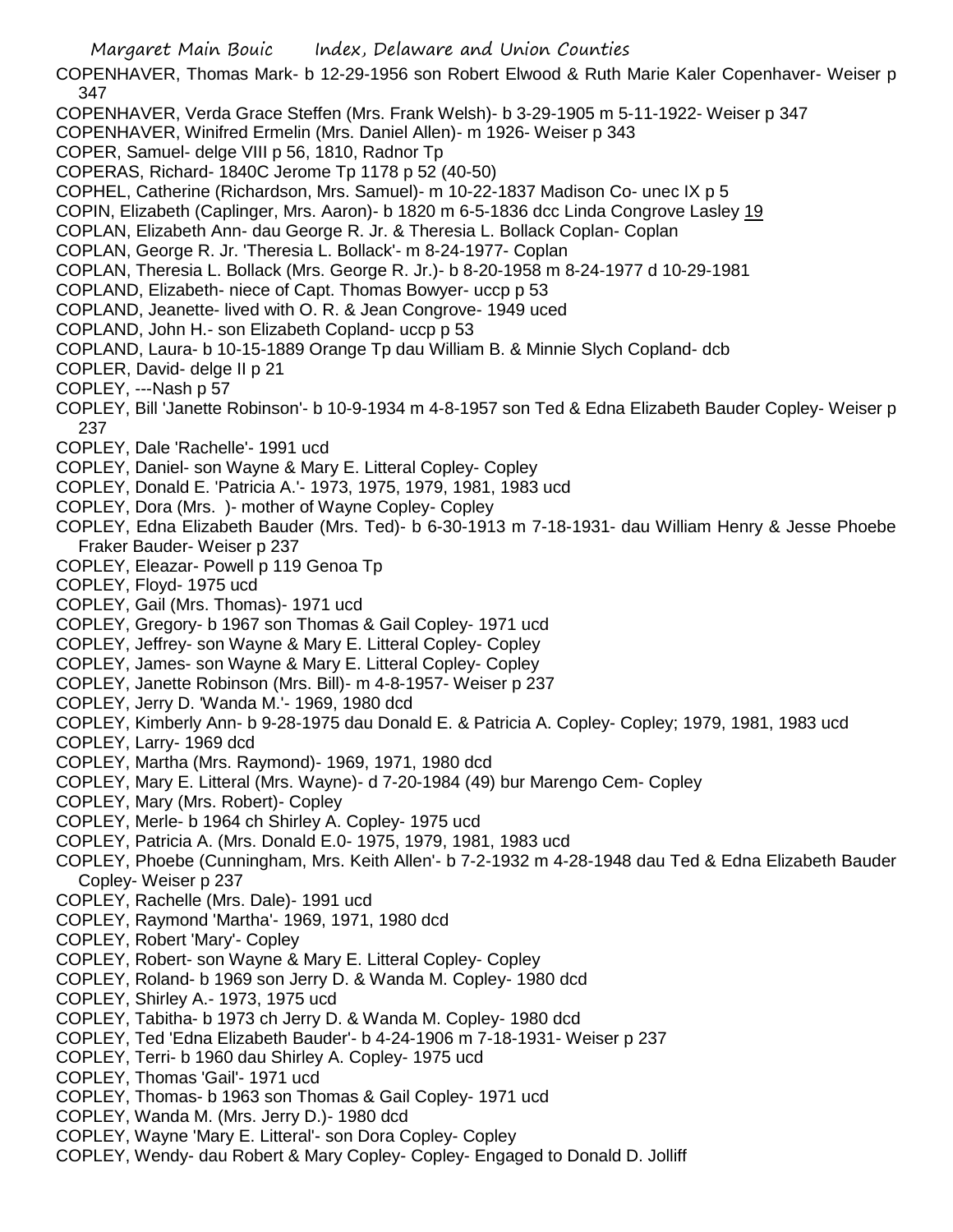- Margaret Main Bouic Index, Delaware and Union Counties
- COPLIN, Eva- b 10-7-1882 Troy Tp dau -- & --Main Coplin- dcb
- COPLIN, George R. 'Theresia L.'- b 9-15-1948 Oakdale Cem II p 150 (M-R17-3)
- COPLIN, Letta Jane Bump (Conklin (Mrs. Obadiah D.)- m 4-13-1881 ucm 6955; delge VII p 53
- COPLIN, Lory- 1880C Jackson Tp p 230A (5,O,O,O)
- COPLIN, Megga- ch Obediah & Letty Jane Bump Coplin- delge VII p 53
- COPLIN, Obadiah D. 'Letta Jane Conklin''Elizabeth R. Henderson'- b 10-20-1822 m(1) 4-2-1881 m 4-13-1881 ucm 6955 uca p 93, 108; 1880C Jackson Tp p 234A; delge VII p 53
- COPLIN, Susan Americus (Matteson, Mr. Ezra)- m 3-11-1874 ucm 5458 dau Obediah & Lettie Jane Conklin Coplin- delge VII p 53
- COPLIN, Theresia L. (Mrs. George R.)- b 8-20-1958 d 10-29-1981 Oakdale Cem II p 150 (M-R17-3)
- COPP, Daniel S. 'Lizzie A. Drew'- b 8-14-1849 m 12-18-1874 son Hayes D. & Dolly Emery Copp- 1883 uch V p 615; French Bible, unec VIII p 18
- COPP, Dolly Emery (Mrs. Hayes D.)- 1883 uch V p 615
- COPP, Hayes 'Dolly Emery'- 1883 uch V p 615
- COPP, Lizzie A. Drew (Mrs. Daniel S.)- b 9-1-1851 m 12-18-1874 dau Alvin Drew- 1883 uch V p 615; French Bible, unec VIII p 18
- COPPAGE, Charles ' ''Rebecca Mason'- Pabst 3 p 29, 6 p 9; Pabst 0; delge VIII p 52 (96), Orange Tp
- COPPAGE, Rebecca Mason (Mrs. Charles)- Pabst 3 p 29, 6 p 9
- COPPEDGE, Charles- 1880C Orange Tp p 347A
- COPPEDGE, Charles Dorsey 'Sarah Anderson'- Maugans Anc p 135
- COPPEDGE, Ed- Nash p 373
- COPPEDGE, Margaret (Hednick, Mrs. )(Chambers, Mrs. Cyrus Sr.)- d 6-30-1871 bur near Africa- dau Charles Dorsey & Sarah Anderson Coppedge- Maugans Anc p 121, 135
- COPPEDGE, Sarah Anderson (Mrs. Charles Dorsey)- Maugans Anc p 135
- COPPEL, Sarah (Leazenbye, Mrs. John)- m 5-6-1835 Madison Co unec IX p 6
- COPPEN, Orlando L.- 1860C Millcreek Tp 126 (7,O) lived with Asael Parmenter
- COPPENHAVER, Isabella Fetterold (Mrs. William)- b 5-14-1930 dau Paul & RUth Yearick Fetterolf- Weiser p 608
- COPPENHAVER, Michael William- son William & Isabella Fetterold Coppenhaver- Weiser p 608
- COPPENHAVER, William 'Isabella Fetterolf'- Weiser p 608
- COPPER, Arza E. 'Eureka''Laura A. Clutter'-b 8-1852 son Josiah & Lucy Adams Copper- 1880 dch p 840; Center Village Cem 2-2-19- 1880C Harlem Tp p 442C; 1900C Claibourne Tp 14-17 p 1B (47,O,O,O)
- COPPER, Brittny- b 12-27-1985 ch Mark & Tammie Sue Garlinghouse Coppwer- St Pau p 126
- COPPER, Christine Gaylor (Mrs. Samuel G.)- 1880 dch p 840
- COPPER, Coral(l)- b 12-20-1886 Harlem Tp dcb; dau Arza E. & Eureka Copper- 1900C Claibourne Tp 14017 p 1B (13,O,O,O)
- COPPER, Cornish- son Samuel & Fannie Ninerick Copper- 1880 dch p 840
- COPPER, Eleanor dau Ross & Mary Stimmel Copper- Copper
- COPPER, Elizabeth- dau Samuel G. & Christina Gaylor Copper- 1880 dch p 840
- COPPER, Emily Hennis (Mrs. Michael A.)- m 3-5-1843 dcm
- COPPER, Eureka (Mrs. Arza E.)- b 8-1858 1900C Claibourne Tp 14-17 p 1B (41,O,NJ,O); m 14y, 3 ch 2 living
- COPPER, Fannie Ninerick (Mrs. Samuel G.)-1880 dch p 840
- COPPER, Emma- dau Josiah & Lucy Adams Copper- 1880 dch p 840
- COPPER, Idola- dau Josiah & Lucy Adams Copper- 1880 dch p 840
- COPPER, John- son Samuel G. & Fannie Ninerick Copper- 1880 dch p 840
- COPPER, Joseph- son Samuel G. & Christina Gaylor Copper- 1880 dch p 840
- COPPER, Josiah 'Lucy Adams'- b 6-25-1826 m 4-18-1850 dcm d 5-5-1896 Center Village Cem 2-2-16; 1880 dch p 840; 1880C Harlem Tp p 442C; delge VI p 50 Genoa Tp
- COPPER, Laura Clutter (Mrs. Arza E.)- b 8-30-1862 d 6-8-1884 dau Van & Mary Marriott Clutter- 1880 dch p 840
- COPPER, Lucy Adams (Mrs. Josiah)- b 11-18-1829 m 4-18-1850 dcm d 6-29-1918 dau David & Susannah Bennet Adams- 1880 dch p 840
- COPPER, Lucy Ann (Mrs. Samuel)- 1850C Harlem Tp 712 (20)
- COPPER, Mark 'Tammie Sue Garlinghouse'- St. Paul p 126
- COPPER, Martha E.- dau Josiah & Lucy Adams Copper- 1880 dch p 840
- COPPER, Mary- dau Samuel G. & Fannie Ninerick Copper- 1880 dch p 840; Center Village Cem 2-2-17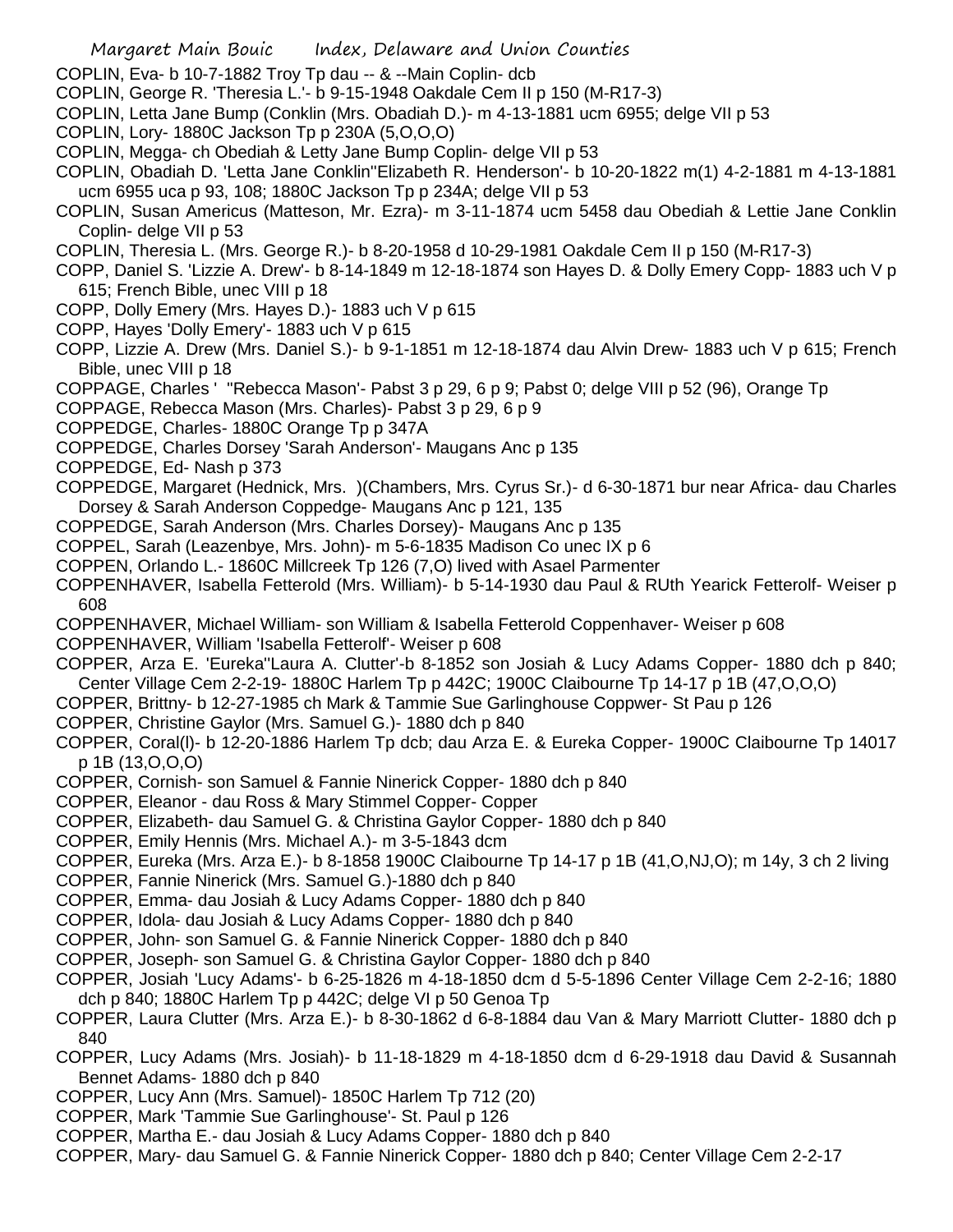Margaret Main Bouic Index, Delaware and Union Counties COPPER, Mary Stimmel (Mrs. Ross)- Copper COPPER, Michael A. 'Emily Hennis'- m 3-5-1843 dcm COPPER, Nettie Jane-b 5-11-1869 Harlem Tp dcb, d 7-14-1871 (2y) Center Village Cem 2-2-18- dau Josiah & Laura/Lucy Ann Adams Copper- 1880 dch p 840 COPPER, Rachel- dau Samuel G. & Christina Gaylor Copper- 1880 dch p 840 COPPER, Rachael (Trimbley, Mrs. George)- m 1-4-1853 dcm COPPER, Rees- son Samuel G. & Fannie Ninerick Copper- 1880 dch p 840 COPPER, Robert- brother Ross Copper- Copper COPPER, Robert- son Ross & Mary Stimmel Copper- Copper COPPER, Ross E.- b 11-1885 son Arza E. & Eureka Copper- 1900C Claibourne Tp 14-17 p 1B (14,O,O,O) COPPER, Ross 'Mary Stimmel'- d 12-19-1959 (49) bur Whittier, Cal.- Copper COPPER, Samuel- 1850C Harlem Tp 712 (23) COPPER, Samuel G. 'Christina Gaylor''Fannie Ninerick'- 1880 dch p 840 COPPER, Samuel- son Samuel G. & Christina Gaylor Copper- 1880 dch p 840 COPPER, Samuel William- b 8-2-1988 son Mark & Tammi Sue Garlinghouse Copper- St. Paul p 126 COPPER, Sarah A.- dau Josiah & Lucy Adams Copper- 1880 dch p 840 COPPER, Sophia- dau Samuel G. & Fannie Ninerick Copper- 1880 dch p 840 COPPER, Tammi Sue Garlinghouse (Mrs. Mark)- b 10-7-1960 dau Donald L. & Jo Ann B. H. Nicol Garlinghouse- St. Paul p 126 COPPLE, Zerelda (Shafer, Mrs. Henry)- delge X p 39 COPPOCK, Aaron 'Mary'- dcq Thomas Graham 902 COPPOCK, Barbra (Pollock, Mrs. )- dau Rev. Russell & Hazel Coppock- Coppock COPPOCK, Dale- son Rev. Russell & Hazel Coppock COPPOCK, David- son Rev. Russell & Hazel Coppock- Coppock COPPOCK, Dorothy (Brown, Mrs. )- dau Rev. Russell & Hazel Coppock- Coppock COPPOCK, Esther (Weber, Mrs. )- dau Rev. Russell & Hazel Coppock- Coppock COPPOCK, Hazel (Mrs. Rev. Russell)- Coppock COPPOCK, Kenneth- son Rev. Russell & Hazel Coppock- Coppock COPPOCK, Mary (Mrs. Aaron)- dcq Thomas Graham 903 COPPOCK, Paul- son Rev. Russell & Hazel Coppock- Coppock COPPOCK, Rev. Russell 'Hazel'- d 9-5-1970 (69)- Coppock COPPOCK, Ruth (DeLong, Mrs. )- dau Rev. Russell & Hazel Coppock- Coppock COPPOCK, Sarah (Frazier, Mrs. Alexander)- dau Aaron & Mary Coppock- dcq Thomas Graham 451 COPPOLA, Joseph M.- Coppola CORAM, Herbert- 1871 dcd CORAN, Mr.- 1880 dch p 116 CORBAN,---b 11-2-1867 dau George Corban Delaware Town- dcb CORBAN, Richard- 1880C Troy Tp p 340C CORBELL, Jacob- 1880C Brown Tp 3816 p 3816 (71, Va, Va, Va); delge X p 70 CORBERLEY, Mary A.- Oller Cem p 5 date illegible CORBET, Carlton- Corbet CORBET, Charles 'Emma B. Willett'- m 4-25-1882 ucm 7166 CORBET, David A. 'Ella Orahood'- Corbet CORBET, Elizabeth (Eikelberner, Mrs. Uriah Mingel)- b 8-14-1823 m 8-17-1848 d 6-19-1870- Weiser p 163 CORBET, Elizabeth LeStrange (Mrs. Robert)- dau Fulk & Eleanor Gifford LeStrange- McKitrick p 137 CORBET, Ella Orahood (Mrs. David A.)- Corbet CORBET, Emma- 1980 dcd CORBET, Emma B. Willet (Mrs. Charles)- m 4-25-1882 ucm 7166 CORBET, Esther (Berry, Mrs. Kenneth)- dau Wilson W. & Nellie Esther Spain Corbet- Corbet CORBET, Gale -b 5-1884- 1900C Jerome Tp 182-191 p 8A (16,-,-,-) lived with Dell C. Ellis CORBET, John- 1883 uch IV p 463, 535 CORBET, Juanita (Leach, Mrs. George)- dau Wilson W. & Nellie Esther Spain Corbet- Corbet CORBET, Marjorie (Dooley, Mrs. )- dau David A. & Ella Orahood Corbet- Corbet CORBET, Martha (Gibson, Mrs. Capt. B. H.)- Powell p 308 CORBET, Mary Christine (Noland, Mrs. Raymond Michael)- m 6-2-1984- dau Carlton Corbet- Corbet CORBET, Nellie Esther Spain (Mrs. Wilson W.)- b 11-1-1897 d 4-1982 bur Maple Grove Cem- dau Obie & Lulu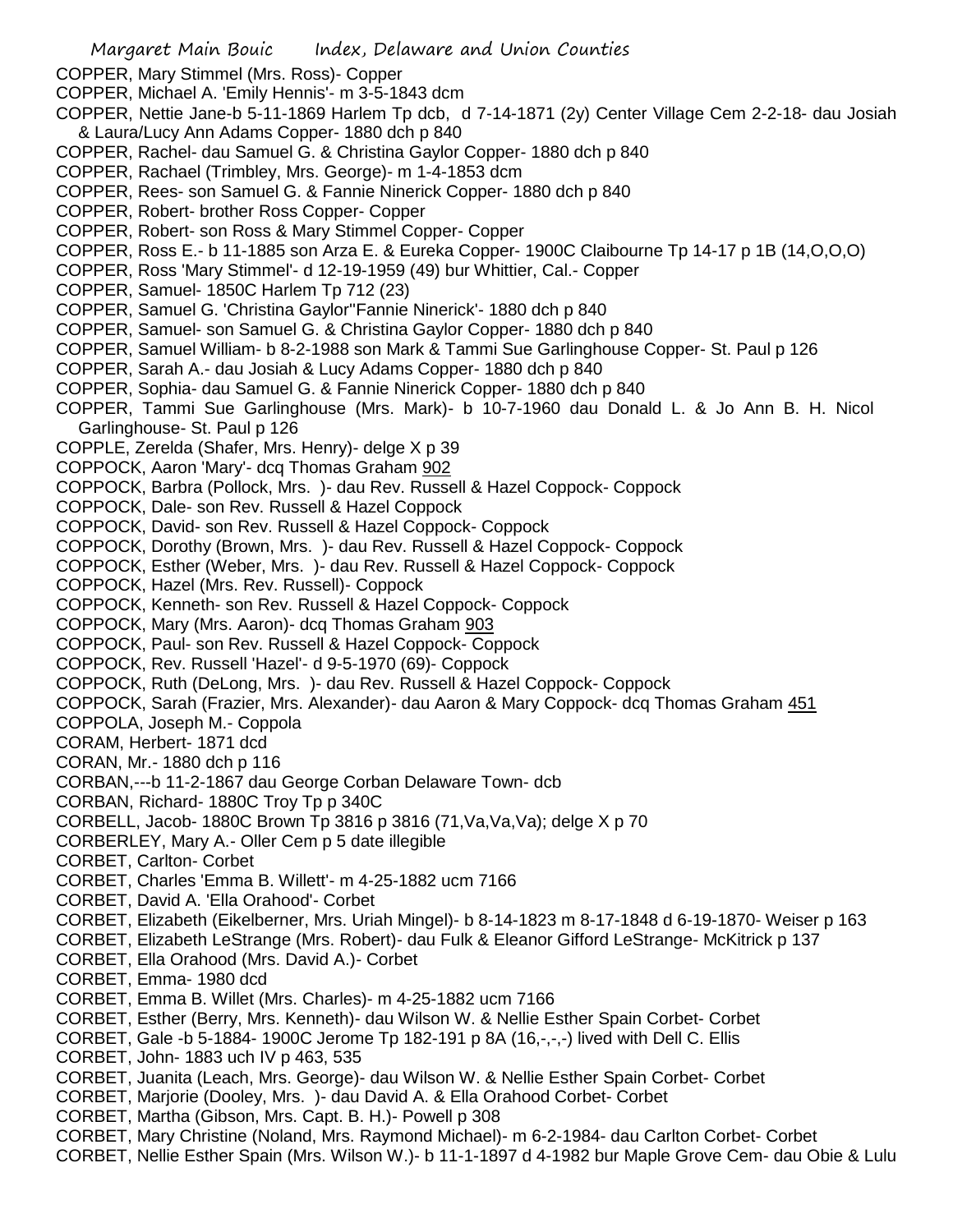Curl Spain- Corbet

- CORBET, Robert 'Eliabeth LeStrange'- McKitrick p 137
- CORBET, Wilson W. 'Nellie Spain'- b 10-6-1898 d 9-9-1987 (88) bur Maple Grove Cem- son David A. & Ella Orahood Corbet- Corbet
- CORBETT, ---1908 dch p 729
- CORBETT, Agnes (Mrs. Carl)- b 1864 d 1955 York Cem R3 L168 p 44
- CORBETT, Allison- b 1987 dau Charles D. & Sally Corbett- 1991 ucd
- CORBETT, Amanda Geneva Kneiple (Mrs. Herbert)- dau William Emmet & Amy Augusta Erhard Kneiple-Weiser p 587
- CORBETT, Bob Eugene- b 6-22-1944 son Bob W. & Elnor Lame Corbett- Graham 1273141
- CORBETT, Bob M.- son Pearl Howard & Imo Jane Mithcell Corbett- Corbett
- CORBETT, Bob W. 'Elnor Lame'- m 9-13-1942- Graham (127314)
- CORBETT, Carl 'Agnes'- b 1859 d 1939 York Cem R3 L168 p 44
- CORBETT, Charles Dean 'Sally Ann Speyer'- m 10-9-1982 son Charles & Virginia Corbett- 1985 uch p 132; 1991 ucd
- CORBETT, Charles F.'Virginia'- 1985 uch p 132; 1991 ucd
- CORBETT, Cora Houser (Mrs. George)- Corbett
- CORBETT, Diane Ruth Hillegas (Mrs. James E.)- m 3-13-1976 dau Robert C. Hillegas- Corbett; Hillegas
- CORBETT, Donald W. b 7-5-1914 d 10-30-1987 son Dwight G. & Winnie Gamble- Corbett
- CORBETT, Edward- 1880C Delaware Town p 541C
- CORBETT, Eleanor Lame (Mrs. Bob W.)- b 4-31-1923 m 9-13-1942 dau Peter Wilson & Louise Holland Lame-Graham 121315
- CORBETT, Etta M. (Mrs. )- d 11-24-1975 (86) bur Woodstock- Corbett
- CORBETT, Evelyn (Morgan, Mrs. )- dau Bob & Evelyn Lame Corbett- Graham 1273141
- CORBETT, George 'Cora Houser'- Corbett
- CORBETT, Herbert 'Amanda Geneva Kneiple'- Weiser p 587
- CORBETT, Imo Jane Mitchell (Mrs. Pearl Howard)- b 4-2-1895 d 3-16-1988 (92) bur Maple Grove Cem- dau Richard & Martha Rulan Mitchell- Corbett
- CORBETT, James e. 'Bonita'- b 6-11-1933 d 4-1-1993 (59) N. Lewisburg Cem- son George & Cora Houser Corbett- Corbett
- CORBETT, James Jr.'Laura Crabbs;- b 1954 m 5-14-1988 son James E. & Bonita Corbett- Corbett; 1969, 1971 dcd
- CORBETT, James E. 'Diane Ruth Hillegas'- m 3-13-1976 son James E. Corbett,Sr.- Corbett
- CORBETT, Joseph- son George & Cora Houser Corbett- Corbett
- CORBETT, Joseph- b 1955 son James E. & Bonita Corbett- Corbett; 1969, 1971 dcd
- CORBETT, Laura Crabbs (Mrs. James)- m 5-14-1988 dau James R. & Anne Crabbs- Corbett
- CORBETT, Mary E.- dau George & Cora Houser Corbett- Corbett
- CORBETT, Patricia Fay- dau Herbert & Amanda Geneva Kneiple Corbett- Weiser p 587
- CORBETT, Pearl Howard 'Imo Jane Mitchell'- d 12-27-1969- Corbett
- CORBETT, Ricky- b 1957 son James E. & Bonita Corbett- Corbett; 1969, 1971 dcd
- CORBETT, Ronald- son Donald W. Corbett- Corbett
- CORBETT, Ruth (Kauffman, Mrs. )- dau George & Cora Houser Corbett- Corbett
- CORBETT, Sally Ann Speyer (Mrs. Charles Dean)- b 5-4-1963 m 10-9-1982 dau Paul J. & Ellen Hoffman Speyer- 1985 uch p 132; 1991 ucd
- CORBETT, Samantha- b 1990 dau Charles D. & Sally Corbett- 1991 ucd
- CORBETT, Virginia (Mrs. Charles)- 1985 uch p 132; 1991 ucd
- CORBIN,---Main Gaz I 2 p 13; --family of Marie Van Gundy Bouic- delge X p 17
- CORBIN, --- b 3-7-1869 Concord Tp son Manly & Lucinda Corgin- dcb
- CORBIN --- b 3-14-1877 Concord Tp son M. L. & Catharine Fisher Corbin- dcb
- CORBIN, ---b 7-9-1881 Concord Tp dau Daniel & Emma Jackson Corbin- dcb
- CORBIN, Abby 'Harriet Grubb'- Andrews
- CORBIN, Alice (Mrs. Edgar)- Cowgill p 69
- CORBIN, Alice- b 1965 dau William M. & Jacquelyne A. Corbin- 1967 ucd
- CORBIN, Amanda- 1880C Jerome Tp 149-152 p 16 (58,Va,Va,Va) widowed
- CORBIN, Ann Cutler (Mrs. Joseph)- m 2-6-1853 dcm; dau John & Matilda A. McGown Cutler- Pabst Pion I p 81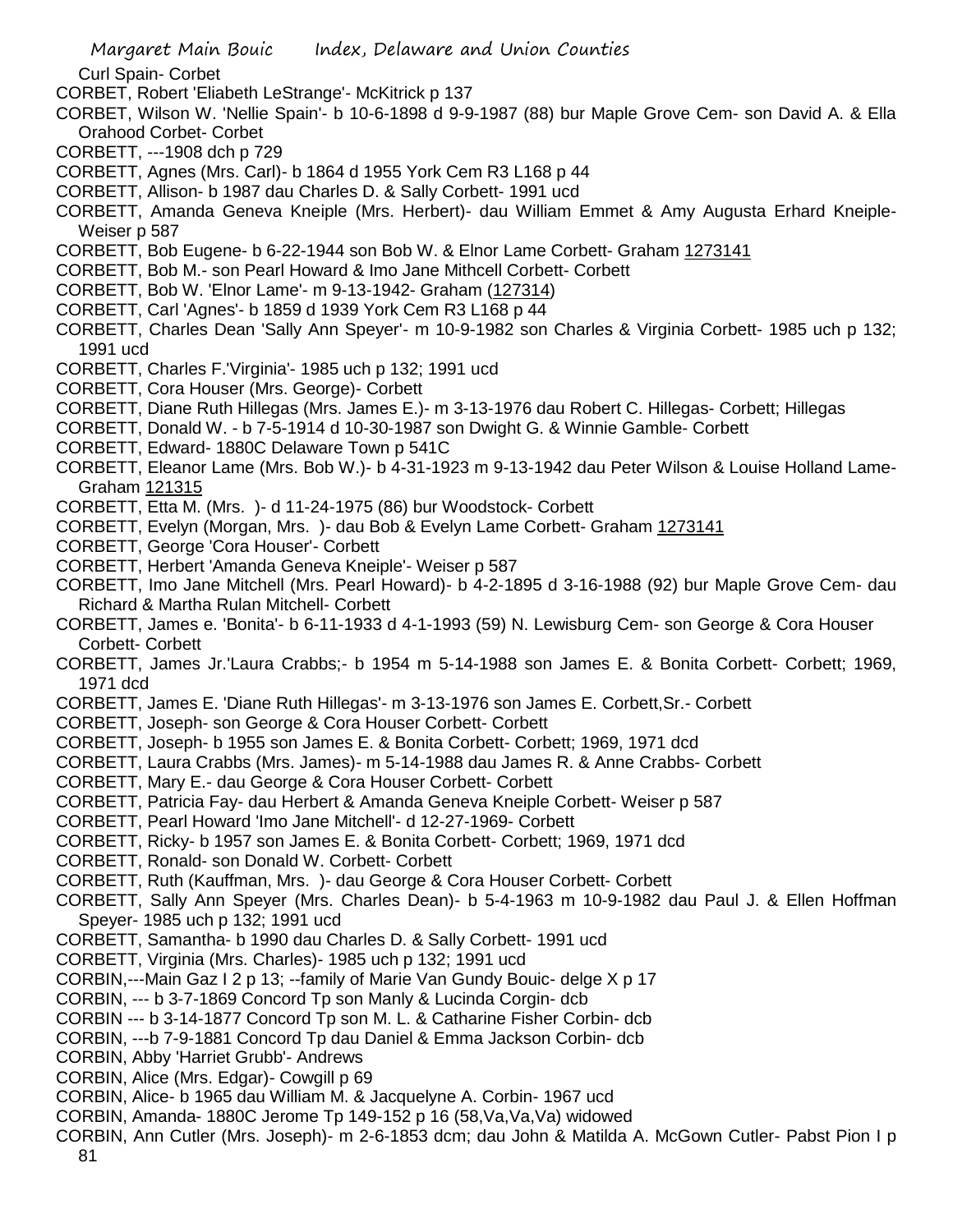CORBIN, Ann Marie- b 1963 dau Earl Wayne & Eliabeth A. Corbin- Corbin; 1973, 1975, 1979 ucd

- CORBIN, Anna (Trip, Mrs. )- sister Leonard A. Corbin- Corbin
- CORBIN, Annie Marie Milligan (Mrs. Robert Steman) b 8-1-1920- dau Ralph & Hazel Sheets Milligan- Milligan 67 V p 7
- CORBIN, Arthur- son Grover & Ellen R. Corbin- Corbin;Pabst 7 p 13
- CORBIN, Arthur 'Lee Elan Birge'- m 11-29-19396- Corbin
- CORBIN, Barbara Ann (Wilson, Mrs.Robert)- dau William & Dorothy McCain Corbin- Corbin
- CORBIN, Belle M. (Mrs. Clark)- b 4-1854 1900C Darby Tp 97-103 p 5A (46,O,O,O); 1 ch
- CORBIN, Ben- 1969 dcd
- CORBIN, Bertha- b 8-16-1884 Concord Tp dau Daniel & Emma Jackson Corbin- dcb
- CORBIN, Bette (Grosh, Mrs. )- dau Grover & Ellen R. Corbin- Corbin
- CORBIN, Betty (Mrs. Grover,Jr.)- Corbin
- CORBIN, Bonnita Sue (Barton, Mrs. Robert)- b 5-16-1947 m 6-13-1981- dau Robert & Anna Marie Milligan Corbin- Milligan 106 VI p 16
- CORBIN, Brenda Joyce (Allen, Mrs. )(Rucker, Mrs. Cambron)- dau William & Dorothy McCain Corbin- Corbin
- CORBIN, Bruce- b 1967 son Earl Wayne & Elizabeth A. Corbin- Corbin; 1973, 1975, 1979, 1981, 1983, 1991 ucd
- CORBIN, Calvin- 1908 dch p 428; delge VII p 30
- CORBIN, Carolyn (Mrs. Robert L.)- Corbin
- CORBIN, Catherine- 1880C Concord Tp p 263C
- CORBIN, Catherine Beckley (Mrs. Manley )- m 8-25-1855 dcm d 5-28-1856 (20-0-28) Oller Cem p 8-Pabst 0.
- CORBIN, Charles A.- 1880C Liberty Tp Del Co p 307C
- CORBIN, Charles- son William & Ellen Seckinger Corbin- Corbin
- CORBIN, Clara- 1908 dch p 428
- CORBIN, Clara Ellen- b 1-24-1882 Delaware Town- dau Charles A. & Hattie Grubb Corbin- dcb
- CORBIN, Clara (Mrs. Parker)- b 1866 d 1951 Jerome IOOF Cem DJ p 114
- CORBIN, Clark 'Belle M.'- b 5-1847 1900C Darby Tp 97-103 p 5A (53,O,O,O); father-in-law of B. McCullough
- CORBIN, Clark 'Mary Bigger'- ped Marianne Ferguson Garn #147 14- unec IX p 9
- CORBIN, Dale- son Earl Wayne & Elizabeth Corbin- Corbin
- CORBIN, Dale Eugene 'Mary Ann Crothers'- m 7-17-1976 son William Corbin & Dorothy McCain- Corbin
- CORBIN, Daniel G. 'Emma Jackson'- b 1846 d 1895 Oller Cem p 20 Powell p 87;1908 dch p 883; McKitrick p 277; delge VII p 45; 1880C Concord Tp p 263C
- CORBIN, Donna Jean- dau Virgil D. & Mary Alice Corbin- Corbin engaged to Bill Laster
- CORBIN, Dorothy McCain (Mrs. William)(Cooperider, Mrs. Marvin)- dau Clara McCain- Corbin
- CORBIN, Dorothy (Stiles, Mrs. )- dau William & Ellen Seckinger Corbin- Corbin
- CORBIN, Earl Wayne 'Elizabeth A.'- son William & Dorothy McCain Corbin; 1971, 1973, 1975, 1979, 1981, 1983, 1991 ucd
- CORBIN, Earl Wayne Jr.- b 1964 son Earl Wayne & Elizabeth A. Corbin- 1973, 1975, 1979, 1983, 1991 ucd
- CORBIN, Edgar 'Alice'- Cowgill p 69
- CORBIN, Edward- 1880C Delaware Town p 541C
- CORBIN, Eliza (Tidewick, Mrs. William)- b 1810 dau Reuben & Elizabeth Riddle Corbin- delge IV p 37, VIII p 32, IX p 65
- CORBIN, Elizabeth A. (Mrs. Earl Wayne)- 1971, 1973, 1975, 1979, 1981, 1983, 1991 ucd
- CORBIN, Elizabeth (Day, Mrs. Lewis)- b 1-13-1823 m 11-24-1842 d 4-5-1900, sister Thomas Corbin
- CORBIN, Elizabeth Jane (WanGundy, Mrs. )- dcc Marie Van Gundy Bouic 17
- CORBIN, Elizabeth Riddle (Mrs. Reuben)- d 7-31-1844 (66) Oller Cem Powell p 84; delge VIII p 32
- CORBIN, Ellen R. (Mrs. Grover)- d 11-17-1982 (92) bur Alum Creek Cem- Corbin
- CORBIN, Ellen Seckinger (Mrs. William)- Corbin
- CORBIN, Emma- Pabst 7 p 24
- CORBIN, Emma O. Jackson (Mrs. Daniel G.)(Diven, Mrs. Lincoln)(Marcum, Mrs. Albert)- b 1856 d 1915 bur Oller Cem p 20- dau William & Catherine McKitrick Jackson- 1908 dch p 883; Powell p 87; McKitrick p 277
- CORBIN, Ethel (Hilton, Mrs. )- dau William & Ellen Seckinger Corbin- Corbin
- CORBIN, Ethel- b 1887 d 1903 Jerome IOOF Cem DJ p 114- dau Parker & Clara Corbin
- CORBIN, Eugene- son Grover & Ellen R. Corbin- Corbin
- CORBIN, Femme O. 'Frances A.'- b 1866 d 1944 Berkshire Cem Powell p 11
- CORBIN, Ferne (Rivers, Mrs. John Elmer Hancock)- b 8-17-1924 m 10-19-1946 dau Edgar & Alice Corbin-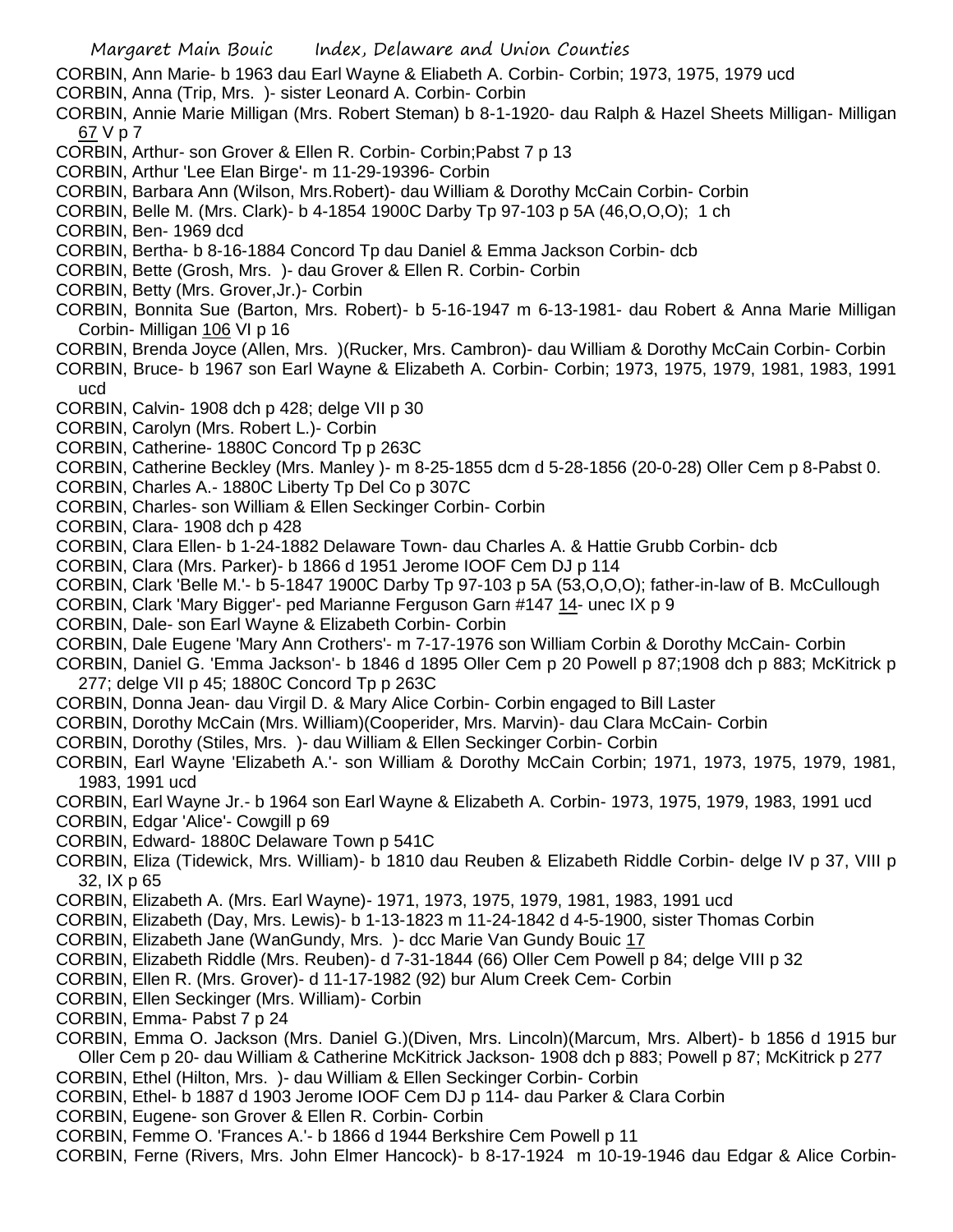Cowgill p 69

- CORBIN, Flora- b 6-28-1877 Concord Tp dau M. D. & Catherine Firtz Corbin- dcb
- CORBIN, Florence Pendleton (Mrs. Leonard A.)- Corbin
- CORBIN, Frances A. (Mrs. Femme O.)- b 1868 d 1935 Berkshire Cem Powell p 11
- CORBIN, Francis- d 1-22-1888 (54y12d) Trenton Cem Powell p 278; 1880C Trenton Tp p 460A
- CORBIN, Frank B. 'Ruth'- d 12-1912 (54)- Corbin; delge VIII p 12
- CORBIN, Franklin R. 'Magdela'- d 2-23-1891/1910 (58-10-17) Oller Cem p 20 -Powell p 87; 1880C Delaware Town p 518C; Pabst 0
- CORBIN, George E.- b 1-17-1893 Delaware Town son Charles & Hattie Grubb Corbin- dcb
- CORBIN, George Edward- b 4-1-1876 Delaware Town -son George & Ellen N. Corbin- dcb
- CORBIN, George W.- 1908 dch p 391
- CORBIN, Gertrude (McCullough, Mrs. Samuel Bigger)- b 1871/b 9-6-1972 dcb, d 1900 ped Marianne Ferguson Garn #147 7- dau Clark & Mary Isabel Shipman Corbin- unec IX p 9
- CORBIN, Grover 'Ellen R.'- d 1966
- CORBIN, Grover D.Jr.'Betty'- b 11-17-1916 d 12-6-1989 (73)- son Grover & Ellen R. Corbin- Corbin
- CORBIN, Hannah (Rodgers, Mrs. J. N.)- 1883 uch V p 647
- CORBIN, Harriett Grubb (Mrs. Abby)- Andrews
- CORBIN, Harriet (Mrs. M. R./W. B.)- d 7-15-1856 (31-11-15) Oller Cem p 10 Powell p 84
- CORBIN, Harry H.- brother Elizabeth Corbin Day- delge VII p 68
- CORBIN, Isaac- son Amanda Corbin- 1880C Jerome Tp 149-152 p 17 (17,O,Va,Va)
- CORBIN, Jackson- son Grover & Ellen R. Corbin- Corbin
- CORBIN, Jacquelyne A. (Mrs. William M.)- 1967 ucd
- CORBIN, James- d 9-26-1845 (40y2m) Oller Cem p 10; Powell p 84; btp p 7
- CORBIN, James Bradley 'Laura Lynn Evans'- m 10-2-1982 son James Corbin- Corbin
- CORBIN, James H.- 1908 dch p 391
- CORBIN, Janet M. (Peterman, Mrs. )- dau William & Dorothy McCain Corbin- Corbin
- CORBIN, Jean Ann (Edenfield, Mrs. Wiley H.)- b 3-11-1950 ch Rober& Ann Marie Milligan Corbin- Milligan V p 7, VI p 16
- CORBIN, Jennifer J. Baldwin (Mrs. Kevin L)- m 9-4-1993 dau James & Mary Baldwin- Corbin
- CORBIN, Jerry L. 'Saundra McCormick'- m 8-30-1963- son Virgil & Mary Alice Corbin- Corbin
- CORBIN, John- brother Elizabeth Corbin Day- delge VII p 58
- CORBIN, John A.- b 5-6-1891 Marlborough Tp son Frank & Mary Bassinger Corbin- dcb
- CORBIN, John J.- Pabst 0
- CORBIN, John L.- 1880C Radnor Tp p 472A
- CORBIN, John R.- Pabst 0
- CORBIN, John R.- b 4-20-1874 Concord Tp son Frank R. & Margery Beckley Corbin- dcb
- CORBIN, John- son William & Ellen Seckinger Corbin- Corbin
- CORBIN, Joseph- son Amanda Corbin- 1880C Jerome Tp 149-152 p 16 (23,O,Va,Va)
- CORBIN, Joseph- d 12-16-1860 (1y) son F. G. & M. Corbin- Oller Cem p 10 Powell p 84
- CORBIN, Joseph 'Matilda Cutler'- dumch p 461
- CORBIN, Joseph R. 'Mary Landacre'-b 1802 d 10-23-1884 (81-10-25) Oller Cem p 14 Powell p 86; delge VIII p 32; 1880C Scioto Tp 202 p 287C; Pabst 0
- CORBIN, Joseph T. 'Ann Cutler'- m 2-6-1853 dcm
- CORBIN, Joshua M. 'Mary E.'- b 1864 d 1922 Price Cem djlm p 52
- CORBIN, J. R.- hadc p 22 1840 Concord Tp
- CORBIN, Kate H.- b 11-30-1879 Concord Tp dau M. D. & Katy Furtch Corbin- dcb
- CORBIN, Kathleen Sue- b 8-21-1974 dau Robert & Carolyn Corbin- Corbin- engaged to Bryian Paul Burson
- CORBIN, Kevin 'Jennifer J. Baldwin'- (6-1974) m 9-4-1933 son Robert & Carolyn Corbin- Corbin
- CORBIN, Larry E. 'Mollie A.'- 1969 dcd
- CORBIN, LaVaughn (Elliott, Mrs. )- dau Grover & Ellen R. Corbin- Corbin
- CORBIN, Lee Elan Birge (Mrs. Arthur)- m 11-29-1936- Corbin
- CORBIN, Lena Belle (Andrews, Mrs. Claude)- b 8-9-1888 Concord Tp dcb- dau Albert & Harriett Grubb Corbin-Andrews
- CORBIN, Leonard A. 'Florence Pendleton'- b 1-26-1901 d 5-12-1973 son Albert & Jeanette Davidson Corbin-Corbin
- CORBIN, Leonard- b 1966 son Larry E. & Mollie A. Corbin- 1969 dcd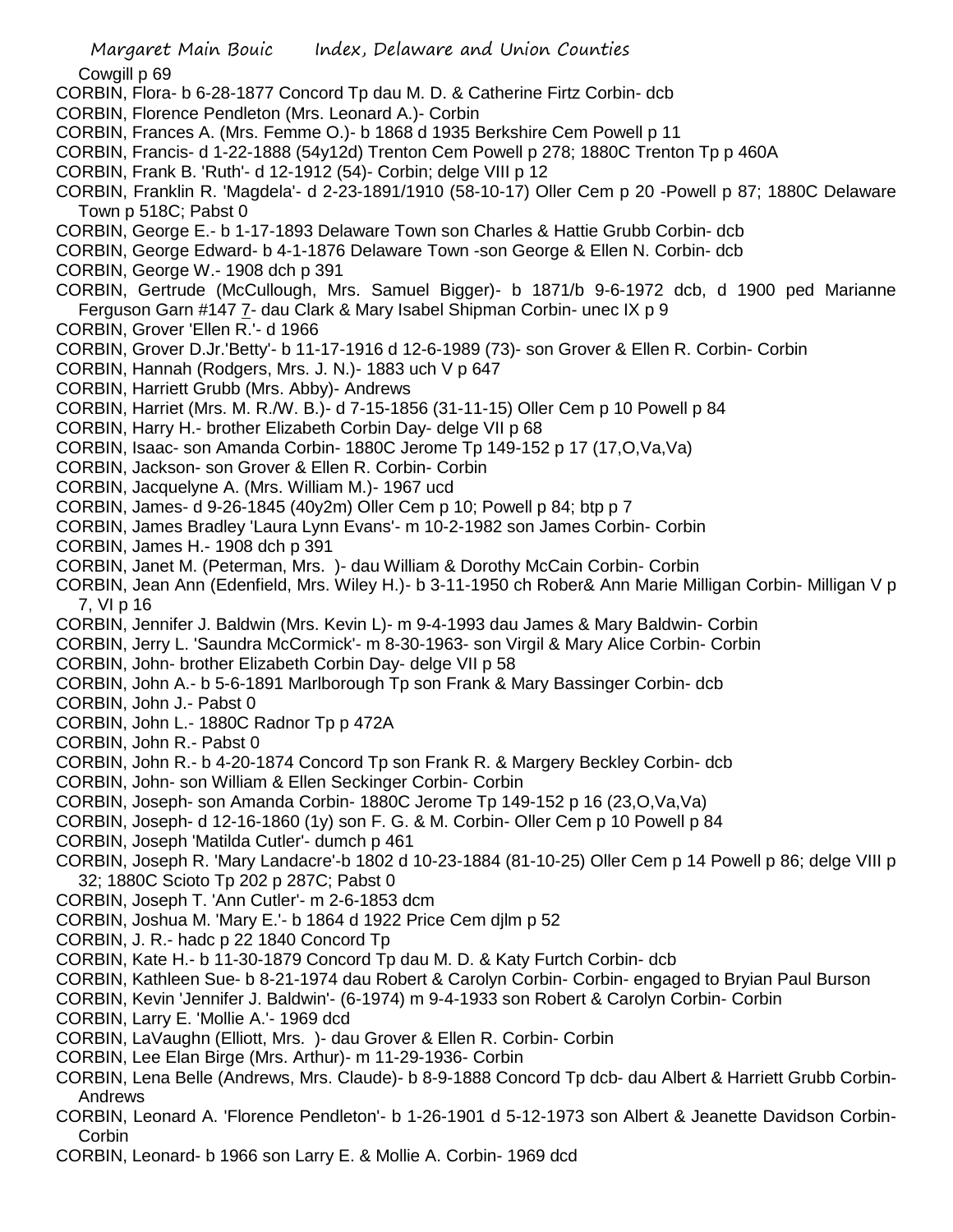- Margaret Main Bouic Index, Delaware and Union Counties CORBIN, Linda- dau Leonard A. & Florence Pendleton Corbin- Corbin CORBIN, Loretta- b 1968 dau Larry E. & Mollie A. Corbin- 1969 dcd CORBIN, Ludlow- d 8-15-1979 (64) son Grover & Ellen R. Corbin- Corbin CORBIN, Lusinda (Mrs. Manley)- d 4-6-1873 (27y) Oller Cem p 8 Powell p 84 CORBIN, Lyndall (Bringle, Mrs. )- dau Arthur & Lee Elan Birge Corbin- Corbin CORBIN, Mackenzie Crothers- b 9-24-1987 dau Dale Eugene & Mary Ann Crothers Corbin- Corbin CORBIN, Mae (Pinney, Mrs. )- sister Leonard A. Corbin- Corbin CORBIN, Magdala (Mrs. F. R.)- d 10-20-1887/9 (48-7-2) Oller Cem p 20; Powell p 87; Pabst 0 CORBIN, inf son of M. & S. E.- Oller Cem Powell p 84 CORBIN, Manley C.- Pabst 0 CORBIN, Manley 'Lusinda''Susan E.'- see Oller p 10; 1880C Concord Tp p 263C CORBIN, Margaret Alice Roush (Mrs. )- delge IX p 69 CORBIN, Margaret (Mrs. Ray)- 1961 dcd CORBIN, Mary A. (Hill, Mrs. Joseph)- m 11-10-1844 dcm CORBIN, Mary Alice (Mrs. Virgil)- d 2-4-1976 (58)- bur Fairview Memorial Pk.- Corbin CORBIN, Mary Ann Crothers (Mrs. Dale Eugene)- m 7-17-1976 dau Robert Crothers- Corbin CORBIN, Mary (Cupp, Mrs. )- dau William & Ellen Seckinger Corbin- Corbin CORBIN, Mary E. (Mrs. Joshua M.)- b 1871 d 1948 Price Cem djlm p 52 CORBIN, Mary Isabel Shipman (Mrs. Clark)- m 1854 d 1916 ped Marianne Ferguson Garn #147 15- unec IX p 9 CORBIN, Mary (Probably Matilda) (Mrs. J. R.)- d 1-15-1872 (67-0-8) Oller Cem p 14 Powell p 86 CORBIN, Mary Jo (Wood, Mrs. )- dau Virgil D. Sr. & Mary Alice Corbin- Corbin CORBIN, Mary Landacre (Mrs. Joseph R.)- delge VIII p 32 CORBIN, Matilda Cutler (Mrs. Joseph R.)- dau John & Matilda Cutler- dumch p 461; 1880C Scioto Tp 202 CORBIN, May (Mrs. Virgil)- 1969, 1971, 1980 dcd- see Mary Alice CORBIN, Melisa (Mrs. Truman)- dcw Bk 4 p 393(41) CORBIN, Melissa (Tackett, Mrs. )- dau Michael G. Corbin- Corbin CORBIN, Melva (Hatcher, Mrs. )- dau Grover & Ellen R. Corbin- Corbin CORBIN, Michael D. 'Tana Coleen Dart''Sue'- b 7-16-1942 m 8-4-1963 d 10-16-1989 (47)son Grover D. & Betty Corbin,Jr.- Corbin CORBIN, dau b 5-13-1968 Michael D. & Tana Coleen Dart Corbin- Corbin CORBIN, Mildred C.- b 1905 d 1916 Price Cem djlm p 52dau Joshua M. & Mary E. Corbin-CORBIN, Mollie A. (Mrs. Larry E.)- 1969 dcd CORBIN, Parker 'Clara'- b 1861 d 1936 Jerome IOOF Cem DJ p 114, 122; 1880C Jerome Tp 149-152 p 17 (19,O,Va,Va) CORBIN, Patrick- son Michael G. Corbin- Corbin; delge VII p 45 CORBIN, Paul Kenneth- b 9-25-1961 d 10-19-1969(8) Raymond Cem lptw p 28 son Earl Wayne Corbin-Corbin CORBIN, Paul- b 12- 26-1902 Delaware Town son Richard & Dora Siefgord Corbin- dcb CORBIN, Peggy Louise- b 5-10-1951 d 1969 (19) Oakdale Cem I p 71 (H-R6-14) dau dau William & Dorothy McCain Corbin- Corbin CORBIN, Platta A.- b 8-5-1879 Liberty Tp dau Chas A. & Hattie Grubb Corbin- dcb CORBIN, Ray 'Margaret'- 1961 dcd CORBIN, Regina (Boone, Mrs. )- dau Grover & Ellen R. Corbin- Corbin CORBIN, Regina- dau Michael G. Corbin- Corbin CORBIN, Reuben 'Elizabeth Riddle'- 1908 dch p 381; Oller Cem p 10 Powell p 84; delge IV p 37, VIII p 32, X p 33; War of 1812 CORBIN, Rhoda- d 12-15-1891 (53-3-18) Trenton Cem Powell p 278 CORBIN, Richard R.- 1908 dch p 414 CORBIN, Robert- b 1963 son Larry E. & Mollie A. Corbin- 1969, 1971 dcd CORBIN, Robert L.- son Earl Wayne & Elizabeth Corbin- Corbin
	- CORBIN, Robert L.'Carolyn'- son William & Dorothy McCain Corbin- Corbin
	- CORBIN, Robert 'Sharlott Ann Richardson'- m 5-28-1848 dcm
	- CORBIN, Robert Steman 'Anna Marie Milligan'- b 4-17-1920 Milligan 67 V p 7
	- CORBIN, Ron- son Grover Jr. & Betty Corbin- Corbin
	- CORBIN0 Ron son Grover & Ellen R. Corbin- Corbin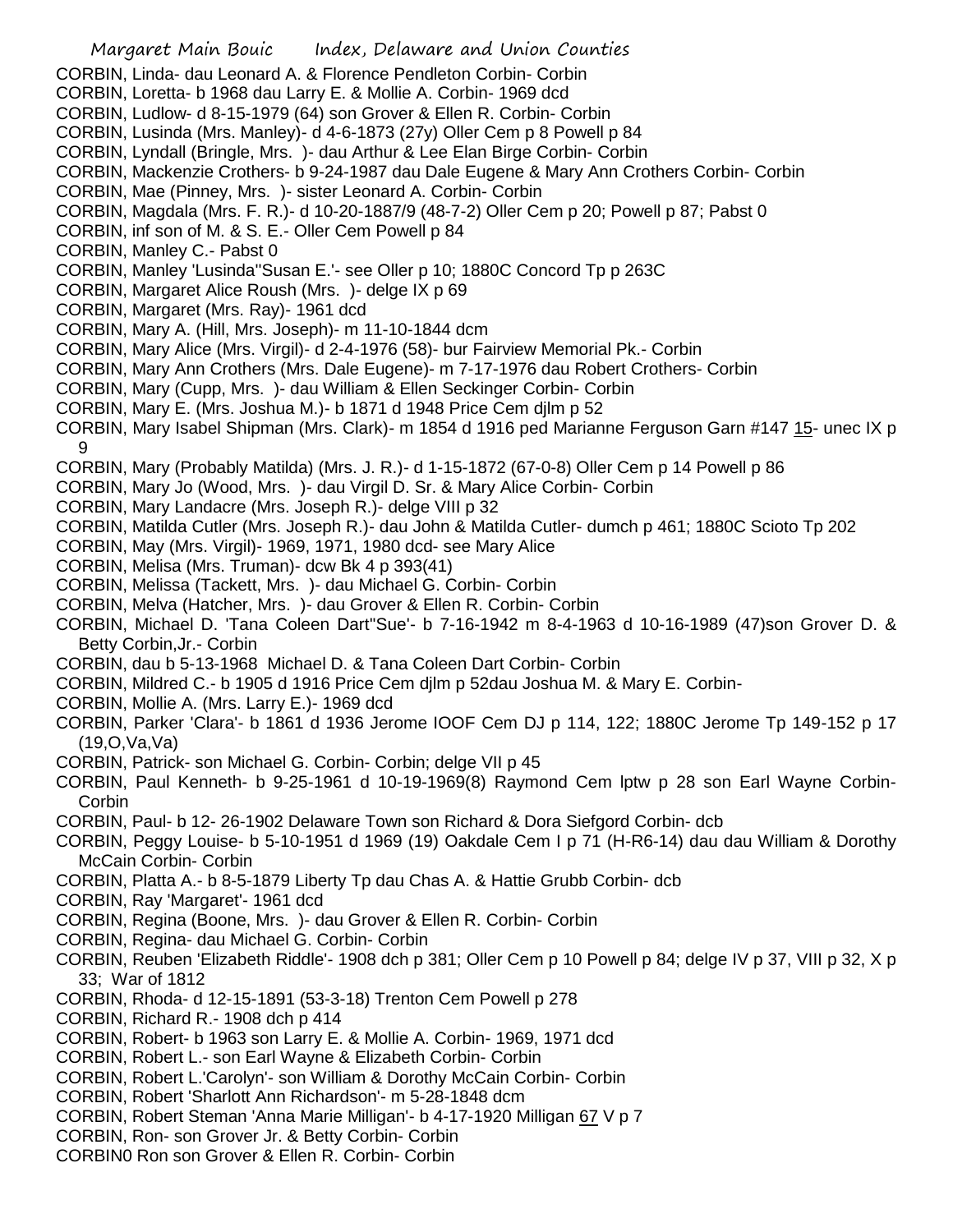- CORBIN, Ruth- d 1-10-1964 (69y) Oak Grove Cem dau Frank Corbin- Corbin
- CORBIN, Ruth F.- b 2-11-1892 Delaware Town dau Frank B. & Lily B. Grubaugt Corbin- dcb
- CORBIN, Samuel- d 1-20-1851(3-2-1) Oller Cem p 12 Powell p 84- son W. B. & H. Corbin

CORBIN, Sarah A.- Pabst 0

- CORBIN, Sarah E. (Mrs. Manley)- d 3-22-1865 (20-10-18) Oller Cem p 10 Powell p
- CORBIN, Sarah (Price, Mrs. )- sister Leonard A. Corbin- Corbin
- CORBIN, Saundra McCormick (Mrs. Jerry)- m 8-30-1963 dau Irene McCormick- Corbin
- CORBIN, Sharlott Ann Richardson (Mrs. Robert)- m 5-28-1848 dcm
- CORBIN, Sharon (Carmean, Mrs. )(Price, Mrs. Garry)- dau William & Dorothy McCain Corbin- Corbin
- CORBIN, Tana Coleen Dart (Mrs. Michael G.)- m 9-4-1963 dau J. Renz Dart- Corbin
- CORBIN, Theresa (McCrery, Mrs. Robert Scott)- b 10-4-1954 m 11-18-1973- St. Paul p 79
- CORBIN, Thomas- brother Elizabeth Corbin Day- delge VII p 58
- CORBIN, Truman 'Melisa'- d 2-9-1868 (70-6-2) Trenton Cem Powell p 273; will dcq Bk 4 p 393(41); Pabst 0
- CORBIN, Virgil D.'May/Mary Alice'-b 9-30-1917 d 2-23-1988 (70) bur Fairview Mem.- 1969, 1971, 1980 dcd-**Corbin**
- CORBIN, Virgil D. Jr.- son Virgil D. Sr. & Mary Alice/Mae Corbin- Corbin
- CORBIN, Wayne- son Mrs. Marvin Cooperider- Corbin
- CORBIN, William A.- 1971 ucd
- CORBIN, William/Bill 'Dorothy McCain'- b 6-29-1909 d 12-21-1984 (75) Oakdale Cem- son William & Ellen Seckinger Corbin- Corbin
- CORBIN, William 'Ellen Seckinger'- Corbin
- CORBIN, William- b 10-26-1886 Marion Co, Gre Tp son Frank & Mary M. Bassinger Corbin- dcb
- CORBIN, William M. 'Jacquelyne A.'- Corbin; 1967, 1979, 1981 ucd
- CORBIT, Charles- son Lewis & Rosanna Corbit- 1870C Allen Tp 178-171 p 12 (9,O)
- CORBIT, Dora- dau Lewis & Rosanna Corbit- 1870C Allen Tp 178-171 p 12 (6,O)
- CORBIT, Elizabeth (Allen, Mrs. Ananias)- m 6-17-1824 Madison Co Unec IV p 15
- CORBIT, Ella- dau Lewis & Rosanna Corbit- 1870C Allen Tp 178-171 p 12 (2,O)
- CORBIT, Margaret (Pancake, Mrs. Joseph)- m 7-25-1822 Madison Co unec IV p 63
- CORBIT, Mary- dau Lewis & Rosanna Corbit- 1870C Allen Tp 178-171 p 12 (16,O
- CORBIT, Newman- son Lewis & Rosanna Corbit- 1870C Allen Tp 178-171 p 12 (3,O)
- CORBIT, Rosanna (Mrs. Lewis)- 1870C Allen Tp 178-171 p 12 (36,O)
- CORBITT, Ellen Campbell (Mrs. Matthew A.)- b 1845 d 1910 ped Janice Gerold Daugherty #157 31- unec IX p 44
- CORBITT, J.- uca p 58
- CORBITT, Lewis 'Rosanna'- 1915 uch p 223; 1883 uch V p 465; 1870C
- Allen Tp 178-171 p 12 (38,O)
- CORBITT, Mary (Hickok, Mrs. Hemon)- b 1866 d 1921 dau Matthew A. & Ellen Campbell Corbitt- ped Janice Gerold Daugherty #157 15- unec IX p 44
- CORBITT, Matthew A. 'Ellen Campbell'- b 1823 d 1880 ped Janice Gerold Daugherty #157 30- unec IX p 44 CORBUT, Elizabeth (Mrs. John)- 1860C Allen Tp 783-790 p 108 (28,O)
- CORBUT, John'Elizabeth'- 1860C Allen Tp 783-790 p 108 (30,O)
- CORCORAN, Anna (Mrs. John)- 1980 dcd
- CORCORAN, John 'Ann'- 1980 dcd
- CORD, Benjamin H. 'Sarah L. Nash'- Nash p 259
- CORD, Jennie- b 7-29-1864 dau Benjamin H. & Sarah L. Nash Cord- Nash p 259
- CORD, Leona- b 12-26-1871 dau Benjamin H. & SarahL. Nash Cord- Nash p 259
- CORD, Gina- b 12-26-1871 dau Benjamin H. & Sarah L. Nash Cord- Nash p 259
- CORD, Minnie- b 8-5-1869 dau Benjamin H. & Sarah L. Nash Cord- Nash p 259
- CORD, Sarah L. Nash (Mrs. Benjamin H.)- b 8-25-1835 d 7-16-1894- Nash p 259
- CORD, Severus A.- 1880c Radnor Tp p 468A
- CORD, Willie E.- b 10-12-1866 son Benjamin H. & Sarah L. Nash Cord- Nash p 259
- CORDAN,---djlm p 6
- CORDEL, Ada Chavous (Mrs. Robert I.)- m 11-26-1874 ucm 5588; mt 3 p 4; 1880C Paris Tp 126-130 p 14 (22, NC,-,NC)
- CORDEL, Robert I/F. 'Ada Chavous'- m 11-26-1874 ucm 5588; mt 3 p 4; 1880C Paris Tp 126-130 p 14 (29, O,Va,Va)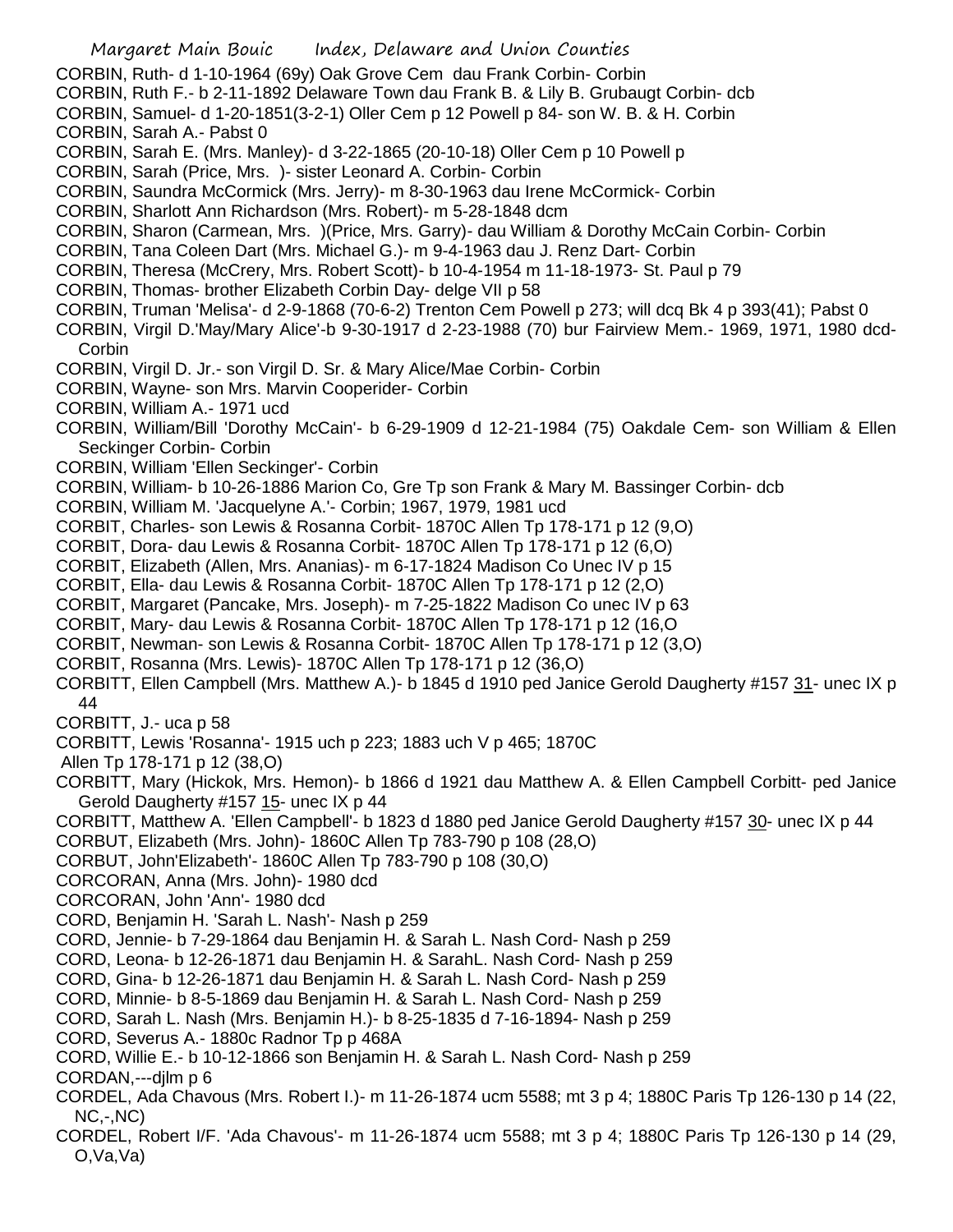CORDELL, Angela- b 1972 dau John H. & Betty K. Cordell- 1975, 1979, 1981 ucd

CORDELL, Barry Dean 'Susan Mary Meyer'- m 9-17-1966 son Frank & Roberta A. Wood Cordell- Cordell; 1959 ucd(13), 1975, 1991 ucd

- CORDELL, Bernard Patrick 'Deborah Lynn Searles'- m 3-23-1973 son Frank Cordell- 1961 dcd(9), 1971 dcd
- CORDELL, Betty K. (Mrs. John H.)- 1975, 1979, 1981, 1991 ucd
- CORDELL, Betty L. (Randall, Mrs. Wayne Edwin)- b 2-12-1926 m 2-15-1944- Maugans Anc p 47, 88

CORDELL, Billy J.- son Frank & Roberta A. Cordell- 1959 ucd(9), 1967 ucd

- CORDELL, Billy Jo (Denty, Mrs. Darwin L.)- m 12-8-1972- dau Frank, Jr. & Roberta A. Cordell- Cordell; 1971 ucd
- CORDELL, Brian- b 1977 son Larry M. & Kthleen E. Cordell- 1980 dcd
- CORDELL, Christopher- b 1975 son Larry M. & Kathleen E. Cordell- 1980 dcd
- CORDELL, Clarence- son Robert F. & Ada Chavous Cordel(l)- 1880C Paris Tp 126-130 p 14 (4,O,O,NC)
- CORDELL, Claud(e)- b 1957 son Frank L. & Nancy L. Cordell- 1961, 1969, 1971 dcd
- CORDELL, Daniel Ray'Linda Kay Boerger'- b 2-3-1948 m 6-21-1970 son Grant & Ruth Coe Cordell- 1985 uch p 28; Coe; Cordell; St. Paul p 67, 108; 1971, 1975 ucd
- CORDELL, Deborah Lynn Searles (Mrs. Bernard Patrick)- m 3-23-1973 dau David B. Searles- Cordell; 1975, 1983 ucd
- CORDELL, DeWayne- b 1969 son Sandra Cordell- 1971 ucd
- CORDELL, Diana L.(Bryant, Mrs. )- dau Frank & Roberta A. Wood Cordell- 1959 ucd(10), 1967, 1971 ucd
- CORDELL, Donald W.- son Grant & Ruth Coe Cordell- 1985 uch p 28; Coe; Cordell
- CORDELL, Elbert- son Robert F. & Ada Chavous Cordel(l)- 1880C Paris Tp 126-130 p 14 (2,O,O,NC)
- CORDELL, Elizabeth (Filler, Mrs. )- 1883 uch V p 373
- CORDELL, Elizabeth Joed (Mrs. Wyatt)- m 12-13-1855 ucm 2366
- CORDELL, Frank L. 'Nancy'- Cordell; 1961, 1969, 1971,1980 dcd

CORDELL, Frank Jr. 'Roberta A. Wood'- m 7-2-1945 son Frank S. & Lockie J. Austin Cordell- Cordell; 1959, 1967, 1971, 1979, 1981, 1983 ucd

- CORDELL, Frank S. 'Lockie J. Austin'- m 8-19-1926- Cordell
- CORDELL, Grant 'Ruth Coe;- 1985 uch p 28; 1971, 1973, 1975 ucd
- CORDELL, Heather- b 1980 dau John H. & Betty K. Cordell- 1991 ucd
- CORDELL, Herbert- Cordell
- CORDELL, James R.- son Grant & Ruth Coe Cordell- 1985 uch p 28; Coe; Cordell
- CORDELL, Jane (Pratt, Mrs. Gene)- dau Frank S. & Lockie J. Austin Cordell- Cordell
- CORDELL, Janet (Hamilton, Mrs. Jerry)- dau Frank S. & Lockie J. Austin Cordell- Cordell
- CORDELL, Jennie (Hilborn, Mrs. Isaac)- b 4-5-1847 d 8-23-1936- Weiser p 510
- CORDELL, Jerry Lee- son Frank S. & Lockie J. Austin Cordell- Cordell
- CORDELL, Joanna Sue (Chapman, Mrs. Cristofer Jay)- b 2-6-1954 m 10-19-1974, ped Christofer Jay Chapman (1), unec XIV p 57
- CORDELL, Jody (Zerkle, Mrs. Vaughn)- dau Frank S. & Lockie J. Austin Cordell- Cordell
- CORDELL, John- b 1969 son Deborah L. Cordell- 1975, 1983 ucd
- CORDELL, John H. 'Betty K.'- 1975, 1979, 1981 1991 ucd
- CORDELL, Karen Sue (Rush, Mrs. Michael H.)- m 8-28-1970 dau Frank & Roberta Cordell, Jr.- Cordell
- CORDELL, Kathleen E. (Mrs. Larry M.)- 1980 dcd
- CORDELL, Kathryn S. Smith (Mrs. Paul E.)- m 9-26-1992 dau David E. Smith- Cordell
- CORDELL, Kevin- b 1972 son Barry Dean & Susan Mary Meyer Cordell- Cordell; 1975 ucd
- CORDELL, Kimberley- b 1971 ch Deborah L. Cordell- 1975, 1983 ucd
- CORDELL, Larry M. 'Kathleen'- son Frank L. & Nancy Cordell- 1961 dcd(11),1969, 1980 dcd
- CORDELL, Linda Kay Boerger (Mrs. Daniel Ray)- b 9-24-1950 m 6-21-1970 dau Harold Wugust Heinrich & Mary Kathryn Durban Boerger- St. Paul p 67, 108; 1971 ucd
- CORDELL, Lisa Kay- b 11-3-1972 dau Daniel Ray & Linda Kay Boerger Cordell- St. paul p 67, 108
- CORDELL, Lisa (Mrs. Robert)- Cordell
- CORDELL, Lockie J. Austin (Mrs. Frank S.)b 8-6-1909 Ky m 8-19-1926d 12-15-1982 (73) dau Winfield & Nancy Payne Austin- Cordell
- CORDELL, Matthew Ray- b 8-2-1978 son Daniel Ray & Linda Kay Boerger Cordell- Cordell; St. Paul p 67, 108
- CORDELL, Michael- b 1972 son Larry M. & Kathleen E. Cordell- 1980 dcd
- CORDELL, Nancy (Mrs. Frank L.)- 1961, 1971, 1969, 1980 dcd
- CORDELL, Patricia Ann Culp (Mrs. Woodrow Leonard)- m 8-30-1969 dau John Culp- Cordell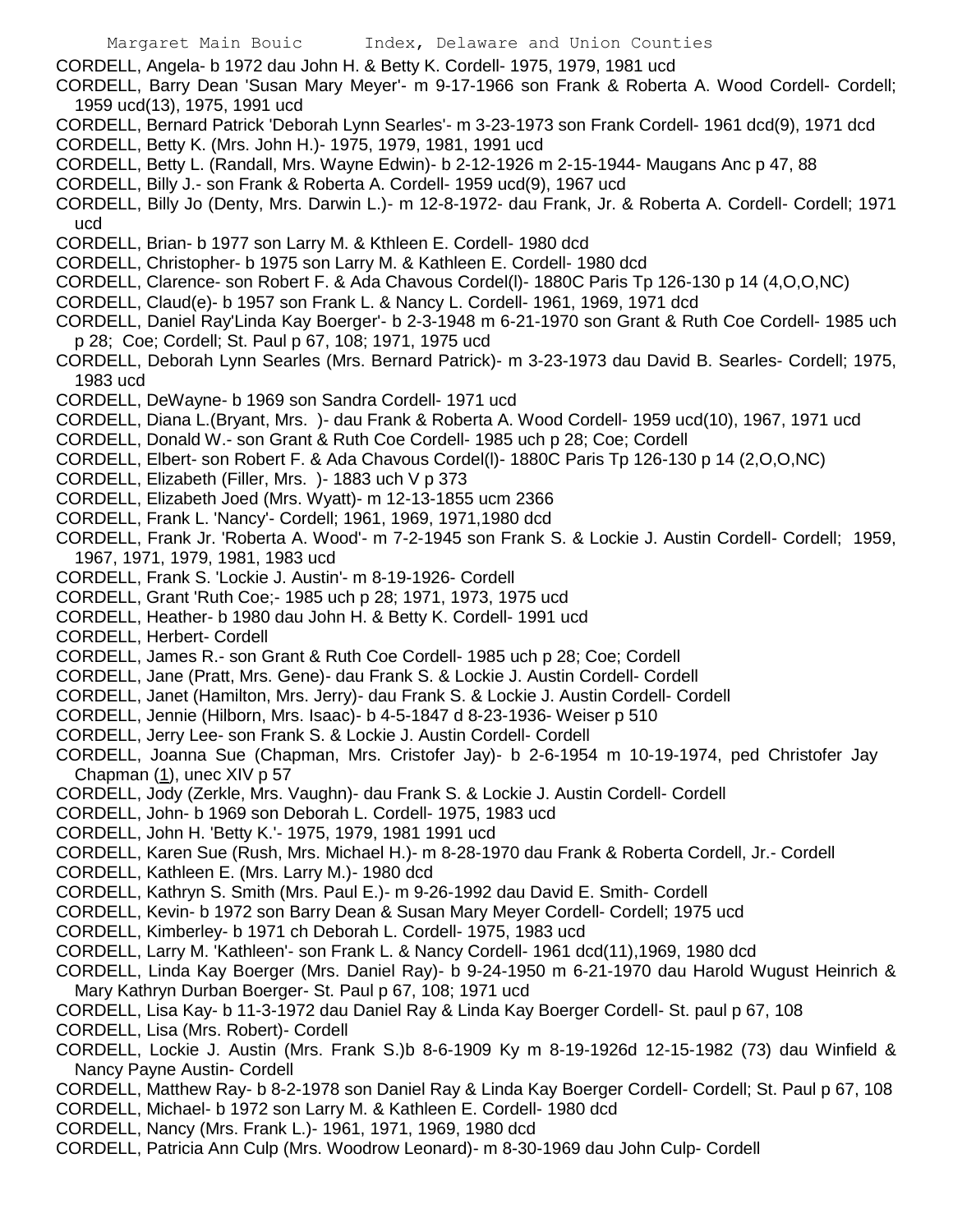CORDELL, Patrick- b 1952 son frank L. & Nancy Cordell- 1969 dcd

- CORDELL, Paula- query- unec XIII p 22; Hatcher, Kirchner
- CORDELL, Paul E.'Kathryn Suzanne Smith'-b 1970 m 9-26-1992 son Barry Dean & Susan Mary Meyer Cordell- Cordell; 1975 ucd
- CORDELL, Robert- b 1968 son Barry Dean & Susan Mary Meyer Cordell- Cordell; 1975 ucd
- CORDELL, Robert F. 'Ada'- 1880C Paris Tp 126-130 p 14 (29, O,Va,Va) mulatto
- CORDELL, Robert 'Lisa'- Cordell
- CORDELL, Roberta A. (Mrs. Frank,Jr.)- Cordell; 1959, 1967, 1971, 1979, 1981, 1983 ucd
- CORDELL, Ruth Coe (Mrs. Grant)- b 4-19-1921 d 4-15-1984-bur Maple Grove Cem- dau Frank & Carrie L. Bowers Coe- Coe;Cordell; 1985 uch p 20; 1971, 1973, 1975 ucd
- CORDELL, Samuel- 1883 uch V p 373
- CORDELL, Sandra Ann (DeWeese, Mrs. Paul)- dau Grant & Ruth Coe Cordell- 1985 uch p 28; Cordell; 1971 ucd
- CORDELL, Sheryl (Cox, Mrs. )- dau Frank Jr. & Roberta A. Cordell- 1959 ucd(12),1971 ucd
- CORDELL, Susan Mary Meyer (Mrs. Barry Dean)- m 9-17-1966 dau Casper Meyer- Meyer; Cordell; 1975, 1991 ucd
- CORDELL, Tiffany- b 1982 dau John H. & Betty K. Cordell- 1991 ucd
- CORDELL, Woodrow Leonard 'Patricia Ann Culp'- m 8-30-1969- son Herbert Cordell- Cordell; Culp
- CORDELL, Wyatt 'Elizabeth Joed'- m 12-13-1855 ucm 2366
- CORDEN, Catharine (Wilooughby, Mrs. Andrew I.)- m 8-28-1844 Madison Co unec X p 8
- CORDER, Alvin B.- son Charles F. & Virginia E. Corder- 1880C Millcreek Tp 12 (1,O,Va,Va)
- CORDER, Charles F/R. 'Virginia E.'- 1880C Millcreek Tp 12 (41,Va,Va,Va)p 155A
- CORDER, Deborah (Davidson, Mrs. John)- m 6-6-1835 Madison Co unec VII p 24
- CORDER, Elizabeth (Potter, Mrs. Samuel)- m 12-5-1848 madison Co unec XI p 9
- CORDER, John 'Maria'- m 5-7-1843 Madison Co unec IX p 66
- CORDER, Maria Daugherty (Mrs. Sylvester)- m 2-12-1837 Madison Co unec VIII p 68
- CORDER, Maria (Hodges, Mrs. )(Mrs. John)- m(2) 5-7-1843 Madison Co unec IX p 66
- CORDER, Mary Norris (Mrs. Sylvester)- m 4-2-1847 Madison Co unec X p 63
- CORDER, Nancy Hall (Mrs. Thomas)- m 4-15-1847 Madison Co unec X p 63
- CORDER, Sarah Ann Fullington (Mrs. William)- m 7-14-1830 Madison Co unec IV p 40
- CORDER, Sarah (Scofield, Mrs. Bradford)- m 3-12-1826 Madison Co unec IV p 16
- CORDER, Sylvester 'Mary Norris'- m 4-2-1847 Madison Co unec X p 63
- CORDER, Thomas 'Nancy Hall'- m 4-15-1847 Madison Co unec X p 63
- CORDER, Virginia E. (Mrs. Charles F.)- 1880C Millcreek Tp 12 p 2 (31, Va,Va,Va)
- CORDER, William 'Sarah Ann Fullington'- m 7-14-1830 Madison Co unec IV p 40
- CORDER, William W.- son Charles F. & Virginia E. Corder- 1880C Millcreek Tp 12 (3,O,Va,Va)
- CORDERMAN, Albert C. 'Alice Virginia Hause'- b 10-6-1873 m 10-17-1895- Maugans Anc p 57
- CORDERMAN, Alice Virginia Hause (Mrs. Albert C.)- b 3-19-1874 m 10-17-1895 d 3-31-1939 dau Joseph & Anna Elizabeth Kepner Hause- Maugans Anc p 57
- CORDERMAN, Alice Virginia- b 7-3-1936 dau William Preston & Sarah Virginia Sandt Corderman- Maugans Anc p 58
- CORDERMAN, Allen James- b 3-25-1929 son Roy Clinton & Evaline Bollinger Corderman- Maugans Anc p 57
- CORDERMAN, Blanche Elizabeth (Wolfkill, Mrs. William Ragan)- b 6-5-1901 m 6-28-1922 dau Alber C. & Alice Virginia Hause Corderman- Maugans Anc p 57
- CORDERMAN, David Milton- b 8-3-1933- son William Preston & Sarah Virginia Sandt Corderman- Maugans Anc p 57
- CORDERMAN, Douglas George- b 9-1-1931- son William Preston & Sarah Virginia Sandt Corderman- 57
- CORDERMAN, Evaline Bollinger (Mrs. Roy Clinton)- b 6-28-1898 m 6-25-1921- Maugans Anc p 57
- CORDERMAN, James Warren- b 11-27-1933 son Roy Clinton & Evaline Bollinger Corderman- Maugans Anc p 57
- CORDERMAN, Roy Clinton 'Evaline Bollinger'- b 7-17-1898 m 6-25-1921 son Albert C. & Alice Virginia Hause Corderman- Maugans Anc p 57
- CORDERMAN, Roy Clinton II- b 11-24-1923 son Roy Clinton & Evaline Bollinger Corderman- Maugans Anc p 57
- CORDERMAN, Sarah Virginia Sandt (Mrs. William Preston)- b 11-19-1905 m 8-10-1929- Maugans Anc p 57,58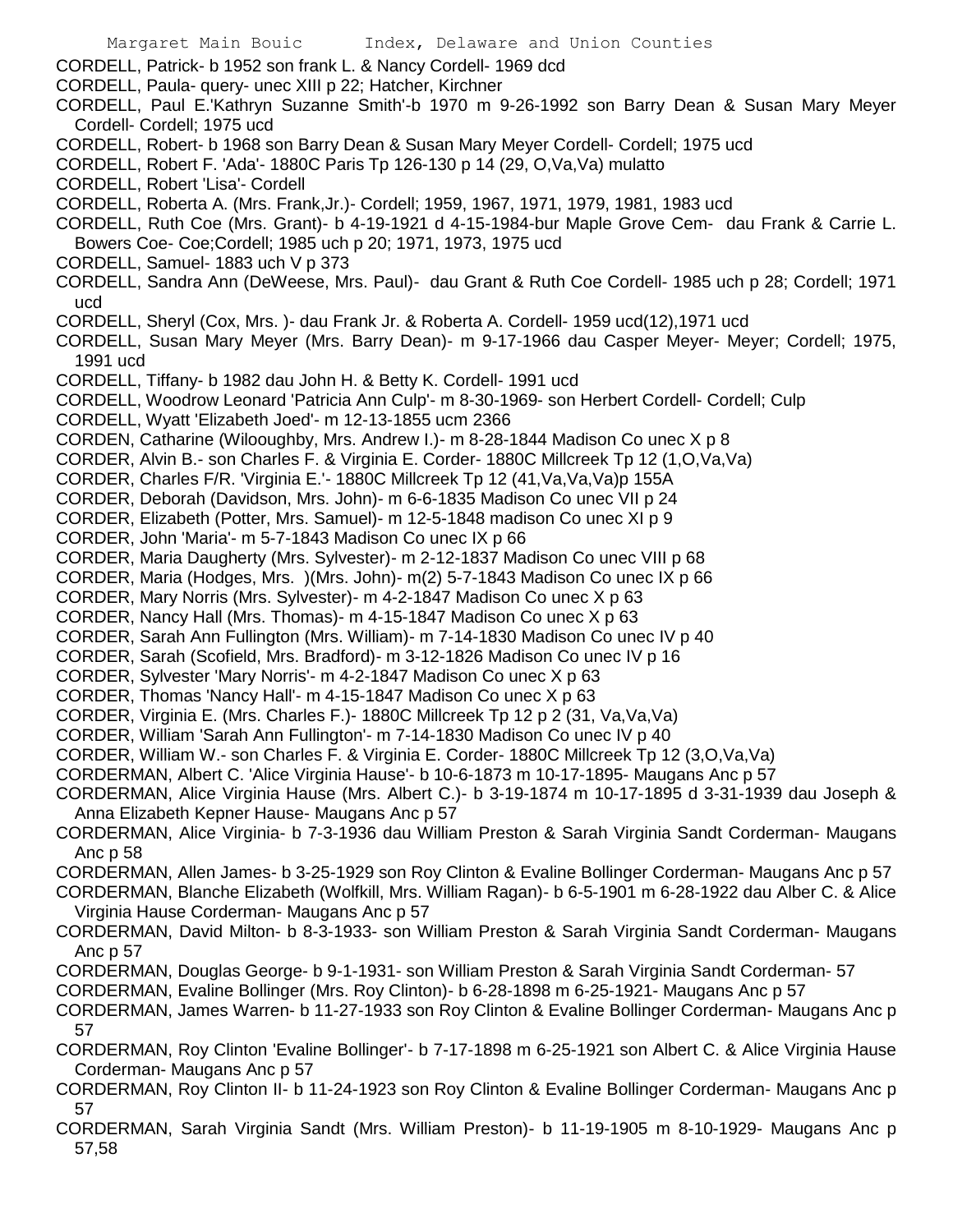CORDERMAN, Sydney Albert- b 10-15-1925 son Roy Clinton & Evaline Bollinger Corderman- Maugans Anc p 57

- CORDERMAN, William Preston 'Sarah Virginia Hause'- son Albert C. & Alice Virginia hause Corderman-Maugans Anc p 57
- CORDIAL, Anne- b 1969 dau Charles & Helen D. Cordial- Cordial; 1971, 1980 dcd
- CORDIAL, Caroline/Carolyn- b 1966 dau Charles & Helen D. Cordial- 1969, 1971, 1980 dcd
- CORDIAL, Cathy/Katherine- b 1965 dau Charles & Helen D. Cordial- 1969, 1971, 1980 dcd
- CORDIAL, Charles 'Helen Diane'- 1969, 1971, 1980 dcd
- CORDIAL, Charlotte- dau Elijah H. & Eva Caudill Cordial- Cordial
- CORDIAL, Donald- brother Rodger Lee Cordial- Cordiah
- CORDIAL, Dorothy (Rayburn, Mrs. )- dau Elijah H. & Eva Caudill Cordial- Cordial
- CORDIAL, Elijah H. 'Eva'- d 6-8-1972 (75) Oak Grove Cem brother Mary Cordial- Codial
- CORDIAL, Eva Caudill (Mrs. Elijah H.)- d 10-11-1977 (72) Oak Grove Cem sister Jerry Caudill- Cordial
- CORDIAL, Garnet (Lawrence, Mrs. )- dau Elijah H. & Eva Caudill Cordial- Cordial
- CORDIAL, Helen Diane (Mrs. Charles)- 1969, 1971, 1980 dcd
- CORDIAL, Janet (Sullivan, Mrs. )- dau Elijah H. & Eva Caudill Cordial- Cordial
- CORDIAL, Jerry- brother Mary Cordial- Cordial
- CORDIAL, Juanita (Gruber, Mrs. )- dau Elijah H. & Eva Caudill Cordial- Cordial
- CORDIAL, Kenneth- brother Rodger Lee Cordial- Cordial
- CORDIAL, Larry B.'Theresa Luke'- m 7-19-1986 son Larry Cordial- Cordial
- CORDIAL, Lassie (Gale, Mrs. )- dau Elijah H. & Eva Caudill Cordial- Cordial
- CORDIAL, ---(Ritchie, Mrs. M. C.)- sister Mary Cordial- Cordial
- CORDIAL, Edna Marie (Cantrell, Mrs. Elmer)- m 8-15-1941 d 12-8-1991 (73) bur Wesley Chapel; Cordial; **Cantrell**
- CORDIAL, Marilyn- b 1962 dau Charles & Diane Helen Cordial- 1969, 1971, 1980 dcd
- CORDIAL, Mary- d 2-6-1962 (83) Oak Grove Cem sister Elijah Cordial- Cordial
- CORDIAL, Nannie (Ritchie, Mrs. )- sister Elijah H. Cordial- Cordial
- CORDIAL, Rita (Dennis, Mrs. )- dau Elijah H. & Eva Caudill Cordial- Cordial
- CORDIAL, Rodger Lee 'Fian'- d 5-30-1980 (30) bur Wesley Chapel Cem- son Nola Redmon- Cordial
- CORDIAL, Ron- 1991 ucd
- CORDIAL, Samantha Nicole- b 12-10-1990 dau Larry B. & Theresa Luke Cordiel- Cordial
- CORDIAL, Theresa Luke (Mrs. Larry B.)- m 7-19-1986 dau Theodore Luke- Cordial; Luke
- CORDIAL, Willis- brother Rodger Lee Cordial-Cordial
- CORDIER, Alberta Fern Kiger (Mrs. Lester Joseph)- b 9-5-1908 m 6-16-1928 dau Charles Henry & Elvie Melvina Alspach Kiger- Weiser p 667
- CORDIER, Charles Ira 'Thelma Joy Howley'- b 11-30-1933 m 4-4-1953 son Lester Joseph & Alberta Fern Kiger Cordier- Weiser p 667
- CORDIER, Charles Kevin- b 1-21-1956 son Charles Ira & Thelma Joy Rowley Cordier- Weiser p 667
- CORDIER, Frank Eugene- b 7-7-1943 son Lester Joseph & Alberta Fern Kiger Cordier- Weiser p 667
- CORDIER, Joy Lynne- b 2-15-1954 dau Charles Ira & Thelma Joy Rowley Cordier- Weiser p 667
- CORDIER, Kelly Diane- b 7-24-1960 dau Larry Neil & Mary Ellen Van Kirk Cordier- Weiser p 667
- CORDIER, Kerry Lynn- b 7-11-1959 ch Larry Neil & Mary Ellen Van Kirk Cordier- Weiser p 667
- CORDIER, Larry Neil 'Mary Ellen Van Kirk'- b 8-3-1936 m 8-23-1958 son Lester Joseph & Alberta Fern Kiger Cordier- Weiser p 667
- CORDIER, Lester Joseph 'Alberta Fern Kiger'- b 9-8-1907 m 6-16-1928- CORDIER, 667
- CORDIER, Mary Ellen Van Kirk (Mrs. Larry Neil)- b 6-22-1937 m 8-23-1958- Weiser p 667
- CORDIER, Thelma Joy Rowley (Mrs. Charles Ira)- b 4-30-1935 m 4-4-1953- Weiser p 667
- CORDINER, Deborah Anne- b 1-1-5-1953 dau Frank S. & Marian Kahle Espach Cordiner- Weiser p 684
- CORDINER, Frank S. 'Marian Kahle Espach'- Weiser p 684
- CORDINER, Marian Kahle Espach (Mrs. Frank S.)- b 2-23-1928 dau Ralph Homeward & Frances Hakle Espach- Weiser p 684
- CORDINER, Michael Peter- b 5-7-1954 son Frank S. & Marian Kahle Espach Cordiner- Weiser p 684
- CORDING, Carroll 'Mary Ann'- Cording
- CORDING, Mary Ann (Mrs. Carroll)- Cording
- CORDING, Renee (Wang, Mrs. Chi)- m 10-2-1993 dau Carroll & Mary Ann Cording- Cording
- CORDINGLEY, Patricia Ann Newhouse (Mrs. Robert Lee)- b 5-23-1940 m 8-29-1958 dau Hollis Hamilton &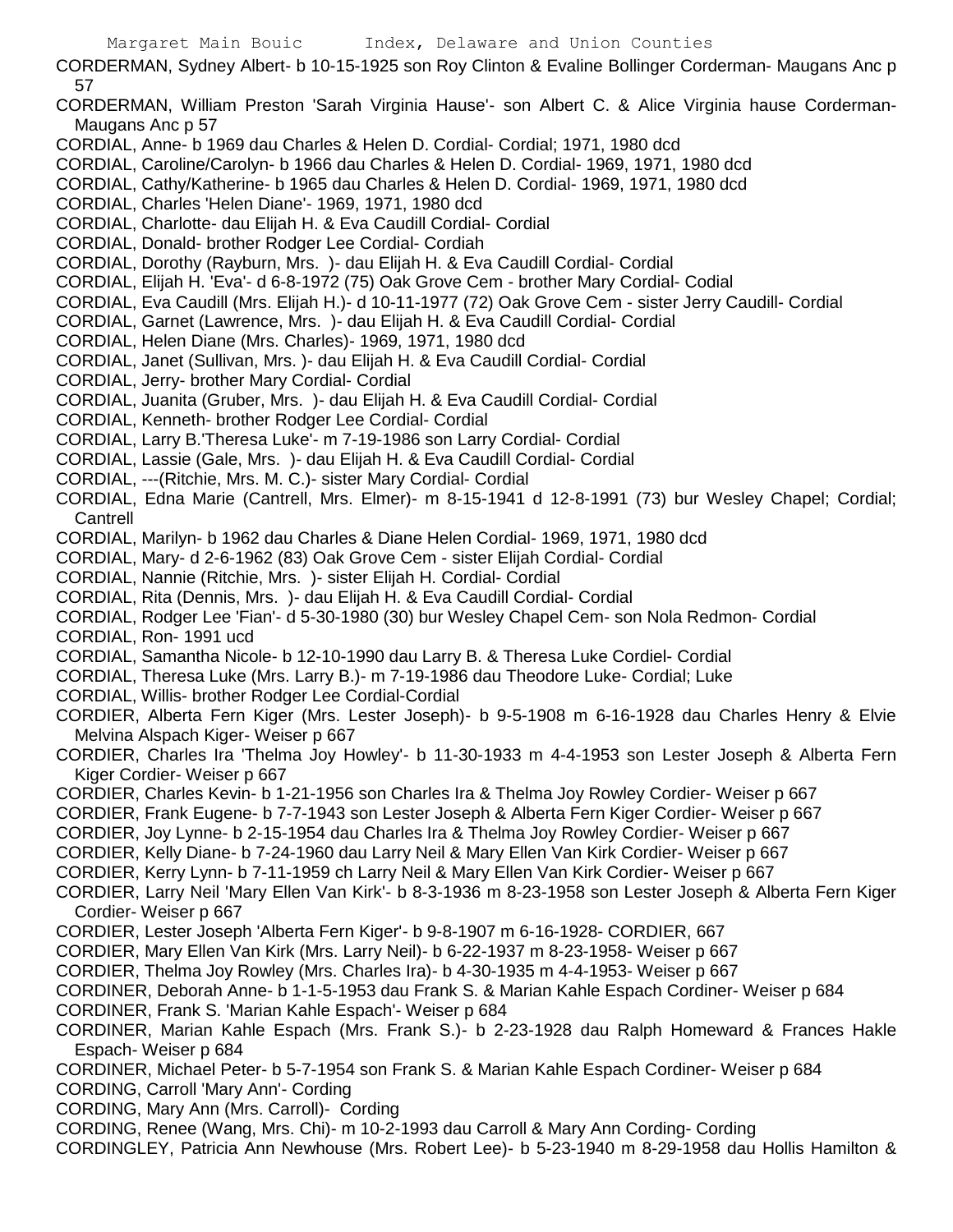Maybelle Sink Newhouse- 1976 dch p 383; Newhouse 13(10)21121 CORDINGLEY, Robert Lee'Patricia Ann Newhouse'- son Howard & Dorothy Cordingley- Newhouse (13(10)21121) CORDLE, Arnold- son Green Cordle- Cordle CORDLE, Barbara E. (Brown, Mrs. Andrew)- b 1-30-1906 d 11-1-1990 (84) Maple Gr ove Cem- dau George & Elizabeth Hayes Cordle- Cordle CORDLE, Billy J. 'Marcella'- 1979, 1981, 1983, 1991 ucd CORDLE, Billy- b 1970 son Billy J. & Marcella Cordle- 1979, 1981, 1983 ucd CORDLE, Bradley- son Green Cordle- Cordle CORDLE, Brenda- b 1957 dau Ernest L. & Nancy M. Cordle- 1961, 1969, 1971 dcd CORDLE, Elizabeth Hayes (Mrs. George)- Cordle CORDLE, Ernest L. 'Nancy M.'- 1961, 1969, 1971, 1980 dcd CORDLE, Florence- b 1953 dau Ernest L. & Nancy M. Cordle- 1961, 1969 dcd CORDLE, George 'Elizabeth Hayes'- Cordle CORDLE, Gladys (Ross, Mrs. )- dau Green Cordle- Cordle CORDLE, Green 'Thursa'- d age 81 bur Centerburg- Cordle CORDLE, Jeanie- b 1953 dau Ernest L. & Nancy M. Cordle- 1971 dcd CORDLE, Marcella (Mrs. Billy J.)- 1979, 1981, 1983 ucd CORDLE, Mary- b 1955 dau Ernest L. & Nancy M. Cordle- 1961, 1969, 1971 dcd CORDLE, Michael- b 1975 son Billy J. & Marcella Cordle- 1979, 1981, 1983 ucd CORDLE, Misty- b 1977 ch Billy J. & Marcella Cordle- 1979, 1981, 1983, 1991 ucd CORDLE, Nancy M. (Mrs. Ernest L.)- 1961, 1969, 1971, 1980 dcd CORDLE, Ralph- brother Green Cordle- Cordle CORDLE, Teresa- b 1958 dau Ernest L. & Nancy M. Cordle- 1961, 1969, 1971 dcd CORDLE, Thursa (Mrs. Green)- Cordle CORDLE, Wilma- b 1952 dau Erenst L. & Nancy M. Cordle- 1961, 1969 dcd CORDOCK, Thomas- unclaimed Letter- unec IV p 35 CORDON, Charles- son David & Jane Cordon- 1870C Jerome Tp 94 p 13 (3,O) CORDON, David 'Jane'- 1870C Jerome Tp 94 p 13 (25,O) CORDON, Jane (Mrs. David)- 1870C Jerome Tp 94 p 13 (30,O) CORDON, John D. Jr. 'Lucy Latane Baylor'- m 1905- Howison 1571 CORDON, Lucy Latane Baylor (Mrs. john D. Jr.)- b 2-28-1882 m 1905- Howison (1571) CORDOZO, James M. estate 1851 unec III p 49; uccp p 42 CORDRAY, Eric- son Robert E. & Nita Cordray- b 1954- 1961, 1969 dcd CORDRAY, Nita (Mrs. Robert E.)- 1961, 1969 dcd CORDRAY, Robert E. 'Nita'- 1961, 1969 dcd CORDRAY, Victoria- b 1951 dau Robert E. & Nita Cordray- 1961, 1969 dcd CORDREY, Florence G. (Mrs. Rev. Ronald)- 1971, 1973, 1975, 1979, 1981 ucd CORDREY, Rev. Ronald 'Florence G.'- 1971, 1973, 1975, 1979, 1981 ucd CORDY, Tammie- Cordy CORE, Dr.- 1915 uch p 446; 1883 uch V p 401 CORE, Anna Matilda- b 12-22-1899 Dau Cashel Core- dcb CORE, Brett- son Michael H. & Susan Core- Core CORE, Christina (Lemasters, Mrs. David Sanford)- 1985 uch p 90 CORE, Edward- heir of Margaret Bunting Core- uccp p 47 CORE, Elizabeth (Lane, Mrs. David C.)- m 10-5-1845 Madison Co unec X p 17 CORE, Greg- son Michael H. & Susan Core- Core CORE, Howard O.- 1908 dch p 216 CORE, Imogene (Wells, Mrs. John Eugene)- dau Judge Harry Core- Wells 3,4 CORE, Margaret- heir of Margaret Bunting Core- uccp p 47 CORE, Margaret Bunting- heir of William B. Bunting- uccp p 18, 47 CORE, Mary A. Roberts (Mrs. William)- m 2-1-1843 dcm CORE, Michael H.'Susan'- Core CORE, Phebe (Gossard, Mrs. John B.)- m 6-9-1841 Madison Co unec IX p 55 CORE, Susan (Mrs. Michael H.)- Core

CORE, William E.- b 10-18-1901 son Jasper & Sarah Buckley Core- dcb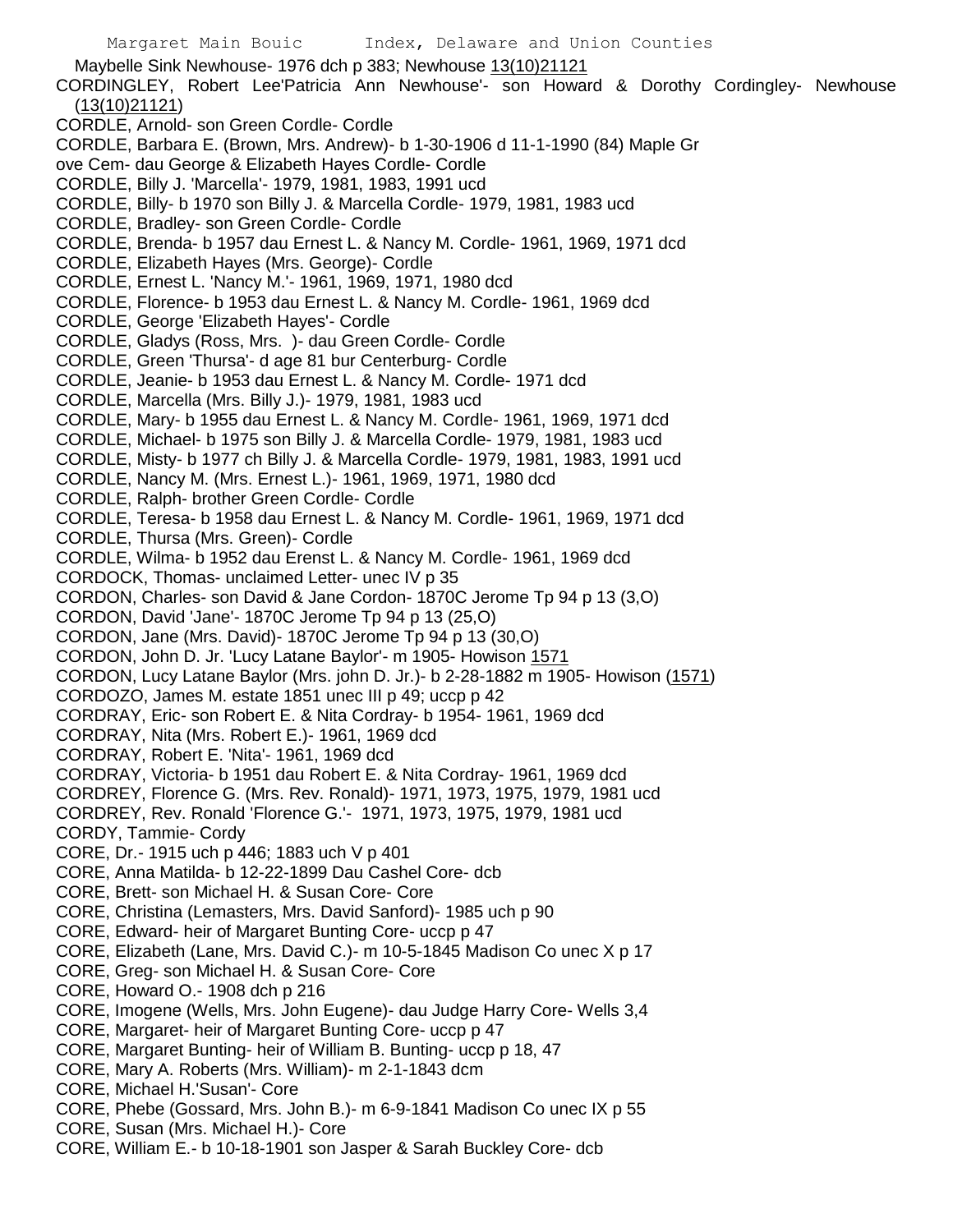- CORE, William H.- heir of Margaret Bunting Core- uccp p 47
- CORE, William 'Mary A. Roberts'- m 2-1-1843 dcm
- CORELL, Georgia C.- 1880C Delaware Town p 488C
- CORETT, Adie K.- b 5-27-1870 dau Rodney & Mary Abbott Corett- dcb
- COREY, Mr.- lpc p 7
- COREY, Rev. Abel M.- d 10-3-1875 mt 3 p 16
- COREY, Alice (McKittrick, Mrs. John)- b 12-9-1892 d 12-1973 dau John & Georgianna Corey- McKitrick p 413
- COREY, Alice (Scott, mrs. Dr. I. K.)- Hoskins p 7; Hoskins 4,5
- COREY, Anna E. Wilmoth (Mrs. William H.) or Carey?- m 4-30-1878 ucm 6258
- COREY, Caroline (Sherwood, Mrs. Samuel)- m 9-5-1837 unec III p 30
- COREY, Catharine Mundy (Mrs. Jeremiah)- m 9-8-1847 Madison Co unec X p 63
- COREY, Charles- 1915 uch p 482; 1883 uch V p 528; 1880C York Tp p 0022
- COREY, Charles L.- 1915 uch p 482; 1883 uch IV p 458, 530; uca p 99
- COREY, Charles L. 'Lydia H.'- b 1835 d 1908 York Cem R7L21 p 37; 1870C York Tp 66-65 p 9 (34,O)
- COREY, Chloie Latimer (Mrs. Eri G.)- m 8-14-1879 ucm 6515; 1880C Millcreek Tp 16 (18, Ill,-,-)
- COREY, Clara M. (Mrs. )(Guy, Mrs. John)- m 2-23-1874 ucm 5445
- COREY, Clara M. (Mrs. J. F.)(Phillips, Mrs. )- b 8-26-1818 d 2-16-1902 York Cem R7L21 p 37; uca p 99; 1870C York Tp 19-117 p 16 (51, NY)
- COREY, Daniel L.- 1850C Scioto Tp 2422
- COREY, Deborah Oakley- b 3-31-1947 dau Richard & Ruth Walker Corey- Weiser p 205
- COREY, Judge D. J.- 1880 dch p 381
- COREY, Emaline (Wells, Mrs. Isaac H.)- m 11-2-1859 dcm; 1870C York Tp 66-65 p 9 (12,O)
- COREY, Emma D. (Davis, Mrs. James E.)- m 8-26-1875 ucm 5724 mt 3 p 15; 1870C York Tp 66-65 p 9 (12,O)
- COREY, Eri G. 'Chloie Latimer'- m 8-14-1879 ucm 6515; son Clara Corey; 1870C York Tp 119-117 p 16 (12,O); 1880C Millcreek Tp 16 (22, O,NY,NY) p 155A
- COREY, F. C.- hmp p 151
- COREY, Floren C.- son Clara Corey- 1870C York Tp 119-117 p 16 (14,O)
- COREY, Francis- 1880C Millcreek Tp p 0159
- COREY, Georgianna (Mrs. John)- McKitrick p 413
- COREY, Hubert/Hurbert-nephew of Orval Marriott- 1880C Claibourne Tp 274-290 (7,O,O,O) p 0203
- COREY, James K. -lawyer- d 1-1-1827 (28) dcga p 36 Del Pat & Fr Chron
- COREY, J. E.- d 8-24-1871 (38-8-7) York Cem R7L21 p 37; 1883 uch IV p 530, 541 McKendire Cem
- COREY, Jeffrey Thorne- b 11-2-1950 son Richard & Ruth Walker Corey- Weiser p 205
- COREY, Jeremiah 'Catharine Mundy'- m 9-8-1847 Madison Co unec X p 63
- COREY, J. F.'Clara M.'- b 11-20-1809 d 6-1-1866 York Cem R7L21 p 37
- COREY, John 'Georgianna'- McKitrick p 413
- COREY, Josephine- b 10-1869- dau Charles & Lydia Corey- 1870C York Tp 66-65 p 9 (8/12,O)
- COREY, Josiah E. 'Martha C. Davis'- m 3-24-1866 ucm 3934
- COREY, Letty J. (Mrs. Zell X)- b 1867 d 1940- York Cem R7L21 p 37
- COREY, Lillie- 1880C Oxford Tp p 396C
- COREY, Lorana C. (Guy, Mrs. Joseph H.)- m 10-18-1855 dcm
- COREY, Lydia H. (Mrs. Charles L.)- b 1836 d 1922 Michigan- York Cem R7L21 p 37; 1870C York Tp 66-65 p 9 (33,O)
- COREY, Mahara (Adison, Mrs. Sidney)- m 10-19-1826 unec V p 39
- COREY, Maria (Preston, Mrs. Rev. William)- m 5-11-1830 dcga p 50 Del Pat & Fr Chron
- COREY, Martha C. Davis (Mrs. josiah E.)- m 3-24-1866 ucm 3934
- COREY, Mary Travis (Herriott, Mrs. Samuel A.)- b 1801/9 m 1825 d 1860 ped Dorothy Mckitrick #35 29; unec II p 33, III p 26; dcc Julia Fry Yoder 21
- COREY, Minnie M.(Mrs. )- 1883 uch V p 601
- COREY, Peter J. 'Rachel Sherwood'- m 11-1-1855 dcm
- COREY, Richard 'Ruth Walker'- b 12-1-1914- Weiser p 205
- COREY, Ruth Walker (Lockwood, Mrs. Linn)(Mrs. Richard)- b 11-12-1910 dau Randall Oakley & Mabel E. Condit Walker- Weiser p 205
- COREY, Sally- 1850C Scioto Tp 2422
- COREY, Sarah P.- b 12-1847 sistr-in-law of Orville & Martha M. Marriott- 1900C Claibourne Tp 9-11-p 1A (52,O,Wales,Vt)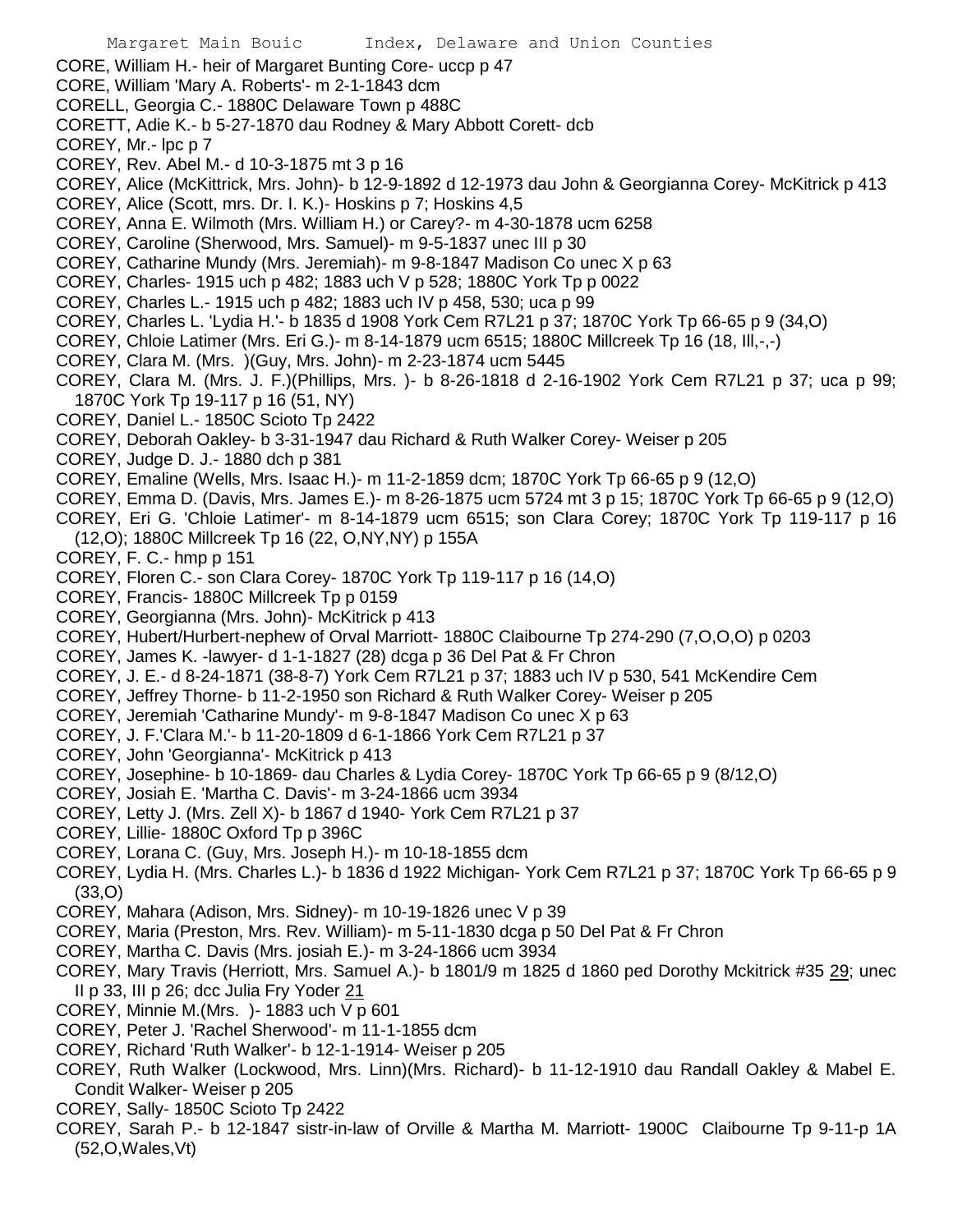- COREY, S. H.- uca p 97; 1883 uch IV p 477
- COREY, Viola A. (Cranston, Mrs. James)- m 3-15-1866 ucm 3925
- COREY, William H. 'Anna E. Wilmoth'- m 4-30-1878 ucm 6258
- COREY, William M.- son William Corey- unec III p 16
- COREY, William- Ohio Legislature unec III p 16
- COREY, Zella H.'Letty J.'- b 1867 d 1952 York Cem R7L21 p 37; Z. H. (1952) uninf p 30; 1870C York Tp 66-65 p 9 (3,O)
- COREZ, Chloe (Mrs. Erie G.)- 1880C Millcreek Tp 16 p 2 (18,ILL,NY,NY)
- COREZ, Erie G. 'Chloe'- 1880C Millcreek Tp 16 p 2 (22,O,NY,NY)
- CORIELL, Frank- 1973 ucd
- CORIELL, George- 1975, 1979 ucd
- CORIELL, Ginger (Mazzapica, Mrs. Douglas)- b 1956 m 10-1986 dau Virginia M. Coriell- Coriell; 1973 ucd
- CORIELL, Karen (Lutz, Mrs. )- dau E. Edward & Olive L. miller Coriell
- CORIELL, Olive L. Miller (Mrs. E. Edward)- b 1-12-1914 d 5-8-1995 (81) Walnut Grove Cem- dau Howard & Ethel Sherman Miller- Coriell
- CORIELL, Robert W.- d 1-22-1984 (78)- Coriell
- CORIELL, Virginia M.- Coriell; 1973, 1975, 1981, 1983, 1991 ucd
- CORING, Dorothy- mother of Mrs. Ted Coy- Coring
- CORIS, John F.- d 1862 Oakdale Cem I p 18 (E)
- CORK, -family of Betty McCrea #95 unec V p 2, VI p 14, VII p 31, IX p 14, X p 3
- CORK, Alice Lou (Titus, Mrs. Hubert W.)- b 11-21-1918 m 11-1-5-1941- Weiser p 71
- CORK, Catharine (Hunt, mrs. Joseph)- m 10-19-1848 ucm 1358; unec VII p 40
- CORK, Daniel 'Hester A. McWade'- m 9-26-1852 ucm 1854- unec VII p 57 ; 1850C York Tp 381-387 p 59 (23,O)
- CORK, Daniel- 1850C York Tp 429-436 p 66 (27,NY)
- CORK, Elisabeth- 1850C Union Tp 1375-1393 p 205 (19,O)
- CORK, Elizabeth (Tunks, Mrs. Allen G.)- m 4-14/13-1851 ucm 1663; unec XIV p 52
- CORK, George,Jr.- 1880C Concord Tp p 270A
- CORK, George W. 'Lydia Yarrington'- m 3-22-1844 ucm 949- mt 4-20-1852; 1850C York Tp 346-351 p 53 (28,O); uccp p 28; unec III p 10 (Adm), VI p 15, XII p 69
- CORK, Hester A. McWade (Mrs. Daniel)- m 9-26-1852 ucm 1854- m perm. unec VII p 57
- CORK, Isaac- 1908 dch p 391; Pabst Pion I p 90
- CORK, James H.- son George W. & Lydia Yarrington Cork- 1850C york Tp 346-351 (4,O)
- CORK, John- d 10-25-1815 (19-2-25) Somersville Cem York Tp p 21
- CORK, John- d 8-17-1837 (3-11-12) York Tp p 21 Somersville Cem E15- 1915 uch p 479; 1883 uch V p 524
- CORK, inf dau J. & Wm.R.- d 4-19-1839 Somersville Cem E16 York Tp p 21
- CORK, dau Wm. R.- d 8-5-1839 (12-11-30 Somersville Cem E2D York Tp Cem p 21
- CORK, John M.- son George W. & Lydia Yarrington Cork- 1850C York Tp 346-351 (5,O)
- CORK, John 'Rebecca Robey'- m 1817- 1883 uch V p 551; 1840C York Tp 258 (40-50); uccp p 28 (estate); unec III p 10,27,47 (1843), IV p 26, XII p 69
- CORK, Lydia Yarrington (Mrs. George W.)- m 3-22-1844 ucm 949; 1850C York Tp 346-351 p 53 (25,O); unec VI p 15
- CORK, Mary Ann (Sigler, Mrs. William)- b 5-1819 m 10-29-1839 ucm 590- dau John & Rebecca Cork- 1883 uch V p 551
- CORK, Rebecca (Mrs. John)- 1883 uch V p 551; uccp p 28
- CORK, Rebecca (McCumber, Mrs. Jeremiah)- m 12-1-1846 ucm 447
- CORK, Rebecca Robey (Mrs. John)- m 1817- unec IV p 26
- CORK, Sarah (Campbell, Mrs. Bushnell)- m 9-15-1837 ucm 447
- CORK, Solomon H.- son George W. & Lydia Yarrington Cork- 1850C York Tp 346-351 p 53 (6/12,O)
- CORK, Susan- unec II p 47
- CORK, Thomas J.- son George W. & Lydia Yarrington Cork- 1850C York Tp 346-351 p 53 (2,O)
- CORK, Useba A.- dau George W. & Lydia Yarrington Cork- 1850C York Tp 346-351 p 53 (3,O)
- CORKE, Donna (Todd, Mrs. Edward)- Maugans Anc p 207
- CORKINS, Paul- b 5-23-1886 Oxford Tp son J. W. & Mary Aeerman Corkins- dcb
- CORKWELL, Ercel R. Williams (Mrs. Stephen Ellsworth)- b 5-5-1905 m 5-1-1935 d 3-6-1990 (84) dau Arthur & Viola Cripps Williams; -Corkwell; Williams; 1975, 1979, 1981, 1983 ucd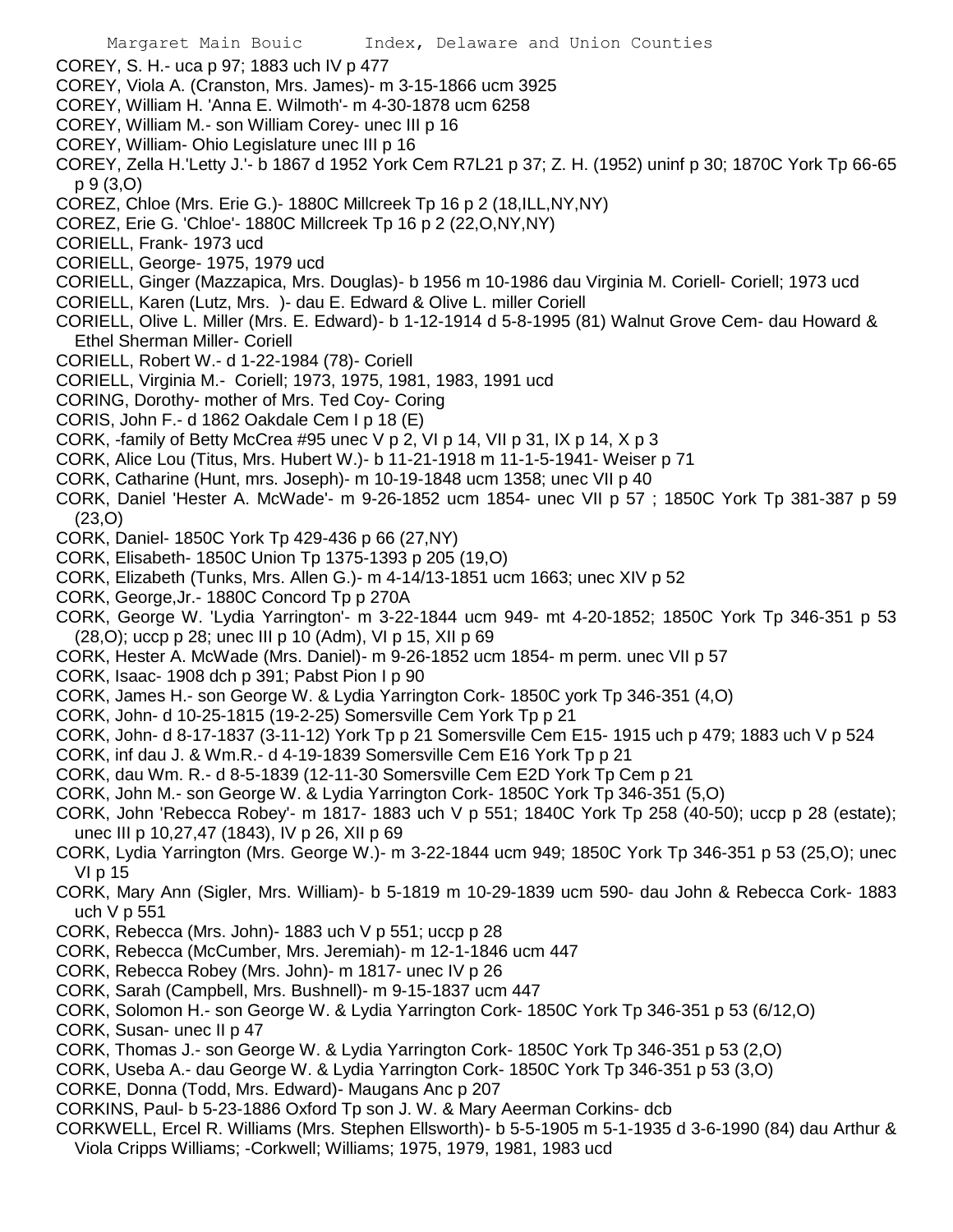CORKWELL, E. W. Bill- son Stephen Ellsworth & Ercel R. Williams Corkwell- Corkwell; Williams

CORKWELL, Kathryn (Thompson, Mrs. Byron)- m 7-7-1959 dau S. E. & Ercel Corkwell- Thompson; Corkwell CORKWELL, Nella (Rabon, Mrs. Carl)- dau Stephen Ellsworth & Ercel R. Williams Corkwell- Corkwell; Williams

- CORKWELL, Pat (Laird, Mrs. Dick)- dau Stephen Ellsworth & Ercel R. Williams Corkwell- Corkwell; Williams
- CORKWELL, Stephen Ellsworth 'Ercel R. Williams'- m 5-1-1935 d 3-23-1958 Corkwell; Williams

CORKWELL, Sue (Callihan, Mrs. Kaye)- dau Stephen Ellsworth & Ercel R. Williams Corkwell- Corkwell; Williams

- CORL, Abraham 'Elizabeth'- Powell p 93; dbg p 7
- CORL, Elizabeth (Mrs. Abraham)- Powell p 93; dbg p 7
- CORL, Kenneth 'Leona'- 1961 dcd
- CORL, Kenneth 'Wanda'- 1980 dcd
- CORL, Kenny- lived with George R. & Gladys D. Geesey- 1964 dcd (10)
- CORL, Leona (Mrs. Kenneth)- 1961 dcd
- CORL, Lois- lived with George R. & Gladys D. Geesey- 1964 dcd (11)
- CORL, Wanda (Mrs. Kenneth)- 1980 dcd
- CORL, William- d 3-20-1839 (23-1-20) Oak Grove Cem Powell p 93. dg p 7 son Abraham & Elizabeth Corl
- CORLE, Donna (Longfellow, Mrs. Oren Horner)- m 11-24-1932- 367
- CORLESS, Burt 'Gertrude Boyer'- 1985 uch p 40
- CORLESS, Gertrude Boyer (Mrs. Burt)- dau Abner Davis & Mary Ann Pomroy Boyer- 1985 uch p 40
- CORLESS, Thelma (Licht, Mrs. Silver)- McKitrick p 156
- CORLETT, Catherine (Cellar, Mrs. Wilson F.)- Powers p 277
- CORLEY, Audrey Michele- dau James D. Jr. & Gorinda Corley- Corley
- CORLEY, Catharine Freshwater (Mrs. Joel)- b 1844 m 10-23-1867 dau Eugene David & Marie Carpenter Freshwater- Freshwater p 98, 160
- CORLEY, Chester Clayton 'Cindy Sue Conklin'- m 5-4-1987 son Mildred L. Edison- Conklin
- CORLEY, Cindy Sue Conklin (Mrs. Chester Clayton)- m 5-4-1987 dau Carl & Elizabeth Conklin- Conklin
- CORLEY, Doris Ann (Dumas, Mrs. )- dau James D. & Easter M. Henderson Corley- Corley
- CORLEY, Easter M. Henderson (Mrs. James D.)- d 9-16-1976 (52) Oak Grove Cem Corley
- CORLEY, Gorinda (Mrs. James D. Jr.)- Corley
- CORLEY, James D. 'Easter M. Henderson'Corley
- CORLEY, James D. Jr.'Gorinda Corley'div- b 1-3-1949 d 11-9-1988 Oak Grove Cem son James D. & Easter M. Henderson Corley- Corley
- CORLEY, Janet (Henderson, Mrs. )- dau James D. & Easter M. Henderson Corley- Corley
- CORLEY, Joel 'Catharine Freshwater'- m 10-23-1867- Freshwater p 98, 100
- CORLEY, Kedrin De Ann- dau James D. Jr. & Gorinda Corley- Corley
- CORLEY, Loulena (Lipscomb, Mrs. )- dau James D. & Easter M. Henderson Corley- Corley
- CORLEY, Mark Tyrone- son James D. & Easter M. Henderson Corley- Corley
- CORLEY, Stephen- son James D. & Easter M. Henderson Corley- Corley
- CORMAN, Marian (Miller, Mrs. Donald)- Weiser p 611
- CORMAN. Mary I. (Wert, Mrs. Martin Luther)- b 5-9-1906 m 11-11-1935- Weiser p 598
- CORMAN, Sarah (Brungart, mrs. Jacob)- b 9-1-1819 m 5-28-1838 d 11-7-1907 bur Rebersburg, Pa- Weiser p 587
- CORMANY, Cynthia (Mrs. Gary)- Cormany
- CORMANY, Donald 'Mary'- brother Justin C. Cormany- Cormany
- CORMANY, Douglas 'Susie'- son Justin C.Cormany- Cormany
- CORMANY, Ellen Roby (Wilson, Mrs. )(Mrs. Justin C.)- Cormany
- CORMANY, Gary 'Cynthia'- Cormany
- CORMANY, John 'Joan'- brother Justin C. Cormany- Cormany
- CORMANY, Joseph John 'Mary I. Coffman'- Cormany
- CORMANY, Justin C. 'Mildred U.''Ellen Roby' d 8-14-1988 (70) bur Forest Grove- son Joseph John & Mary I. Coffman Cormany- Cormany
- CORMANY, Kristy- dau Gary Cormany- Cormany
- CORMANY, Mary I. Coffman (Mrs. Joseph John)- Cormany
- CORMANY, Mildred U. (Mrs. Justin C.)- Cormany
- CORMANY, Timothy P.'Eunice'- son Justin C. & Mildred U. Cormany- Cormany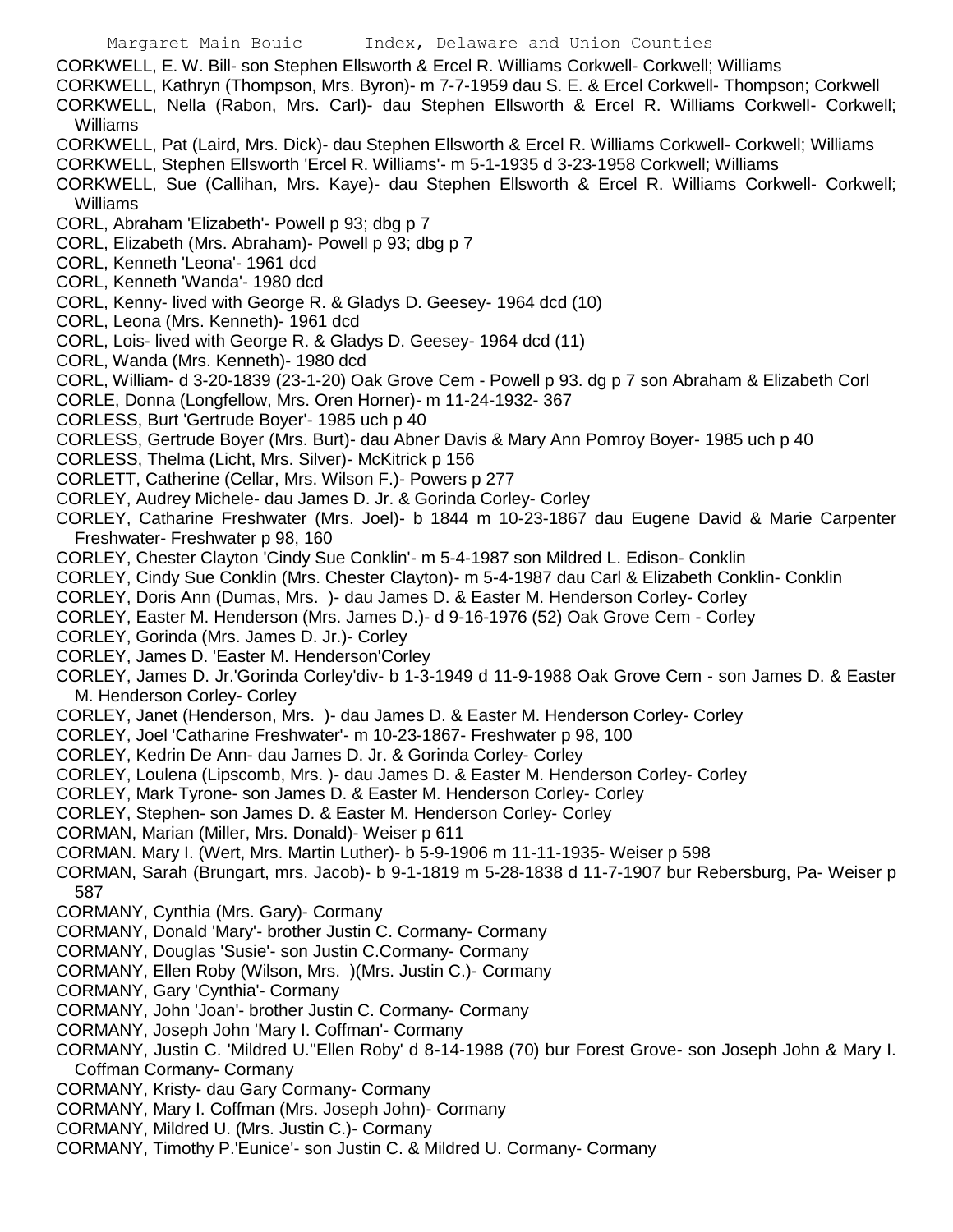CORMIER, Coralea (Mrs. Jeff)- Cormier

- CORMIER, Jeff 'Coralea'- Cormier
- CORN, Anna B.- b 1-26-1907 d 1-25-1990 (82) Sunset Cem dau Leslie & Luella Corn- Corn; 1959, 1967 ucd
- CORN, Audrey Kingery (Mrs. Chester)- dau Grover C. & Rebecca L. Cron Kingery- Cron
- CORN, Clill 'Winifred Jean Bauder'- div- Weiser p 237
- CORN, Donald 'Mildred'- 1961, 1969 dcd
- CORN, Jasper 'Olive C. Elsom'- m 6-26-1873 ucm 5291
- CORN, Jennie (Mrs. Walter)- 1949 ucd
- CORN, Leslie 'Luella'- Corn
- CORN, Luella (Mrs. Leslei)- Corn
- CORN, Mildred (Mrs. Donald)- 1961, 1969 dcd
- CORN, Olive C. Elsom (Mrs. Jasper)- m 6-26-1873 ucm 5291
- CORN, Sarah J.- 1860C York Tp 1245-1253 p 168 (4,O) see Corns
- CORN, Walter 'Jennie'- 1949 ucd
- CORN, Winifred Jean Bauder (Mrs. Clill)- b 10-26-1926 dau Ellsworth John & Freda Kramer Bauder- Weiser p 237
- CORNA, Alexander John- b 1-6-1994 son Mike & Julia Corna- Corna
- CORNA, Donald D.- 1961 dcd
- CORNA, Elizabeth- dau Peter A. & Norella A. Corna- 1961 dcd (16)
- CORNA, Julia (Mrs. Mike)- dau Stan & Diane Ethridge- Corna
- CORNA, Mike 'Julia'- Corna
- CORNA, Norella A. (Mrs. Peter A.)- 1961 dcd
- CORNA, Peter- son Peter A. & Norella A. Corna- 1961 dcd
- CORNA, Peter A.- son Peter A. & Norella A. Corna- 1961 dcd(9)
- CORNA, Teresa Dawn- dau Donald & Bonnie Corna- Corna- engaged to Donald Sarnovsky
- CORNEALIA, David- 1835 men 54 #130 p 99 Radnor Tp
- CORNELEY, Rosemary (Coulson, Mrs. Clarence Richard)- Weaver (255)
- CORNELISON, Clarence- b 12-19-1899 son Walter & Sadie Fuller Cornelison- Genther p 114
- CORNELISON, Henry- b 10-18-1906 son Walter & Sadie Fuller Cornelison- Genther p 114
- CORNELISON, Jack- b 7-9-1897 d 3-26-1932 son Walter & Sadie Fuller Cornelison- Genther p 114
- CORNELISON, Myra (Mrs. Richard E.)- 1959 ucd
- CORNELISON, Richard E. 'Myra'- 1959 ucd
- CORNELISON, Sadie Fuller (Mrs. Walter)- b 2-25-1873 dau Andrew J. & Irene Ford Fuller- Genther p 114
- CORNELISON, Walter 'Sadie Fuller'- Genther p 114
- CORNELIUS, Deborah- dau Vernon Cornelius,Sr.- Cornelius
- CORNELIUS, Elizabeth G.- b 10-25-1939 Oakdale Cem I p 65 (O-R9-4)
- CORNLEIUS, Eric Anthony- b 2-16-1964 d 12-7-1971 (7) Oakdale Cem I p 65 (O-R9-4)--son Vernon R. & Elizabeth G. Hall Cornelius- Cornelius
- CORNELIUS, Keith- b 1972 son Vaughn L. & Sylvia Cornelius- 1983, 1991 ucd
- CORNELIUS, Lucy Laws (Mrs. Omer)- (Barron, Mrs. William) b 1870 d 1912 dau Joseph & India Colvin Laws-Howison 628
- CORNELIUS, Lucy (Spanagler, Mrs.Frederick)- m 1820 ped Richard H. Adams 25 bur Kathy Buratti #467, unec XIV p 58
- CORNELIUS, Maria (Stanley, Mrs. Robert D.)- dumch p 41
- CORNELIUS, Omer 'Lucy Laws'- Howison (628)
- CORNELIUS, Sylvia (Mrs. Vaughn L.)- 198, 1991 ucd
- CORNELIUS, Teresa- 1983, 1991 ucd
- CORNELIUS, Vaughn L. 'Sylvia'- 1983 ucd
- CORNELIUS, Vernon,Sr.- b Cornelius
- CORNELIUS- son Vernon,Sr. Cornelius- Cornelius
- CORNELIUS, Vernon R.'Elizabeth G. Hall'- b 11-29-1936 Oakdale Cem I p 65 (O-R9-4); Cornelius
- CORNELL, I corresponded with David C. Duniway- chart filed Cornell
- CORNELL,--family of Lisa J. Porter burt #620, delge X p 38
- CORNELL, Allice- b 2-2-1873 Brown Tp dau David & Mary Hays Cornell- dcb
- CORNELL- Alva- son Fern Elizabeth Cornell- Cornell
- CORNELL, Anita Susan (Shively, Mrs. Richard Allen)- m 7-19-1980 dau Gerald Cornell- Cornell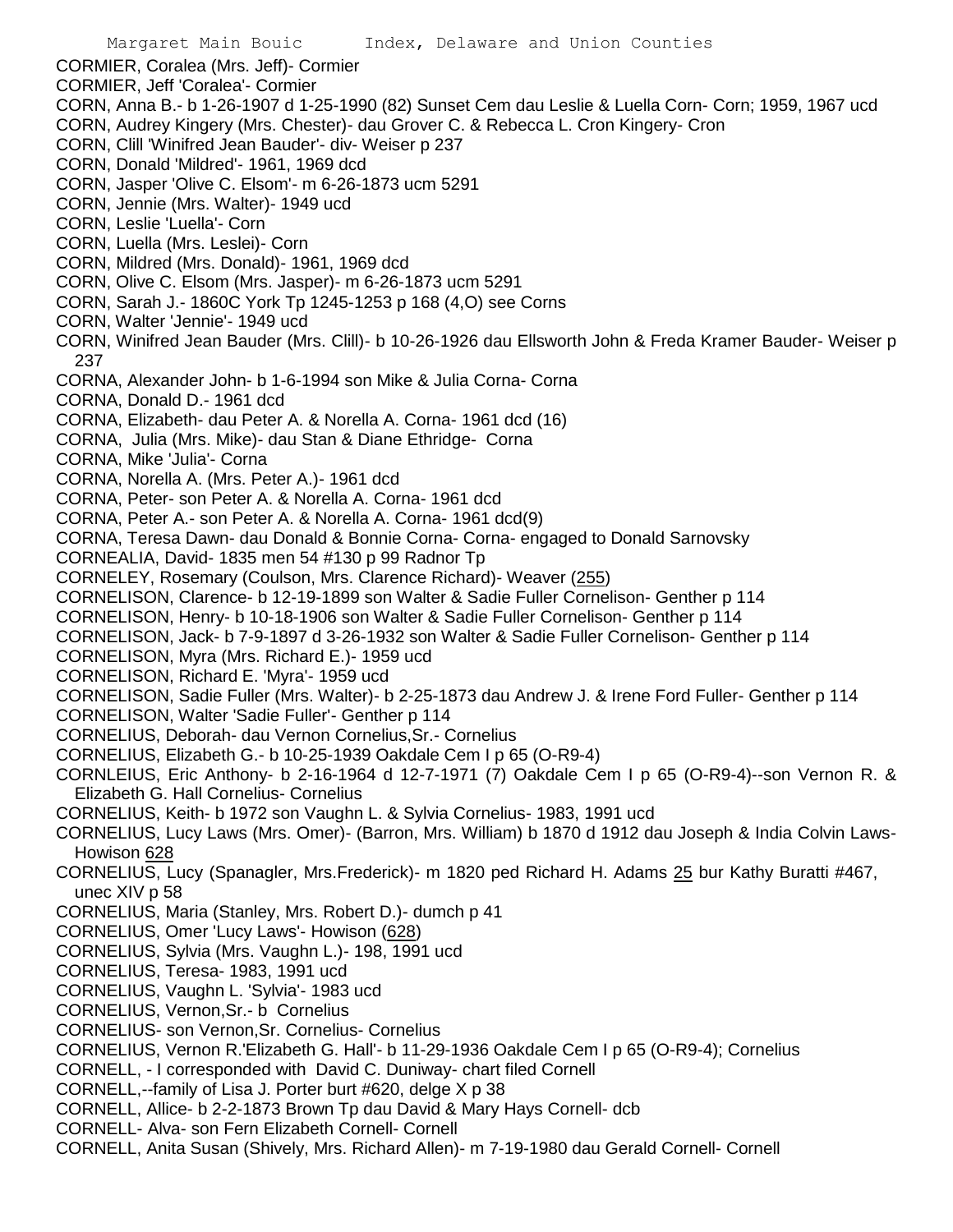CORNELL, Ann- dau Gideon & Julia Cornell- Duniway chart

- CORNELL, Archibald C. 'Cassandra Converse'- b 4-14-1853 dcm
- CORNELL, Archibald 'Sarah Peck'- b 1793 d 8-27-1856 son Gideon & Naomi Jones Cornell- Duniway chart
- CORNELL, Arthur- son Wilbur Fisk & Frankie Looney Cornell- Duniway chart
- CORNELL, Artimus- son Gideon & Julia Cornell- Duniway chart
- CORNELL, A. W.- hadc p 66
- CORNELL, Barney 'Nancy'- son Gerald Cornell- Cornell
- CORNELL, Bennie (Phillips, Mrs. )- dau Bertie & Marguerite A. Dial Cornell- Cornell
- CORNELL, T. Bert 'Emma L. Breevort'- m 6-5-1895- Cornell
- CORNELL, Bertie 'Marguerite A. Dial'- m 1944 d 10-12-1991 (70) Milford Cem- son David & Vada Bradley Cornell- Cornell
- CORNELL, Bertie,Jr.- b 1952 son Bertie & Marguerite Cornell- Cornell
- CORNELL, Betsy B. (Carpenter, Mrs. Rufus)- m 3-13-1862 dcm
- CORNELL, Betsy- dau Timothy & Pamelia Cornell- 1850C Genoa Tp 353 p 37 (16,NY)
- CORNELL, Beverly (Mrs. Bill)- Cornell; 1979, 1981, 1983 ucd
- CORNELL, Bill 'Beverly Epps'- son Bertie & Marguerite A. Dial Cornell- Cornell; 1979, 1981, 1983 ucd
- CORNELL, Brenda (Bliss, Mrs. John)- dau Bertie & Marguerite A. Dial Cornell- Cornell
- CORNELL, Bridget- 1880C Delaware Town p 509A
- CORNELL, Briggs- son Timothy & Pamelia Cornell- 1850C Genoa Tp 353 p 37 (14, NY); 1880C Genoa Tp p 401D
- CORNELL, Ann Caroline Wright (Mrs. Thomas Briggs)- b 1845 m 4-3-1862 dcm d 1912 Galena Cem Powell p 20
- CORNELL, Caroline L. (Collier, Mrs. )(Mrs. William)- m 4-11-1889 dcm
- CORNELL, Carson 'Cindy Picklesimer'- son Bertie & Marguerite A. Dial Cornell- Cornell; 1991 ucd
- CORNELL, Cassandra Conberse (Mrs. Archibald C.)- m 4-14-1853 dcm
- CORNELL, Celia (Hisey, Mrs. Jonathan)- dau Archibald & Sarah Peck Cornell- Duniway chart
- CORNELL, Celia (Kasson, Mrs. )- dau Edwin R. & Sarah Cornell- Duniway chart
- CORNELL, Charles B. 'Georgia Utley'- m 3-29-1888 dcm
- CORNELL, Charles- son Joseph H. Cornell- Duniway chart
- CORNELL, Charles- son Raymond C. & Olive Cornell- 1961 dcd (16)
- CORNELL, Charlotte- dau Gideon & Naomi Jones Cornell- Duniway chart
- CORNELL, Charlotte- dau William E. & Eleanor M. Cornell- 1961 dcd (14)
- CORNELL, Christiana (Mrs. Hezekiah)- 1850C Berkshire Tp 73 p 8 (42, NY)
- CORNELL, Christina (Grove, Mrs. Joseph Giger) m 3-22-1855 dcm- 1976 dch p 377; dcq Florence Gardner Arehart 13
- CORNELL, Cindy Picklesimer (Mrs. Carson)- dau Bobby Picklesimer- Cornell; 1991 ucd
- CORNELL, Clark- b 12-1-1869 Genoa Tp son T. B. & Carolien Cornell- dcb
- CORNELL, Clark N.- b 3-21-1901 Berkshire Tp son C. B. & Georgia Utley Cornell- dcb
- CORNELL, Clifford C. 'Joy'- 1971, 1980 dcd
- CORNELL, Cordelia- d 4-28-1887 (29-2-24) Delaware Co. deaths
- CORNELL, Cynthia S. Philbrick (Mrs. George W.)- m 9-7-1851 dcm
- CORNELL, Daulton Ray- b 9-1-1993 son Kevin T. & Jami R. Sutton Cornell- Cornell
- CORNELL, David 'Vada Bradley'- Cornell
- CORNELL, Dennis- son Raymond C. & Olive Cornell- 1961 dcd (9)
- CORNELL, Dianna (Venrick, Mrs. )- dau Bertie & Marguerite A. Dial Cornell- Cornell
- CORNELL, Earline Myree (Mrs. )(Morgan, Mrs. )- dau William Earl & Edna Viola Sterling Gordon- Maugans Anc p 202
- CORNELL, Edith- dau Wilbur Fisk & Frankie Looney Cornell- Duniway chart
- CORNELL, Edward- son William Edward & Sarah Robb Cornell- Duniway chart
- CORNELL, Edwin- son Edwin R. & Sarah Cornell- Duniway chart
- CORNELL, Edwin- son Joseph H. Cornell- Duniway chart
- CORNELL, Edwin R. 'Sarah'- son Archibald & Sarah Peck Cornell- Duniway chart
- CORNELL, Eleanor (Mrs. William E.)- 1961 dcd
- CORNELL, Elickin/Eliakim/Eliaken- will dcw Bk 3 p 119; Pabst 0; 1850C Genoa Tp 352 (70,NY)
- CORNELL, Elizabeth- 1850c Orange Tp 1782 p 114 (44, Pa)
- CORNELL, Elizabeth (Carpenter, Mrs. Rufus)- m 3-13-1864 dumch p 154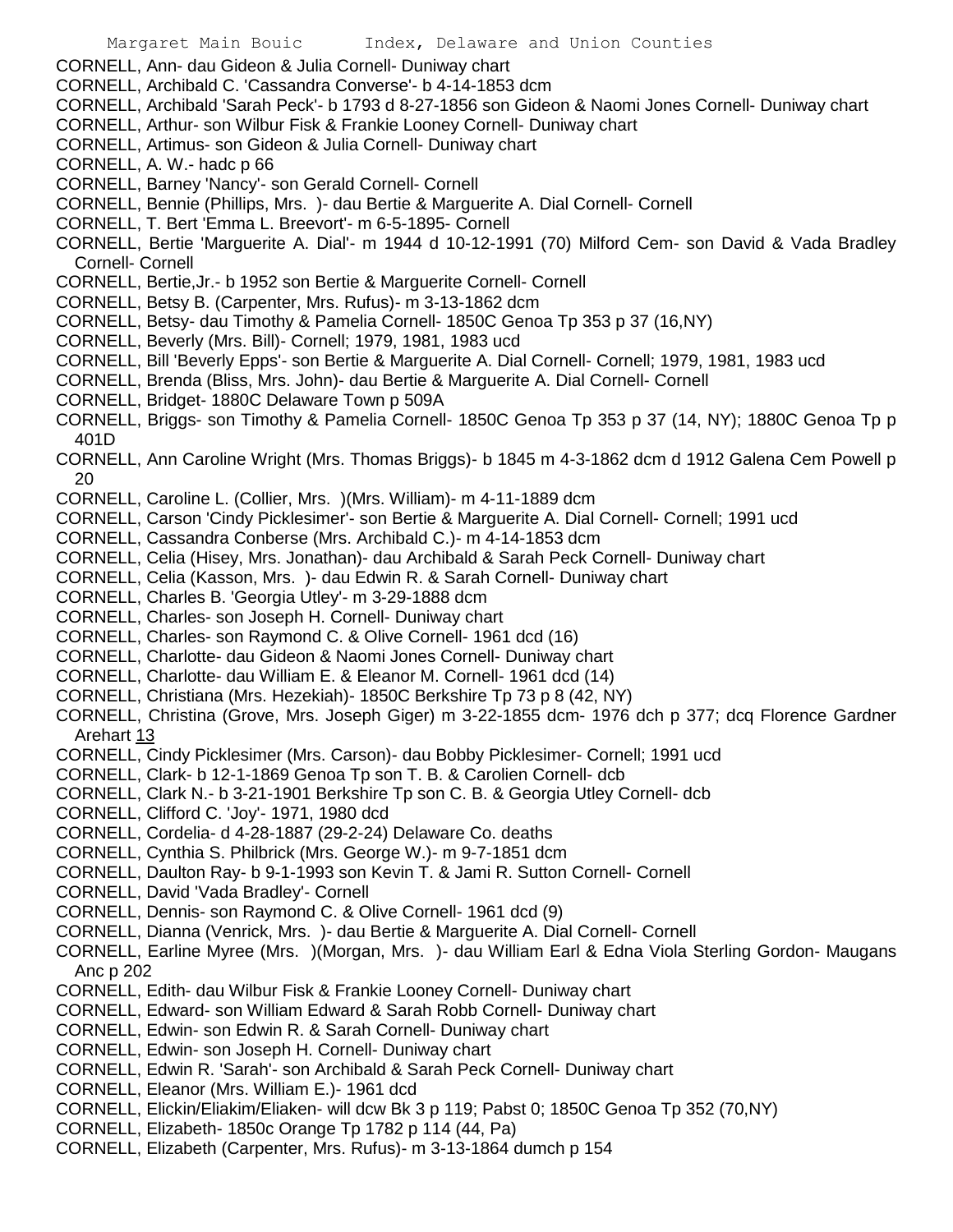- CORNELL, Elizabeth- dau Gideon & Julia Cornell- g.
- CORNELL, Elizabeth Joyner (Mrs. Dr. Harvey)- m 1-15-1851- Cornell; Powers Pat p 297
- CORNELL, Elizabeth Marie- b 12-18-1978- dau Neil & Sharon Cornell- 1981, 1983 ucd; Cornell
- CORNELL, Ella Heading (Mrs. H. C.)- m 4-17-1888 dcm
- CORNELL, Elsie (Nicol, Mrs. Dennis)- b 2-17-1949 m 5-10-1980- St. Paul p 61
- CORNELL, Elvina- dau Gideon & Julia Cornell- Duniway chart
- CORNELL, Emily Castle (Mrs. William)- b 8-11-1820 d 4-10-1888 Oregon- Duniway chart
- CORNELL, Emily Eliza Parmenteer (Mrs. Holly Austin)- b 11-28-1857 m 4-2-1879- Duniway chart
- CORNELL, Emma Julia (Royal, Mrs. James Henry Bascom)- b 6-10-1850 m 7-23-1868 dau William & Emily Castle Cornell-Duniway chart
- CORNELL, Emma L. Breevort (Mrs. T. Bert)- m 6-5-1895 d 5-28-1961 (86y) bur Sunbury- Cornell
- CORNELL, Emma (Ryant, Mrs. Eugene Lewis)- m 2-3-1885 dcm
- CORNELL, Ernest- son Joseph H. Cornell- Duniway chartC
- CORNELL, Esther- dau Raymond C. & Olive Cornell- 1961 dcd (11)
- CORNELL, Ezra- founder of Cornell Univ- cousin William Cornell- Duniway letter
- CORNELL, Fanny (Mrs. Hiram)- 1850CC Harlem Tp 714 p 62 (38, Va)
- CORNELL, Fay- b 2-23-1889 Berkshire Tp dau Charles & Georgia Utley Cornell- dcb
- CORNELL, Fern Elizabeth- d 11-9-1979 (86) bur Trenton Cem- Cornell 1971, 1980 dcd
- CORNELL, Frank C.- d 10-26-1960 bur Sarasota,Fla- brother Fred W. Cornell- Cornell; Pabst 7 p 29
- CORNELL, Frankie Looney (Mrs. Wilbur Fisk)- Duniway chart
- CORNELL, Fred W. ' '- d 11-3-1963 (80) Oak Grove Cem Cornell
- CORNELL, Freddie- b 5-4-1873 Genoa Tp son T. B. & Caroline Wright Cornell- dcb
- CORNELL, George- son Gideon & Julia Cornell- Duniway chart
- CORNELL, George H.- son Hezekiah & Christiana Cornell- 1850C Berkshire Tp 73 p 8 (3,NY)
- CORNELL, George- son Timothy & Pamelia Cornell- 1850C Genoa Tp 353 p 37 (24,NY)
- CORNELL, George W. 'Cynthia S. Philbrick'- m 9-7-1851 dcm
- CORNELL, Georgia Utley (Mrs. Charles B.)- m 3-29-1888 dcm
- CORNELL, Gerald- Cornell
- CORNELL, Gideon- son Gideon & Julia Cornell- Duniway chart
- CORNELL, Gideon 'Julia'- d 10-8-1857 bur Cornell Cem St. Albans Tp. Licking Co- Cornell
- CORNELL, Gideon 'Naomi Jones'- b 1762 d 8-1806- Duniway chart
- CORNELL, Grace (Pratt, Mrs. Ben)- dau Joseph H. Cornell- Duniway chart
- CORNELL, H. A.- b 1813 d 1884 Oak Grove Cem Powell p 430
- CORNELL, Hannah L. (Dustin, Mrs. John B.)- m 11-2-1865 dcm; Pabst 6 p 24
- CORNELL, Hannah Louise- b 7-14-1880 dau Holly Austin & Emily Eliza Parmenteer Cornell- Duniway chart
- CORNELL, Hannah- dau Timothy & Pamelia Cornell- 1850C Orange Tp 1782 p 114 (10,O)
- CORNELL, Harney Balfe- b 1-26-1884 son Holly Austin & Emily Eliza Parmenteer Cornell- Duniway chart
- CORNELL, Harold- son David & Vada Bradley Cornell- Cornell
- CORNELL, Harriett- dau Hezekiah & Christiana Cornell- 1850C Berkshire Tp 73 p 8 (6,NY)
- CORNELL, Harry- d 5-27-1973 (88)- Oak Grove Cem Cornell
- CORNELL, Harry C.- b 3-20-1892 son Henry C. & Ella Neadington Cornell- dcb
- CORNELL, Dr. Harvey 'Elizabeth Joyner'- b 2-28-1816 m 1-15-1851 d 11-3-1886 (70) Oak Grove Cem , Powell p 429- son Sylvanus Cornell- Powers Pat p 297; Cornell; 1976 dch p 15; 1880C Delaware Town p 536A; Pabst 0
- CORNELL, H. C. 'Ella Heading'- m 4-17-1888 dcm
- CORNELL, Helen M. (Wood, Mrs. Abner)- m 3-31-1859 d 1905 dau Archibald & Sarah Peck Cornell- Duniway chart
- CORNELL, Henry C.- son Timothy & Pamelia Cornell- 1850C Genoa Tp 353 p 37 (6,O)
- CORNELL, Hezekiah 'Christiana'- 1850c Berkshire Tp 73 p 8 (40/5,NY)
- CORNELL, Hezekiah 'Lucinda Neilson'- m 6-1-1856 dcm
- gaHiram 'Fanny'- 1850C Harlem Tp 714 p 62 (33, Pa)
- CORNELL, Holly Austin 'Emily Eliza Parmenteer'- b 9-20-1857 m 4-2-1879 d 1-1911 son William & Emily Castle Cornell- Duniway chart
- CORNELL, Isaac- son Gideon & Naomi Jones Cornell- Duniway chart
- CORNELL, Ivan- son William William Edward & Sarah Robb Cornell- Duniway chaCORNELL, Jack- son Edwin Cornell- Cornell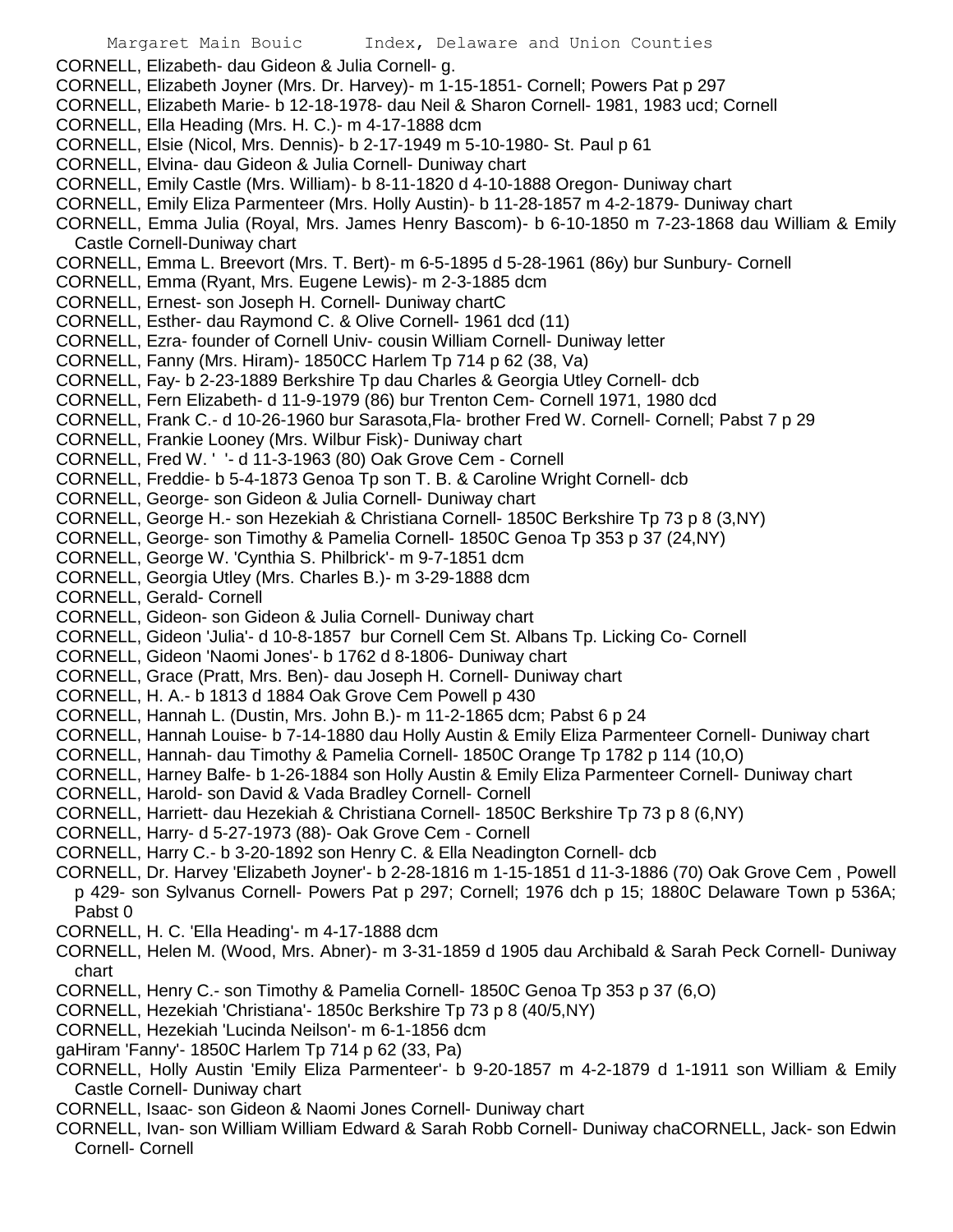CORNELL, James Benjamin 'Mildred Elliott'- b 9-24-1920 m 10-5-1954 d 1-2-1964 son John R. & Minnie Sterrett Cornell- Duniway chart; Longbrake p 42, 74

- CORNELL, Jamie R. Sutton (Mrs. Kevin T)- m 5-16-1992 dau Robert & Wanda Spence- Cornell
- CORNELL, Jane- dau Gideon & Julia Cornell- Duniway chart
- CORNELL, Jerry- Cornell
- CORNELL, Johannah (Kelhar, Mrs. Martin)- m 9-19-1853 dcm
- CORNELL, John- 1850C Genoa Tp 352 (20,NY)
- CORNELL, John A. 'Mary Ann Allen'- m 6-2-1853 dcm
- CORNELL, John N. 'Nancy'- 1880C Paris Tp 51-64 p 45 (72,Ger,Ger,Ger)
- CORNELL, John Richard- b 11-15-1960 d 4-20-1962 Oakdale Cem -son James & Mildred Elliott Cornell-Cornell
- CORNELL, John R. 'Minnie Sterrett'- Cornell
- CORNELL, John Thomas- son Hezekiah & Christiana Cornell- 1850C Berkshire Tp 73 p 8 (7,NY)
- CORNELL, Joseph H.- d 1929 son Edwin R. & Sarah Cornell- Duniway chart
- CORNELL, Joy (Mrs. Clifford C.)- 1980 dcd
- CORNELL, Julia (Engard, Mrs. Peter)- 1915 uch p 639 see Thirsting
- CORNELL, Julia (Freeman, mrs. )- dau Sylvanus & Sarah Carpenter Cornell- Duniway chart
- CORNELL, Julia (Mrs. Gideon)- d 2-23-1857 bur Cornell Cem- Cornell
- CORNELL, Kevin T. 'Jamie R. Sutton'- b 1971 m 5-16-1992 son Bill R. & Beverly A. Cornell- Cornell; 1983 ucd
- CORNELL, Lanetta- 1961, 1969 dcd
- CORNELL, Lavina- dau Gideon & Julia Cornell- Duniway chart
- CORNELL, Leander- son Gideon & Julia Cornell- Duniway chart
- CORNELL, Linda- dau William E. & Eleanor Cornell- 1961 dcd
- CORNELL, Lloyd- son David & Vada Bradley Cornell- Cornell
- CORNELL, Lorie Ann (Nicol, Mrs. Troy)- b 7-22-1969 m 8-24-1991 dau Billy & Epps Cornell- Cornell; St. Paul p 601983 ucd
- CORNELL, Louise- Sunbury p 89, 119
- CORNELL, Louise Victoria. (Howison, Mrs. John Wood)- ped Bonnie Hornbeck Hamblin 371 25; unec VI p 27; 1985 uch p 76, 149; delge I p 11
- CORNELL, Louisa Victoria (Howison, Mrs. Stephen III)- d 4-20-1884- Howison (45)
- CORNELL, Louisa Victoria Howison (Mather, Mrs. Joseph Increase)- b 8-8-1868 m 4-8-1901 d 1960 bur Claibourne Cem- 1985 uch p 95
- CORNELL, Lucille (Bailey, Mrs. Dale)- dau Fern Elizabeth Cornell- Cornell
- CORNELL, Lucinda- b 2-23-1812 d 6-30-1848 bur Alexandria- dau Sylvanus & Sarah Carpenter Cornell-Duniway chart
- CORNELL, Lucinda Neilson (Mrs. Hezekiah)- m 6-2-1856 dcm
- CORNELL, Lydia- dau Sylvanus & Sarah Carpenter Cornell- Duniway chart
- CORNELL, Margaret P.- heir of William Edgar- dcw Bk 2 p 387
- CORNELL, Marguerite A. Dial (Mrs. Bertie)- d 10-19-1989 (65) bur Milford- dau Floyd & Frances Craig Dial-**Cornell**
- CORNELL, Martha Boger (Mrs. Red)- dau Peter & Mollie Strine Boger- Schultz p 7
- CORNELL, Martha (Ryan, Mrs. Patrick)- m 1834- 1883 uch V p 325
- CORNELL, Mary (Mrs. )- d 3-8-1890 Delaware Co. Deaths
- CORNELL, Mary Ann Allen (Mrs. John A.)- m 6-2-1853 dcm
- CORNELL, Mary Celistia (Gardner, Mrs. William W.)- b 11-5-1852 m 8-25-1874 d 4-6-1890 dau William & Emily Castle Cornell- Duniway chart
- CORNELL, Mary (Comstock, Mrs. Rodney S.)- m 12-31-1851 dcm
- CORNELL, Mary E.- Pabst 0
- CORNELL, Mary E.- dau Elizabeth Cornell- 1850C Orange Tp 1782 p 114 (15, Pa)
- CORNELL, Mary E.- dau Hezekiah & Christiana Cornell- 1850C Berkshire Tp 73 p 8 (9,NY)
- CORNELL, Mary- dau Gideon & Julia Cornell- Duniway chart
- CORNELL, Mary L. (Brainard, Mrs. Leonard)- m 11-10-1881- Genther p 179
- CORNELL, Mary Louise- b 12-31-1902 Berkshire Tp dau T. B. Jr. & Emma L. Breevort Cornell- Cornell; dcb
- CORNELL, Mary- dau Timothy & Pamelia Cornell- 1850C Genoa Tp 353 p 37 (18,NY)
- CORNELL, Matilda (Thompson, Mrs. John)- m 1843 d 12-12-1891 (74-11-19) bur Centerburg, O- Maugans Anc p 192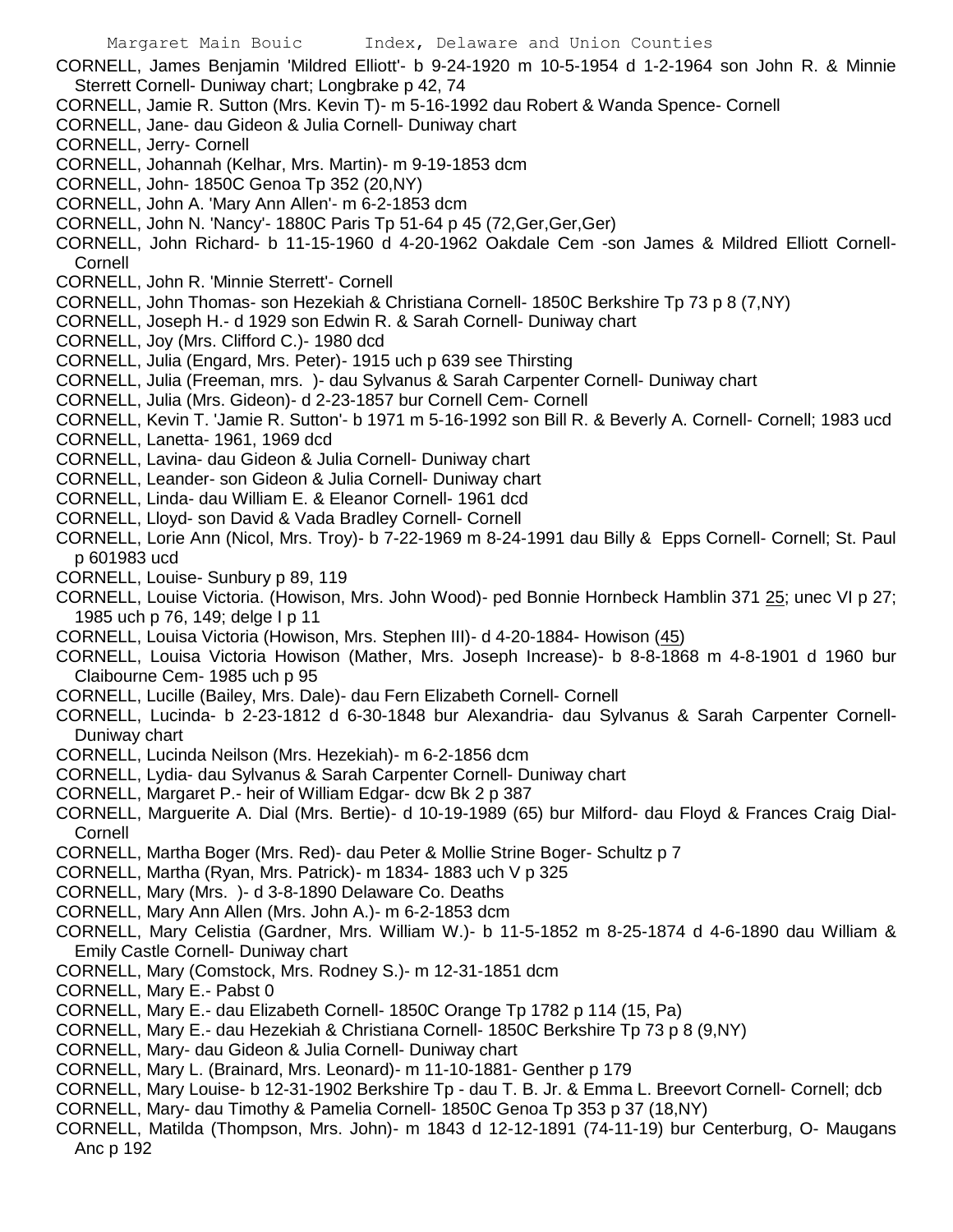CORNELL, Matthew Colin- b 1-7-1991 son Barney & Nancy Cornell- Cornell

- CORNELL, Mercy- dau Gideon & Naomi Jones Cornell- Duniway chart
- CORNELL, Michael- son Gerald Cornell- Cornell
- CORNELL, Mildred L. Elliott (Longbrake, Mrs.Daniel Pearl)(Mrs. James)- b 9-30-1918 Cornell; Longbrake p 42, 74, 76; 1967, 1991 ucd
- CORNELL, Minnie Sterrett (Mrs. John R.)- Cornell; 1971, 1973, 1975 ucd
- CORNELL, Murile- b 12-17-1890 Berkshire Tp dau Charles & George Utley Cornell- dcb
- CORNELL, Nancy (Mrs. Barney)- Cornell
- CORNELL, Nancy (Mrs. John N.)- 1880C Paris Tp 51-64 p 45 (52,Pa,Eng,NY)
- CORNELL, Naomi (Carpenter, Mrs. Nathan)- m 6-17-1810 delge III p 5, VI p 40, 61
- CORNELL, Naomi- dau Gideon & Julia Cornell- Duniway chart
- CORNELL, Naomi- dau Gideon & Naomi Jones Cornell- Duniway chart
- CORNELL, Naomi Jones (Mrs. Gideon)- Duniway chart
- CORNELL, Neil 'Sharon'- 1975, 1979, 1981, 1983 ucd
- CORNELL, Nellie (Agnew, Mrs. Charles)- dau Edwin R. & Sarah Cornell- Duniway chart
- CORNELL, Olive (Mrs. Raymond C.)- 1961 dcd
- CORNELL, Orlando Castle- b 5-6-1846 d 7-8-1848 son William & Emily Castle Cornell- Duniway chart
- CORNELL, Patricia (Caldwell, Mrs. )- dau Bertie & Marguerite A. Dial Cornell- Cornell
- CORNELL, Pernelia/Parmela/Permelia (Mrs. Timothy B.)- d 9-14-1889 (83-8-10) dcw Bk 3 p 119; Del Co deaths; Pabst 0; 1850C Genoa Tp 353 p 37 (45,NY)l 1880C Orange Tp p 350C
- CORNELL, Phyllis (Pine Mrs. )- dau David & Vada Bradley Cornell- Cornell
- CORNELL, Raymond C. 'Olive- 1961 dcd
- CORNELL, Rebecca- dau Gerald Cornell- Cornell
- CORNELL, Red 'Martha Boger'- Schultz p 7
- CORNELL, Robert F.- 1880C Paris Tp p 0120
- CORNELL, Ruby (Griffith, Mrs. )- dau Wilbur Fisk & Frankie Looney Cornell- Duniway chart
- CORNELL, Ruth- dau Gideon & Naomi Jones Cornell- Duniway chart
- CORNELL, Sabrina- 1850C Genoa Tp 353 p 37 (22, NY)
- CORNELL, Samantha Almira (McAlister, Mrs. Edward Alden)- b 10-23-1839 m 1-20-1866 d 7-18-1896 dau William & Emily castle Cornell- Duniway chart
- CORNELL, Sarah- Pabst 0
- CORNELL, Sarah- 1870C Taylor Tp 167-159 p 20 (85, Penn)
- CORNELL, Sarah C. Hough (Mrs. William H.)- m 11-2-1841 dcm
- CORNELL, Sarah (Mrs. Edwin R.)- Duniway chart
- CORNELL, Sarah Peck (Mrs. Archibald)- b 1799 d 8-2-1849 bur Cornell Cem Duniway chart
- CORNELL, Sharon Ann- dau Herbert O. Cornell- Cornell engaged to Lerslie S. Hough
- CORNELL, Sharon (Mrs. Neil)- 1981, 1983 ucd
- CORNELL, Stephanie- dau Gerald Cornell- Cornell
- CORNELL, Sylvanus 'Sarah carpenter'- b 1-10-1790 d 10-11-1865- Duniway chart
- CORNELL, Sylvia (Reed, Mrs. William A.)- m consent 1890- unec IV p 17
- CORNELL, Thirsting (see Julia)(Engard, Mrs. Peter)- m 4-10-1854
- CORNELL, Thomas Briggs 'Ann Caroline Wright'- b 1836 m 4-3-1862 dcm d 1922 Galena Cem Powell p 20
- CORNELL, Timothy B. 'Pamelia'- son Eliakim Cornell- dcw Bk 3 p 113; 1840C Genoa Tp delge IV p 67; Powell p 119; 1850C Genoa Tp 353 p 37 (45, NY)
- CORNELL, Tina Louise (Dikeman, Mrs. James R.) b 1960 m 6-16-1981 dau James & Mildred Elliott Cornell-Dikeman; Longbrake p 74, 76; 1967, 1971, 1975 ucd
- CORNELL, Vada Bradley (Mrs. David)- Cornell
- CORNELL, Wilbur Fisk 'Frankie Looney'- b 12-25-1842 d 5-19-1911 son William & Emily Castle Cornell-Duniway chart
- CORNELL, William 'Caroline L. Collier'- m 4-11-1889 dcm
- CORNELL, William Edward 'Sarah Robb'- b 12-25-1842 m 4-3-1872 d 9- 1904 Oregon- son Eilliam & Emily Castle Cornell- Duniway chart
- CORNELL, William E. 'Eleanor'- 1961 dcd
- CORNELL, William 'Emily Castle' b 8-8-1812 m 11-1-1838 d 12-20-1891 son Sylvanus & Sarah Carpenter Cornell- Duniway chart
- CORNELL, William H. 'Sarah C. Hough'- m 11-2-1841 dcm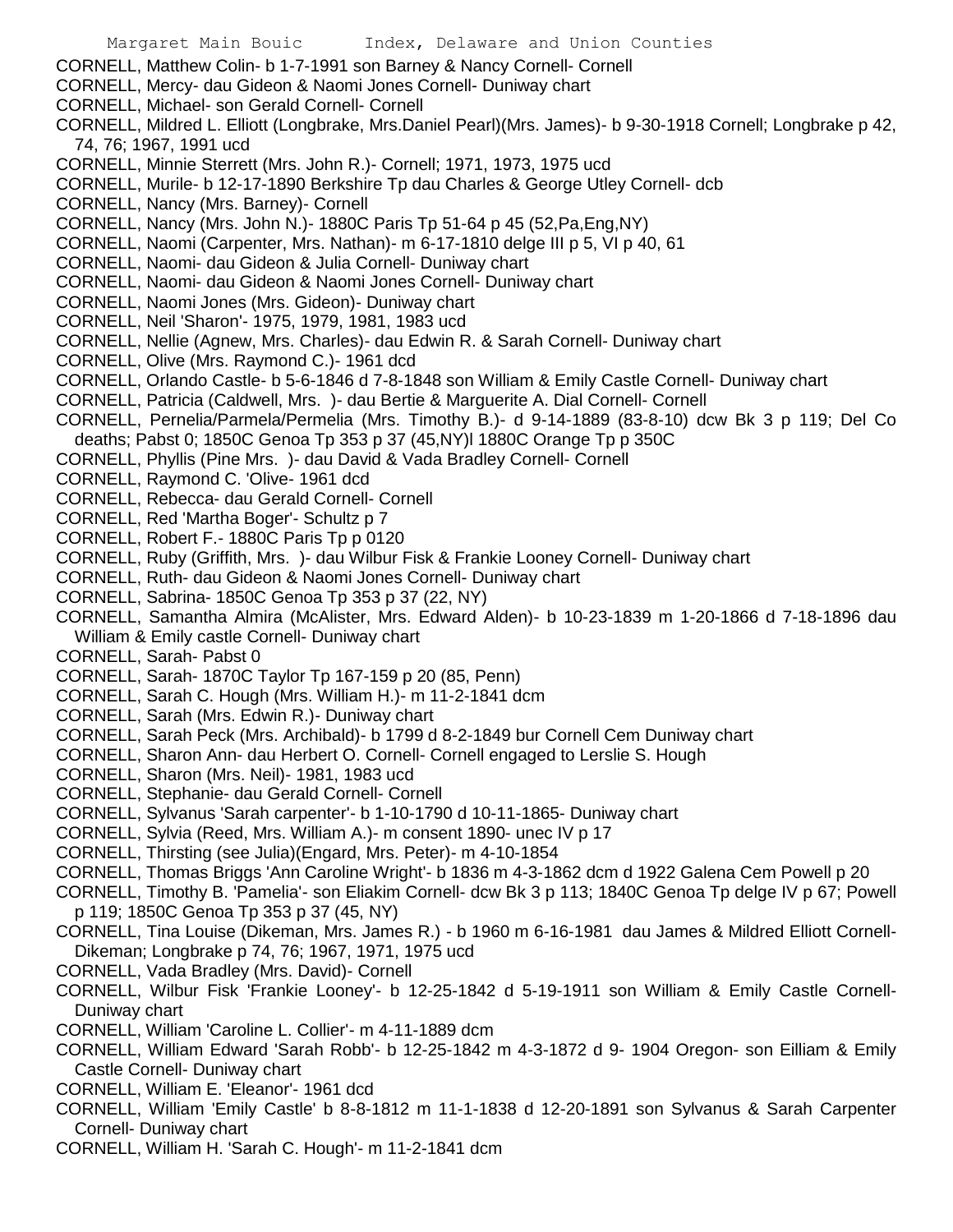CORNELL, William- son Raymond C. & Olive Cornell- 1961 dcd(1)

- CORNELL, William W.- heir of William Edgar- dcw Bk 2 p 387
- CORNELL, William- son William E. & Eleanor Cornell- 1961 dcd (9)
- CORNELL, Willimina- b 1838 d 10-15-1869 Cornell Cem dau Archibald & Sarah Peck Cornell- Duniway chart
- CORNELL, Willis Raymond- b 3-3-1889 son Holly Austin & Emily Eliza Parmenteer Cornell- Duniway chart

CORNELY, Eva L. Endsley (Mrs. Floyd)- dau James & Lorena B. Sywsgood Endsley- 1985 uch p 32 CORNELY, Floyd 'Eva L. Endsley'- 1985 uch p 32

- CORNER, Ambrose- 1835 men 50th #56 p 92 Porter Tp
- CORNER, Amy Elizabeth- b 5-13-1971 dau Douglas & Lingrel Corner- Corner
- CORNER, Christopher- Pabst 1 p 30
- CORNER, David- 1820C Union Tp
- CORNER, Douglas S.'Rebecca Lingrel'- son Eugene Corner- Corner
- CORNER, Felix- Pabst 5 p 3, 6 p 28
- CORNER, George 'Martha Durmiller'- delge III p 65
- CORNER, Mark Douglas- b 7-4-1975 son Douglas S. & Rebecca Lingrel Corner- Corner
- CORNER, Martha Durmiller (Mrs. George)- delge III p 65
- CORNER, Mary E.- dau Sarah Flagg- delge III p 65
- CORNER, Pauline (Wagner, Mrs. Charles H.)- b 1-12-1910 m 6-1-1955- Weiser p 780 (may be Carner)
- CORNER, Rebecca Lingrel (Mrs. Douglas S.)- dau Gaylord Lingrel- Corner
- CORNER, Sarah (Flagg, Mrs. Thomas Percival)- dau William Corner- Pabst 1 p 30
- CORNER, William- son George & Martha Durmiller Corner- delge III p 65
- CORNETT, Barbara (Mrs. Richard)- Cornett; Elsom
- CORNETT, Carolyn M. Hay (Mrs. John B.).- b 5-31-1939 m 8-5-1961 d 9-12-1979 Maskill cem lptw p 102; dau Melfin & Marie Gillespie Hay- Cornett 1973, 1975, 1979, 1981 ucd
- CORNETT, Dr. Dale R.- son James & Sarah Caudill Cornett- Cornett
- CORNETT, Dallas L. 'Mary Florence Elsom'- b 12-26-1916 m 10-9-1943 d 9-17-1987 (70) Oakdale Cem son James & Sarah Caudill Cornett- Cornett; Elsom 4,5; 1983 ucd
- CORNETT, David- son James & Sarah Caudill Cornett- Cornett
- CORNETT, Dr. DeForest- son James & Sarah Caudill Cornett- Cornett
- CORNETT, Delores (Lehr, Mrs. )- dau James & Sarah Caudill Cornett- Cornett
- CORNETT, Delmar- son James & Sarah Caudill Cornett- Cornett
- CORNETT, Dixie (Bevan, Mrs. Neil)- dau James & Sarah Caudill Cornett- Cornett
- CORNETT, Erin Marie- b 12-1977- dau Dr. James Cornett- Cornett; Elsom
- CORNETT, Florence Parmenter (Mrs. )- dau Gen. McClellan & Tella Alice Estep Parmenter- Parmenter
- CORNETT, Geraldine L. (Mrs. Dr. James L.)- 1971 ucd
- CORNETT, Dr. James Lee 'Geraldine L.''Sandra'- son Dallas L. & Mary Florence Elsom Cornett- Cornett; Elsom 5,6; 1971, 1983 ucd
- CORNETT, James 'Sarah Caudill'- Cornett
- CORNETT, Dr. Jeffrey 'Vuokko'- son Dallas L. & Mary Florence Elsom Cornett- Cornett
- CORNETT, Jeri L- 1973, 1975, 1979 ucd
- CORNETT, John B. 'Carol'- 1973, 1975, 1979, 1981, 1983 ucd
- CORNETT, John- b 1966 son John B. & Carolyn M. Hay Cornett- Cornett; 1973, 1975, 1979, 1981, 1983 ucd
- CORNETT, Judy (Schmidt, Mrs. Glen Dean)- b 8-15-1942 m 3-11-1987 St. Paul p 9, 45, 94
- CORNETT, Julie- b 1962 dau John B. & Carolyn M. Hay Cornett- Cornett; 1973, 1975, 1979, 1981, 1983 ucd
- CORNETT, Lou (Mrs. Ronald Lee,Sr.)- Cornett
- CORNETT, Mary Florence Elsom (Mrs. Dallas L.)- m 10-9-1943 dau Lee W. & Edith Latimer Elsom- Cornett; Elsom 4,5
- CORNETT, Richard 'Barbara'- son Dallas L. & Mary Florence Elsom Cornett- Cornett; Elsom 5
- CORNETT, Ronald Lee,Jr.- son ronald Lee,Sr. & Lou Cornett- Cornett
- CORNETT, Sandra (Mrs. Dr. James L.)- Cornett; Elsom
- CORNETT, Sarah Caudill (Mrs. James)- Cornett
- CORNETT, Sarah (Harris, Mrs. Ward)- dau James & Sarah Caudill Cornett- Cornett
- CORNEY,---family of Amy Hammond  $#103$  unec V p 2, VI p 2, VII p 8, IX p 14, X p 13
- CORNEY, Celeste R. (Henson, Mrs. Eber W.)- m 3-14-1937- Corney
- CORNEY, Ella L./Laura Ellen Anderson (Mrs. John W.)- b 1862 Un Co d 1-12-1921 Oakdale Cem II p 34 (G-R3-17); unec IV p 44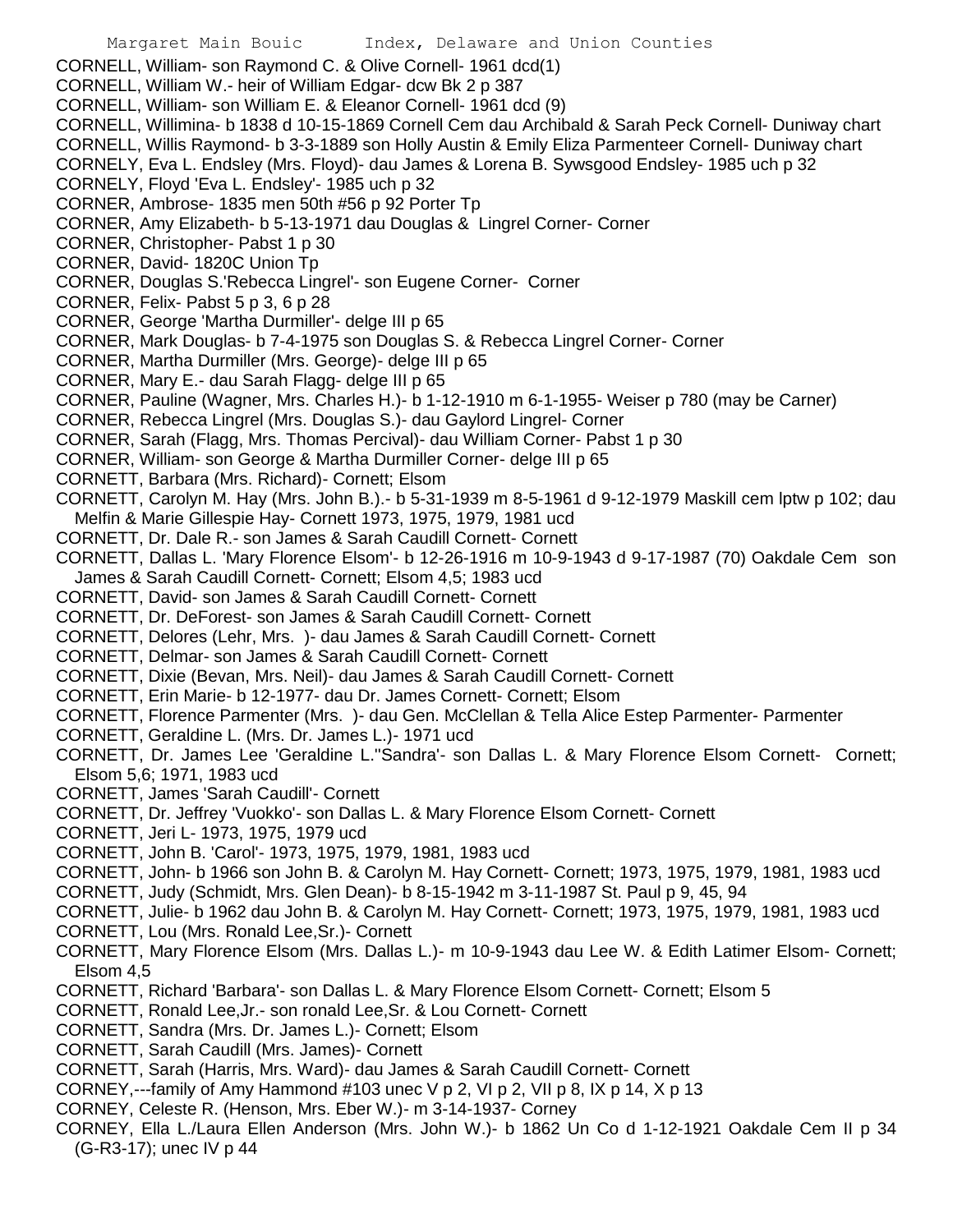- CORNEY, John W. 'Laura Ellen Anderson'- b 1857 Ill d 5-7-1922- Oakdale Cem II p 34 (G-R3-17); unec IV p 44
- CORNEY, Pamela (McKitrick, Mrs. Rodney Dean)- McKitrick p 101
- CORNILS, Marjorie M. (Mrs. Verne W.)- 1971 dcd
- CORNILS, Verne W. 'Marjorie M."- 1971 dcd
- CORNILT, Andrew 'Jane Nash'- Nash p 252
- CORNILT, Jane Nash (Mrs. Andrew)- dau James Nash- Nash p 252
- CORNINE, John- 1835 men 47 #80 p 85 Orange Tp
- CORNING & HORNER- delge VI p 10
- CORNING, Andrew Y- 1850C Berkshire Tp 107 (22, NY)
- CORNING, Mary Ellen- unvmec p 31
- CORNING, Sarah (Maine, Mrs. Edgar P.)- Asp (1939)
- CORNINGER, Cornelius- 1835 men 55 #54 p 101 Scioto Tp
- CORNISH, Jo Gerwig- query, delge X p 41; Gibson; Pisel
- CORNISH, Abraham 'Lydia'- d 4-28-1864 (80y) Fargo Cem Powell p 311; 1835 men 10 #1 p 11 Bennington Tp; hadc p 14 (1849 Bennington Tp)
- CORNISH, Alanson- 1835 men 10 #3 p 11 Bennington Tp; delge V p 37, VI p 39
- CORNISH, Alvira (Page, Mrs. William E.)- m 2-7-1836 dcm
- CORNISH, Amanda (Stimson, Mrs. Holt S.)- m 11-19-1846 dcm
- CORNISH, Clara Pisel (Mrs. John M.)- b 1862 d 1932 dau John & Eliza Gibson Pisesl- delge X p 41
- CORNISH, Dorcas (Maynard, Mrs. Stephen)- 1880 dch p 688
- CORNISH, Etna L.- d 8-25-1842 (32-3-11)- Fargo Cem Powell p 311
- CORNISH, James (1804)- delge II p 13, 21, III p 23
- CORNISH, Janet Louise (Wartman, Mrs. William Benjamin III)- m 4-17-1976 dau Paul & Louisa Andrews Cornish- 1976 dch p 371; Cornish
- CORNISH, Jo Ann (Bova, Mrs. Joseph)- b 1953/4 m 7-5-1975 dau Paul M. & Louisa Andrews Cornish- 1976 dch p 371; delge VI p 3, VII p 57, 60; Cornish; 1969, 1971 dcd
- CORNISH, Joyce Adelia (Quay, Mrs. )- dau Paul & Louise Andrews Cornish- Cornish; 1976 dch p 371
- CORNISH, John M. 'Clara Pisel'- b 10-6-1853 d 1-26-1930- delge X p 41
- CORNISH, Louise Andrews (Mrs. Paul M.)- b 12-5-1915 dau Albert Ray & Bertha Colvin Andrews- 1976 dch p 371; delge VI p 3, VII p 32, 57, VIII p 37, IX p 21, X p 59; 1969, 1971, 1980 dcd
- CORNISH, Lydia (Mrs. Abraham)- d 4-24-1863 (74-6-21) Fargo Cem Powell p 311
- CORNISH, Lydia M. (McClintick, Mrs. John J.)- m 3-14-1844 dcm
- CORNISH, Lyman L.- d 2-19-1848 (23yl0m) Fargo Cem Powell p 311
- CORNISH, Olive (Gould, Mrs. George W.)- m 1-1-1846 dcm
- CORNISH, Paul M. 'Louise Andrews'-b 8-16-1920 Kenton d 9-3-1987 bur Fairview Mem.- son Bessie Pettit-1976 dch p 371; Cornish; 1969, 1971, 1980 dcd
- CORNISH, Roena- d 10-12-1845 (18-5-19) Fargo Cem Powell p 311
- CORNISH, Rosa- 1880C Oxford Tp p 398C
- CORNISH, Virginia (Litsenberger, Mrs. )- sister Paul M. Cornish- Cornish
- CORNISH, William- d 4-11-1821 (11-2-11) son A. & N.- Wilson Cem Powell p 314, 315
- CORNISH, William Alanson- d 8-29-1836 (5m7d) son A. & N.- Wilson Cem Powell p 314
- CORNMAN, Eleanor McCutheon (Mrs. Robert J.)- m 8-4-1846 dcm
- CORNMAN, Robert J. 'Eleanor McCutheon'- m 8-4-1846 dcm
- CORNPLANTER, Indian Chief- Powers p 221
- CORNSTALK, Cora- b 1-7-1878 Trenton Tp dau J. P. & C. Bales Cornstock- dcb
- CORNUTE, Roy- 1961, 1969, 1971 dcd
- CORVETT, E.- b 12-7-1877 Delaware Town dau Charles & Mary E. Heath Corvett- dcb
- CORVETT, James Arthur- b 7-8-1893 Liberty Tp son Calvin & Zorea Janes Covrett- dcb
- CORNWALL, James- d Sat (23) Madison Co Democrat 7-23-1879, unec XII p 9
- CORNWALLIS, Capt. Thomas- Nash p 236
- CORNWALLS, Victor- 1880C Delaware Town p 490C
- CORNWELL/Connell, Margaret- 1860C Brown Tp 819-777 (70, Irel)
- CORNWELL/Connell, Patrick- 1860C Brown Tp 819-777 973, Irel)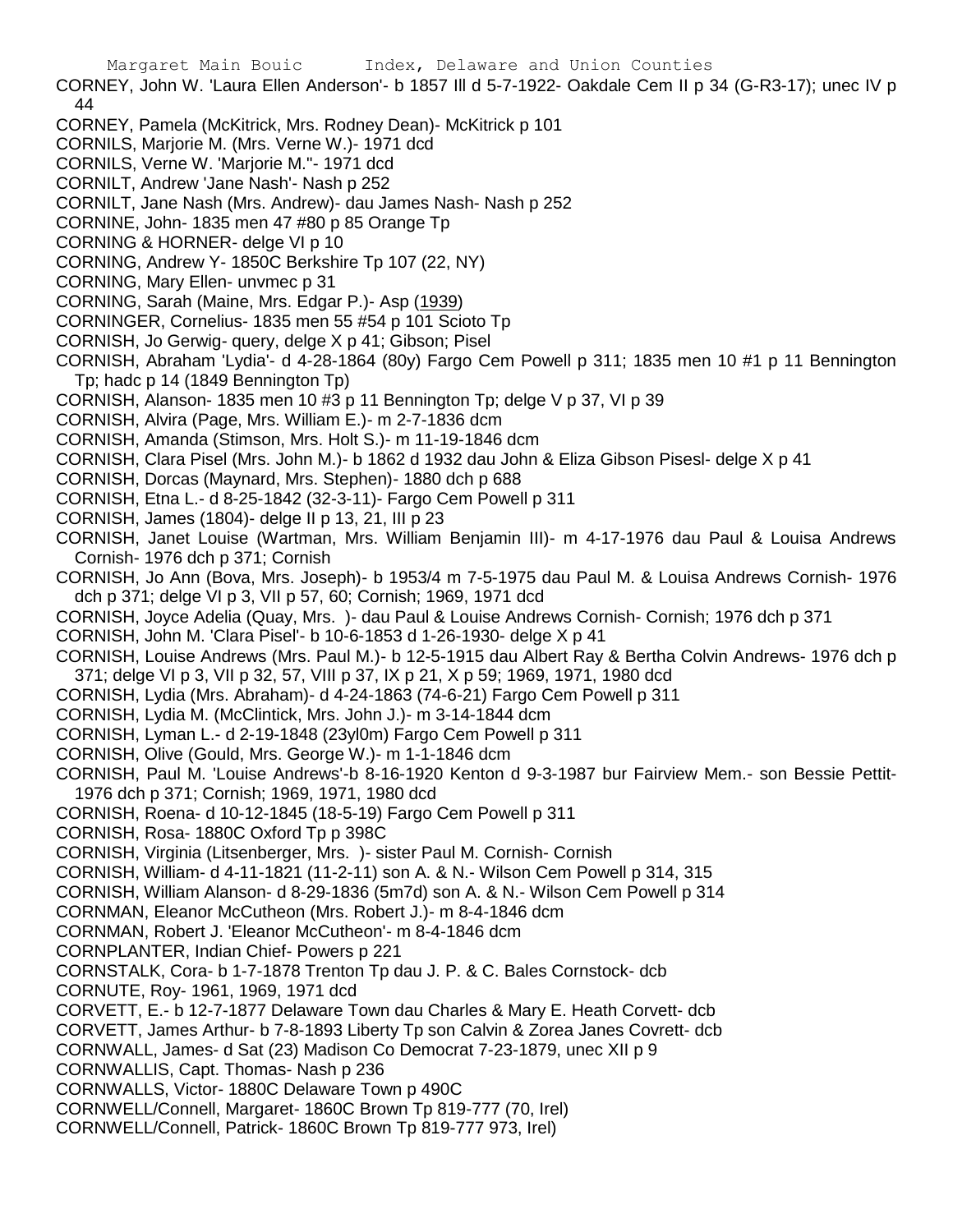CORNWELL, Aletha (Shilling, Mrs. )- sister Harley D. Cornwell- Cornwell CORNWELL, Beth (Mrs. Ernest)- 1949 ucd CORNWELL, Carl- brother Paul E. Cornwell- Cornwell CORNWELL, Carol- dau Donald Cornwell- 1961 dcd (3) CORNWELL, Colin- ch Gary & Sherry Keigley Cornwell- 1985 uch p 86 CORNWELL, Danielle- dau Gary & Sherry Keigley Cornwell- 1985 uch p 86 CORNWELL, David E.- son Harley D. & Milfred Cornwell- Cornwell CORNWELL, Donald- 1961 dcd CORNWELL, Doris Disbennett (Mrs. LeRoy R.)- b 2-26-1929 d 6-1-1985 (56) bur Broadway Cem- dau Everett & Winifred Sanderson Disbennett,Sr.- Cornwell; Disbennett CORNWELL, Elizabeth (Mrs. Paul E.)- Cornwell CORNWELL, Ernest 'Beth'- 1949 ucd CORNWELL, Fred- brother Paul E. Cornwell- Cornwell CORNWELL, Gary 'Sherry Keigley'- 1985 uch p 86 CORNWELL, George- 1840C Marysville 799 (20-30) CORNWELL, Harley D. 'Milfred'- d 7-18-1985 (59) bur New Albany- Cornwell CORNWELL, Hazel (Brofford, Mrs. )- sister Harley D. Cornwell- Cornwell CORNWELL, Janice (Mrs. Ted)- 1969, 1971 dcd CORNWELL, Jeffrey- son LeRoy R. & Doris Disbennett Cornwell- Cornwell CORNWELL, John- brother Paul E. Cornwell- Cornwell CORNWELL, Kenneth- brother Harley D. Cornwell- Cornwell CORNWELL, Lawrence- son Paul E. Cornwell CORNWELL, LeRoy R.'Doris Disbennett'- b 1930 d 1982 Broadway Cem lptw p 82 CORNWELL, Lillian G.- b 1861 d 1941 Powell Cem- Powell p 165 CORNWELL, Lucinda (Goodfellow, Mrs. John)- lic 11-1879 Madison Co Dem. unec XIV p 41 CORNWELL/CONNELL, Margaret- 1860C Brown Tp 819-777 (70,Irel) CORNWELL, Mary Belle- dau Ernest & Beth Cornwell- 1949 ucd CORNWELL, Michael- son LeRoy R. & Doris Disbennett Cornwell- Cornwell CORNWELL, Milfred (Mrs. Harley D.)- Cornwell CORNWELL, Myrtle M. Day (Anderson, Mrs. Clifton)(Mrs. Clarence)- b 3-1-1896 d 11-4-1987 (91)- dau Anthony & Louisa Barker Day- Cornwell CORNWELL/CONNELL, Patrick- 1860C Brown Tp 819-777 (73, Irel) CORNWELL, Paul E. 'Elizabeth'- d 1-28-1963 (45) bur Wesley Chapel Cem- Cornwell CORNWELL- Paul- son Paul E. Cornwell- Cornwell CORNWELL, Roberta Maxine Sidle (Dechard, Mrs. )(Mrs. Ted)- dau Jacob Richard & Agnes Maxine McDaniel Sidle- 1985 uch p 128 CORNWELL, Sharon- dau Paul E. Cornwell- Cornwell CORNWELL, Sherry Keigley (Mrs. Gary)- dau George W. & Margaret Frances Barger Keigley- 1985 uch p 86 CORNWELL, Ted 'Janice' 1961, 1969 dcd CORNWELL, Ted 'Roberta Maxine Sidle' 1985 uch p 128 CORNWELL, Terry- ch Donald Cornwell- 1961 dcd (5) CORNWELL, Thomas D.- b 1925 d 1946 31st Inf Div -York Cem p 45 CORNWITH, Ada (Mrs. J. F.)- 1949 ucd CORNWITH, J. F. 'Ada'- 1949 ucd CORONA, Cecelia (McKittrick, Mrs. Thomas R.)- McKitrick p 412 COROTHERS, Margaret (Adair, Mrs. Samuel)- m 4-24-1817 Madison Counec IV p 30 CORP, Carol- dau Robert L. & Erna Corp- 1961 dcd CORP, Erna (Mrs. Robert L.)- 1961 dcd CORP, Hal- ch Robert L. & Erna Corp- 1961 dcd CORP, Robert L. 'Erna'- 1961 dcd CORPIER, David B. 'Ethel Bennett'- Corpier CORPIER, Ethel Bennett (Mrs. David B.)- Corpieer CORPIER, Mary E. (Ming, Mrs. Robert e.)- b 9-20-1910 d 5-4-1995 (84) Woodstock Cem- dau David B. & Ethel Bennett Corpier- Corpier CORPS, Sarah (Bogan, Mrs. Joseph M. C.)- m 12-20-1838 dcm

Margaret Main Bouic Index, Delaware and Union Counties